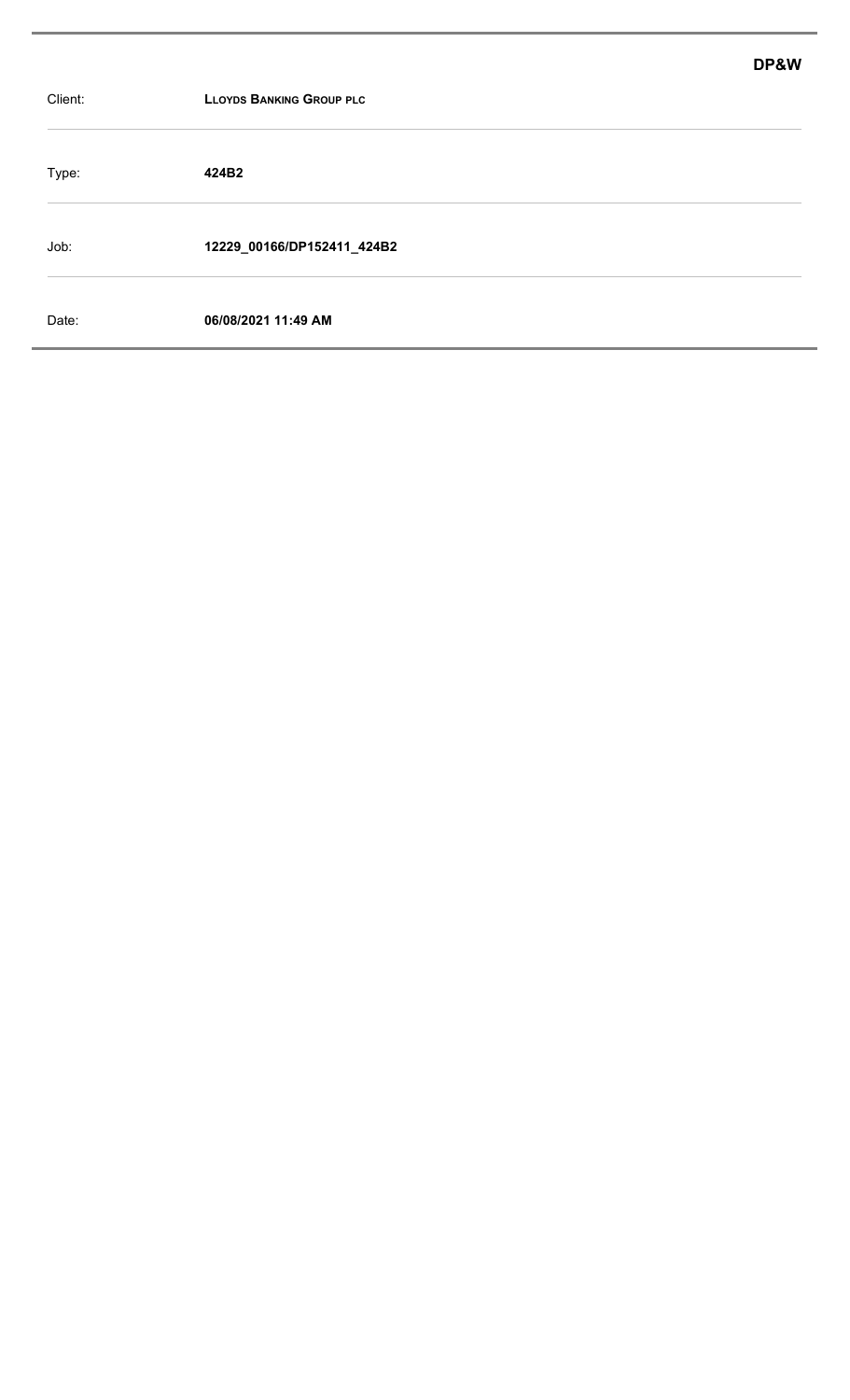# **Submission Data File**

| <b>General Information</b>      |                                       |  |
|---------------------------------|---------------------------------------|--|
| Form Type*                      | 424B2                                 |  |
| <b>Contact Name</b>             | Michalak, Radoslaw                    |  |
| <b>Contact Phone</b>            | 1-212-450-6438                        |  |
| Filer File Number*              | 333-231902                            |  |
| Filer CIK*                      | 0001160106 (Lloyds Banking Group plc) |  |
| Filer CCC*                      | **********                            |  |
| Confirming Copy                 | No                                    |  |
| Notify via Website only         | N <sub>o</sub>                        |  |
| Return Copy                     | No                                    |  |
| Serial                          | N <sub>o</sub>                        |  |
| <b>Serial Company Name*</b>     |                                       |  |
| SROS*                           | <b>NYSE</b>                           |  |
| <b>Depositor CIK</b>            |                                       |  |
| Fee Table in Prospectus         | N <sub>o</sub>                        |  |
| <b>ABS Asset Class Type</b>     |                                       |  |
| <b>ABS Sub Asset Class Type</b> |                                       |  |
| <b>Sponsor CIK</b>              |                                       |  |
| (End General Information)       |                                       |  |

| <b>Document Information</b> |                          |  |
|-----------------------------|--------------------------|--|
| File Count*                 |                          |  |
| Document Name 1*            | dp152411 424b2.htm       |  |
| Document Type 1*            | 424B2                    |  |
| Document Description 1      | <b>FORM 424B2</b>        |  |
| Document Name 2*            | image $001$ .jpg         |  |
| Document Type 2*            | <b>GRAPHIC</b>           |  |
| Document Description 2      | Graphic                  |  |
| Document Name 3*            | $\vert$ image $002$ .jpg |  |
| Document Type $3*$          | <b>GRAPHIC</b>           |  |
| Document Description 3      | Graphic                  |  |
| (End Document Information)  |                          |  |

| <b>Notifications</b>    |                                       |  |
|-------------------------|---------------------------------------|--|
| Notify via Website only | No                                    |  |
| E-mail 1                | $\text{edge}(\text{a})$ davispolk.com |  |
| $E$ -mail 2             | eyvana.bengochea@davispolk.com        |  |
| $E-mail 3$              | $ $ amel.jouini@davispolk.com         |  |
| $E$ -mail 4             | radoslaw.michalak@davispolk.com       |  |
| $E$ -mail 5             | alba.baze@davispolk.com               |  |
| (End Notifications)     |                                       |  |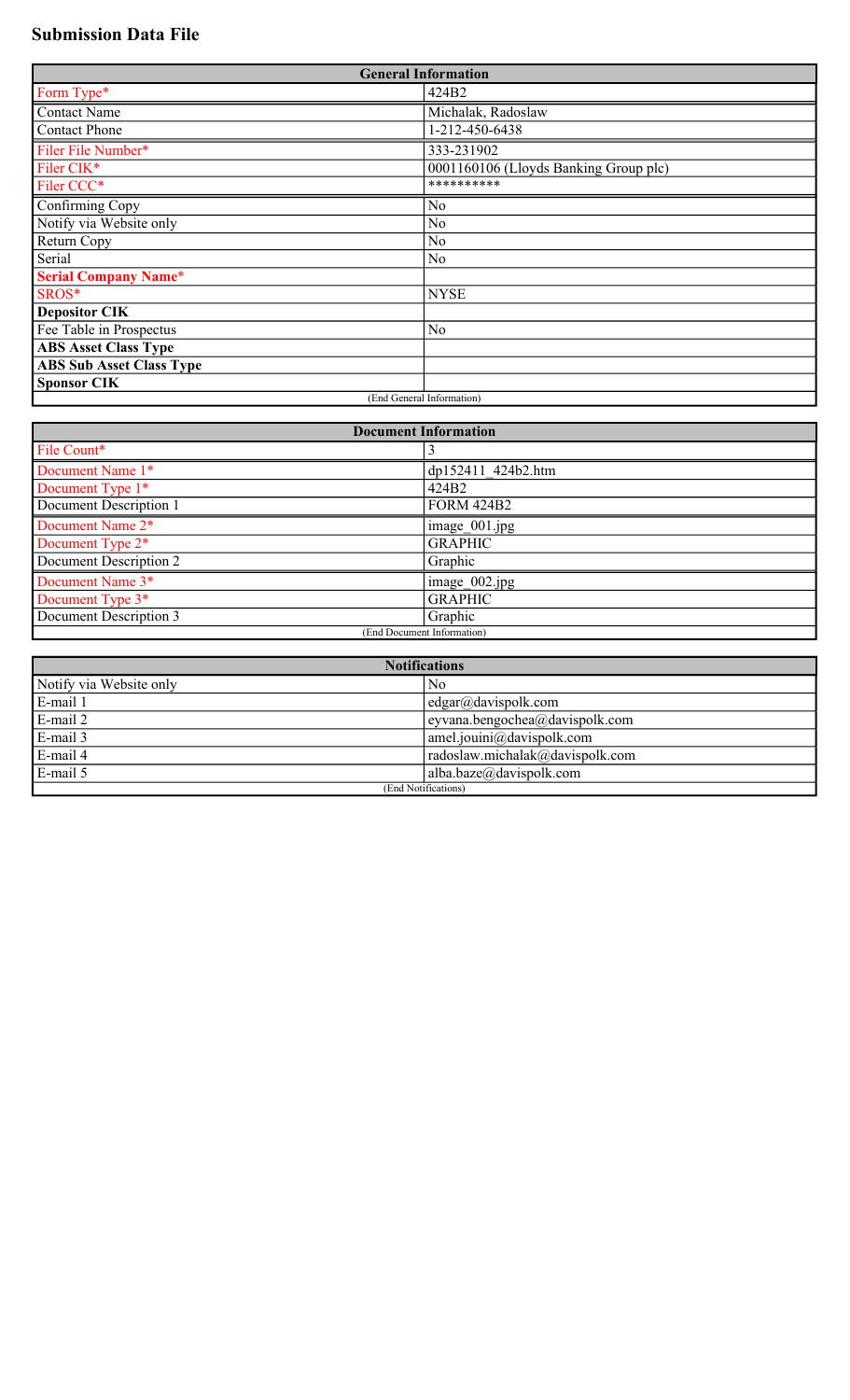## **Filed pursuant to Rule 424(b)(2) Registration No. 333-231902**

**PROSPECTUS SUPPLEMENT (to prospectus dated June 3, 2019)**



# **Lloyds Banking Group plc**

# **£500,000,000 1.985% Fixed Rate Reset Subordinated Debt Securities due 2031**

The 1.985% Fixed Rate Reset Subordinated Debt Securities will be due on December 15, 2031 (the "Subordinated Notes"). Interest will accrue on the Subordinated Notes from (and including) the date of issuance to (but excluding) December 15, 2026 (the "Reset Date"), at a rate of 1.985% per annum, and from (and including) the Reset Date to (but excluding) maturity (the "Reset Period"), at a rate per annum calculated by the Calculation Agent on the Reset Determination Date (as defined below) as being equal to the sum of the Reset Reference Rate (as defined below) (expressed as a rate per annum) and 1.600% (the "Margin"), such sum being converted to a semi-annual rate in accordance with market convention (rounded to three decimal places, with 0.0005 rounded down) (each a "Reset Rate of Interest"). Interest will be payable semi-annually in arrears on June 15 and December 15 of each year (each, an "Interest Payment Date"), commencing on December 15, 2021 to (and including) maturity. We will have the option in our sole discretion (but subject to, if and to the extent then required by the Relevant Regulator or the relevant Applicable Regulations, our giving notice to the Relevant Regulator and the Relevant Regulator granting us permission) to redeem the Subordinated Notes, in whole, but not in part, on any day falling in the period commencing on (and including) September 15, 2026 and ending on (and including) December 15, 2026 at a redemption price equal to 100% of the principal amount of the Subordinated Notes being redeemed plus any accrued and unpaid interest thereon, if any, to, but excluding the date fixed for redemption.

The Subordinated Notes will be issued in denominations of £100,000 and in integral multiples of £1,000 in excess thereof.

The Subordinated Notes will constitute our direct, unconditional, unsecured, unguaranteed and subordinated obligations ranking *pari passu* without any preference among themselves and ranking junior in right of payment to the claims of any existing and future unsecured and unsubordinated indebtedness of LBG. In a winding up, all amounts due in respect of or arising under (including any damages awarded for breach of any obligations under) the Subordinated Notes will be subordinated to, and subject in right of payment to the prior payment in full of, all claims of all Senior Creditors (as defined herein).

**Notwithstanding any other agreements, arrangements, or understandings between us and any holder or beneficial owner of the Subordinated Notes, the holders and beneficial owners of the Subordinated Notes will be required to agree that by purchasing or acquiring the Subordinated Notes they acknowledge, accept, agree to be bound by and consent to the exercise of any U.K. bail-in power (as defined below) by the relevant U.K. resolution authority that may result in (i) the reduction or cancellation of all, or a portion, of the principal amount of, or interest on, the Subordinated Notes; (ii) the conversion of all, or a portion, of the principal amount of, or interest on, the Subordinated Notes into shares or other securities or other obligations of Lloyds Banking Group plc ("LBG") or another person; and/or (iii) the amendment or alteration of the maturity of the Subordinated Notes, or amendment of the amount of interest due on the Subordinated Notes, or the dates on which interest becomes payable, including by suspending payment for a temporary period; which U.K. bail-in power may be exercised by means of variation of the terms of the Subordinated Notes solely to give effect to the exercise by the relevant U.K. resolution authority of such U.K. bail-in power. With respect to (i), (ii) and (iii) above, references to principal and interest shall include payments of principal and interest that have become due and payable (including principal that has become due and payable at the maturity date), but which have not been paid, prior to the exercise of any U.K. bail-in power. Each holder and each beneficial owner of the Subordinated Notes will further be required to acknowledge and agree that the rights of the holders and/or beneficial owners under the Subordinated Notes are subject to, and will be varied, if necessary, solely to give effect to, the exercise of any U.K. bail-in power by the relevant U.K. resolution authority.**

**For these purposes, a "U.K. bail-in power" is any write-down, conversion, transfer, modification or suspension power existing from time to time under any laws, regulations, rules or requirements relating to the resolution of banks, banking group companies, credit institutions and/or investment firms incorporated in the United Kingdom in effect and applicable in the United Kingdom to LBG or its affiliates, including but not limited to any such laws, regulations, rules or requirements which are implemented, adopted or enacted in the United Kingdom within the context of the U.K. resolution regime under the Banking Act 2009 as the same has been or may be amended**  from time to time (whether pursuant to the U.K. Financial Services (Banking Reform) Act 2013 (the "Banking Reform Act 2013"), **secondary legislation or otherwise, the "Banking Act"), pursuant to which any obligations of a bank, banking group company, credit institution or investment firm or any of its affiliates can be reduced, cancelled, modified, transferred and/or converted into shares or other securities or obligations of the obligor or any other person (or suspended for a temporary period) or pursuant to which any right in a contract governing such obligations may be deemed to have been exercised. A reference to the "relevant U.K. resolution authority" is to any authority with the ability to exercise a U.K. bail-in power.**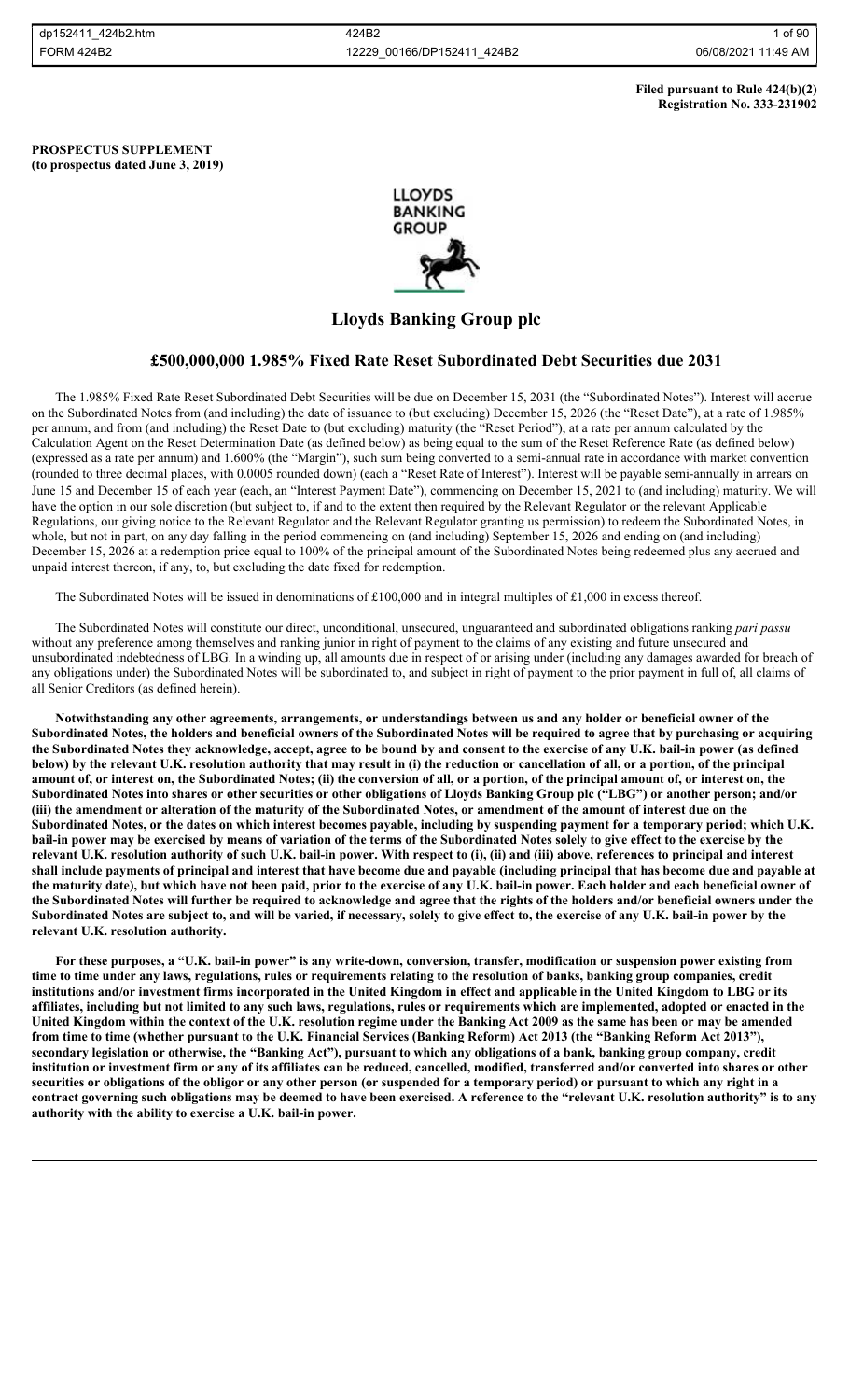**By purchasing or acquiring the Subordinated Notes, each holder and beneficial owner of the Subordinated Notes to the extent permitted by the Trust Indenture Act of 1939, as amended (the "TIA"), waives any and all claims against the Trustee (as defined below) for, agrees not to initiate a suit against the Trustee in respect of, and agrees that the Trustee shall not be liable for, any action that the Trustee takes, or abstains from taking, in either case in accordance with the exercise of the U.K. bail-in power by the relevant U.K. resolution authority with respect to the Subordinated Notes.**

In addition to our option to redeem the Subordinated Notes described above, we may (subject to, if and to the extent then required by the Relevant Regulator or the relevant Applicable Regulations, our giving notice to the Relevant Regulator and the Relevant Regulator granting us permission) also redeem the Subordinated Notes, in whole but not in part, at any time at 100% of their principal amount plus accrued and unpaid interest (if any) (i) upon the occurrence of certain tax events or (ii) upon occurrence of certain regulatory events, subject to the conditions described in this prospectus supplement and the accompanying prospectus. See "*Description of the Subordinated Notes—Conditions to Redemption, Purchase, Substitution or Variation*".

We intend to apply to list the Subordinated Notes on the New York Stock Exchange in accordance with its rules.

## *Investing in the Subordinated Notes involves risks. See "Risk Factors" beginning on page S-8 of this prospectus supplement and as incorporated by reference herein.*

By purchasing or acquiring the Subordinated Notes, each holder and beneficial owner shall be deemed to have (i) consented to the exercise of any U.K. bail-in power as it may be imposed without any prior notice by the relevant U.K. resolution authority of its decision to exercise such power with respect to the Subordinated Notes and (ii) authorized, directed and requested Clearstream Banking S.A. ("Clearstream Luxembourg") and Euroclear Bank S.A./N.V. ("Euroclear" and, together with Clearstream, Luxembourg, the "Clearing Systems") to take any and all necessary action, if required, to implement the exercise of any U.K. bail-in power with respect to the Subordinated Notes as it may be imposed, without any further action or direction on the part of such holder or beneficial owner or the Trustee.

## **Neither the Securities and Exchange Commission nor any state securities commission has approved or disapproved of these securities or passed upon the accuracy or adequacy of this prospectus supplement or the accompanying prospectus. Any representation to the contrary is a criminal offense.**

|                       |                        | Underwriting    | <b>Proceeds to us (before</b> |         |
|-----------------------|------------------------|-----------------|-------------------------------|---------|
|                       | <b>Price to Public</b> | <b>Discount</b> | expenses)                     |         |
| Per Subordinated Note | 100.000%               | $0.300\%$       |                               | 99.700% |
| Total                 | £500,000,000           | £1,500,000      | £498,500,000                  |         |

 The initial public offering price set forth above does not include accrued interest, if any. Interest on the Subordinated Notes will accrue from the date of issuance, which is expected to be June 15, 2021. See "*Underwriting*".

We may use this prospectus supplement and the accompanying prospectus in the initial sale of the Subordinated Notes. In addition, Lloyds Bank Corporate Markets plc or another of our affiliates may use this prospectus supplement and the accompanying prospectus in a market-making transaction in the Subordinated Notes after their initial sale. In connection with any use of this prospectus supplement and the accompanying prospectus by Lloyds Bank Corporate Markets plc or another of our affiliates, unless we or our agent informs you otherwise in your confirmation of sale, you may assume this prospectus supplement and the accompanying prospectus is being used in a market-making transaction.

We expect that the Subordinated Notes will be ready for delivery through the book-entry facilities of the Clearing Systems on or about June 15, 2021.

*Sole Bookrunner*

# **Lloyds Bank Corporate Markets**

*Joint Lead Managers*

**Barclays Goldman Sachs International** 

Prospectus Supplement dated June 7, 2021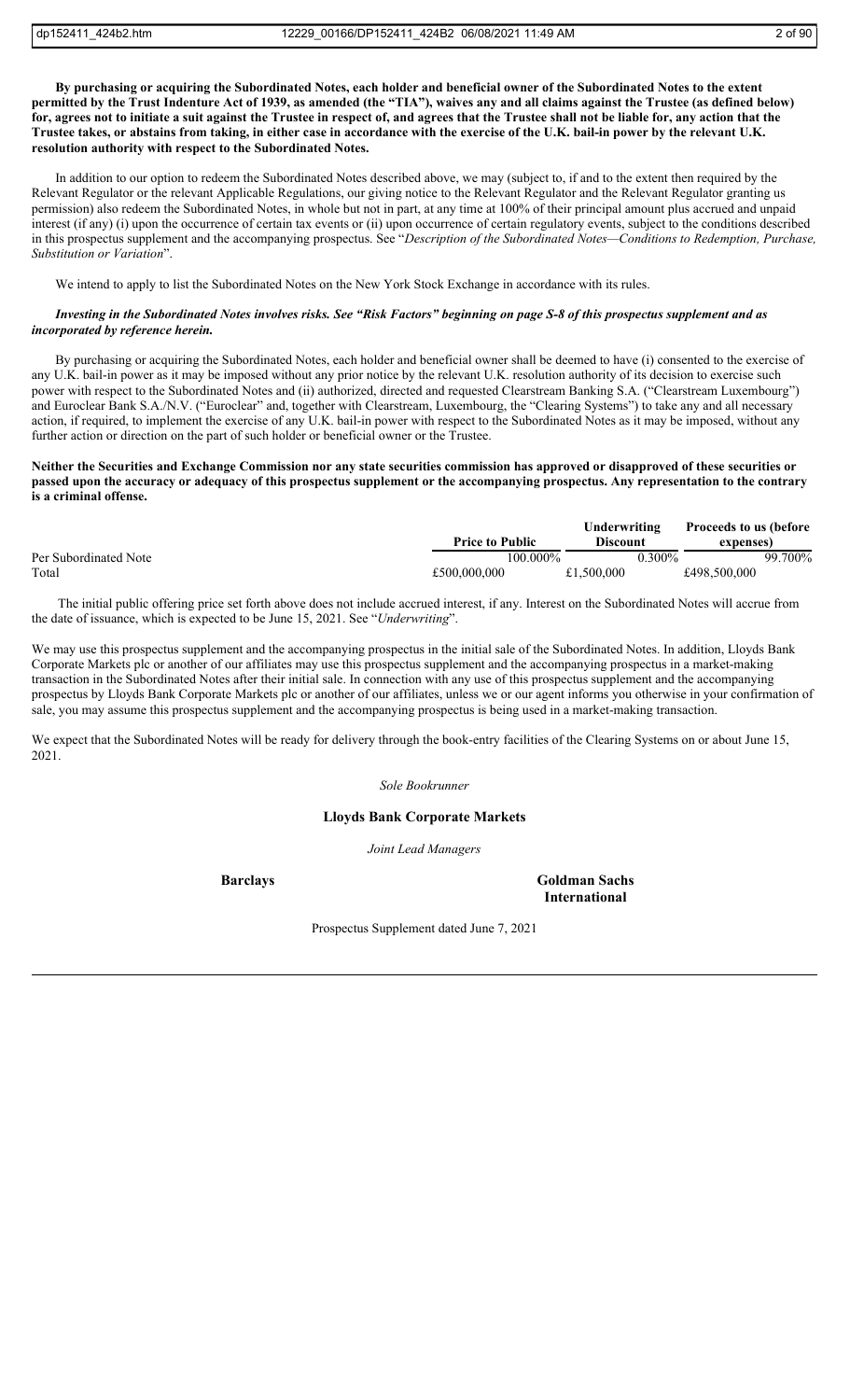# **TABLE OF CONTENTS**

## **Prospectus Supplement**

|                                                | Page    |
|------------------------------------------------|---------|
| About this Prospectus Supplement               | $S-i$   |
| Incorporation of Information by Reference      | $S$ -ii |
| Forward-Looking Statements                     | $S$ -ii |
| Summary                                        | $S-1$   |
| <b>Risk Factors</b>                            | $S-9$   |
| Use of Proceeds                                | $S-17$  |
| Capitalization of the Group                    | $S-17$  |
| Description of the Subordinated Notes          | $S-18$  |
| Certain U.K. and U.S. Federal Tax Consequences | $S-28$  |
| Underwriting                                   | $S-33$  |
| Legal Opinions                                 | $S-39$  |
| Experts                                        | $S-39$  |

## **Prospectus**

| About This Prospectus                                                                |    |
|--------------------------------------------------------------------------------------|----|
| Use of Proceeds                                                                      |    |
| Lloyds Banking Group plc                                                             |    |
| Description of Debt Securities                                                       |    |
| Description of Capital Securities                                                    | 14 |
| Description of Certain Provisions Relating to Debt Securities and Capital Securities | 20 |
| Description of Ordinary Shares                                                       | 26 |
| Description of American Depositary Shares                                            | 31 |
| Plan of Distribution                                                                 | 38 |
| Legal Opinions                                                                       | 40 |
| Experts                                                                              | 40 |
| <b>Enforcement of Civil Liabilities</b>                                              | 40 |
| Where You Can Find More Information                                                  | 41 |
| Incorporation of Documents by Reference                                              | 41 |
| Cautionary Statement on Forward-Looking Statements                                   | 42 |
|                                                                                      |    |

**You should rely only on the information contained or incorporated by reference in this prospectus supplement and the accompanying prospectus (including any free writing prospectus issued or authorized by us). Neither we nor the underwriters have authorized anyone to provide you with different information. Neither we nor the underwriters are making an offer of these securities in any state or jurisdiction where the offer is not permitted. If a jurisdiction requires that the offering be made by a licensed broker or dealer and the underwriters or any affiliate of the underwriters is a licensed broker or dealer in that jurisdiction, the offering shall be deemed to be made by the underwriters or such affiliate on behalf of the issuer in such jurisdiction. You should assume that the information contained in this prospectus supplement, the accompanying prospectus and the documents incorporated by reference is accurate only as of their respective dates.**

# **ABOUT THIS PROSPECTUS SUPPLEMENT**

In this prospectus supplement, we use the following terms:

"we," "us," "our," "Issuer," and "LBG" mean Lloyds Banking Group plc;

S-i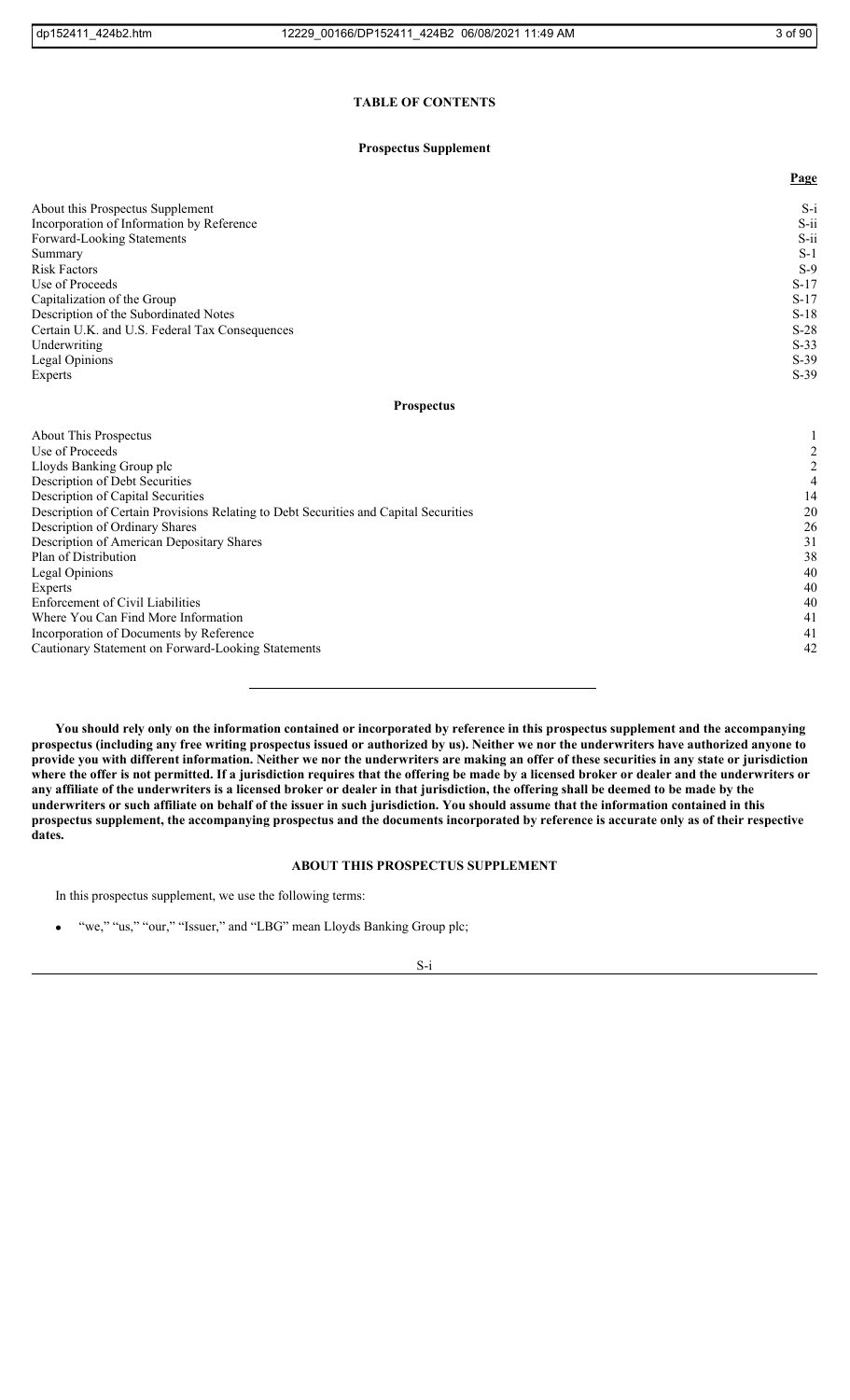- "Group" means Lloyds Banking Group plc together with its subsidiaries and associated undertakings;
- "SEC" refers to the Securities and Exchange Commission;
- "pounds sterling", "£" and "p" refer to the currency of the United Kingdom;
- "dollars" and "\$" refer to the currency of the United States; and
- "euro" and "€" refer to the currency of the member states of the European Union ("EU") that have adopted the single currency in accordance with the treaty establishing the European Community, as amended.

# **INCORPORATION OF INFORMATION BY REFERENCE**

We file annual, semi-annual and special reports and other information with the Securities and Exchange Commission. The SEC's website, at http://www.sec.gov, contains, free of charge, reports and other information in electronic form that we have filed. You may also request a copy of any filings referred to below (excluding exhibits) at no cost, by contacting us at 25 Gresham Street, London EC2V 7HN, United Kingdom, telephone +44 207 626 1500.

The SEC allows us to incorporate by reference much of the information that we file with them. This means:

- incorporated documents are considered part of this prospectus supplement;
- we can disclose important information to you by referring you to these documents; and
- information that we file with the SEC will automatically update and supersede this prospectus supplement.

We incorporate by reference (i) LBG's Annual Report on Form 20-F for the fiscal year ended December 31, 2020 filed with the SEC on February 26, 2021, (ii) LBG's report on Form 6-K filed with the SEC on April 28, 2021 disclosing the Group's results for the three months ended March 31, 2021 and (iii) LBG's report on Form 6-K filed with the SEC on April 28, 2021 disclosing the Group's capitalization and indebtedness on a consolidated basis as at March 31, 2021.

We also incorporate by reference in this prospectus supplement and the accompanying prospectus any future documents we may file with the SEC under Section 13(a), 13(c), 14 or 15(d) of the Securities Exchange Act of 1934, as amended (the "Exchange Act"), from the date of this prospectus supplement until the offering contemplated in this prospectus supplement is completed. Reports on Form 6-K that we may furnish to the SEC after the date of this prospectus supplement (or portions thereof) are incorporated by reference in this prospectus supplement only to the extent that the report expressly states that it is (or such portions are) incorporated by reference in this prospectus supplement.

## **FORWARD-LOOKING STATEMENTS**

From time to time, we may make statements, both written and oral, regarding assumptions, projections, expectations, intentions or beliefs about future events. These statements constitute "forward-looking statements" for purposes of the Private Securities Litigation Reform Act of 1995. We caution that these statements may and often do vary materially from actual results. Accordingly, we cannot assure you that actual results will not differ materially from those expressed or implied by the forward-looking statements. You should read the sections entitled "Risk Factors" in this prospectus supplement and "Forward-Looking Statements" in our Annual Report on Form 20-F for the year ended December 31, 2020, which is incorporated by reference herein.

We do not undertake any obligation to publicly update or revise any forward-looking statements, whether as a result of new information, future events or otherwise. In light of these risks, uncertainties and assumptions, forward-looking events discussed in this prospectus supplement or any information incorporated by reference, might not occur.

S-ii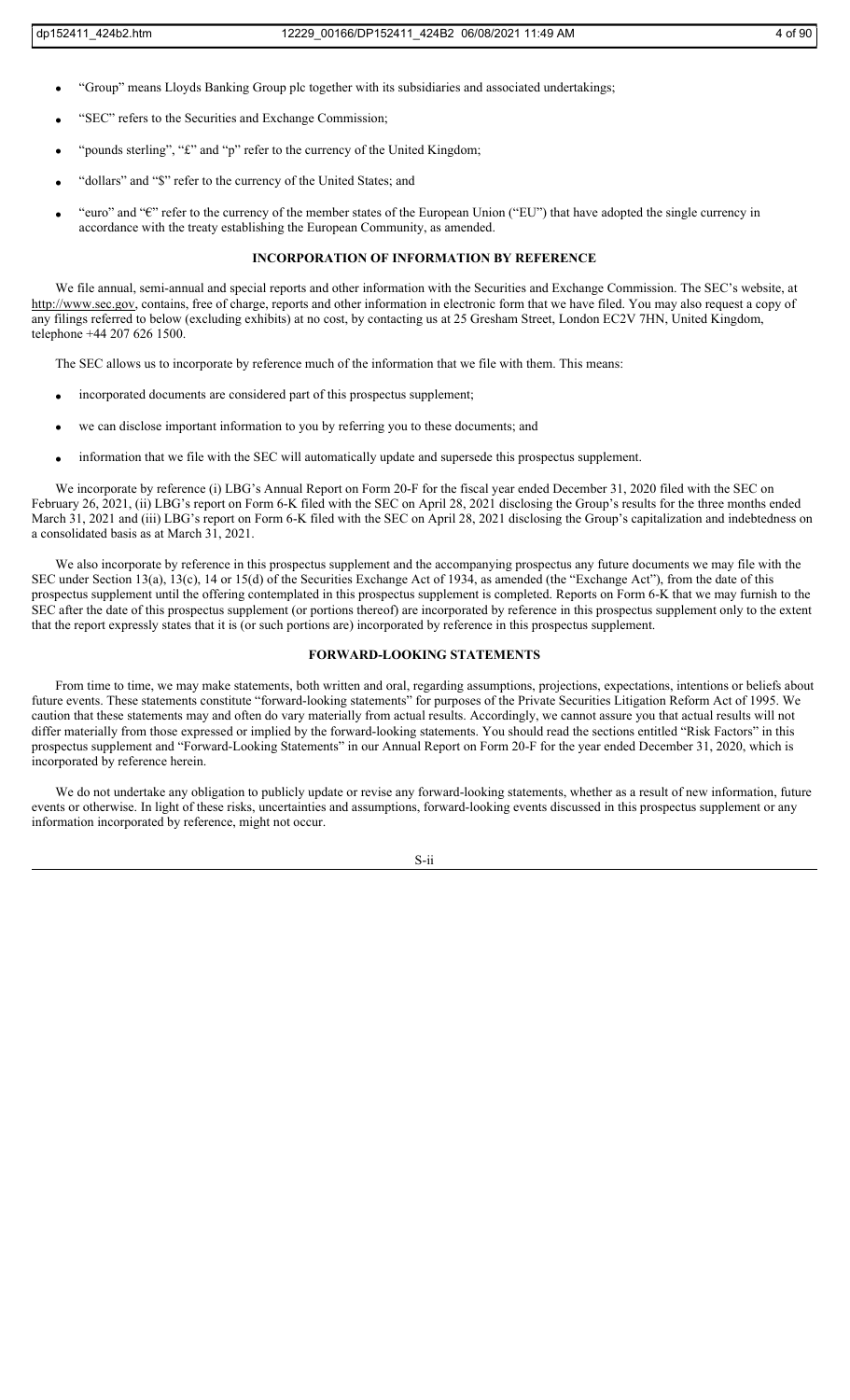## **IMPORTANT INFORMATION**

**MiFID II product governance –** Solely for the purposes of the manufacturer's product approval process, the target market assessment in respect of the Subordinated Notes has led to the conclusion that: (i) the target market for the Subordinated Notes is eligible counterparties and professional clients only, each as defined in Directive 2014/65/EU (as amended, "MiFID II"); and (ii) all channels for distribution of the Subordinated Notes to eligible counterparties and professional clients are appropriate. Any person subsequently offering, selling or recommending the Subordinated Notes (a "distributor") should take into consideration the manufacturers' target market assessment; however, a distributor subject to MiFID II is responsible for undertaking its own target market assessment in respect of the Subordinated Notes (by either adopting or refining the manufacturers' target market assessment) and determining appropriate distribution channels.

**U.K. MiFIR product governance** *-* Solely for the purposes of the manufacturer's product approval process, the target market assessment in respect of the Subordinated Notes has led to the conclusion that: (i) the target market for the Subordinated Notes is only eligible counterparties, as defined in the FCA Handbook Conduct of Business Sourcebook, and professional clients, as defined in Regulation (EU) No 600/2014 as it forms part of domestic law by virtue of the European Union (Withdrawal) Act 2018 ("U.K. MiFIR"); and (ii) all channels for distribution of the Subordinated Notes to eligible counterparties and professional clients are appropriate. Any person subsequently offering, selling or recommending the Subordinated Notes (a "distributor") should take into consideration the manufacturers' target market assessment; however, a distributor subject to the FCA Handbook Product Intervention and Product Governance Sourcebook is responsible for undertaking its own target market assessment in respect of the Subordinated Notes (by either adopting or refining the manufacturers' target market assessment) and determining appropriate distribution channels.

**EU PRIIPs Regulation / Prohibition of sales to EEA retail investors** – The Subordinated Notes are not intended to be offered, sold or otherwise made available to and should not be offered, sold or otherwise made available to any retail investor in the European Economic Area ("EEA"). For these purposes, a retail investor means a person who is one (or more) of: (i) a retail client as defined in point  $(11)$  of Article  $4(1)$  of MiFID II; or (ii) a customer within the meaning of the Insurance Distribution Directive (EU) 2016/97 (as amended or superseded, the "Insurance Distribution Directive"), where that customer would not qualify as a professional client as defined in point (10) of Article 4(1) of MiFID II. Consequently no key information document required by Regulation (EU) No 1286/2014 (the "EU PRIIPs Regulation") for offering or selling the Subordinated Notes or otherwise making them available to retail investors in the EEA has been prepared and therefore offering or selling the Subordinated Notes or otherwise making them available to any retail investor in the EEA may be unlawful under the EU PRIIPs Regulation.

**U.K. PRIIPs Regulation / Prohibition of sales to U.K. retail investors -** The Subordinated Notes are not intended to be offered, sold or otherwise made available to and should not be offered, sold or otherwise made available to any retail investor in the United Kingdom ("U.K."). For these purposes, a retail investor means a person who is one (or more) of: (i) a retail client, as defined in point (8) of Article 2 of Regulation (EU) No 2017/565 as it forms part of domestic law by virtue of the European Union (Withdrawal) Act 2018, as amended ("EUWA") (the "U.K. Prospectus Regulation"); or (ii) a customer within the meaning of the provisions of the Financial Services and Markets Act 2000, as amended ("FSMA") and any rules or regulations made under the FSMA to implement the Insurance Distribution Directive, where that customer would not qualify as a professional client, as defined in point (8) of Article 2(1) of Regulation (EU) No 600/2014 as it forms part of domestic law by virtue of the EUWA. Consequently, no key information document required by Regulation (EU) No 1286/2014 as it forms part of domestic law by virtue of the EUWA (the "U.K. PRIIPs Regulation") for offering or selling the Subordinated Notes or otherwise making them available to retail investors in the U.K. has been prepared and therefore offering or selling the Subordinated Notes or otherwise making them available to any retail investor in the U.K. may be unlawful under the U.K. PRIIPs Regulation.

**Prohibition of sales to Swiss retail investors** - The Subordinated Notes are not intended to be offered, sold or otherwise made available to and should not be offered, sold or otherwise made available to any retail investors in Switzerland. For these purposes, a retail investor means a person who is a retail client as defined in Article 4 of the Swiss Financial Services Act ("FinSA"). Consequently, no key information document required by the EU PRIIPs Regulation (or any equivalent under the FinSA) has been or will be prepared in relation to any Subordinated Notes

S-iii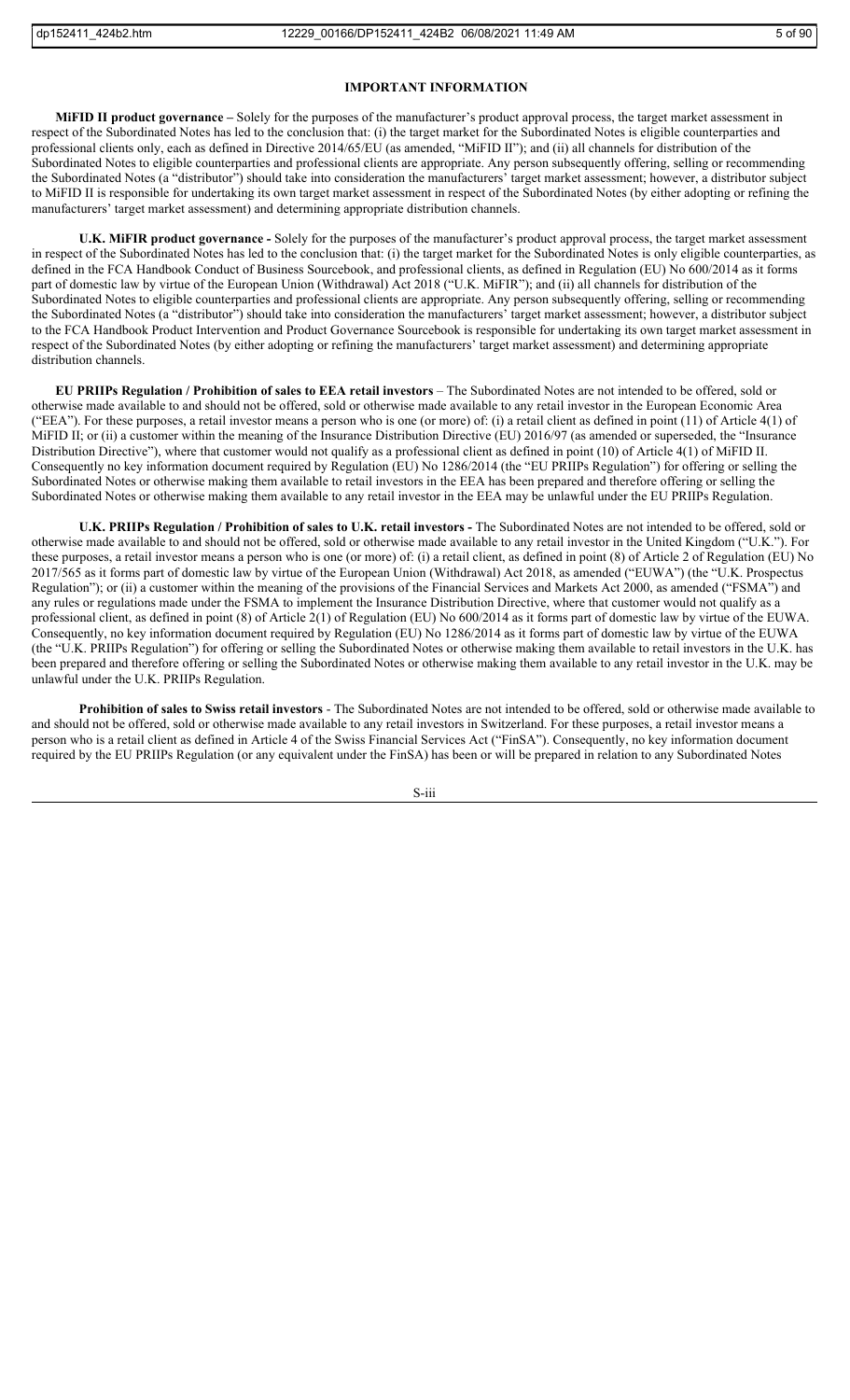and therefore, any Subordinated Notes with a derivative character within the meaning of article 86(2) of the Swiss Financial Services Ordinance may not be offered or recommended to private clients within the meaning of the FinSA in Switzerland.

**Singapore SFA Product Classification** - In connection with Section 309B of the Securities and Futures Act (Chapter 289) of Singapore (the "SFA") and the Securities and Futures (Capital Markets Products) Regulations 2018 of Singapore (the "CMP Regulations 2018"), the Issuer has determined, and hereby notifies all relevant persons (as defined in Section 309A(1) of the SFA), that the Subordinated Notes are "prescribed capital markets products" (as defined in the CMP Regulations 2018) and Excluded Investment Products (as defined in MAS Notice SFA 04-N12: Notice on the Sale of Investment Products and MAS Notice FAA-N16: Notice on Recommendations on Investment Products).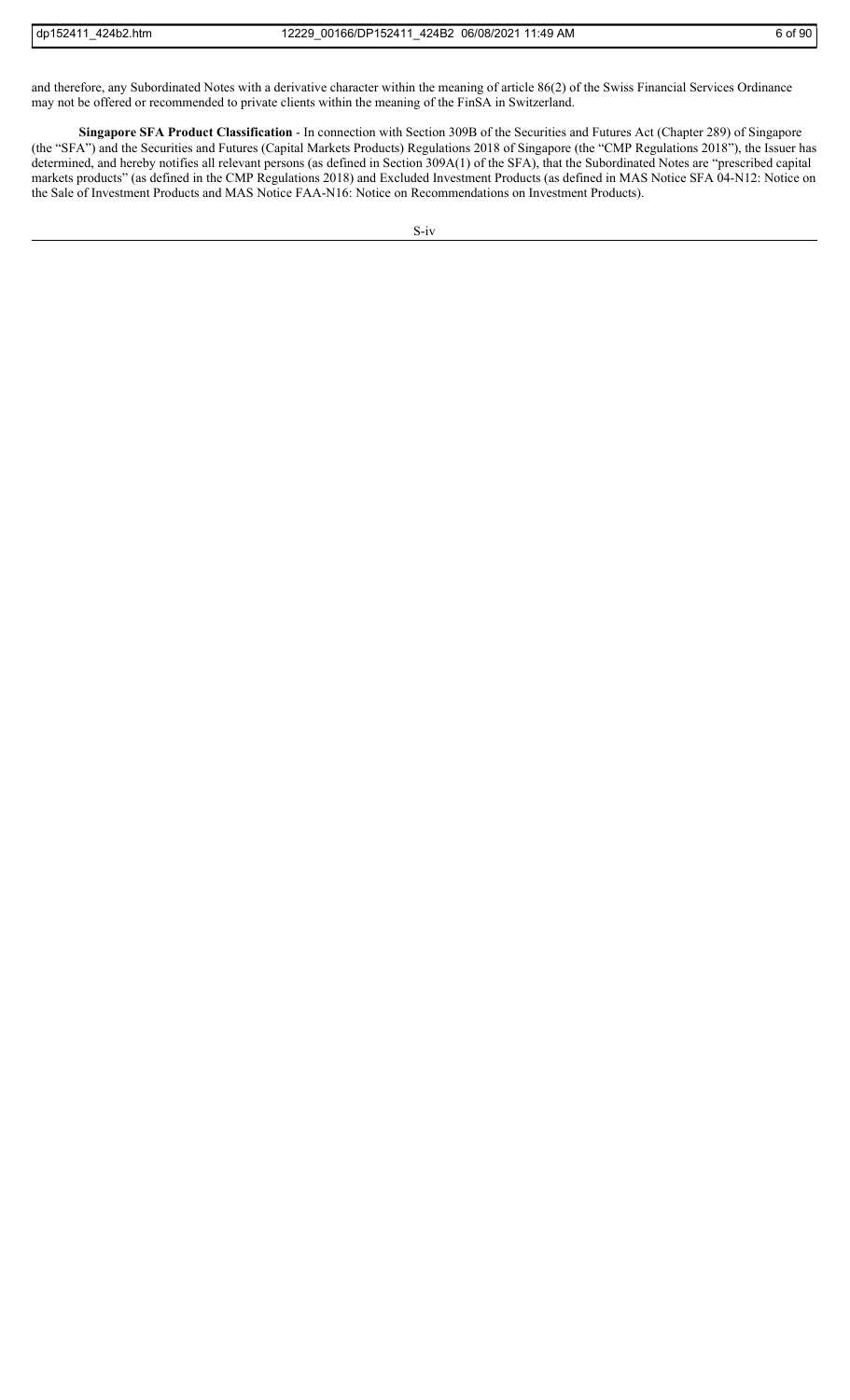# **SUMMARY**

*The following is a summary of this prospectus supplement and should be read as an introduction to, and in conjunction with, the remainder of this prospectus supplement, the accompanying prospectus and any documents incorporated by reference therein. You should base your investment decision on a consideration of this prospectus supplement, the accompanying prospectus and any documents incorporated by reference therein, as a whole. Words and expressions defined in "Description of the Subordinated Notes" below shall have the same meanings in this summary.*

#### **The Issuer**

Lloyds Banking Group plc was incorporated as a public limited company and registered in Scotland under the U.K. Companies Act 1985 on October 21, 1985 (registration number 95000). Lloyds Banking Group plc's registered office is at The Mound, Edinburgh EH1 1YZ, Scotland, U.K. and its principal executive offices in England, U.K. are located at 25 Gresham Street, London EC2V 7HN, United Kingdom, telephone number +44 (0) 20 7626 1500.

**General**

| <b>Issuer</b>                  | Lloyds Banking Group plc                                                                                                                                                                                                                                                                                                                                                                                                                                                         |
|--------------------------------|----------------------------------------------------------------------------------------------------------------------------------------------------------------------------------------------------------------------------------------------------------------------------------------------------------------------------------------------------------------------------------------------------------------------------------------------------------------------------------|
| <b>Subordinated Notes</b>      | £500,000,000 aggregate principal amount of 1.985% Fixed Rate Reset Subordinated Debt<br>Securities due 2031 (the "Subordinated Notes").                                                                                                                                                                                                                                                                                                                                          |
| <b>Issue Date</b>              | June 15, 2021                                                                                                                                                                                                                                                                                                                                                                                                                                                                    |
| <b>Maturity</b>                | We will pay the Subordinated Notes at 100% of their principal amount plus accrued interest on<br>December 15, 2031, subject to any early redemption as described in "Description of the<br>Subordinated Notes-Optional Redemption", "Description of the Subordinated Notes-Tax<br>Redemption" and "Description of the Subordinated Notes—Capital Disqualification Event<br>Redemption".                                                                                          |
| <b>Interest Rate</b>           | Interest will accrue on the Subordinated Notes from (and including) the date of issuance to (but<br>excluding) December 15, 2026 (the "Reset Date"), at a rate of 1.985% per annum, and from (and<br>including) the Reset Date to (but excluding) maturity (the "Reset Period"), at a rate per annum<br>calculated by the Calculation Agent on the Reset Determination Date as being equal to the sum of<br>the Reset Reference Rate (expressed as a rate per annum) and 1.600%. |
| <b>Interest Payment Dates</b>  | Every June 15 and December 15, commencing on December 15, 2021 up to and including the<br>maturity date or, if earlier, the date fixed for redemption.                                                                                                                                                                                                                                                                                                                           |
| <b>Regular Record Dates</b>    | Interest will be paid to holders of record of the Subordinated Notes in respect of the principal<br>amount thereof outstanding at the close of business of the relevant Clearing System on the<br>Clearing System Business Day immediately preceding the relevant Interest Payment Date,<br>whether or not a Business Day (as defined herein).                                                                                                                                   |
| <b>Business Day Convention</b> | Following, unadjusted                                                                                                                                                                                                                                                                                                                                                                                                                                                            |
| <b>Day Count Basis</b>         | Actual/Actual (ICMA)                                                                                                                                                                                                                                                                                                                                                                                                                                                             |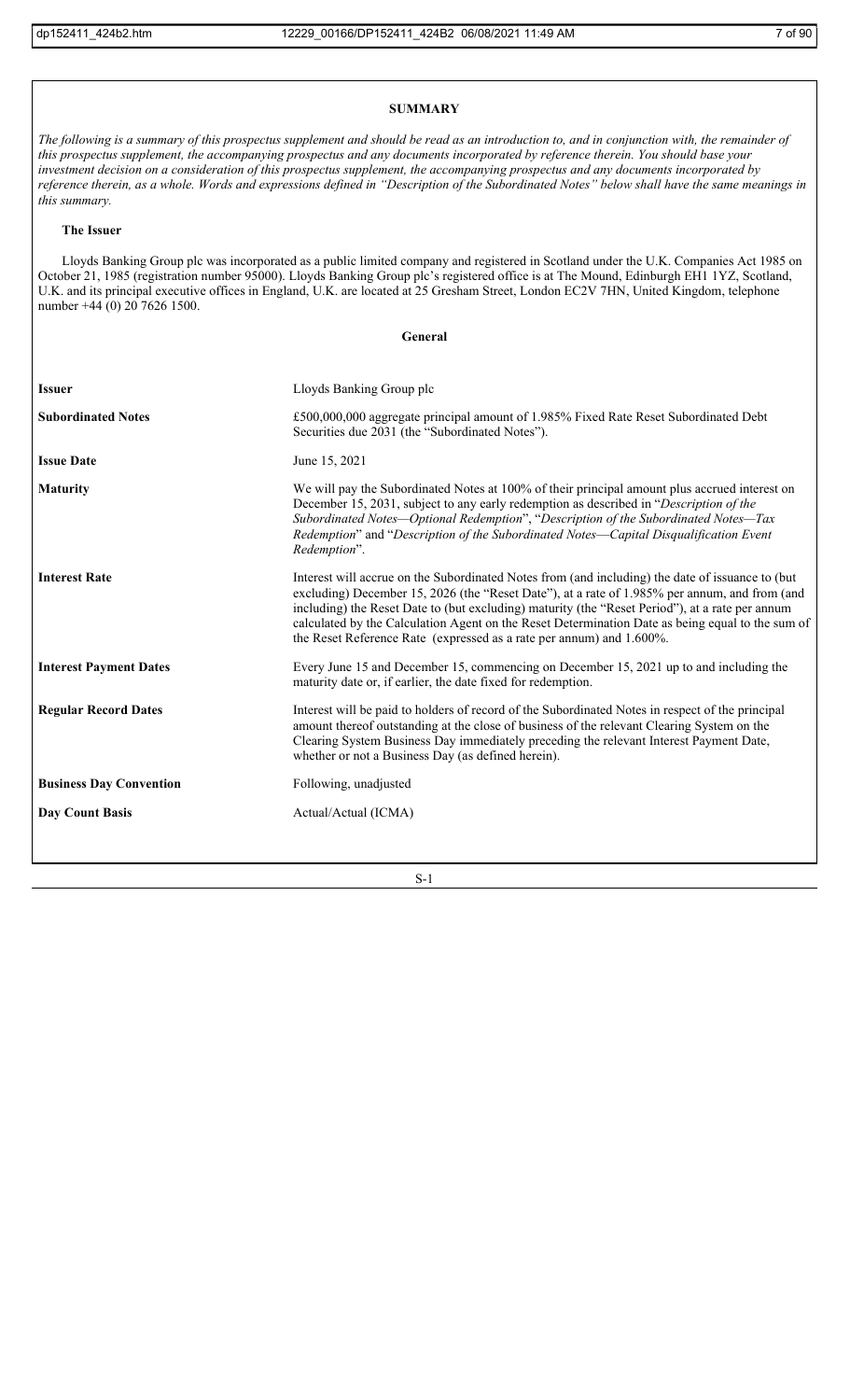| Ranking                                                                       | The Subordinated Notes will constitute our direct, unconditional, unsecured, unguaranteed and<br>subordinated obligations ranking <i>pari passu</i> without any preference among themselves and<br>ranking junior in right of payment to the claims of any existing and future unsecured and<br>unsubordinated indebtedness of the Company. In a winding up or in the event that an<br>administrator has been appointed in respect of us and notice has been given that it intends to<br>declare and distribute a dividend, all amounts due in respect of or arising under (including any<br>damages awarded for breach of any obligations under) the Subordinated Notes will be<br>subordinated to, and subject in right of payment to the prior payment in full of, all claims of all<br>Senior Creditors.                                                                                                                                                                                                                                                                                                                                                                                                                                                                                                                                                                                                                                                                                                                                                                                                                                                                                                                                                                                                                                                                                                                                                                                                        |
|-------------------------------------------------------------------------------|---------------------------------------------------------------------------------------------------------------------------------------------------------------------------------------------------------------------------------------------------------------------------------------------------------------------------------------------------------------------------------------------------------------------------------------------------------------------------------------------------------------------------------------------------------------------------------------------------------------------------------------------------------------------------------------------------------------------------------------------------------------------------------------------------------------------------------------------------------------------------------------------------------------------------------------------------------------------------------------------------------------------------------------------------------------------------------------------------------------------------------------------------------------------------------------------------------------------------------------------------------------------------------------------------------------------------------------------------------------------------------------------------------------------------------------------------------------------------------------------------------------------------------------------------------------------------------------------------------------------------------------------------------------------------------------------------------------------------------------------------------------------------------------------------------------------------------------------------------------------------------------------------------------------------------------------------------------------------------------------------------------------|
|                                                                               | The rights and claims of the holders of the Subordinated Notes shall rank at least pari passu with<br>the claims of holders of all obligations of the LBG which constitute, or would but for any<br>applicable limitation on the amount of such capital constitute, Tier 2 Capital of LBG and in<br>priority to (1) the claims of holders of all obligations of LBG which constitute Tier 1 Capital of<br>LBG, (2) the claims of holders of all undated or perpetual subordinated obligations of LBG and<br>(3) the claims of holders of all share capital of LBG.                                                                                                                                                                                                                                                                                                                                                                                                                                                                                                                                                                                                                                                                                                                                                                                                                                                                                                                                                                                                                                                                                                                                                                                                                                                                                                                                                                                                                                                  |
|                                                                               | In addition, because we are a holding company, our rights to participate in the assets of any<br>subsidiary if it is liquidated will be subject to the prior claims of its creditors, including in the<br>case of bank subsidiaries, their depositors, except to the extent that we may be a creditor with<br>recognized claims against the subsidiary.                                                                                                                                                                                                                                                                                                                                                                                                                                                                                                                                                                                                                                                                                                                                                                                                                                                                                                                                                                                                                                                                                                                                                                                                                                                                                                                                                                                                                                                                                                                                                                                                                                                             |
| <b>Agreement with Respect to the Exercise of</b><br><b>U.K. Bail-in Power</b> | Notwithstanding any other agreements, arrangements, or understandings between us and any<br>holder or beneficial owner of the Subordinated Notes, by purchasing or acquiring the<br>Subordinated Notes, each holder (including each beneficial owner) of the Subordinated Notes<br>acknowledges, accepts, agrees to be bound by and consents to the exercise of any U.K. bail-in<br>power (as defined below) by the relevant U.K. resolution authority that may result in (i) the<br>reduction or cancellation of all, or a portion, of the principal amount of, or interest on, the<br>Subordinated Notes; (ii) the conversion of all, or a portion, of the principal amount of, or interest<br>on, the Subordinated Notes into shares or other securities or other obligations of LBG or another<br>person; and/or (iii) the amendment or alteration of the maturity of the Subordinated Notes, or<br>amendment of the amount of interest due on the Subordinated Notes, or the dates on which<br>interest becomes payable, including by suspending payment for a temporary period; which U.K.<br>bail-in power may be exercised by means of variation of the terms of the Subordinated Notes<br>solely to give effect to the exercise by the relevant U.K. resolution authority of such U.K. bail-in<br>power. With respect to (i), (ii) and (iii) above, references to principal and interest shall include<br>payments of principal and interest that have become due and payable (including principal that has<br>become due and payable at the maturity date), but which have not been paid, prior to the exercise<br>of any U.K. bail-in power. Each holder and each beneficial owner of the Subordinated Notes<br>further acknowledges and agrees that the rights of the holders and/or beneficial owners under the<br>Subordinated Notes are subject to, and will be varied, if necessary, solely to give effect to, the<br>exercise of any U.K. bail-in power by the relevant U.K. resolution authority. |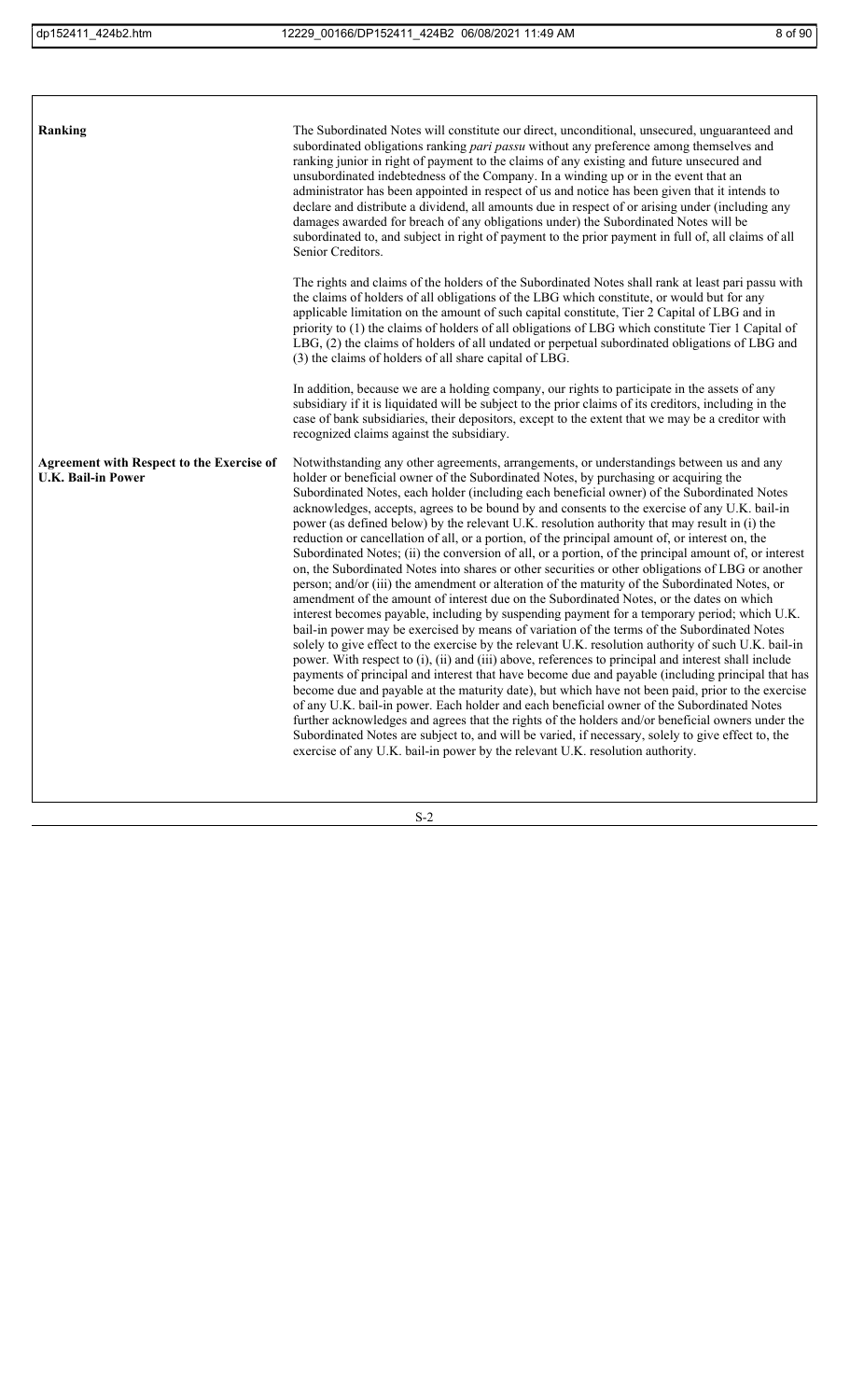For these purposes, a "U.K. bail-in power" is any write-down conversion, transfer, modification or suspension power existing from time to time under any laws, regulations, rules or requirements relating to the resolution of banks, banking group companies, credit institutions and/or investment firms incorporated in the United Kingdom in effect and applicable in the United Kingdom to LBG or its affiliates, including but not limited to any such laws, regulations, rules or requirements which are implemented, adopted or enacted in the United Kingdom within the context of the U.K. resolution regime under the Banking Act as the same has been or may be amended from time to time (whether pursuant to the Banking Reform Act 2013, secondary legislation or otherwise), pursuant to which any obligations of a bank, banking group company, credit institution or investment firm or any of its affiliates can be reduced, cancelled, modified, transferred and/or converted into shares or other securities or obligations of the obligor or any other person (or suspended for a temporary period) or pursuant to which any right in a contract governing such obligations may be deemed to have been exercised. A reference to the "relevant U.K. resolution authority" is to any authority with the ability to exercise a U.K. bail-in power).

*According to the principles contained in the Banking Act, we expect that the relevant U.K. resolution authority would exercise its U.K. bail-in power in respect of the Subordinated Notes having regard to the hierarchy of creditor claims and that the holder or beneficial owner of the Subordinated Notes would be treated equally in respect of the exercise of the U.K. bail-in power with all other claims that would rank pari passu with the Subordinated Notes upon an insolvency of LBG.*

No repayment of the principal amount of the Subordinated Notes or payment of interest on the Subordinated Notes shall become due and payable after the exercise of any U.K. bail-in power by the relevant U.K. resolution authority unless, at the time that such repayment or payment, respectively, is scheduled to become due, such repayment or payment would be permitted to be made by us under the laws and regulations of the United Kingdom applicable to us or other members of the Group.

LBG's obligations to indemnify the Trustee in accordance with the Section 6.07 of the Subordinated Indenture shall survive the exercise of the U.K. bail-in power by the relevant U.K. resolution authority with respect to the Subordinated Notes.

By its acquisition of the Subordinated Notes, each holder and each beneficial owner of the Subordinated Notes to the extent permitted by the Trust Indenture Act of 1939, as amended (the "TIA"), waives any and all claims against the Trustee for, agrees not to initiate a suit against the Trustee in respect of, and agrees that the Trustee shall not be liable for, any action that the Trustee takes, or abstains from taking, in either case in accordance with the exercise of the U.K. bail-in power by the relevant U.K. resolution authority with respect to the Subordinated Notes.

By its acquisition of the Subordinated Notes, each holder and each beneficial owner of the Subordinated Notes acknowledges and agrees that: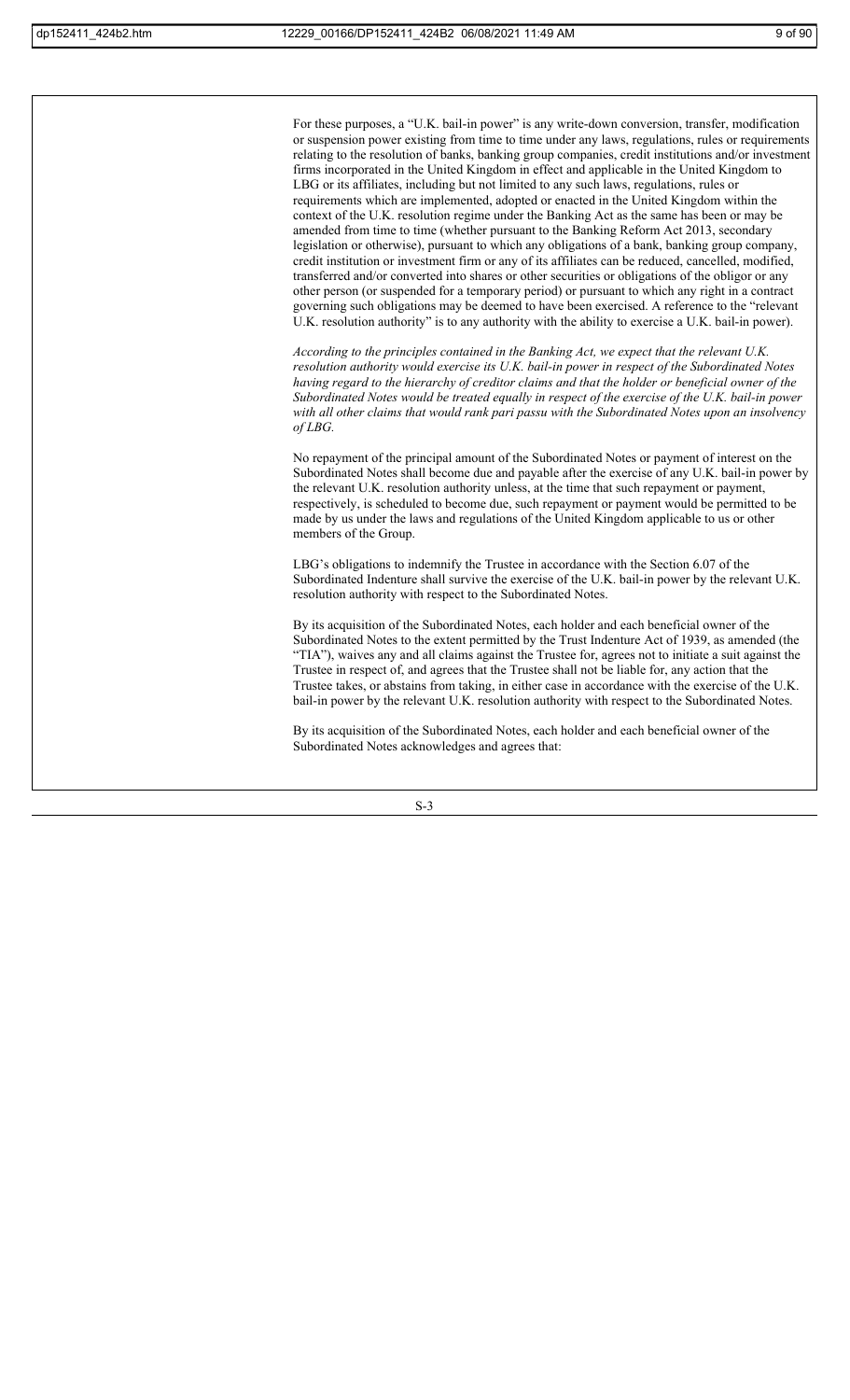|                                                                                                         | (i) the exercise of the U.K. bail-in power by the relevant U.K. resolution authority with respect to<br>the Subordinated Notes shall not give rise to a default for purposes of Section 315(b) (Notice of<br>Default) and Section $315(c)$ (Duties of the Trustee in Case of Default) of the TIA, as amended;<br>(ii) upon the exercise of any U.K. bail-in power by the relevant U.K. resolution authority, the<br>Trustee shall not be required to take any further directions from holders of the Subordinated<br>Notes under Section 5.12 (Control by Holders) of the Subordinated Indenture, which section<br>authorizes holders of a majority in aggregate outstanding principal amount of the Subordinated<br>Notes to direct certain actions relating to the Subordinated Notes. The Indenture shall impose no<br>duties upon the Trustee whatsoever with respect to the exercise of any U.K. bail-in power by the<br>relevant U.K. resolution authority. Notwithstanding the foregoing, if, following the completion of<br>the exercise of the U.K. bail-in power by the relevant U.K. resolution authority, the Subordinated<br>Notes remain outstanding (for example, if the exercise of the U.K. bail-in power results in only a<br>partial write-down of the principal of the Subordinated Notes), then the Trustee's duties under the<br>Indenture shall remain applicable with respect to the Subordinated Notes following such<br>completion to the extent that LBG and the Trustee agree pursuant to a supplemental indenture,<br>unless LBG and the Trustee agree that a supplemental indenture is not necessary; and |
|---------------------------------------------------------------------------------------------------------|-----------------------------------------------------------------------------------------------------------------------------------------------------------------------------------------------------------------------------------------------------------------------------------------------------------------------------------------------------------------------------------------------------------------------------------------------------------------------------------------------------------------------------------------------------------------------------------------------------------------------------------------------------------------------------------------------------------------------------------------------------------------------------------------------------------------------------------------------------------------------------------------------------------------------------------------------------------------------------------------------------------------------------------------------------------------------------------------------------------------------------------------------------------------------------------------------------------------------------------------------------------------------------------------------------------------------------------------------------------------------------------------------------------------------------------------------------------------------------------------------------------------------------------------------------------------------------------------------------------------------------------------|
|                                                                                                         | (iii) it shall be deemed to have (i) consented to the exercise of any U.K. bail-in power as it may<br>be imposed without any prior notice by the relevant U.K. resolution authority of its decision to<br>exercise such power with respect to the Subordinated Notes and (ii) authorized, directed and<br>requested the Clearing Systems to take any and all necessary action, if required, to implement the<br>exercise of any U.K. bail-in power with respect to the Subordinated Notes as it may be imposed,<br>without any further action or direction on the part of such holder or beneficial owner or the<br>Trustee.                                                                                                                                                                                                                                                                                                                                                                                                                                                                                                                                                                                                                                                                                                                                                                                                                                                                                                                                                                                                            |
|                                                                                                         | Upon the exercise of the U.K. bail-in power by the relevant U.K. resolution authority with respect<br>to the Subordinated Notes, we shall provide a written notice to the Clearing Systems as soon as<br>practicable regarding such exercise of the U.K. bail-in power for purposes of notifying holders<br>and beneficial owners of such occurrence. We shall also deliver a copy of such notice to the<br>Trustee for information purposes only.                                                                                                                                                                                                                                                                                                                                                                                                                                                                                                                                                                                                                                                                                                                                                                                                                                                                                                                                                                                                                                                                                                                                                                                      |
|                                                                                                         | For a discussion of certain risk factors relating to the U.K. bail-in power, see "Risk<br>Factors—Risks relating to the Subordinated Notes" in this prospectus supplement.                                                                                                                                                                                                                                                                                                                                                                                                                                                                                                                                                                                                                                                                                                                                                                                                                                                                                                                                                                                                                                                                                                                                                                                                                                                                                                                                                                                                                                                              |
| <b>Repayment of Principal and Payment of</b><br><b>Interest After Exercise of U.K. Bail-in</b><br>Power | No repayment of the principal amount of the Subordinated Notes or payment of interest on the<br>Subordinated Notes shall become due and payable after the exercise of any U.K. bail-in power by<br>the relevant U.K. resolution authority unless, at the time that such repayment or payment,<br>respectively, is scheduled to become due, such repayment or payment would be permitted to be<br>made by us under the laws and regulations of the United Kingdom applicable to us and the<br>Group.                                                                                                                                                                                                                                                                                                                                                                                                                                                                                                                                                                                                                                                                                                                                                                                                                                                                                                                                                                                                                                                                                                                                     |
|                                                                                                         |                                                                                                                                                                                                                                                                                                                                                                                                                                                                                                                                                                                                                                                                                                                                                                                                                                                                                                                                                                                                                                                                                                                                                                                                                                                                                                                                                                                                                                                                                                                                                                                                                                         |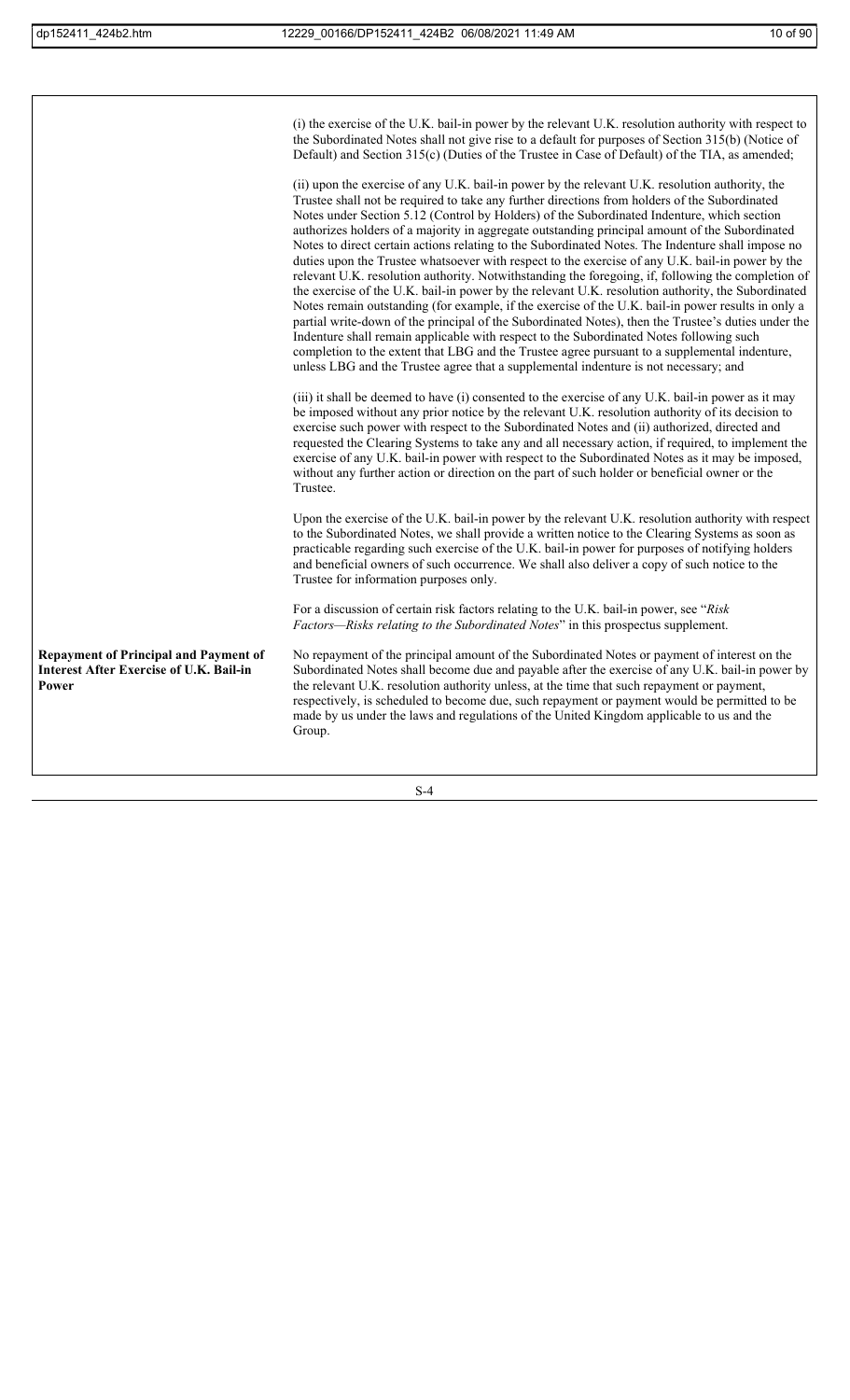$\lceil$ 

| <b>Additional Issuances</b> | We may, without the consent of the holders of the Subordinated Notes, issue additional notes<br>having the same ranking and same interest rate, maturity date, redemption terms and other terms<br>as the Subordinated Notes described in this prospectus supplement except for the price to the<br>public, issue date and first Interest Payment Date, provided however that such additional notes<br>that form part of the same series as the Subordinates Notes must be fungible with the outstanding<br>Subordinated Notes for U.S. federal income tax purposes. See "Description of the Subordinated<br>Notes-Additional Issuances" in this prospectus supplement. |
|-----------------------------|-------------------------------------------------------------------------------------------------------------------------------------------------------------------------------------------------------------------------------------------------------------------------------------------------------------------------------------------------------------------------------------------------------------------------------------------------------------------------------------------------------------------------------------------------------------------------------------------------------------------------------------------------------------------------|
| <b>Tax Redemption</b>       | If at any time a Tax Event has occurred, LBG may, subject to the satisfaction of the conditions<br>described under "Description of the Subordinated Notes-Conditions to Redemption, Purchase,<br>Substitution or Variation", redeem the Subordinated Notes in whole but not in part at any time at<br>100% of their principal amount, together with any Accrued Interest to, but excluding, the date<br>fixed for redemption.                                                                                                                                                                                                                                           |
|                             | A "Tax Event" will be deemed to have occurred if LBG determines that:                                                                                                                                                                                                                                                                                                                                                                                                                                                                                                                                                                                                   |
|                             | (1) as a result of a Tax Law Change, in making any payments on the Subordinated Notes,<br>LBG has paid or will or would on the next payment date be required to pay any Additional<br>Amounts to any holder pursuant to "Description of the Subordinated Notes-Payment of<br>Additional Amounts" and/or                                                                                                                                                                                                                                                                                                                                                                 |
|                             | (2) a Tax Law Change would:                                                                                                                                                                                                                                                                                                                                                                                                                                                                                                                                                                                                                                             |
|                             | result in LBG not being entitled to claim a deduction in respect of any payments (or<br>its corresponding funding costs as recognized in its financial statements) in respect<br>of the Subordinated Notes in computing its taxation liabilities or the amount or<br>value of such deduction to LBG would be materially reduced;                                                                                                                                                                                                                                                                                                                                        |
|                             | prevent the Subordinated Notes from being treated as loan relationships for United<br>٠<br>Kingdom tax purposes;                                                                                                                                                                                                                                                                                                                                                                                                                                                                                                                                                        |
|                             | as a result of the Subordinated Notes being in issue, result in LBG not being able to<br>have losses or deductions set against the profits or gains, or profits or gains offset by<br>the losses or deductions, of companies with which it is or would otherwise be so<br>grouped for applicable United Kingdom tax purposes (whether under the group<br>relief system current as of the Issue Date or any similar system or systems having<br>like effect as may from time to time exist);                                                                                                                                                                             |
|                             | result in a United Kingdom tax liability, or the receipt of income or profit which<br>would be subject to United Kingdom tax, in respect of a write-down of the principal<br>amount of the Subordinated Notes or the conversion of the Subordinated Notes into<br>shares or other obligations of LBG (including, pursuant to the terms and conditions<br>of the Subordinated Notes or as a result of the exercise of any regulatory powers<br>under the Banking Act 2009); or                                                                                                                                                                                           |
|                             | result in a Subordinated Note or any part thereof being treated as a derivative or an<br>embedded derivative for United Kingdom tax purposes,                                                                                                                                                                                                                                                                                                                                                                                                                                                                                                                           |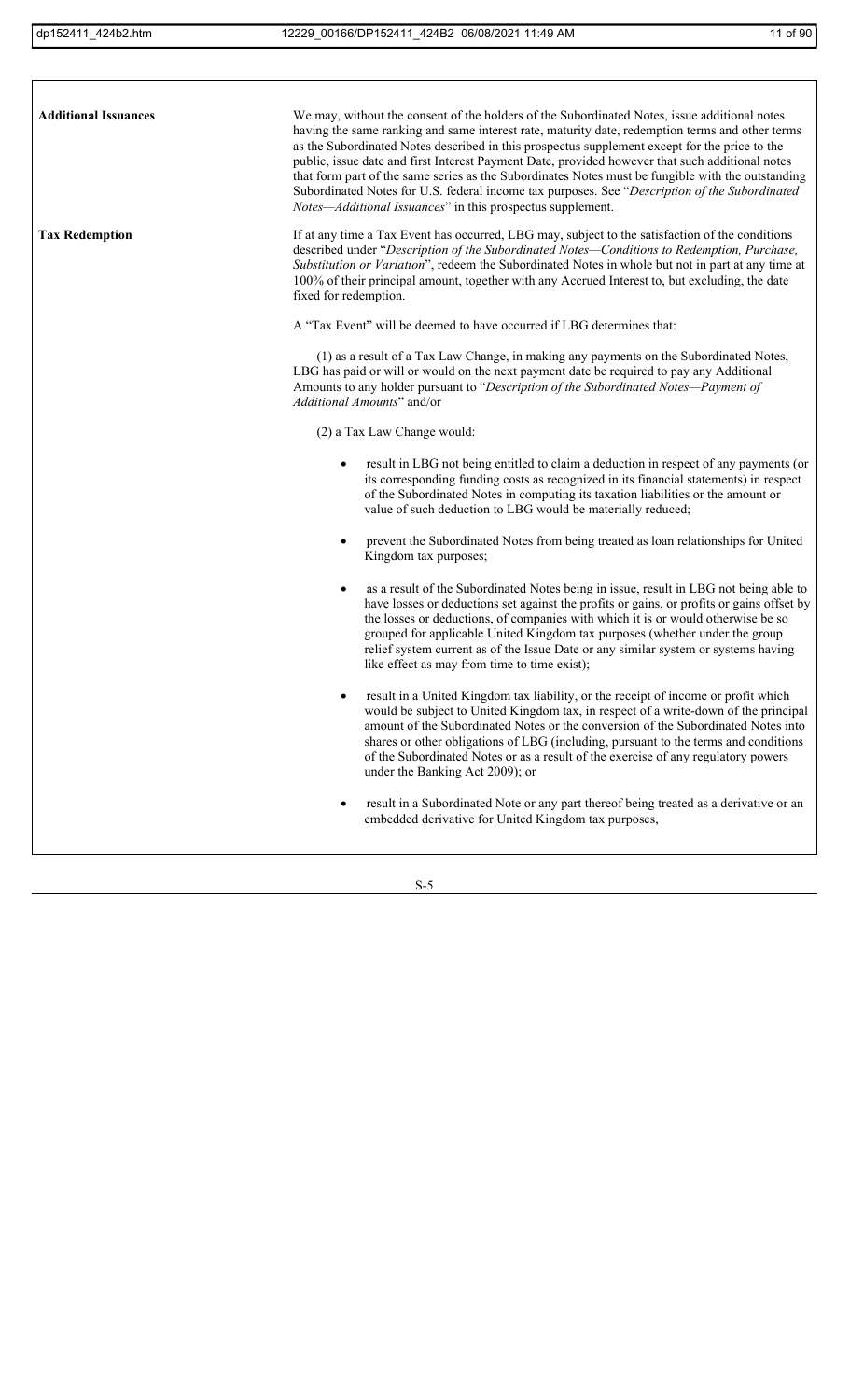|                                                  | in each case, <i>provided that</i> , LBG could not avoid the foregoing in connection with the<br>Subordinated Notes by taking measures reasonably available to it.                                                                                                                                                                                                                                                                                                                                                                                                                                                                                                                                                                                                                                                                                                                                                                                                                                                             |
|--------------------------------------------------|--------------------------------------------------------------------------------------------------------------------------------------------------------------------------------------------------------------------------------------------------------------------------------------------------------------------------------------------------------------------------------------------------------------------------------------------------------------------------------------------------------------------------------------------------------------------------------------------------------------------------------------------------------------------------------------------------------------------------------------------------------------------------------------------------------------------------------------------------------------------------------------------------------------------------------------------------------------------------------------------------------------------------------|
|                                                  | "Tax Law Change" means a change in, or amendment to, the laws or regulations of the United<br>Kingdom, or any political subdivision or authority therein or thereof, having the power to tax,<br>including any treaty to which the United Kingdom is a party, or any change in any generally<br>published application or interpretation of such laws, including a decision of any court or tribunal,<br>or any change in the generally published application or interpretation of such laws by any<br>relevant tax authority or any generally published pronouncement by any tax authority, which<br>change, amendment or pronouncement $(x)$ (subject to $(y)$ ) becomes effective on or after the Issue<br>Date (as defined herein), or (y) in the case of a change in law, if such change is enacted by United<br>Kingdom Act of Parliament or implemented by statutory instrument, on or after the Issue Date.                                                                                                             |
| <b>Capital Disqualification Event Redemption</b> | We may redeem the Subordinated Notes, in whole but not in part, at any time, at 100% of their<br>principal amount plus accrued and unpaid interest, upon the occurrence of a Capital<br>Disqualification Event, as defined under "Description of the Subordinated Notes", that results in<br>the principal amount of the Subordinated Notes being fully excluded from inclusion in LBG's<br>and/or the Group's Tier 2 capital, as described under "Description of the Subordinated<br>Notes—Redemption due to a Capital Disqualification Event" in this prospectus supplement. Any<br>such right of redemption will be subject to the conditions set forth under "Description of the<br>Subordinated Notes-Conditions to Redemption, Purchase, Substitution or Variation" in this<br>prospectus supplement.                                                                                                                                                                                                                    |
| <b>Substitution or Variation</b>                 | If a Capital Disqualification Event has occurred and is continuing, then LBG may, without any<br>requirement for the consent or approval of the holders of the Subordinated Notes, at any time<br>(whether before, on or following the Reset Date) either substitute all (but not some only) of the<br>Subordinated Notes for, or vary the terms of the Subordinated Notes so that they remain or, as<br>appropriate, become, Compliant Securities (as defined herein), and the Trustee shall agree to such<br>substitution or variation. Upon the expiry of such notice, LBG shall either vary the terms of or<br>substitute the Subordinated Notes, as the case may be. See "Description of the Subordinated<br>Notes—Substitution or Variation" in this prospectus supplement). Any such right of substitution<br>or variation will be subject to the conditions set forth under "Description of the Subordinated<br>Notes—Conditions to Redemption, Purchase, Substitution or Variation" in this prospectus<br>supplement. |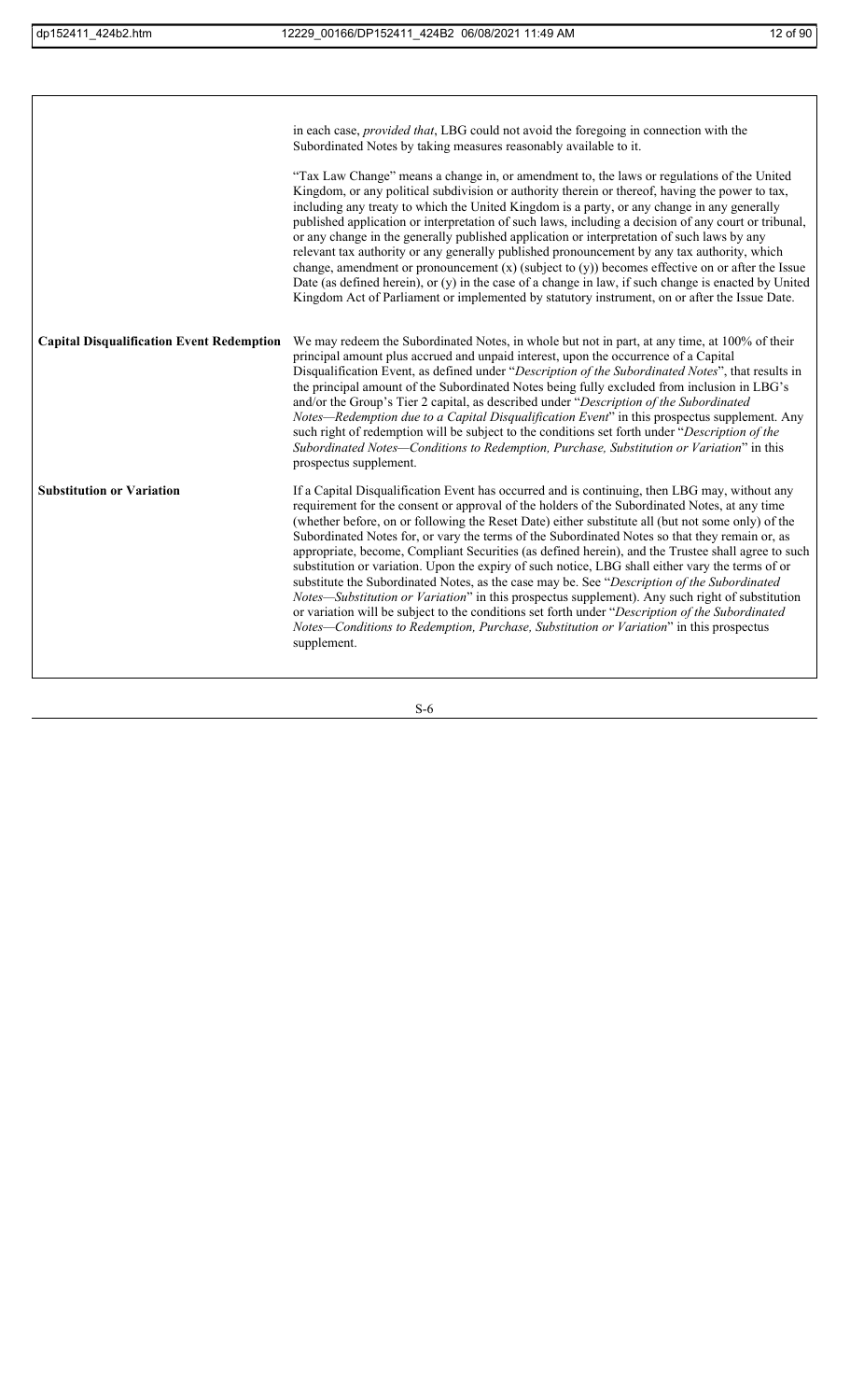$\lceil$ 

| <b>Purchases of the Subordinated Notes</b>              | We may at any time, and from time to time, purchase Subordinated Notes in the open market or<br>by tender or by private agreement in any manner and at any price or at differing prices.<br>Subordinated Notes purchased or otherwise acquired by us may be (i) held, (ii) resold or (iii) at<br>our sole discretion, surrendered to the Trustee for cancellation (in which case all Subordinated<br>Notes so surrendered will forthwith be cancelled in accordance with applicable law and thereafter<br>may not be re-issued or resold). Any such purchases will be subject to the conditions set forth<br>under "Description of the Subordinated Notes-Conditions to Redemption, Purchase,<br>Substitution or Variation" in this prospectus supplement.                                                                                                                                                                                                                 |
|---------------------------------------------------------|----------------------------------------------------------------------------------------------------------------------------------------------------------------------------------------------------------------------------------------------------------------------------------------------------------------------------------------------------------------------------------------------------------------------------------------------------------------------------------------------------------------------------------------------------------------------------------------------------------------------------------------------------------------------------------------------------------------------------------------------------------------------------------------------------------------------------------------------------------------------------------------------------------------------------------------------------------------------------|
| <b>Book-Entry Issuance, Settlement and</b><br>Clearance | We will issue the Subordinated Notes in fully registered form in denominations of $£100,000$ and<br>integral multiples of $£1,000$ in excess thereof. The Subordinated Notes will be represented by one<br>or more global certificates in registered form, without coupons attached, which will be deposited<br>with a common depositary for Clearstream, Luxembourg and Euroclear and will be registered in<br>the name of such common depositary or its nominee. Unless and until the Subordinated Notes are<br>exchanged in whole or in part for other securities and in accordance with the terms of the<br>Indenture or the global certificates are exchanged for definitive securities, the global certificates<br>may not be transferred except as a whole by a Clearing System to a nominee or a successor of<br>such Clearing System.                                                                                                                             |
| <b>ISIN</b>                                             | XS2351166421                                                                                                                                                                                                                                                                                                                                                                                                                                                                                                                                                                                                                                                                                                                                                                                                                                                                                                                                                               |
| <b>Common Code</b>                                      | 235116642                                                                                                                                                                                                                                                                                                                                                                                                                                                                                                                                                                                                                                                                                                                                                                                                                                                                                                                                                                  |
| <b>CFI</b>                                              | <b>DBFXFR</b>                                                                                                                                                                                                                                                                                                                                                                                                                                                                                                                                                                                                                                                                                                                                                                                                                                                                                                                                                              |
| <b>FISN</b>                                             | LLOYDS BANKING/1.985EUR NT 203011215                                                                                                                                                                                                                                                                                                                                                                                                                                                                                                                                                                                                                                                                                                                                                                                                                                                                                                                                       |
| <b>Listing and Trading</b>                              | We intend to apply to list the Subordinated Notes on the New York Stock Exchange.                                                                                                                                                                                                                                                                                                                                                                                                                                                                                                                                                                                                                                                                                                                                                                                                                                                                                          |
| <b>Trustee, Paying Agent and Calculation</b><br>Agent   | The Bank of New York Mellon, a banking corporation duly organized and existing under the<br>laws of the state of New York, acting through its London branch, having its corporate trust office<br>at One Canada Square, London E14 5AL, United Kingdom, will act as the Trustee and will act as<br>initial Paying Agent, and The Bank of New York Mellon, acting through its London branch, will<br>act as Calculation Agent for the Subordinated Notes.                                                                                                                                                                                                                                                                                                                                                                                                                                                                                                                   |
| Registrar                                               | The Bank of New York Mellon SA/NV, Dublin Branch will act as registrar for the Subordinated<br>Notes.                                                                                                                                                                                                                                                                                                                                                                                                                                                                                                                                                                                                                                                                                                                                                                                                                                                                      |
| <b>Timing and Delivery</b>                              | We currently expect delivery of the Subordinated Notes to occur on or about June 15, 2021,<br>which will be the fifth business day following the pricing of the Subordinated Notes (such<br>settlement cycle being referred to as "T+6"). Under rule 15c6-1 of the Exchange Act, trades in<br>the secondary market generally are required to settle in two business days, unless the parties to<br>any such trade expressly agree otherwise. Accordingly, purchasers who wish to trade<br>Subordinated Notes on the date of pricing or the next two succeeding business days will be<br>required, by virtue of the fact that the Subordinated Notes initially will settle in T+6, to specify an<br>alternate settlement cycle at the time of any such trade to prevent a failed settlement. Purchasers<br>of Subordinated Notes who wish to trade Subordinated Notes on the date of pricing or the next<br>two succeeding business days should consult their own advisors. |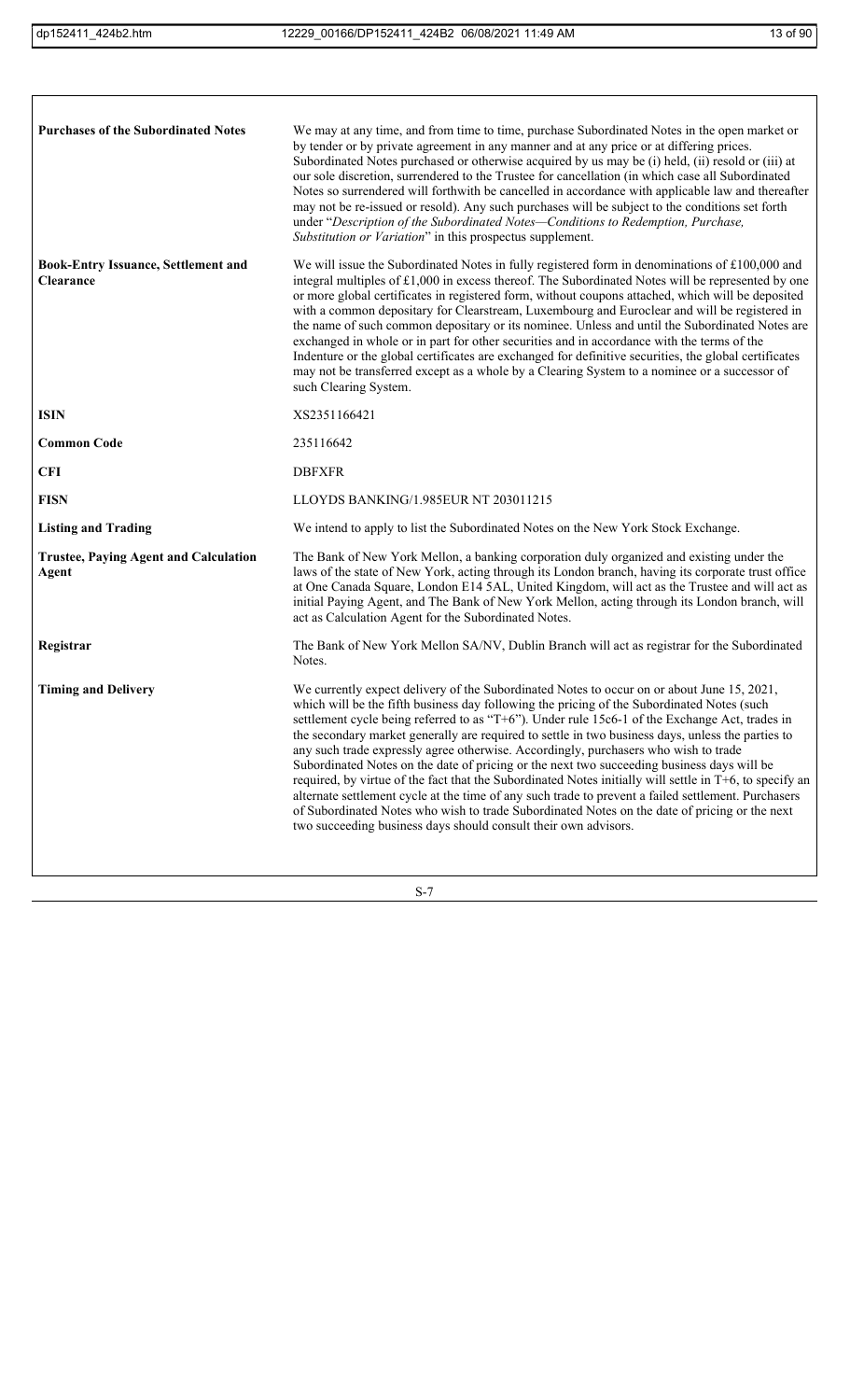| <b>Use of Proceeds</b>      | We intend to use the net proceeds of the offering for general corporate purposes. See "Use of<br>Proceeds".                                                                                                                                                                                                                                                                                                    |
|-----------------------------|----------------------------------------------------------------------------------------------------------------------------------------------------------------------------------------------------------------------------------------------------------------------------------------------------------------------------------------------------------------------------------------------------------------|
| <b>Sole Bookrunner</b>      | Lloyds Bank Corporate Markets plc                                                                                                                                                                                                                                                                                                                                                                              |
| <b>Joint Lead Managers</b>  | Barclays Bank plc and Goldman Sachs International                                                                                                                                                                                                                                                                                                                                                              |
| <b>Conflict of Interest</b> | A conflict of interest (as defined by Rule 5121 of FINRA) may exist as Lloyds Bank Corporate<br>Markets plc, an affiliate of the Company, may participate in the distribution of the Subordinated<br>Notes. For further information, see "Underwriting".                                                                                                                                                       |
| <b>Governing Law</b>        | The Subordinated Indenture (as defined below), the Eighth Supplemental Indenture (as defined<br>below) and the Subordinated Notes are governed by, and construed in accordance with, the laws<br>of the State of New York, except for the subordination and waiver of set-off provisions relating to<br>the Subordinated Notes which are governed by and construed in accordance with the laws of<br>Scotland. |
|                             |                                                                                                                                                                                                                                                                                                                                                                                                                |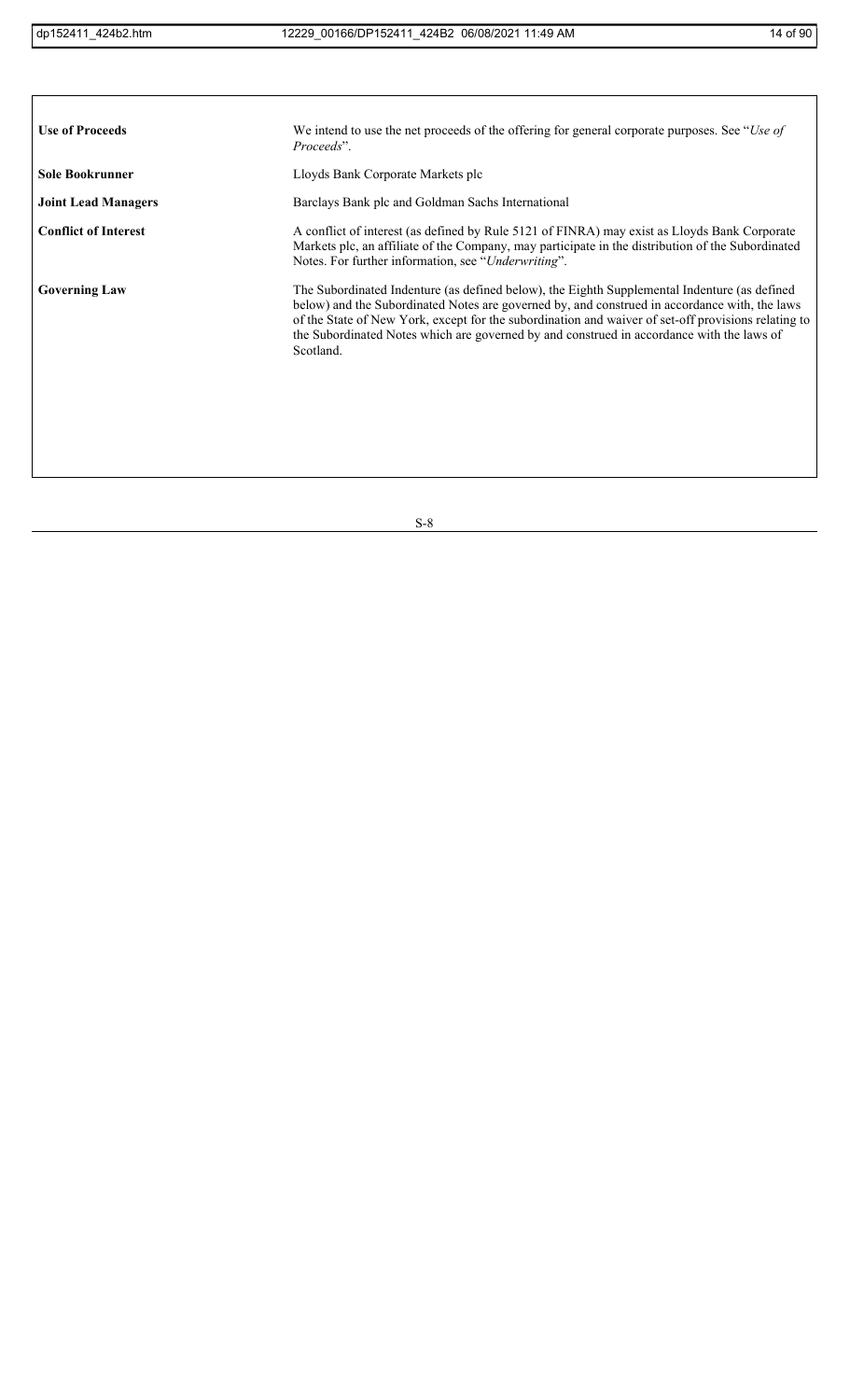## **RISK FACTORS**

*Prospective investors should consider carefully the risk factors incorporated by reference into this prospectus supplement and as set out below as well as the other information set out elsewhere in this prospectus supplement (including any other documents incorporated by reference herein) and reach their own views prior to making any investment decision with respect to the Subordinated Notes.*

*Set out below and incorporated by reference herein are certain risk factors which could have a material adverse effect on our business, operations, financial condition or prospects and cause our future results to be materially different from expected results. Our results could also be affected by competition and other factors. These factors should not be regarded as a complete and comprehensive statement of all potential risks and uncertainties we face. We have described only those risks relating to our operations or an investment in the Subordinated Notes that we consider to be material. There may be additional risks that we currently consider not to be material or of which we are not currently aware, and any of these risks could have the effects set forth below. All of these factors are contingencies which may or may not occur and we are not in a position to express a view on the likelihood of any such contingency occurring. Investors should note that they bear our solvency risk. Each of the risks highlighted below could have a material adverse effect on the amount of principal and interest which investors will receive in respect of the Subordinated Notes. In addition, each of the highlighted risks could adversely affect the trading price of the Subordinated Notes or the rights of investors under the Subordinated Notes and, as a result, investors could lose some or all of their investment. You should consult your own financial, tax and legal advisers regarding the risks of an investment in the Subordinated Notes.*

*We believe that the factors described below as relating to the Subordinated Notes represent the principal risks inherent in investing in Subordinated Notes, but we may be unable to pay interest, principal or other amounts on or in connection with the Subordinated Notes for other*  reasons and we do not represent that the statements below regarding the risks of holding the Subordinated Notes are exhaustive. Prospective *investors should also read the detailed information set out elsewhere in this prospectus supplement (including any documents deemed to be incorporated by reference herein) and reach their own views prior to making any investment decision.*

#### **Risks relating to LBG and the Group**

For a description of the risks associated with LBG and the Group, see the section entitled "*Risk Factors*" of our Annual Report on Form 20-F for the year ended December 31, 2020, which is incorporated by reference herein.

#### **Risks relating to the Subordinated Notes**

#### *There are limitations on the remedies available to you and the Trustee should we fail to pay principal or interest on the Subordinated Notes.*

The sole remedy in the event of any non-payment of principal or interest on the Subordinated Notes is that the Trustee may, on your behalf, subject to applicable laws, institute proceedings for the winding up of LBG. In the event of a winding up of LBG, whether or not instituted by the Trustee, the Trustee may file proofs of claim with respect to any of our obligations arising under the Subordinated Notes in any such winding up.

The Trustee may not, however, declare the principal amount of any outstanding Subordinated Note to be due and payable in the event of such non-payment of principal or interest.

See "*Description of the Subordinated Notes—Events of Default; Default; Limitation of Remedies*" for further details.

## *LBG's obligations under the Subordinated Notes are subordinated.*

The obligations of LBG under the Subordinated Notes will be unsecured and subordinated and will, in the event of the winding-up of LBG, rank junior in priority of payment to the current and future claims of LBG's creditors, other than claims in respect of any liability that is, or is expressed to be, subordinated. In a winding up, all payments on the Subordinated Notes will be subordinated to, and subject in right of payment to the prior payment in full of, all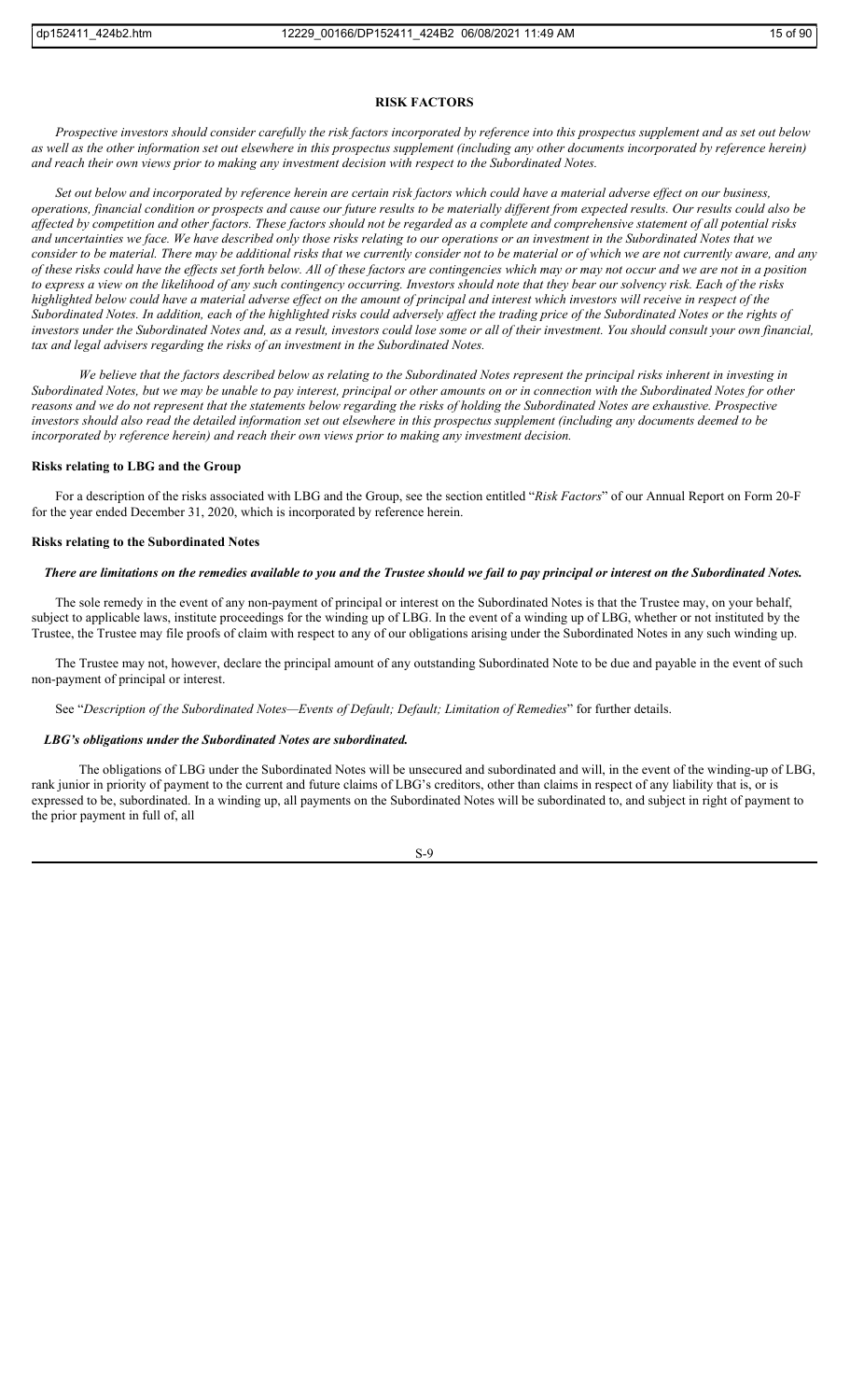claims of all Senior Creditors. We expect from time to time to incur additional indebtedness or other obligations that will constitute senior indebtedness, and the Indenture does not contain any provisions restricting our ability to incur senior indebtedness. Although the Subordinated Notes may pay a higher rate of interest than comparable notes which are not so subordinated, there is a real risk that an investor in such Subordinated Notes will lose all or some of its investment should LBG become insolvent since the assets of LBG would be available to pay such amounts only after all the Senior Creditors of LBG have been paid in full. See also "*—Holders of the Subordinated Notes may be required to absorb losses in the event we become subject to recovery and resolution action".*

#### *An active trading market may not develop for the Subordinated Notes.*

Prior to the offering, there was no existing trading market for the Subordinated Notes. We intend to apply for listing of the Subordinated Notes on the New York Stock Exchange. If, however, an active trading market does not develop or is not maintained, the market price and liquidity of the Subordinated Notes may be adversely affected. In that case, holders of the Subordinated Notes may not be able to sell Subordinated Notes at a particular time or may not be able to sell Subordinated Notes at a favorable price. The liquidity of any market for the Subordinated Notes will depend on a number of factors including:

- the number of holders of the Subordinated Notes;
- LBG's credit ratings published by major credit rating agencies;
- our financial performance;
- the market for similar securities;
- the interest of securities dealers in making a market in the Subordinated Notes;
- prevailing interest rates; and
- the introduction of any financial transaction tax.

We cannot assure you that an active market for the Subordinated Notes will develop or, if developed, that it will continue. Further, unlike certain bank deposits, holders of the Subordinated Notes have no ability to require repayment of their investment unless a Default or Event of Default occurs and then only in the limited circumstances described in "*Description of the Subordinated Notes—Events of Default; Default; Limitation of Remedies*".

## *LBG's credit ratings may not reflect all risks of an investment in the Subordinated Notes and a downgrade in credit ratings, including as a result of changes in rating agencies' views of the level of implicit sovereign support for European banks, could adversely affect the trading prices of the Subordinated Notes.*

LBG's credit ratings may not reflect the potential impact of all risks relating to the market values of the Subordinated Notes. However, real or anticipated changes in LBG's credit ratings will generally affect the market values of the Subordinated Notes. Credit rating agencies continually revise their ratings for companies that they follow, including LBG, and as such, the credit rating of LBG may be revised, suspended or withdrawn at any time by the assigning rating organization at their sole discretion. Any ratings downgrade could adversely affect the trading prices of the Subordinated Notes or the trading markets for the Subordinated Notes to the extent trading markets for the Subordinated Notes develop, and any ratings improvement will not necessarily increase the value of the Subordinated Notes and will not reduce market risk and other investment risks related to the Subordinated Notes. Credit ratings (i) do not reflect the risk that interest rates may rise, which may affect the values of the Subordinated Notes, which accrue interest at a fixed rate, (ii) do not address the price, if any, at which the Subordinated Notes may be resold prior to maturity (which may be substantially less than the original offering price of the Subordinated Notes), and (iii) are not recommendations to buy, sell or hold the Subordinated Notes.

## *The Subordinated Notes have early redemption risk.*

We retain the option (subject to, if and to the extent then required by the Relevant Regulator or the relevant Applicable Regulations, our giving notice to the Relevant Regulator and the Relevant Regulator granting us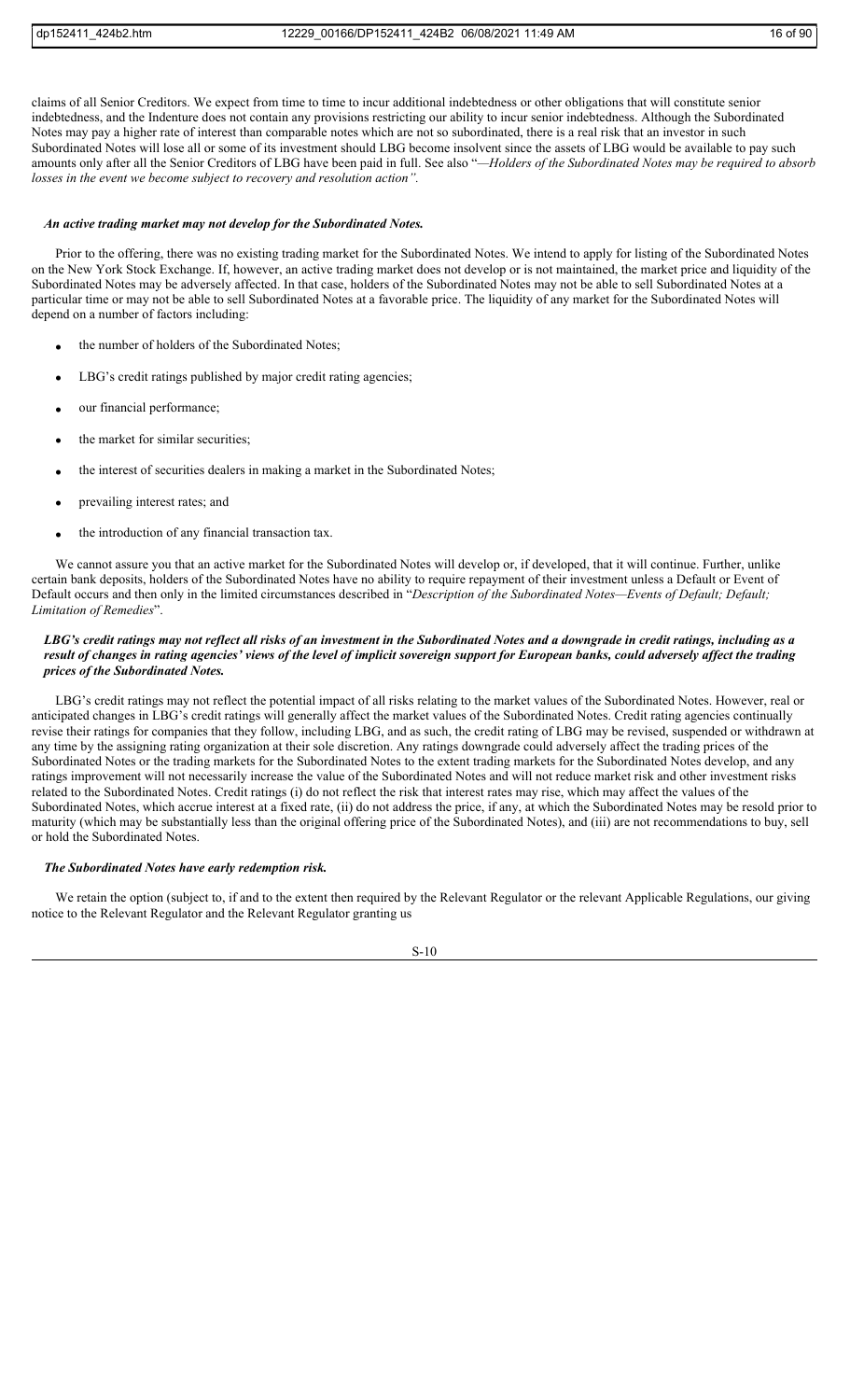permission) to redeem the Subordinated Notes, in whole, but not in part, on the applicable redemption date on at least 15 calendar days' but no more than 30 calendar days' prior written notice. It is more likely that we will redeem the Subordinated Notes prior to the respective maturity date to the extent that the interest payable on such notes is greater than the interest that would be payable on other instruments of ours of a comparable maturity, of comparable terms and of a comparable credit rating trading in the market. If the Subordinated Notes are redeemed prior to their respective maturity dates, you may have to re-invest the proceeds in a lower interest rate environment.

# *We may redeem the Subordinated Notes at any time for certain tax reasons.*

We may (subject to, if and to the extent then required by the Relevant Regulator or the relevant Applicable Regulations, our giving notice to the Relevant Regulator and the Relevant Regulator granting us permission) redeem the Subordinated Notes at any time in whole (but not in part) upon the occurrence of certain tax changes as described in this prospectus supplement and the accompanying prospectus.

#### *We may redeem the Subordinated Notes at any time following a Capital Disqualification Event.*

We may (subject to, if and to the extent then required by the Relevant Regulator or the relevant Applicable Regulations, our giving notice to the Relevant Regulator and the Relevant Regulator granting us permission) redeem the Subordinated Notes at any time in whole (but not in part) upon the occurrence of a Capital Disqualification Event as described in this prospectus supplement and the accompanying prospectus.

#### *We may substitute the Subordinated Notes or vary their terms without holder consent.*

If a Capital Disqualification Event has occurred, then LBG may, subject to "*Description of the Subordinated Notes —Conditions to Redemption, Purchase, Substitution or Variation*", but without any requirement for the consent or approval of the holders of the Subordinated Notes, at any time (whether before or following the Reset Date) either substitute all (but not some only) of the Subordinated Notes for, or vary the terms of the Subordinated Notes so that they remain or, as appropriate, become, Compliant Securities, and the Trustee shall agree to such substitution or variation, as provided in "*Description of the Subordinated Notes —Substitution or Variation*". In the case of a substitution or variation of the terms of the Subordinated Notes, while the new substituted or modified securities must have terms that are not materially less favorable to an investor than the Subordinated Notes, there can be no assurance that, whether due to the particular circumstances of each holder of Subordinated Notes or otherwise, such substituted or modified securities will be as favorable to each holder of Subordinated Notes in all respects.

#### *Holders cannot require us to redeem the Subordinated Notes early.*

Holders have no right to require us to redeem the Subordinated Notes prior to the maturity date thereof.

## *Limitation on our gross-up obligation under the Subordinated Notes.*

Our obligation to pay additional amounts in respect of certain withholding taxes under the terms of the Subordinated Notes applies only to payments of interest due and paid under Subordinated Notes and not to payments of principal. We will not be required to pay any additional amounts under the terms of the Subordinated Notes to the extent any withholding or deduction applied to payments of principal. Accordingly, if any such withholding or deduction were to apply to any payments of principal under the Subordinated Notes, you may receive less than the full amount due under the Subordinated Notes, and the market value of the Subordinated Notes may be adversely affected.

## *Because the Subordinated Notes accrue interest at a fixed rate, the amount of interest payable on the Subordinated Notes on the fixed rate interest payment date may be below market interest rates.*

Because interest payable on the Subordinated Notes accrues at a fixed rate, there can be no guarantee that the interest you will receive on the relevant interest payment date will be equal to or greater than the market interest rate on such a date. LBG does not have any control over a number of factors that may affect market interest rates, including economic, financial, and political events, such as the tightening of monetary policy, that are important in determining the existence, magnitude, and longevity of these risks and their results. See also "*—The interest rate on the Subordinated Notes will reset on the Rest Date".* You should have a view as to the fixed interest rate on the Subordinated Notes and its level relative to market interest rates before investing.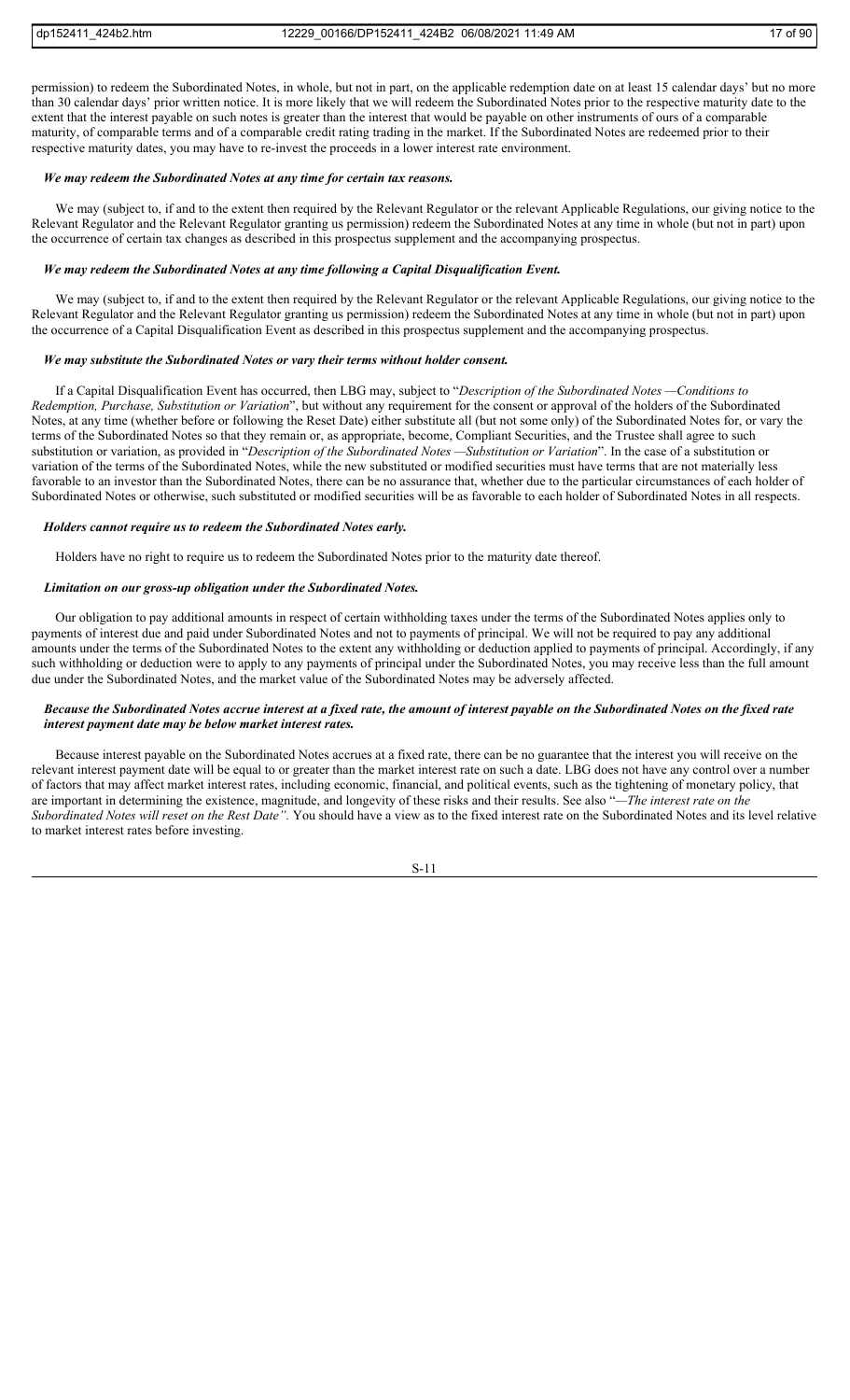#### *The interest rate on the Subordinated Notes will reset on the Reset Date.*

The interest rate on the Subordinated Notes will initially be 1.985% per annum from, and including, June 15, 2021 to, but excluding, the Reset Date. From, and including, the Reset Date to, but excluding, December 15, 2031, the interest rate on the Subordinated Notes will be at a rate per annum calculated by the Calculation Agent on the Reset Determination Date as being equal to the sum of the Reset Reference Rate (expressed as a rate per annum) and 1.600%.

As a result, the interest rate on the Subordinated Notes following the Reset Date may be less than its initial interest rate, which would affect the amount of any interest payments and, by extension, could affect their market value.

#### *The historical Benchmark Gilt rates are not an indication of future Benchmark Gilt rates.*

In the past, Benchmark Gilt rates have experienced significant fluctuations. You should note that historical levels, fluctuations and trends of Benchmark Gilt rates are not necessarily indicative of future levels. Any historical upward or downward trend in Benchmark Gilt Rates is not an indication that Benchmark Gilt rates are more or less likely to increase or decrease at any time, and you should not take the historical Benchmark rates as an indication of future rates.

## *Under the terms of the Subordinated Notes, you will agree to be bound by and consent to the exercise of any U.K. bail-in power by the relevant U.K. resolution authority. See "—Holders of the Subordinated Notes may be required to absorb losses in the event we become subject to recovery and resolution action".*

Notwithstanding any other agreements, arrangements, or understandings between us and any holder or beneficial owner of the Subordinated Notes, by purchasing or acquiring the Subordinated Notes, each holder (including each beneficial owner) of the Subordinated Notes acknowledges, accepts, agrees to be bound by and consents to the exercise of any U.K. bail-in power (as defined below) by the relevant U.K. resolution authority that may result in (i) the reduction or cancellation of all, or a portion, of the principal amount of, or interest on, the Subordinated Notes; (ii) the conversion of all, or a portion, of the principal amount of, or interest on, the Subordinated Notes into shares or other securities or other obligations of LBG or another person; and/or (iii) the amendment or alteration of the maturity of the Subordinated Notes, or amendment of the amount of interest due on the Subordinated Notes, or the dates on which interest becomes payable, including by suspending payment for a temporary period; any U.K. bail-in power may be exercised by means of variation of the terms of the Subordinated Notes solely to give effect to the exercise by the relevant U.K. resolution authority of such U.K. bail-in power. With respect to (i), (ii) and (iii) above, references to principal and interest shall include payments of principal and interest that have become due and payable (including principal that has become due and payable at the maturity date), but which have not been paid, prior to the exercise of any U.K. bail-in power. Each holder and each beneficial owner of the Subordinated Notes will further be required to acknowledge and agree that the rights of the holders and/or beneficial owners under the Subordinated Notes are subject to, and will be varied, if necessary, solely to give effect to, the exercise of any U.K. bail-in power by the relevant U.K. resolution authority. See "*—Holders of the Subordinated Notes may be required to absorb losses in the event we become subject to recovery and resolution action*".

For these purposes, a "U.K. bail-in power" is any write-down, conversion, transfer, modification or suspension power existing from time to time under any laws, regulations, rules or requirements relating to the resolution of banks, banking group companies, credit institutions and/or investment firms incorporated in the United Kingdom in effect and applicable in the United Kingdom to us and the Group, including but not limited to any such laws, regulations, rules or requirements which are implemented, adopted or enacted within the context of the U.K. resolution regime under the Banking Act as the same has been or may be amended from time to time (whether pursuant to the Banking Reform Act 2013, secondary legislation or otherwise), pursuant to which obligations of a bank, banking group company, credit institution or investment firm or any of its affiliates can be reduced, cancelled, amended, transferred and/or converted into shares or other securities or obligations of the obligor or any other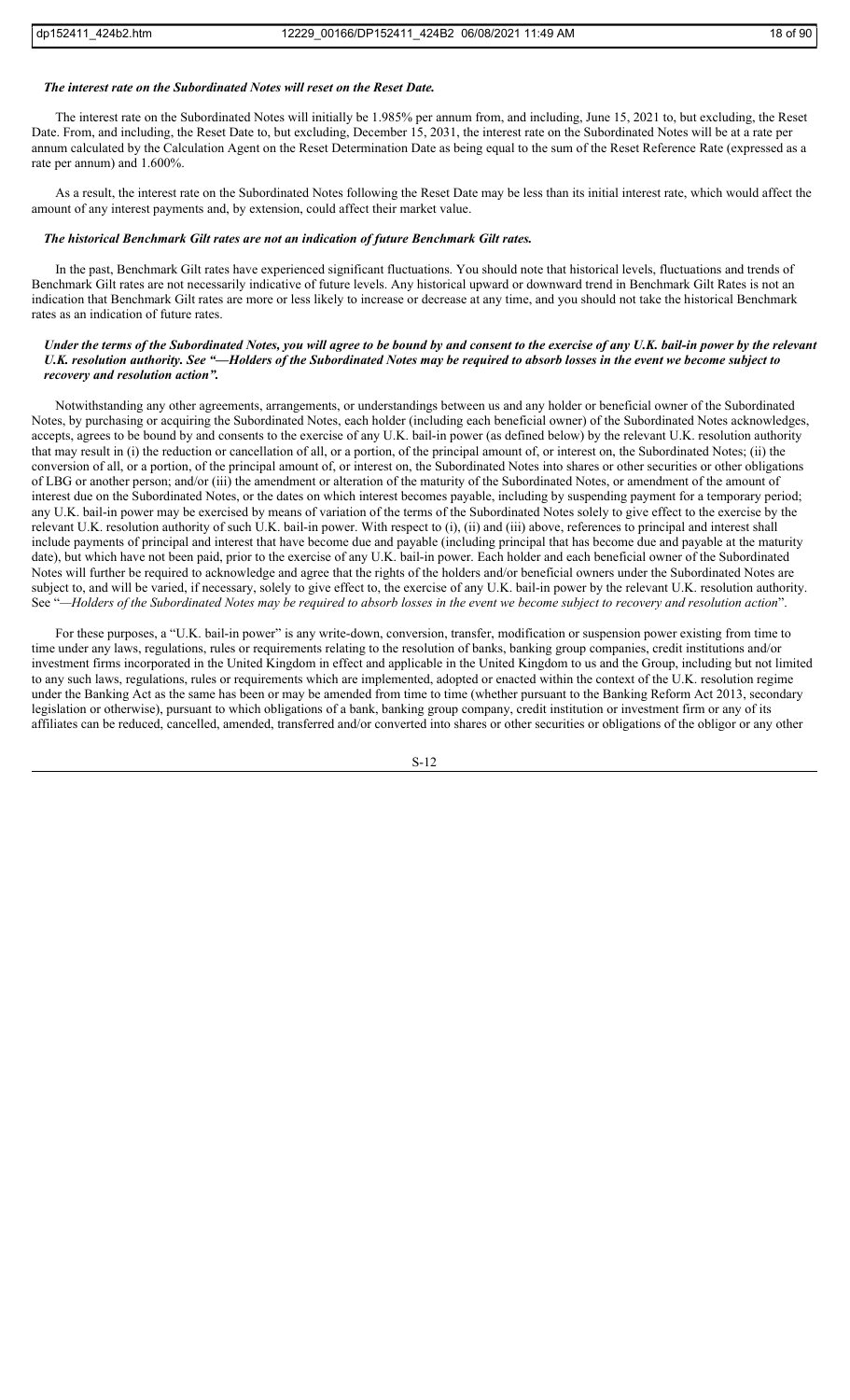person (and a reference to the "relevant U.K. resolution authority" is to any authority with the ability to exercise a U.K. bail-in power). For more information, see "*Description of the Subordinated Notes—Agreement with Respect to the Exercise of the U.K. Bail-in Power*".

#### *Holders of the Subordinated Notes may be required to absorb losses in the event we become subject to recovery and resolution action.*

The stated aim of the Bank Recovery and Resolution Directive (the "BRRD") is to provide authorities designated by Member States to apply the resolution tools and exercise the resolution powers set forth in the BRRD (the "resolution authorities") with common tools and powers to address banking crises pre-emptively in order to safeguard financial stability and minimize taxpayers' exposure to losses. The BRRD was implemented in the United Kingdom under the Banking Act (as amended) before the U.K.'s withdrawal from the EU. The powers granted to the U.K. resolution authorities under the Banking Act include (but are not limited to) (i) a "write-down and conversion power" relating to Tier 1 and Tier 2 capital instruments (including the Subordinated Notes) and (ii) a "bail-in" power relating to eligible liabilities (including the Subordinated Notes). Such powers give resolution authorities the ability to write down or write off all or a portion of the claims of certain unsecured creditors of a failing institution or group and/or to convert certain debt claims into another security, including ordinary shares of the surviving Group entity, if any, which ordinary shares may also be subject to write-down or write-off.

The write-down and conversion power may be used prior to resolution and for these purposes the point of nonviability will be the point at which the relevant U.K. resolution authority determines that LBG or a member of its group meets the conditions for resolution (but no resolution action has yet been taken) or that the relevant entity will no longer be viable unless the relevant capital instruments are written down or converted or the relevant entity requires extraordinary public support, without which the relevant U.K. resolution authority determines that the relevant entity would no longer be viable. The conditions for use of the bail-in power are, in summary, that (i) the regulator determines that the bank is failing or likely to fail, (ii) having regard to timing and other relevant circumstances, it is not reasonably likely that (ignoring the stabilization powers) action will be taken by or in respect of the bank to avoid the failure of the bank, (iii) the relevant U.K. resolution authority determines that it is necessary having regard to the public interest to exercise the bail-in power in the advancement of one of the statutory objectives of resolution and (iv) that one or more of those objectives would not be met to the same extent by the winding up of the bank. The Banking Act contains certain other limited safeguards for creditors in specific circumstances which (a) in the case of the write-down and conversion power, may provide compensation to holders of the relevant capital instruments via the issue or transfer of ordinary shares or other equity securities of the bank or its parent undertaking in certain circumstances and (b) in the case of senior creditors, aim to ensure that they do not incur greater losses than they would have incurred had the relevant financial institution been wound up under normal insolvency proceedings.

As the parent company of U.K. banks, we are subject to the "Special Resolution Regime" under the Banking Act, that gives wide powers in respect of U.K. banks and their parent and other group companies to HM Treasury, the Bank of England (including the Prudential Regulation Authority (the "PRA")), and the Financial Conduct Authority (the "FCA") in circumstances where a U.K. bank has encountered or is likely to encounter financial difficulties.

It is possible that the exercise of other powers under the Banking Act, to resolve failing banks in the United Kingdom and give the authorities powers to override events of default or termination rights that might be invoked as a result of the exercise of the resolution powers, could have a material adverse effect on the rights of holders of the Subordinated Notes and/or a material adverse effect on the price of the Subordinated Notes. The Banking Act also gives the Bank of England the power to override, vary or impose contractual obligations between a U.K. bank, its holding company and its group undertakings for reasonable consideration, in order to enable any transferee or successor bank to operate effectively. There is also power for the U.K. Treasury to amend the law (excluding provisions made by or under the Banking Act) for the purpose of enabling it to use the regime powers effectively, potentially with retrospective effect.

In addition, the Banking Act may be further amended and/or other legislation may be introduced in the United Kingdom to amend the resolution regime that would apply in the event of a bank failure or to provide regulators with other resolution powers.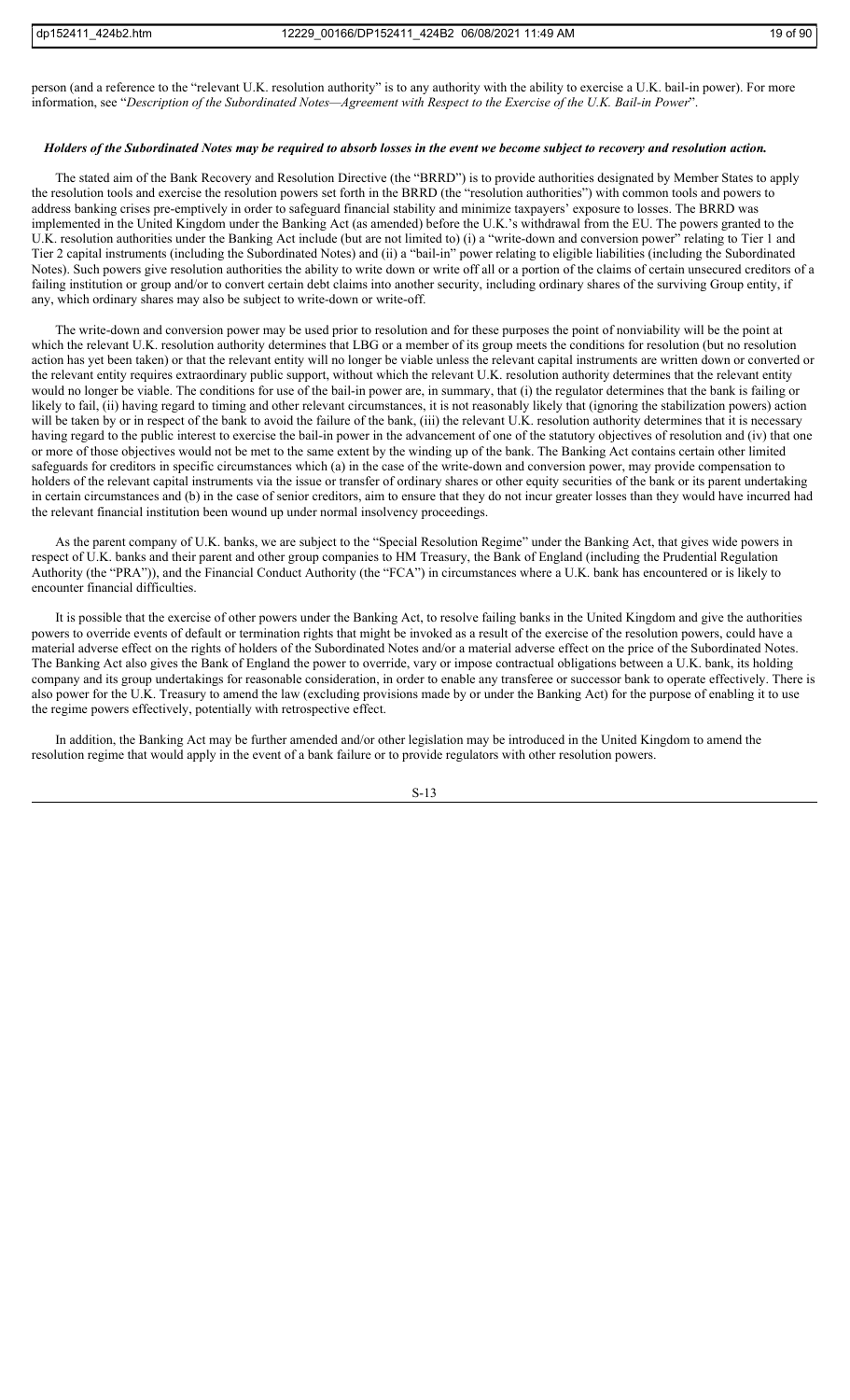Finally, the determination that all or part of the principal amount of the Subordinated Notes will be subject to bail-in is likely to be inherently unpredictable and may depend on a number of factors which may be outside of our control. This determination will also be made by the relevant U.K. resolution authority and there may be many factors, including factors not directly related to us or the Group, which could result in such a determination. Because of this inherent uncertainty, it will be difficult to predict when, if at all, the exercise of a U.K. bail-in power may occur which would result in a principal write-off or conversion to other securities, including equity. Moreover, as the criteria that the relevant U.K. resolution authority will be obliged to consider in exercising any U.K. bail-in power provide it with considerable discretion, holders of the Subordinated Notes may not be able to refer to publicly available criteria in order to anticipate a potential exercise of any such power and consequently its potential effect on us, the Group and the Subordinated Notes. Potential investors in the Subordinated Notes should consider the risk that a holder may lose all of its investment, including the principal amount plus any accrued interest, if such statutory loss absorption measures are acted upon.

Holders of Subordinated Notes may have limited rights or no rights to challenge any decision of the relevant U.K. resolution authority to exercise the U.K. bail-in power or to have that decision reviewed by a judicial or administrative process or otherwise.

Accordingly, trading behavior in respect of the Subordinated Notes is not necessarily expected to follow the trading behavior associated with other types of securities that are not subject to such recovery and resolution powers. Potential investors in the Subordinated Notes should consider the risk that a holder of the Subordinated Notes may lose all of its investment, including the principal amount plus any accrued and unpaid interest, if such statutory loss absorption measures are acted upon or that the Subordinated Notes may be converted into ordinary shares. Further, the introduction or amendment of such recovery and resolution powers, and/or any implication or anticipation that they may be used, may have a significant adverse effect on the market price of the Subordinated Notes, even if such powers are not used.

#### *Your rights may be limited in respect of the exercise of the U.K. bail-in power by the relevant U.K. resolution authority.*

There may be limited protections, if any, that will be available to holders of securities subject to the U.K. bail-in power (including the Subordinated Notes) and to the broader resolution powers of the relevant U.K. resolution authority. For example, although under the Banking Act the Bank of England's resolution instrument with respect to the exercise of the bail-in tool must set out the provisions allowing for securities to be transferred, cancelled or modified (or any combination of these), the resolution instrument may make any other provision that the Bank of England considers to be appropriate in exercising its specific powers. Such other provisions are expected to be specific and tailored to the circumstances that have led to the exercise of the bail-in tool under the Banking Act and there is uncertainty as to the extent to which usual processes or procedures under English law will be available to holders of securities (including the Subordinated Notes). Accordingly, you may have limited or circumscribed rights to challenge any decision of the Bank of England or other relevant U.K. resolution authority to exercise its U.K. bail-in power.

#### *Other powers contemplated by the Banking Act may affect your rights under, and the value of your investment in, the Subordinated Notes.*

In addition to the capital instruments write-down and conversion power and the bail-in tool, the Banking Act includes powers to (a) transfer all or some of the securities issued by a U.K. bank or its parent, or all or some of the property, rights and liabilities of a U.K. bank or its parent (which would include the Subordinated Notes), to a commercial purchaser or, in the case of securities, into temporary public ownership (to HM Treasury or an HM Treasury nominee), or, in the case of property, rights or liabilities, to a bridge bank (an entity owned by the Bank of England); (b) together with another resolution tool only, transfer impaired or problem assets to one or more publicly owned asset management vehicles to allow them to be managed with a view to maximizing their value through eventual sale or orderly wind-down; (c) override any default provisions, contracts or other agreements, including provisions that would otherwise allow a party to terminate a contract or accelerate the payment of an obligation; (d) commence certain insolvency procedures in relation to a U.K. bank; and (e) override, vary or impose contractual obligations, for reasonable consideration, between a U.K. bank or its parent and its group undertakings (including undertakings which have ceased to be members of the group), in order to enable any transferee or successor bank of the U.K. bank to operate effectively.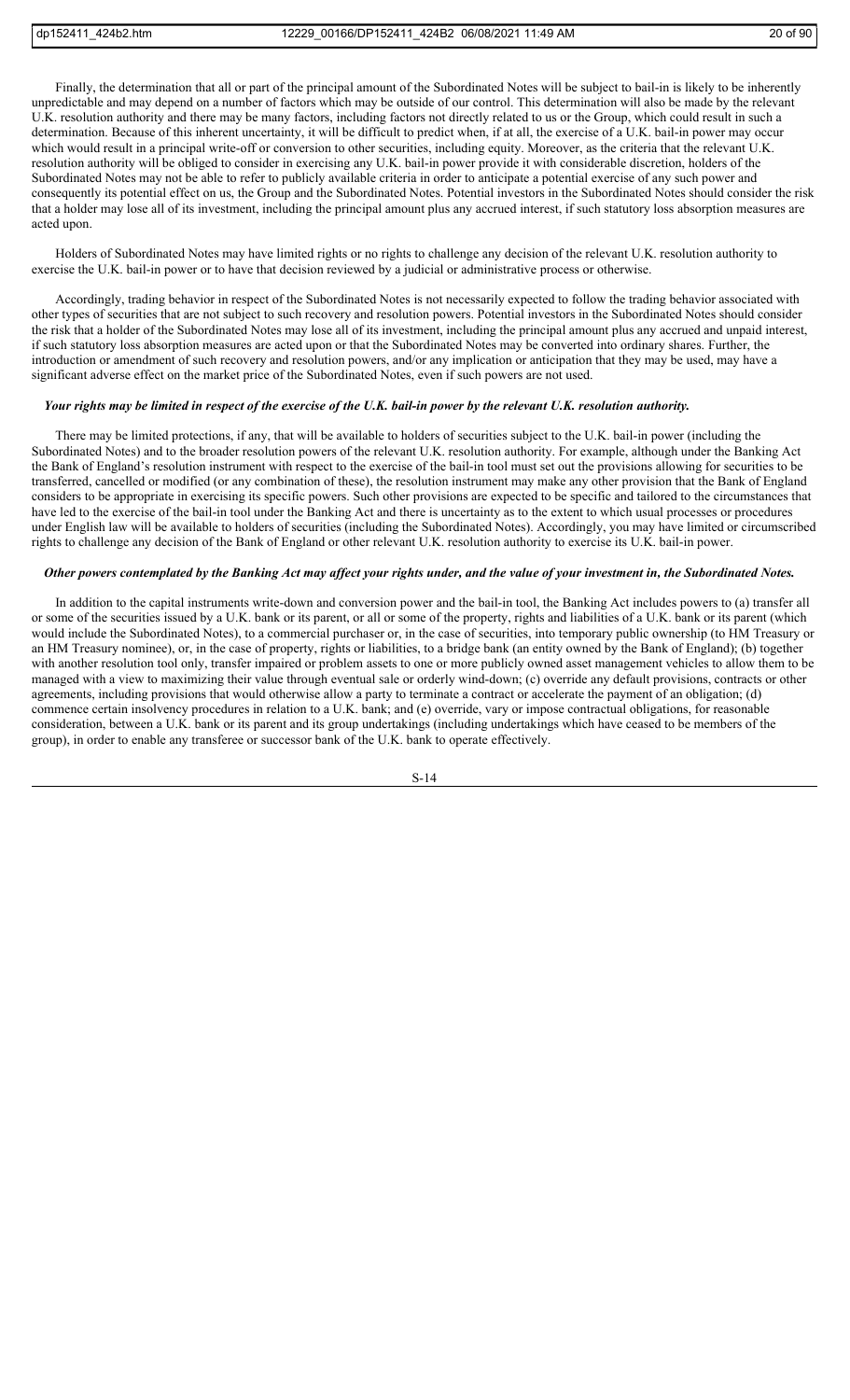The Banking Act also gives power to HM Treasury to make further amendments to the law for the purpose of enabling it to use these powers effectively, potentially with retrospective effect.

The powers set out in the Banking Act could affect how credit institutions (and their parent companies) and investment firms are managed as well as, in certain circumstances, the rights of creditors. Accordingly, the taking of any actions contemplated by the Banking Act may affect your rights under the Subordinated Notes, and the value of your Subordinated Notes may be affected by the exercise of any such powers or threat thereof.

## *The circumstances under which the relevant U.K. resolution authority would exercise its U.K. bail-in power or other resolutions tools under the Banking Act or future legislative or regulatory proposals are uncertain, which may affect the value of your Subordinated Notes.*

There remains significant uncertainty regarding the ultimate nature and scope of the resolution powers under the Banking Act (and such significant uncertainty may exist with respect to any other resolution powers or tools enacted under future legislative or regulatory proposals), as well as the manner in which such powers would affect us and our securities (including the Subordinated Notes) if such powers were exercised. For example, although the exercise of the capital instruments write-down and conversion power and certain other resolution tools under the Banking Act are subject to certain pre-conditions thereunder, there remains uncertainty regarding the specific factors (including, but not limited to, factors outside our control or not directly related to us) which the Bank of England would consider in deciding whether to exercise such powers with respect to us or our securities. In particular, because the Banking Act allows for the Bank of England to exercise its discretion in choosing which resolution tool or tools to apply, it will be difficult to predict whether the exercise of the Bank of England's resolution powers will result in a principal write-off or conversion to equity. You may not be able to refer to publicly available criteria in order to anticipate a potential exercise of any such resolution powers and consequently its potential effect on us or the Subordinated Notes.

Accordingly, it is not yet possible to assess the full impact of the exercise of the U.K. bail-in power pursuant to the Banking Act or otherwise on us, and there can be no assurance that the taking of any actions contemplated therein would not adversely affect your rights, the price or value of your investment in the Subordinated Notes and/or our ability to satisfy our obligations under the Subordinated Notes.

#### *The Subordinated Notes may not be a suitable investment for investors.*

An investor should reach a decision to invest in the Subordinated Notes after carefully considering, in conjunction with his or her advisors, the suitability of the Subordinated Notes in light of his or her investment objectives and the other information set out in this prospectus supplement and the accompanying prospectus. The issue price, interest rate and yield to maturity of the Subordinated Notes are expected to reflect the additional risks borne by investors in the Subordinated Notes when compared to those of Senior Creditors and bank depositors. Neither LBG nor the Underwriters makes any recommendation as to whether the Subordinated Notes are a suitable investment for any person. See "*Important Information—MiFID II product governance / Professional investors and ECPs only target market,*" "*Important Information—PRIIPS Regulation / Prohibition of sales to EEA retail investors*" and "*Important Information— U.K. PRIIPs Regulation / Prohibition of sales to U.K. retail investors."*

#### *There is no limit on the amount or type of further securities or indebtedness that LBG may issue or incur.*

There is no restriction on the amount of securities or other liabilities that LBG may issue or incur and which rank senior to, or *pari passu* with, the Subordinated Notes. The issue of any such securities or the incurrence of any such other liabilities may reduce the amount (if any) recoverable by holders of the Subordinated Notes on a winding up of LBG and may limit LBG's ability to meet its obligations under the Subordinated Notes. In addition, the Subordinated Notes do not contain any restriction on LBG's ability to issue securities that may have preferential rights similar to those of the Subordinated Notes or securities having similar or different provisions.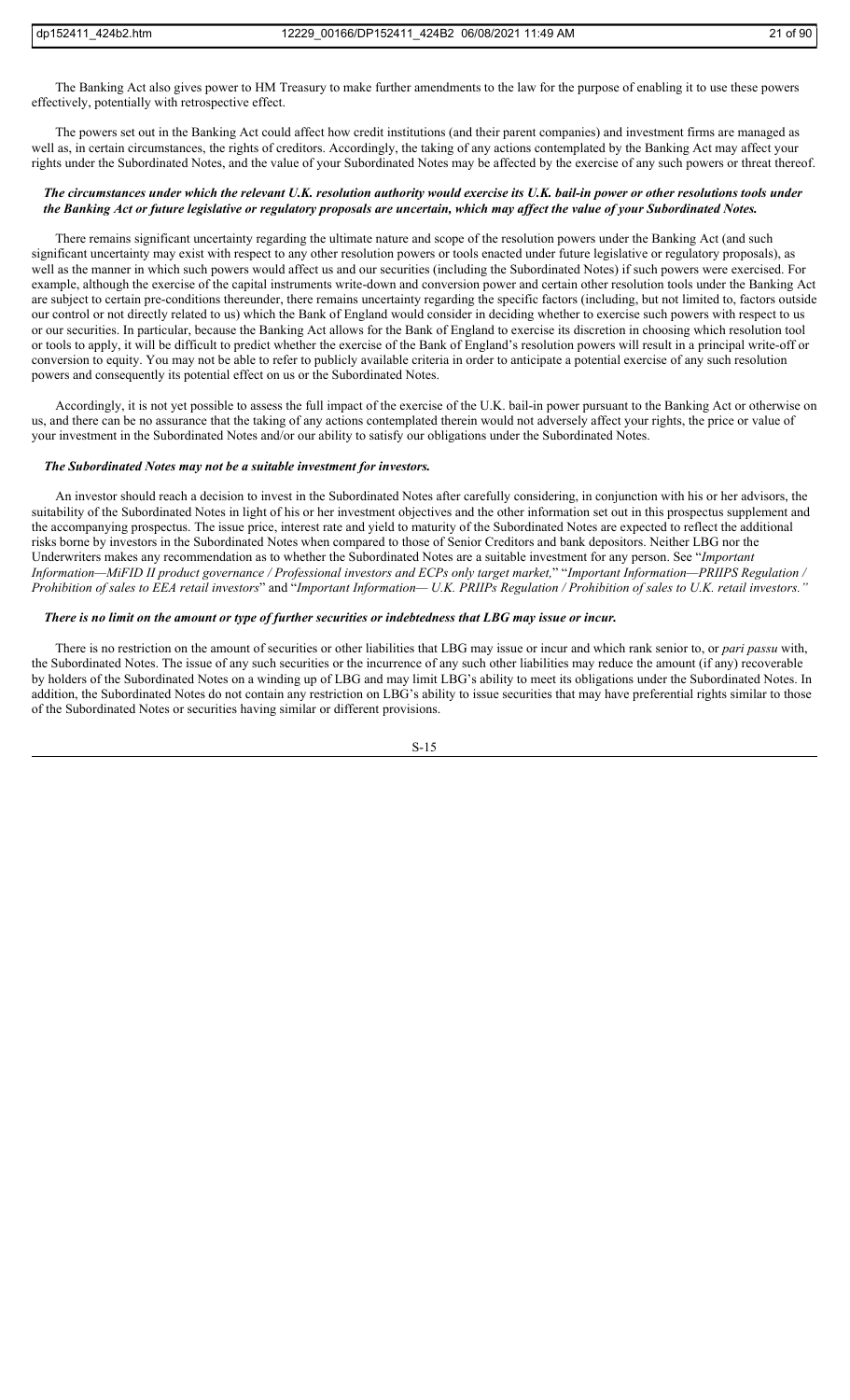#### *The Subordinated Notes are obligations exclusively of LBG and LBG is structurally subordinated to the creditors of its subsidiaries.*

The Subordinated Notes are obligations exclusively of LBG. LBG is a holding company and conducts substantially all of its operations through its subsidiaries. LBG's subsidiaries are separate and distinct legal entities, and have no obligation to pay any amounts due or to provide LBG with funds to meet any of LBG's payment obligations. LBG's rights to participate in the assets of any subsidiary if such subsidiary is liquidated will be subject to the prior claims of such subsidiary's creditors and any preference shareholders, except in the limited circumstance where LBG is a creditor with claims that are recognized to be ranked ahead of or *pari passu* with such claims. Accordingly, if one of LBG's subsidiaries were to be wound up, liquidated or dissolved, (i) the holders of the Subordinated Notes would have no right to proceed against the assets of such subsidiary, and (ii) the liquidator of such subsidiary would first apply the assets of such subsidiary to settle the claims of the creditors of such subsidiary, including holders (which may include LBG) of any preference shares and other tier 1 capital instruments of such other subsidiary, before LBG, to the extent LBG is an ordinary shareholder of such other subsidiary and would be entitled to receive any distributions from such other subsidiary.

## *The Subordinated Notes are not bank deposits and are not insured or guaranteed by the Federal Deposit Insurance Corporation, the Deposit Insurance Fund, or any other government agency.*

The Subordinated Notes are our obligations but are not bank deposits. In the event of our insolvency, the Subordinated Notes will rank equally with our other unsecured, subordinated obligations and will not have the benefit of any insurance or guarantee of the Federal Deposit Insurance Corporation, The Deposit Insurance Fund, the U.K. Financial Services Compensation Scheme or any other government agency.

## *Changes in law may adversely affect the rights of holders of the Subordinated Notes or may adversely affect the Group's business, financial performance and capital plans.*

Any changes in law or regulations after the date hereof that trigger a Capital Disqualification Event or a Tax Event would entitle LBG, at its option, to redeem the Subordinated Notes, in whole but not in part, as described in more detail under "*Description of the Subordinated Notes—Redemption due to a Capital Disqualification Event*" and "*Description of the Subordinated Notes—Tax Redemption*". See also "*—We may redeem the Subordinated Notes at any time for certain tax reasons*" and "*—We may redeem the Subordinated Notes at any time following a Capital Disqualification Event*".

## *Holders of the Subordinated Notes may find it difficult to enforce civil liabilities against LBG or LBG's directors or officers.*

LBG is incorporated as a public limited company and is registered in Scotland and LBG's directors and officers reside outside of the United States. In addition, all or a substantial portion of LBG's assets are located outside of the United States. As a result, it may be difficult for holders of the Subordinated Notes to effect service of process within the United States on such persons or to enforce judgments against them, including in any action based on civil liabilities under the U.S. federal securities laws.

## *Investors should be aware that the materialization of any of the above risks (including those risks incorporated herein by reference) may adversely affect the value of the Subordinated Notes.*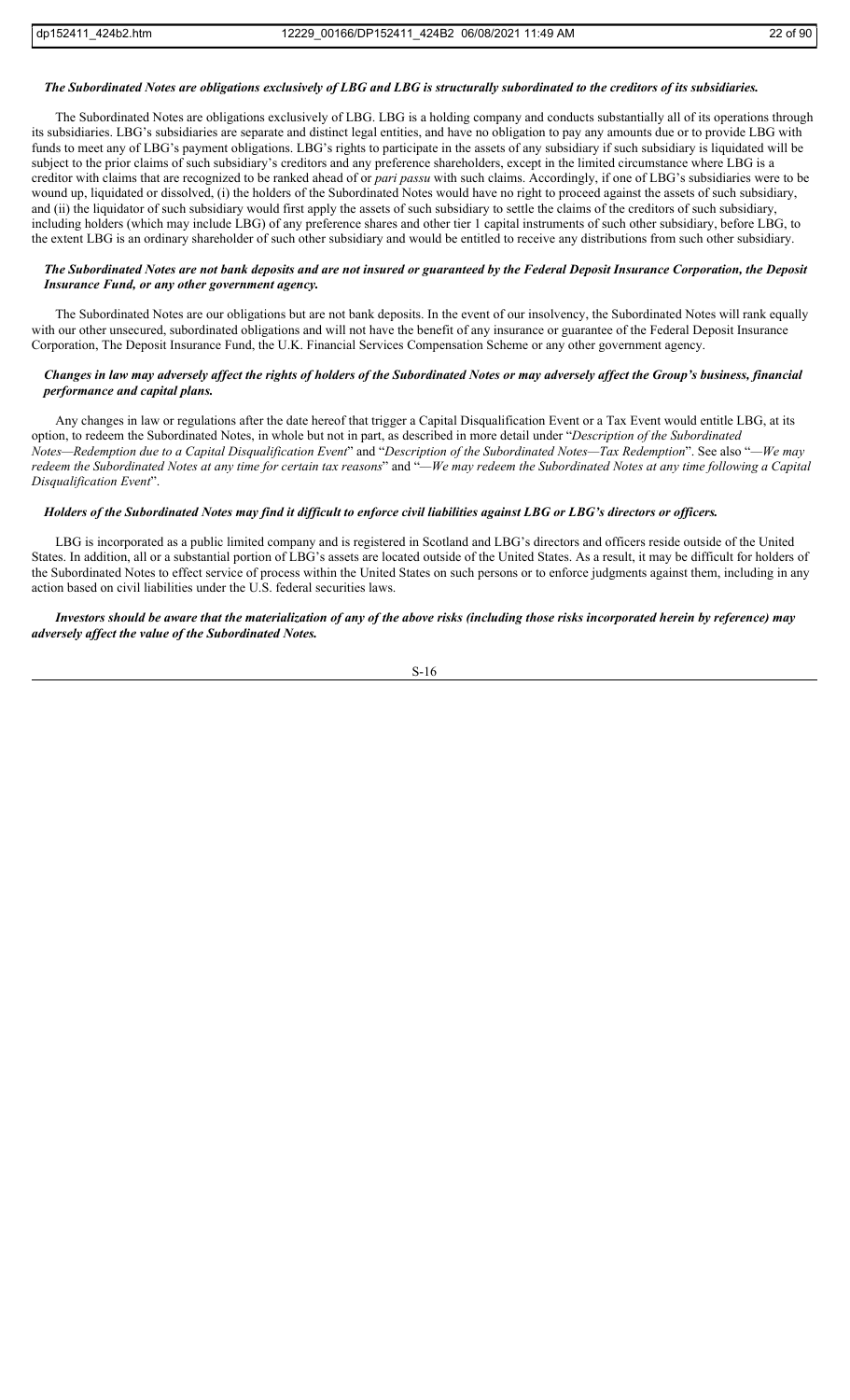## **USE OF PROCEEDS**

The net proceeds from the sale of the Subordinated Notes, less the underwriting compensation stated on the cover of this prospectus supplement and expenses payable by us estimated at £186,472 (based on the latest pound sterling/U.S. dollar exchange rate of £1.00/U.S. \$1.4175, as announced by the U.S. Federal Reserve Board on June 4, 2021), are estimated to be £498,313,528. These proceeds will be used for general corporate purposes.

# **CAPITALIZATION OF THE GROUP**

The Group's capitalization and indebtedness on a consolidated basis in accordance with IFRS as at March 31, 2021 is set out in the report on Form 6-K dated April 28, 2021, which is incorporated by reference herein.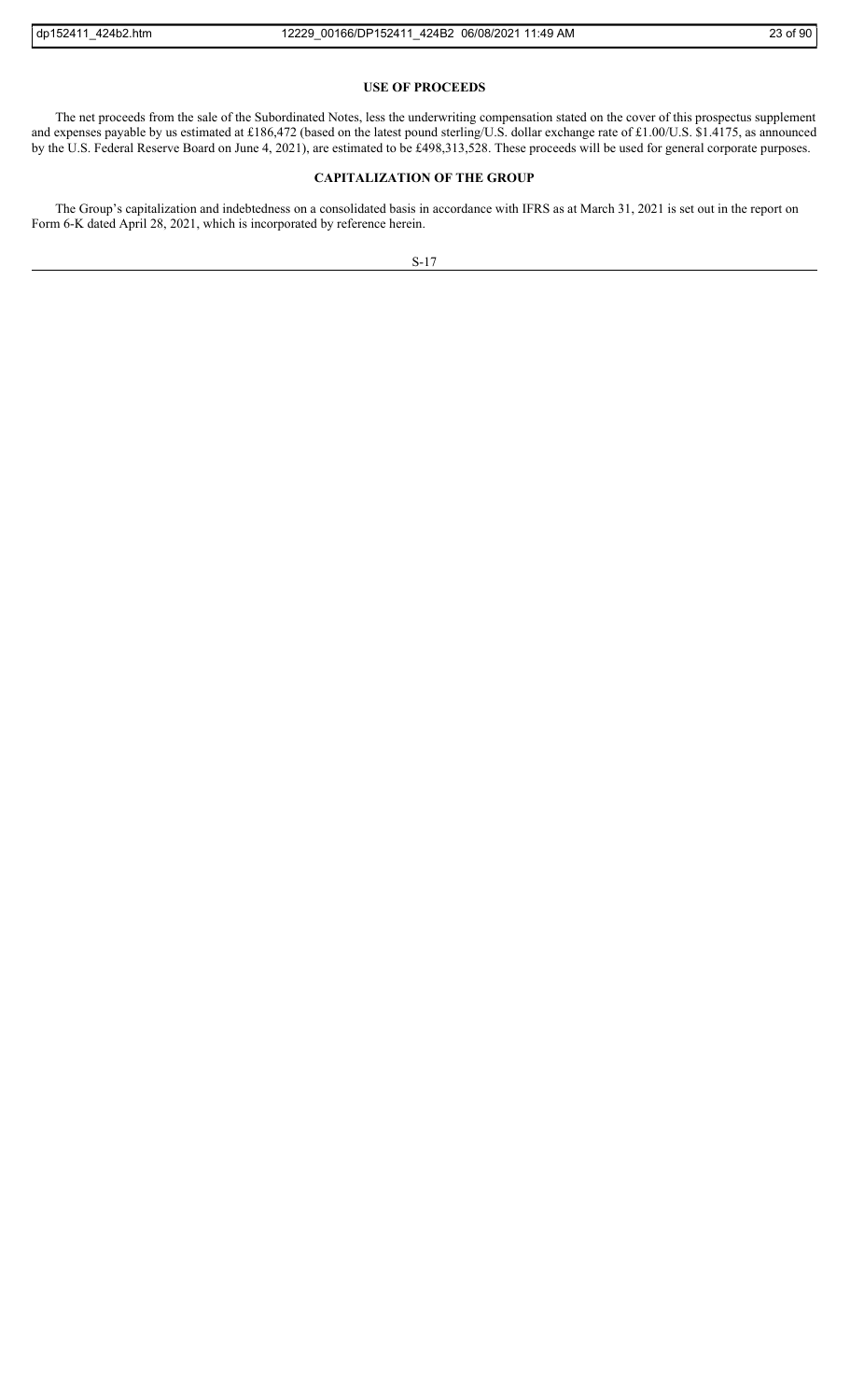## **DESCRIPTION OF THE SUBORDINATED NOTES**

*The following is a summary of certain terms of the Subordinated Notes. It supplements the description of the general terms of the debt securities of any series we may issue contained in the accompanying prospectus under the heading "Description of Debt Securities". If there is any*  inconsistency between the following summary and the description in the accompanying prospectus, the following summary governs.

The Subordinated Notes will be issued in an aggregate principal amount of £500,000,000 and will mature on December 15, 2031. Interest will accrue on the Subordinated Notes from (and including) the date of issuance to (but excluding) December 15, 2026 (the "Reset Date"), at a rate of 1.985% per annum (the "Initial Interest Rate"), and from (and including) the Reset Date to (but excluding) maturity (the "Reset Period"), at a rate per annum calculated by the Calculation Agent on the Reset Determination Date (as defined below) as being equal to the sum of the Reset Reference Rate (as defined below) (expressed as a rate per annum) and 1.600% (the "Margin"), such sum being converted to a semi-annual rate in accordance with market convention (rounded to three decimal places, with 0.0005 rounded down) (the "Reset Rate of Interest"). Interest will be payable semi-annually in arrears on June 15 and December 15 of each year (each, an "Interest Payment Date"), commencing on December 15, 2021 to (and including) maturity. Interest will be paid to holders of record of the Subordinated Notes in respect of the principal amount thereof outstanding at the close of business of the relevant Clearing System on the Clearing System Business Day immediately preceding the relevant Interest Payment Date, whether or not a Business Day.

Interest on the Subordinated Notes will be calculated on the basis of the number of days in the relevant period, from and including the date from which interest begins to accrue to, but excluding, the date on which it falls due, divided by the actual number of days in the interest period in which the relevant period falls (including the first such day but excluding the last). If any scheduled Interest Payment Date is not a Business Day, we will pay interest on the next Business Day, but interest on that payment will not accrue during the period from and after the scheduled Interest Payment Date. If the scheduled maturity date or date of redemption or repayment is not a Business Day, we may pay interest and principal on the next succeeding Business Day, but interest on that payment will not accrue during the period from and after the scheduled maturity date or date of redemption or repayment.

All calculations of the Calculation Agent, in the absence of manifest error, will be conclusive for all purposes and binding on LBG, the Calculation Agent, the Trustee, the Paying Agent and on the holders of the Subordinated Notes.

All pounds sterling amounts used in or resulting from such calculations will be rounded to the nearest pence (with one half-pence being rounded upwards).

Notwithstanding the foregoing, if the Reset Rate of Interest in accordance with the foregoing provisions would otherwise be lower than 0% per annum, the Reset Rate of Interest will be 0% per annum.

There shall be no Deferred Payment Dates (as defined in the accompanying prospectus) in respect of the Subordinated Notes.

In this description of the Subordinated Notes, the following expressions have the following meanings:

"Applicable Regulations" means, at any time, the laws, regulations, requirements, guidelines and policies relating to capital adequacy and prudential supervision (including, without limitation, as to leverage) then in effect in the United Kingdom including, without limitation to the generality of the foregoing (and for so long as the same are applicable in the United Kingdom), any delegated or implementing acts (such as regulatory technical standards) adopted by the European Commission and any regulations, requirements, guidelines and policies relating to capital adequacy adopted by the Relevant Regulator, from time to time (whether or not such requirements, guidelines or policies are applied generally or specifically to LBG or the Group (as defined below)).

"Business Day" means any day, other than Saturday or Sunday, that is neither a legal holiday nor a day on which banking institutions are authorized or required by law or regulation to close in London, England.

"Capital Disqualification Event" shall be deemed to have occurred if at any time LBG determines that there is a change (which has occurred or which the Relevant Regulator considers to be sufficiently certain) in the regulatory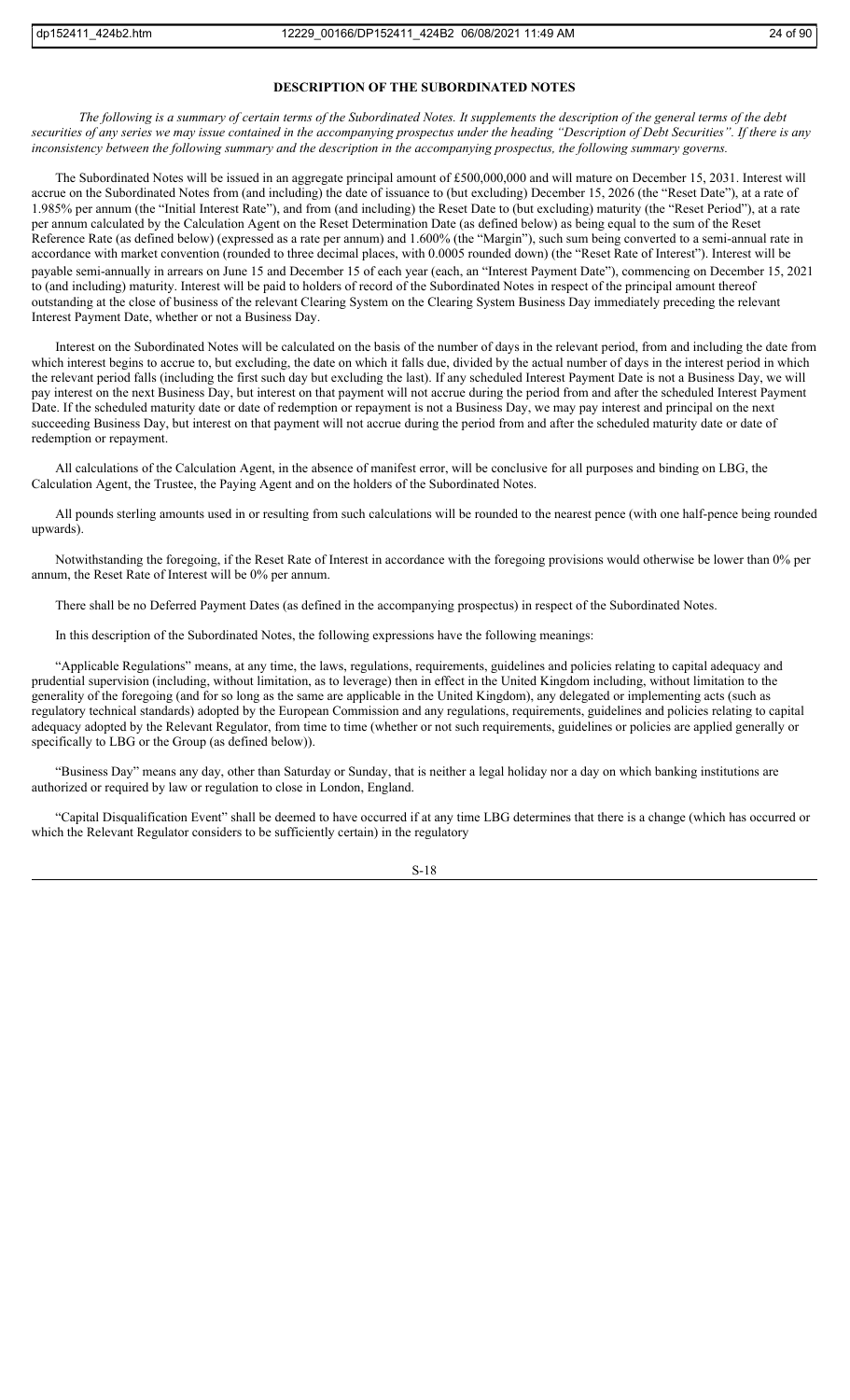classification of the Subordinated Notes which becomes effective after June 15, 2021 (the "Issue Date") and that results, or would be likely to result, in the entire principal amount of the Subordinated Notes being excluded from the Tier 2 Capital of LBG and/or the Group (other than as a result of any applicable limitation on the amount of such capital).

"Clearing System Business Day" means a day on which each of Euroclear and Clearstream, Luxembourg is open for business.

"Group" means LBG and its subsidiaries and subsidiary undertakings from time to time.

"London Banking Day" means any day (other than a Saturday, a Sunday or a public holiday) in which dealings in pounds sterling are transacted or, with respect to any future date, are expected to be transacted in the London interbank market.

"Relevant Regulator" means the Bank of England acting as the Prudential Regulation Authority through its Prudential Regulation Committee or such other governmental authority in the United Kingdom (or if LBG becomes domiciled in a jurisdiction other than the United Kingdom, in such other jurisdiction) having primary supervisory authority with respect to LBG and/or the Group in such circumstances.

"Reset Determination Date" means the second London Banking Day immediately preceding the Reset Date.

"Reset Reference Banks" means five leading gilt dealers in the principal interbank market relating to sterling selected by LBG.

"Reset Reference Rate" means in respect of the Reset Period, the gross redemption yield (as calculated by the Calculation Agent on the basis set out by the United Kingdom Debt Management Office in the paper "Formulae for Calculating Gilt Prices from Yields", page 5, Section One: Price/Yield Formulae "Conventional Gilts"; Double dated and Undated Gilts with Assumed (or Actual) Redemption on a Quasi-Coupon Date (published 8 June 1998, as amended or updated from time to time) or if such basis is no longer in customary market usage at such time, in accordance with generally accepted market practice at such time) on a semi-annual compounding basis (converted to an annualized yield and rounded up (if necessary) to three decimal places) of the Benchmark Gilt in respect of the Reset Period, with the price of the Benchmark Gilt for the purpose of determining the gross redemption yield being the arithmetic average rounded (if necessary) to the nearest 0.001 per cent. (0.0005 per cent. being rounded upwards)) of the bid and offered prices of such Benchmark Gilt quoted by the Reset Reference Banks at 11:00 a.m. (London time) on the Reset Determination Date on a dealing basis for settlement on the next following dealing day in London. Such quotations shall be obtained by or on behalf of LBG and provided to the Calculation Agent. If at least four quotations are provided, the Reset Reference Rate will be determined by reference to the rounded arithmetic mean of the quotations provided, eliminating the highest quotation (or, in the event of equality, one of the highest) and the lowest quotation (or, in the event of equality, one of the lowest). If only two or three quotations are provided, the Reset Reference Rate will be determined by reference to the rounded arithmetic mean of the quotations provided. If only one quotation is provided, the Reset Reference Rate will be determined by reference to the rounded quotation provided. If no quotations are provided, the Reset Reference Rate shall be the Initial Interest Rate less the Margin, where:

- (i) "Benchmark Gilt" means, in respect of the Reset Period, such United Kingdom government security customarily used in the pricing of new issues having a term of five years as LBG (on the advice of an investment bank of international repute) may determine to be appropriate following any guidance published by the International Capital Market Association at the relevant time; and
- (ii) "dealing day" means a day on which the London Stock Exchange plc (or such other stock exchange on which the Benchmark Gilt is at the relevant time listed) is ordinarily open for the trading of securities.

"Senior Creditors" means in respect of LBG (i) creditors of LBG whose claims are admitted to proof in the winding-up or administration of LBG and who are unsubordinated creditors of LBG and (ii) creditors of LBG whose claims are or are expressed to be subordinated to the claims of other creditors of LBG (other than those whose claims constitute, or would, but for any applicable limitation on the amount of such capital, constitute Tier 1 Capital or Tier 2 Capital of LBG, or whose claims rank or are expressed to rank *pari passu* with, or junior to, the claims of holders of the Subordinated Notes).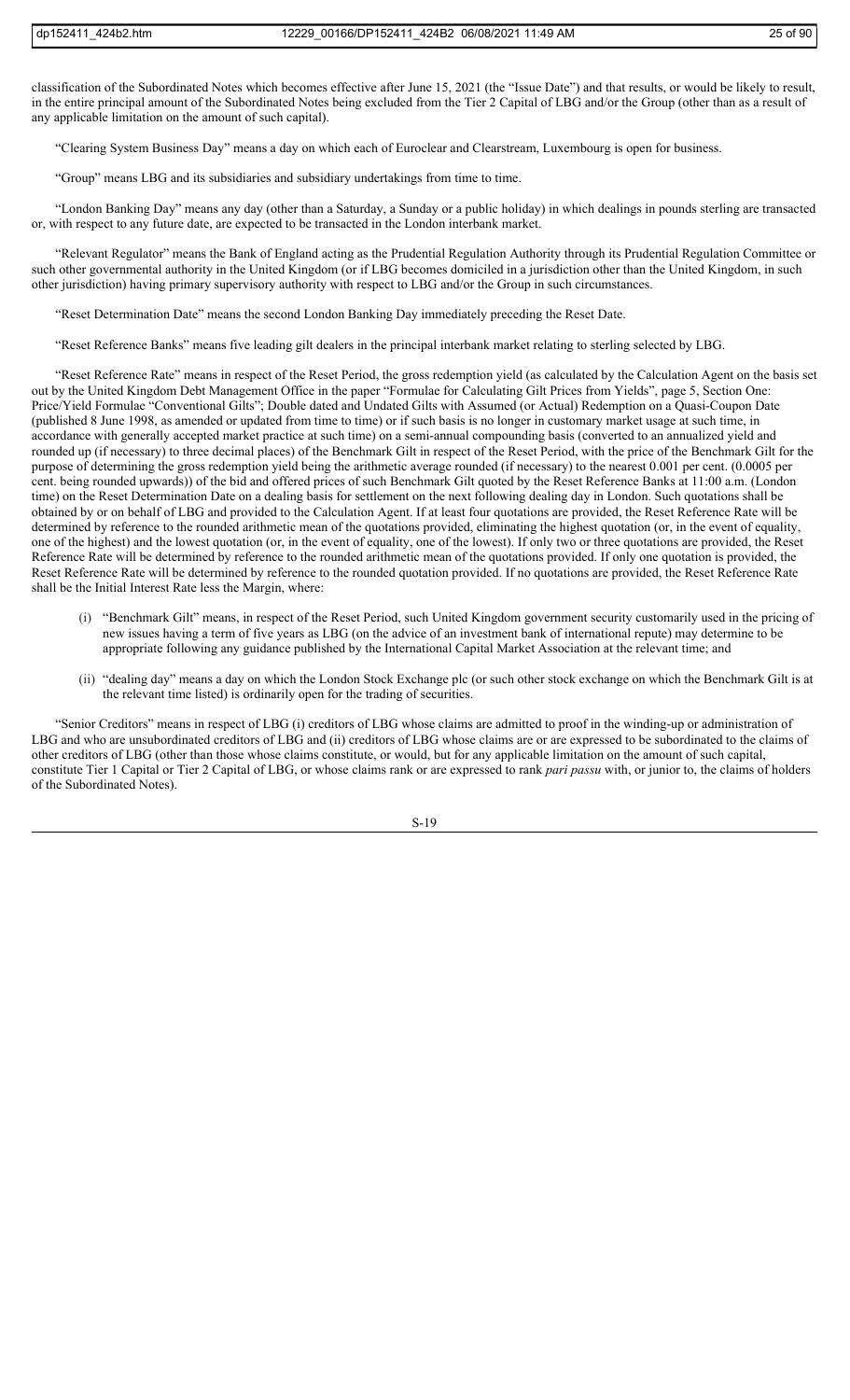"Tier 1 Capital" has the meaning given to it by the Relevant Regulator from time to time.

"Tier 2 Capital" has the meaning given to it by the Relevant Regulator from time to time.

## **General**

The Subordinated Notes will constitute our direct, unconditional, unsecured, unguaranteed and subordinated obligations ranking *pari passu*  without any preference among themselves and ranking junior in right of payment to the claims of any existing and future unsecured and unsubordinated indebtedness of LBG. In a winding up or in the event that an administrator has been appointed in respect of us and notice has been given that it intends to declare and distribute a dividend, all amounts due in respect of or arising under (including any damages awarded for breach of any obligations under) the Subordinated Notes will be subordinated to, and subject in right of payment to the prior payment in full of, all claims of all Senior Creditors.

The rights and claims of the holders of the Subordinated Notes shall rank at least *pari passu* with the claims of holders of all obligations of LBG which constitute, or would but for any applicable limitation on the amount of such capital constitute, Tier 2 Capital of LBG and in priority to (1) the claims of holders of all obligations of LBG which constitute Tier 1 Capital of LBG, (2) the claims of holders of all undated or perpetual subordinated obligations of LBG and (3) the claims of holders of all share capital of LBG.

In addition, because we are a holding company, our rights to participate in the assets of any subsidiary if it is liquidated will be subject to the prior claims of its creditors, including in the case of bank subsidiaries, their depositors, except to the extent that we may be a creditor with recognized claims against the subsidiary.

The Subordinated Notes will constitute a separate series of subordinated debt securities issued under the indenture dated as of November 4, 2014 (the "Subordinated Indenture") between us and The Bank of New York Mellon acting through its London Branch, as trustee (the "Trustee"), as amended by an eighth supplemental indenture to be dated as of June 15, 2021 (the "Eighth Supplemental Indenture" and, together with the Subordinated Indenture, the "Indenture") between us and the Trustee. Book-entry interests in the Subordinated Notes will be issued in minimum denominations of £100,000 and in integral multiples of £1,000 in excess thereof.

The Bank of New York Mellon, acting through its London Branch, is designated as the paying agent. We may at any time designate additional paying agents or rescind the designation of paying agents or approve a change in the office through which any paying agent acts.

We will issue the Subordinated Notes in fully registered form. Upon issuance, the Subordinated Notes will be represented by one or more fully registered global certificates ("Global Certificates"). Each such Global Certificate will be deposited with a common depositary for Clearstream Banking, S.A. ("Clearstream, Luxembourg") and Euroclear Bank SA/NV ("Euroclear" and, together with Clearstream, Luxembourg, the "Clearing Systems") and registered in the name of such common depositary or its nominee. You will hold a beneficial interest in the Subordinated Notes through the facilities of Clearstream, Luxembourg and Euroclear. For a more detailed summary of the form of the Subordinated Notes and settlement and clearance arrangements, you should read *"Description of Certain Provisions Relating to Debt Securities and Capital Securities—Form of Debt Securities and Capital Securities; Book-Entry System"* in the accompanying prospectus.

Secondary market trading will occur in the ordinary way following the applicable rules and clearing system operating procedures of Clearstream, Luxembourg and Euroclear, as the case may be. Definitive debt securities will only be issued in limited circumstances described under *"Description of Certain Provisions Relating to Debt Securities and Capital Securities—Form of Debt Securities and Capital Securities; Book-Entry System"* in the accompanying prospectus.

Payment of principal of and interest, if any, on the Subordinated Notes, so long as the Subordinated Notes are represented by Global Certificates, will be made in immediately available funds. Beneficial interests in the Global Certificates will trade in the same-day funds settlement system of Clearstream, Luxembourg and Euroclear, as the case may be, and secondary market trading activity in such interests will therefore settle in same-day funds.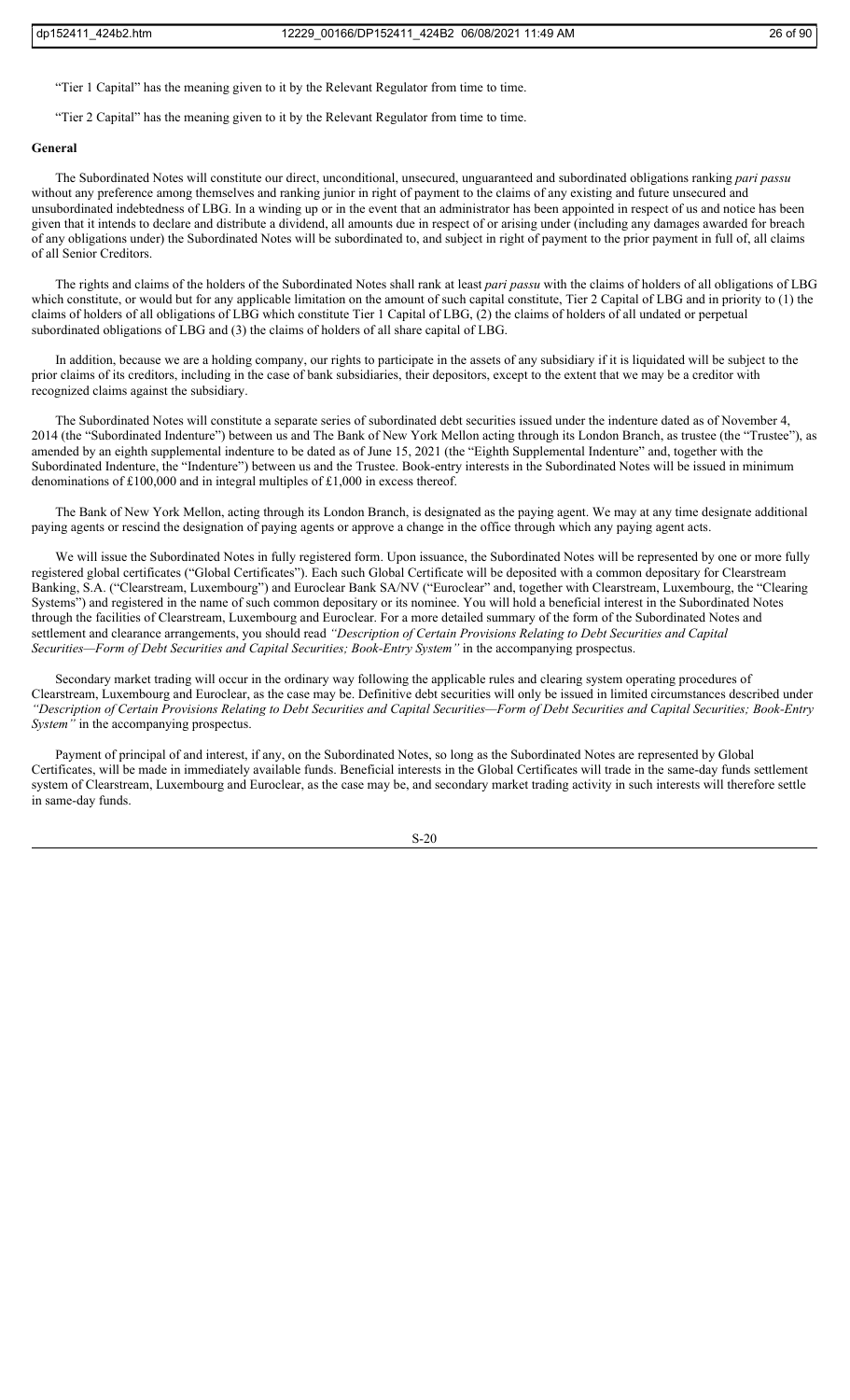All payments in respect of the Subordinated Notes by us or our paying agent will be made subject to any deduction or withholding that may be imposed or levied by any jurisdiction. Except as provided under "*—Payment of Additional Amounts*" in the accompanying prospectus, no additional amounts will be paid on the Subordinated Notes with respect to any such amounts withheld. For the avoidance of doubt, notwithstanding anything to the contrary herein, if by reason of any agreement with the U.S. Internal Revenue Service in connection with Sections 1471-1474 of the U.S. Internal Revenue Code and the U.S. Treasury regulations thereunder ("FATCA"), any intergovernmental agreement between the United States and the United Kingdom or any other jurisdiction with respect to FATCA, or any law, regulation or other official guidance enacted or issued in any jurisdiction implementing, or relating to, FATCA or any intergovernmental agreement, any of us, the Trustee, our paying agent or another withholding agent deducts and withholds from any amount payable on, or in respect of, the Subordinated Notes, the amounts so deducted or withheld shall be treated as having been paid to the holder of the Subordinated Notes, and no additional amounts will be paid on account of any such deduction or withholding. Neither we, the Trustee nor our paying agent shall have any liability in connection with our compliance with any such withholding obligation under applicable law.

#### **Agreement with Respect to the Exercise of U.K. Bail-in Power**

Notwithstanding any other agreements, arrangements, or understandings between us and any holder or beneficial owner of the Subordinated Notes by purchasing or acquiring the Subordinated Notes, each holder (including each beneficial owner) of the Subordinated Notes acknowledges, accepts, agrees to be bound by and consents to the exercise of any U.K. bail-in power (as defined below) by the relevant U.K. resolution authority that may result in (i) the reduction or cancellation of all, or a portion, of the principal amount of, or interest on, the Subordinated Notes; (ii) the conversion of all, or a portion, of the principal amount of, or interest on, the Subordinated Notes into shares or other securities or other obligations of LBG or another person (and the issue to or conferral on the holder of such shares, securities or obligations), including by means of amendment, modification or variation of the terms of the Subordinated Notes; and/or (iii) the amendment or alteration of the maturity of the Subordinated Notes, or amendment of the amount of interest due on the Subordinated Notes, or the dates on which interest becomes payable, including by suspending payment for a temporary period; any U.K. bail-in power may be exercised by means of variation of the terms of the Subordinated Notes solely to give effect to the exercise by the relevant U.K. resolution authority of such U.K. bail-in power. With respect to (i), (ii) and (iii) above, references to principal and interest shall include payments of principal and interest that have become due and payable (including principal that has become due and payable at the maturity date), but which have not been paid, prior to the exercise of any U.K. bail-in power. Each holder and each beneficial owner of the Subordinated Notes further acknowledges and agrees that the rights of the holders and/or beneficial owners under the Subordinated Notes are subject to, and will be varied, if necessary, solely to give effect to, the exercise of any U.K. bail-in power by the relevant U.K. resolution authority.

For these purposes, a "U.K. bail-in power" is any write-down and/or conversion power existing from time to time under any laws, regulations, rules or requirements relating to the resolution of banks, banking group companies, credit institutions and/or investment firms incorporated in the United Kingdom in effect and applicable in the United Kingdom to us and the Group, including but not limited to any such laws, regulations, rules or requirements which are implemented, adopted or enacted in the United Kingdom within the context of the U.K. resolution regime under the Banking Act as the same has been or may be amended from time to time (whether pursuant to the Banking Reform Act 2013, secondary legislation or otherwise), pursuant to which obligations of a bank, banking group company, credit institution or investment firm or any of its affiliates can be reduced, cancelled, amended, transferred and/or converted into shares or other securities or obligations of the obligor or any other person (and a reference to the "relevant U.K. resolution authority" is to any authority with the ability to exercise a U.K. bail-in power).

*According to the principles contained in the Banking Act, we expect that the relevant U.K. resolution authority would exercise its U.K. bail-in power in respect of the Subordinated Notes having regard to the hierarchy of creditor claims and that the holder or beneficial owner of the Subordinated Notes would be treated equally in respect of the exercise of the U.K. bail-in power with all other claims that would rank pari passu with the Subordinated Notes upon an insolvency of LBG.*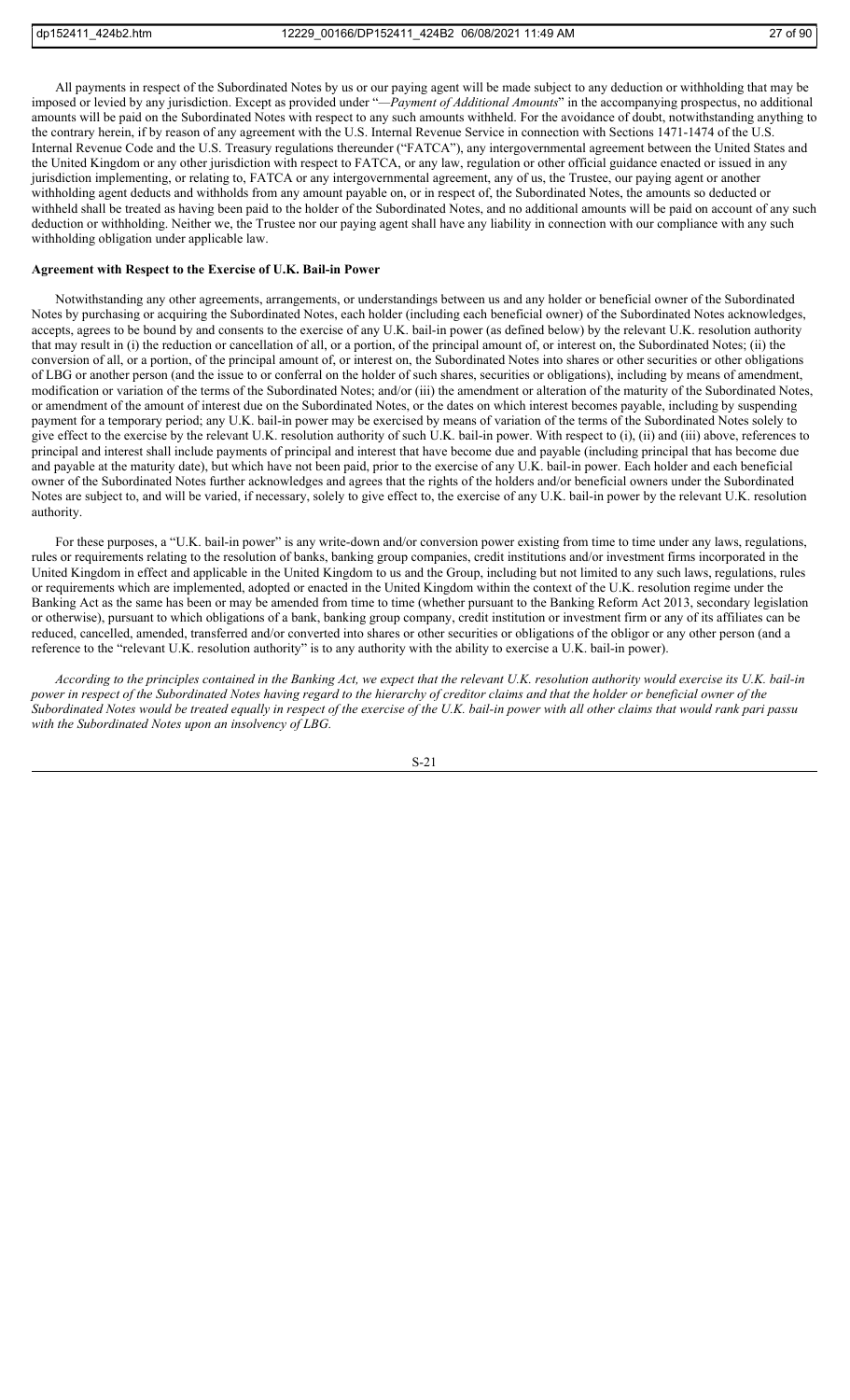No repayment of the principal amount of the Subordinated Notes or payment of interest on the Subordinated Notes shall become due and payable after the exercise of any U.K. bail-in power by the relevant U.K. resolution authority unless, at the time that such repayment or payment, respectively, is scheduled to become due, such repayment or payment would be permitted to be made by us under the laws and regulations of the United Kingdom applicable to us or other members of the Group. See also "*Risk Factors—Under the terms of the Subordinated Notes, you will agree to be bound by and consent to the exercise of any U.K. bail-in power by the relevant U.K. resolution authority.*"

Neither a reduction or cancellation, in part or in full, of the principal amount of, or interest on, the Subordinated Notes or the conversion thereof into another security or obligation of LBG or another person, as a result of the exercise of the U.K. bail-in power by the relevant U.K. resolution authority with respect to LBG, nor the exercise of the U.K. bail-in power by the relevant U.K. resolution authority with respect to the Subordinated Notes will be a default or an event of default for any purpose.

LBG's obligations to indemnify the Trustee in accordance with the Section 6.07 of the Subordinated Indenture shall survive the exercise of the U.K. bail-in power by the relevant U.K. resolution authority with respect to the Subordinated Notes.

By its acquisition of the Subordinated Notes, each holder and each beneficial owner of the Subordinated Notes to the extent permitted by the Trust Indenture Act of 1939, as amended (the "TIA"), waives any and all claims against the Trustee for, agrees not to initiate a suit against the Trustee in respect of, and agrees that the Trustee shall not be liable for, any action that the Trustee takes, or abstains from taking, in either case in accordance with the exercise of the U.K. bail-in power by the relevant U.K. resolution authority with respect to the Subordinated Notes.

By its acquisition of the Subordinated Notes, each holder and each beneficial owner of the Subordinated Notes acknowledges and agrees that:

(i) the exercise of the U.K. bail-in power by the relevant U.K. resolution authority with respect to the Subordinated Notes shall not give rise to a default for purposes of Section 315(b) (Notice of Default) and Section 315(c) (Duties of the Trustee in Case of Default) of the TIA, as amended;

(ii) upon the exercise of any U.K. bail-in power by the relevant U.K. resolution authority, the Trustee shall not be required to take any further directions from holders of the Subordinated Notes under Section 5.12 (Control by Holders) of the Subordinated Indenture, which section authorizes holders of a majority in aggregate outstanding principal amount of the Subordinated Notes to direct certain actions relating to the Subordinated Notes. The Indenture shall impose no duties upon the Trustee whatsoever with respect to the exercise of any U.K. bail-in power by the relevant U.K. resolution authority. Notwithstanding the foregoing, if, following the completion of the exercise of the U.K. bail-in power by the relevant U.K. resolution authority, the Subordinated Notes remain outstanding (for example, if the exercise of the U.K. bail-in power results in only a partial write-down of the principal of the Subordinated Notes), then the Trustee's duties under the Indenture shall remain applicable with respect to the Subordinated Notes following such completion to the extent that LBG and the Trustee agree pursuant to a supplemental indenture, unless LBG and the Trustee agree that a supplemental indenture is not necessary; and

(iii) it shall be deemed to have (i) consented to the exercise of any U.K. bail-in power as it may be imposed without any prior notice by the relevant U.K. resolution authority of its decision to exercise such power with respect to the Subordinated Notes and (ii) authorized, directed and requested the relevant Clearing System and any direct participant in such Clearing System or other intermediary through which it holds such Subordinated Notes to take any and all necessary action, if required, to implement the exercise of any U.K. bail-in power with respect to the Subordinated Notes as it may be imposed, without any further action or direction on the part of such holder or beneficial owner or the Trustee.

Upon the exercise of the U.K. bail-in power by the relevant U.K. resolution authority with respect to the Subordinated Notes, we shall provide a written notice to the Clearing Systems as soon as practicable regarding such exercise of the U.K. bail-in power for purposes of notifying holders and beneficial owners of such occurrence. We shall also deliver a copy of such notice to the Trustee for information purposes only.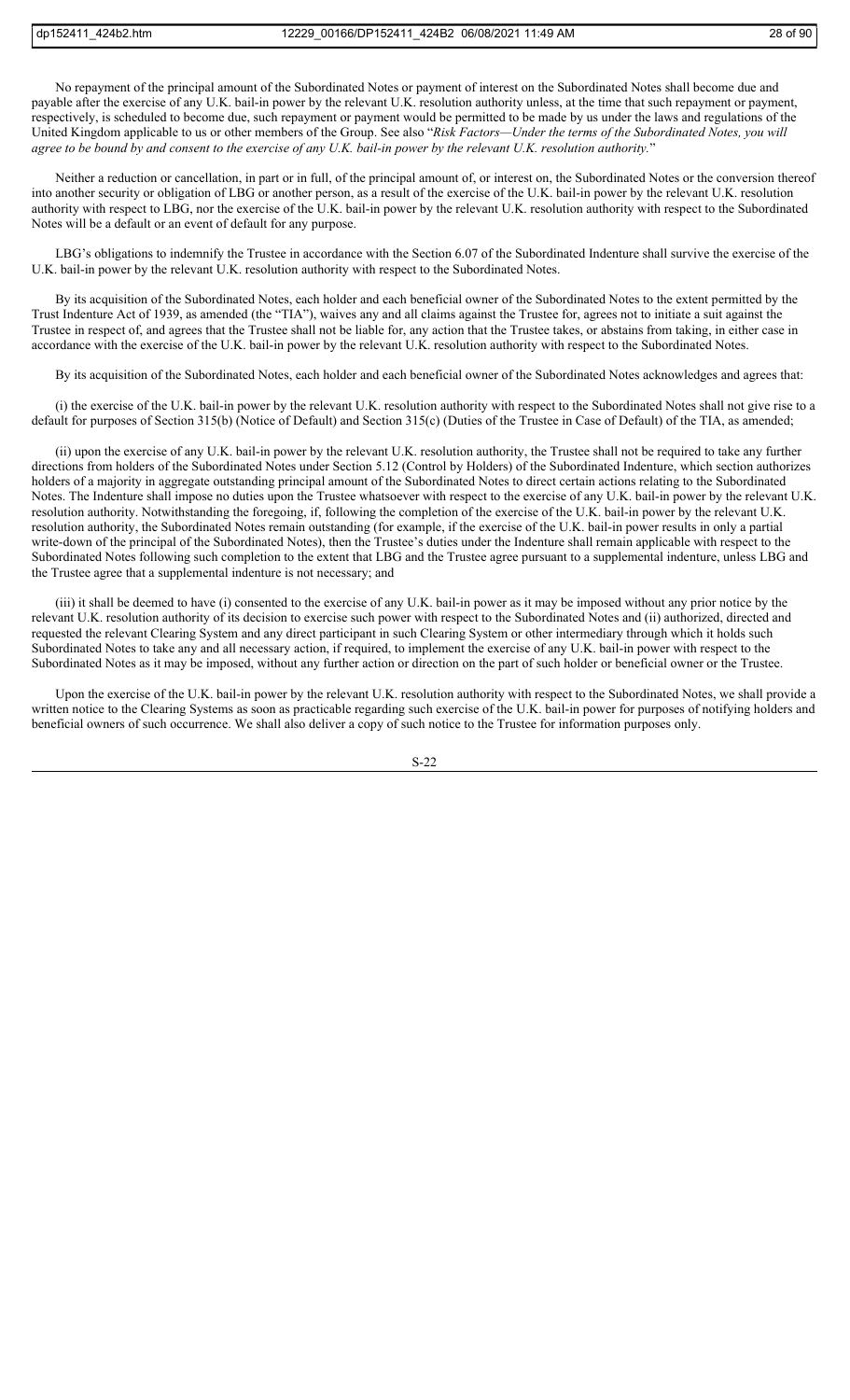For a discussion of certain risk factors relating to the U.K. bail-in power, see "*Risk Factors—Risks relating to the Subordinated Notes*".

#### **Events of Default; Default; Limitation of Remedies**

The applicable defaults, events of default and limitations of remedies which apply to the Subordinated Notes are described in the accompanying prospectus under "*Description of Debt Securities—Events of Default; Default; Limitation of Remedies—Subordinated Debt Security Events of Default*" and "*Description of Debt Securities—Events of Default; Default; Limitation of Remedies—Subordinated Debt Security Defaults*".

## **Additional Issuances**

We may, without the consent of the holders of the Subordinated Notes, issue additional notes having the same ranking and same interest rate, maturity date, redemption terms and other terms as the Subordinated Notes described in this prospectus supplement except for the price to the public, issue date and first Interest Payment Date, provided however that such additional notes that form part of the same series as the Subordinated Notes must be fungible with the outstanding Subordinated Notes for U.S. federal income tax purposes. Any such additional notes, together with the Subordinated Notes offered by this prospectus supplement, will constitute a single series of securities under the Indenture. There is no limitation on the amount of Subordinated Notes or other debt securities that we may issue under the Indenture.

## **Optional Redemption**

The Subordinated Notes will, subject to the satisfaction of the conditions described under "—*Conditions to Redemption, Purchase, Substitution or Variation*" below, be redeemable in whole, but not in part, at the option of LBG on any day falling in the period commencing on (and including) September 15, 2026 and ending on (and including) the Reset Date at 100% of their principal amount, together with any accrued and unpaid interest on the Subordinated Notes ("Accrued Interest") to, but excluding, the date fixed for redemption.

Notice of any optional redemption of the Subordinated Notes will be given to holders not less than 15 nor more than 30 calendar days prior to the date fixed for redemption in accordance with "—*Conditions to Redemption, Purchase, Substitution or Variation*" below, and to the Trustee at least five (5) Business Days prior to the date notice is sent to holders, unless a shorter notice period shall be satisfactory to the Trustee.

#### **Tax Redemption**

If at any time a Tax Event has occurred, LBG may, subject to the satisfaction of the conditions described under "*—Conditions to Redemption, Purchase, Substitution or Variation*" below, redeem the Subordinated Notes, in whole but not in part, at any time, at 100% of their principal amount, together with any Accrued Interest to, but excluding, the date fixed for redemption.

A "Tax Event" will be deemed to have occurred if LBG determines that:

(1) as a result of a Tax Law Change, in making any payments on the Subordinated Notes, LBG has paid or will or would on the next payment date be required to pay any Additional Amounts (as defined in the accompanying prospectus) to any holder pursuant to "*—Payment of Additional Amounts*" below and/or

(2) a Tax Law Change would:

- result in LBG not being entitled to claim a deduction in respect of any payments (or its corresponding funding costs as recognized in its financial statements) in respect of the Subordinated Notes in computing its taxation liabilities or the amount or value of such deduction to LBG would be materially reduced;
- prevent the Subordinated Notes from being treated as loan relationships for United Kingdom tax purposes;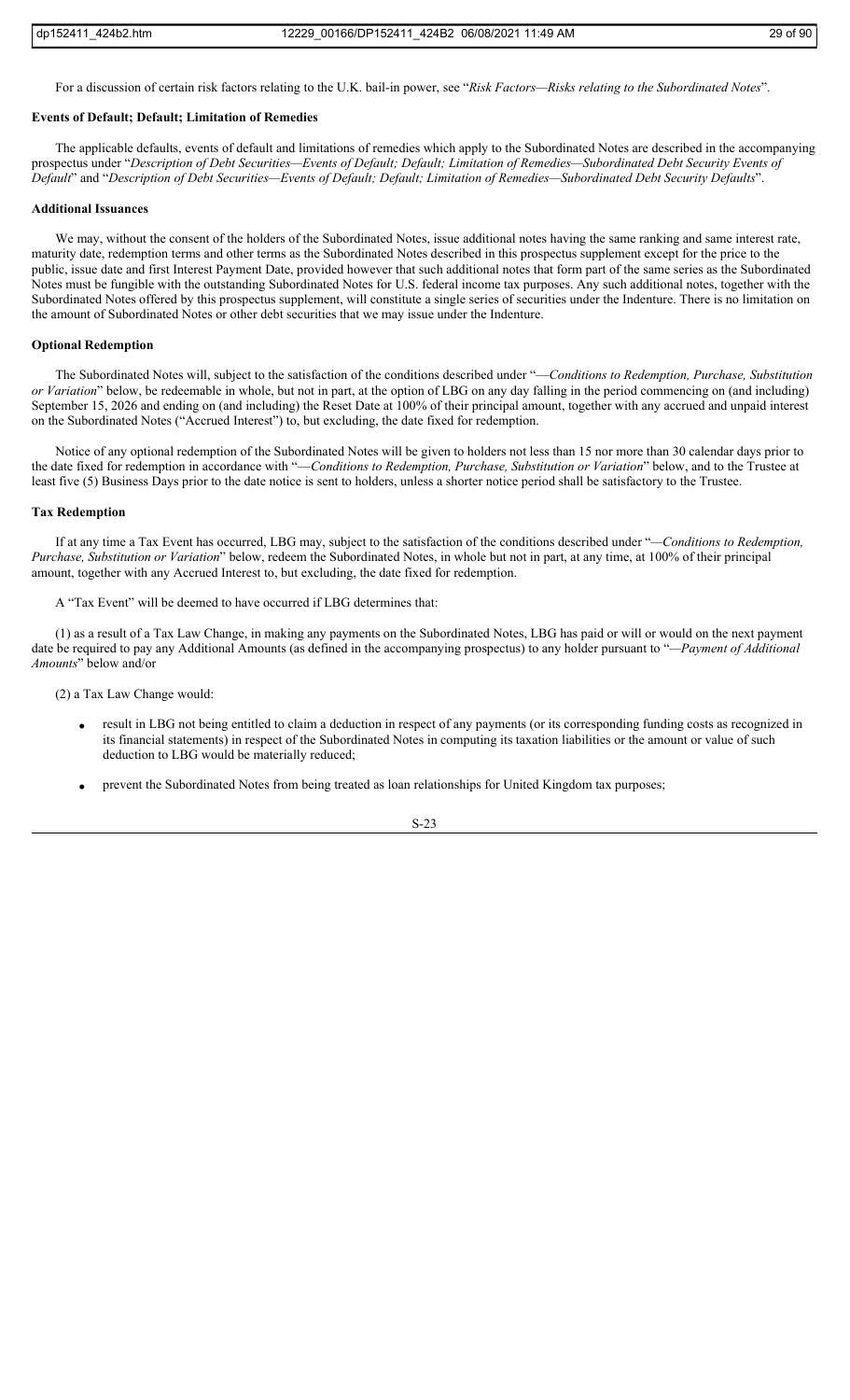- as a result of the Subordinated Notes being in issue, result in LBG not being able to have losses or deductions set against the profits or gains, or profits or gains offset by the losses or deductions, of companies with which it is or would otherwise be so grouped for applicable United Kingdom tax purposes (whether under the group relief system current as of the Issue Date or any similar system or systems having like effect as may from time to time exist);
- result in a United Kingdom tax liability, or the receipt of income or profit which would be subject to United Kingdom tax, in respect of a write-down of the principal amount of the Subordinated Notes or the conversion of the Subordinated Notes into shares or other obligations of LBG (including, pursuant to the terms and conditions of the Subordinated Notes or as a result of the exercise of any regulatory powers under the Banking Act 2009); or
- result in a Subordinated Note or any part thereof being treated as a derivative or an embedded derivative for United Kingdom tax purposes,

in each case, *provided that*, LBG could not avoid the foregoing in connection with the Subordinated Notes by taking measures reasonably available to it.

"Tax Law Change" means a change in, or amendment to, the laws or regulations of the United Kingdom, or any political subdivision or authority therein or thereof, having the power to tax, including any treaty to which the United Kingdom is a party, or any change in any generally published application or interpretation of such laws, including a decision of any court or tribunal, or any change in the generally published application or interpretation of such laws by any relevant tax authority or any generally published pronouncement by any tax authority, which change, amendment or pronouncement (x) (subject to (y)) becomes effective on or after the Issue Date, or (y) in the case of a change in law, if such change is enacted by United Kingdom Act of Parliament or implemented by statutory instrument, on or after the Issue Date.

Notice of any redemption of the Subordinated Notes due to the occurrence of a Tax Event will be given to holders not less than 30 nor more than 60 calendar days prior to the relevant redemption date in accordance with "*—Conditions to Redemption, Purchase, Substitution or Variation*" below, and to the Trustee at least five (5) Business Days prior to the date notice is sent to holders, unless a shorter notice period shall be satisfactory to the Trustee.

Prior to the giving of any notice of redemption, LBG must deliver to the Trustee (i) a legal opinion, in a form satisfactory to the Trustee, to the effect that a Tax Event has occurred, and (ii) an officer's certificate confirming that (1) all the conditions necessary for redemption have occurred and that LBG could not avoid the consequences of the Tax Event by taking measures reasonably available to it, and (2) that LBG has demonstrated to the satisfaction of the Relevant Regulator that the relevant change or event is material and was not reasonably foreseeable by LBG on the Issue Date. The Trustee shall be entitled to accept such opinion and officer's certificate without any further inquiry and without liability to any person, in which event such opinion and officer's certificate shall be conclusive and binding on the Trustee and the holders of the Subordinated Notes.

## **Capital Disqualification Event Redemption**

We may redeem the Subordinated Notes, in whole but not in part, at any time, upon not less than 30 calendar days' nor more than 60 calendar days' notice to the holders of the Subordinated Notes, if at any time immediately prior to the giving of the notice referred to above a Capital Disqualification Event has occurred. In the event of such a redemption, the redemption price of the Subordinated Notes will be 100% of their principal amount together with any accrued but unpaid interest to, but excluding, the date fixed for redemption. Any right of redemption will be subject to the conditions set forth under "—*Conditions to Redemption, Purchase, Substitution or Variation*" below.

Prior to the giving of any notice of redemption, LBG must deliver to the Trustee an officer's certificate stating that (1) a Capital Disqualification Event has occurred, and (2) LBG has demonstrated to the satisfaction of the Relevant Regulator that the relevant change was not reasonably foreseeable by LBG as at the Issue Date. The Trustee shall be entitled to accept such officer's certificate without any further inquiry, in which event such officer's certificate shall be conclusive and binding on the Trustee and the holders of the Subordinated Notes.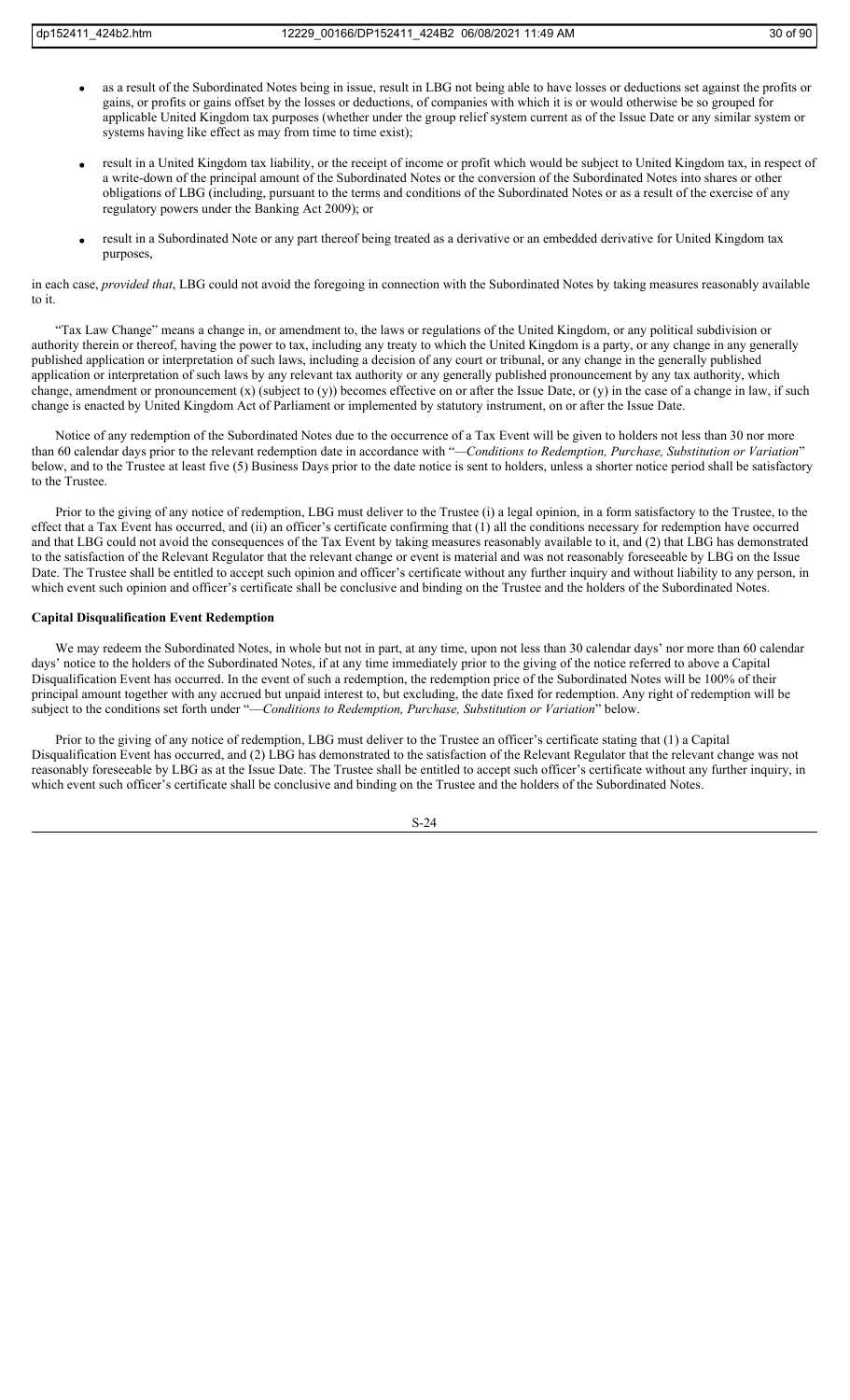#### **Substitution or Variation**

If a Capital Disqualification Event has occurred and is continuing, then LBG may, subject to "*—Conditions to Redemption, Purchase, Substitution or Variation*" below, but without any requirement for the consent or approval of the holders of the Subordinated Notes, at any time (whether before, on or following the Reset Date) either substitute all (but not some only) of the Subordinated Notes for, or vary the terms of the Subordinated Notes so that they remain or, as appropriate, become, Compliant Securities, and the Trustee shall (subject to the below) agree to such substitution or variation. Upon the expiry of such notice, LBG shall either vary the terms of or substitute the Subordinated Notes, as the case may be.

Notice of any substitution or variation of the Subordinated Notes due to the occurrence of a Capital Disqualification Event will be given to holders not less than 30 nor more than 60 calendar days prior to the date of substitution or variation (as applicable), and to the Trustee at least five (5) Business Days prior to the date of such notice to holders, unless a shorter notice period shall be satisfactory to the Trustee. Such notice shall specify the date fixed for substitution or, as the case may be, variation of the Subordinated Notes and shall, except as otherwise provided herein, be irrevocable.

Prior to the giving of any notice of substitution or variation, LBG must deliver to the Trustee an officer's certificate stating that a Capital Disqualification Event has occurred, setting out the details thereof, and stating that the terms of the relevant Compliant Securities comply with the definition thereof. The Trustee shall be entitled to accept such officer's certificate without any further inquiry and without liability to any person, in which event such officer's certificate shall be conclusive and binding on the Trustee and the holders and beneficial owners of the Subordinated Notes.

"Compliant Securities" means securities issued directly by LBG that:

(a) have terms not materially less favorable to an investor than the terms of the Subordinated Notes (as reasonably determined by LBG in consultation with an investment bank or financial adviser of international standing (which in either case is independent of LBG)) and provided that LBG has delivered an officer's certificate to such effect (including as to such consultation) to the Trustee (upon which the Trustee shall be entitled to rely without further inquiry and without liability to any person) prior to the issue or variation of the relevant securities);

(b) subject to (a) above (1) contain terms which comply with the then current requirements of the Relevant Regulator in relation to Tier 2 capital; (2) provide for the same interest rate and Interest Payment Dates from time to time applying to the Subordinated Notes; (3) rank *pari passu* with the ranking of the Subordinated Notes; (4) preserve any existing rights under the Indenture to any accrued interest or other amounts which have not been either paid or canceled; and (5) preserve the obligations of LBG as to payments of principal in respect of the Subordinated Notes, including (without limitation) as to the timing and amount of such payments;

(c) are (1) listed on the New York Stock Exchange or (2) listed on such other stock exchange as is a Recognized Stock Exchange at that time as selected by LBG and;

(d) where the Subordinated Notes which have been substituted or varied had a published rating (solicited by, or assigned with the cooperation of, LBG) from a Rating Agency immediately prior to their substitution or variation, each such Rating Agency has ascribed, or announced its intention to ascribe, an equal or higher published rating to the relevant Compliant Securities.

"Recognized Stock Exchange" means a recognized stock exchange as defined in section 1005 of the U.K. Income Tax Act 2007 as the same may be amended from time to time and any provision, statute or statutory instrument replacing the same from time to time.

#### **Purchases**

We may at any time, and from time to time, purchase Subordinated Notes in the open market or by tender or by private agreement in any manner and at any price or at differing prices. Subordinated Notes purchased or otherwise acquired by us may be (i) held, (ii) resold or (iii) at our sole discretion, surrendered to the Trustee for cancellation (in which case all Subordinated Notes so surrendered will forthwith be cancelled in accordance with applicable law and thereafter may not be re-issued or resold). Any such purchases will be subject to the conditions set forth under "*—Conditions to Redemption, Purchase, Substitution or Variation*" below.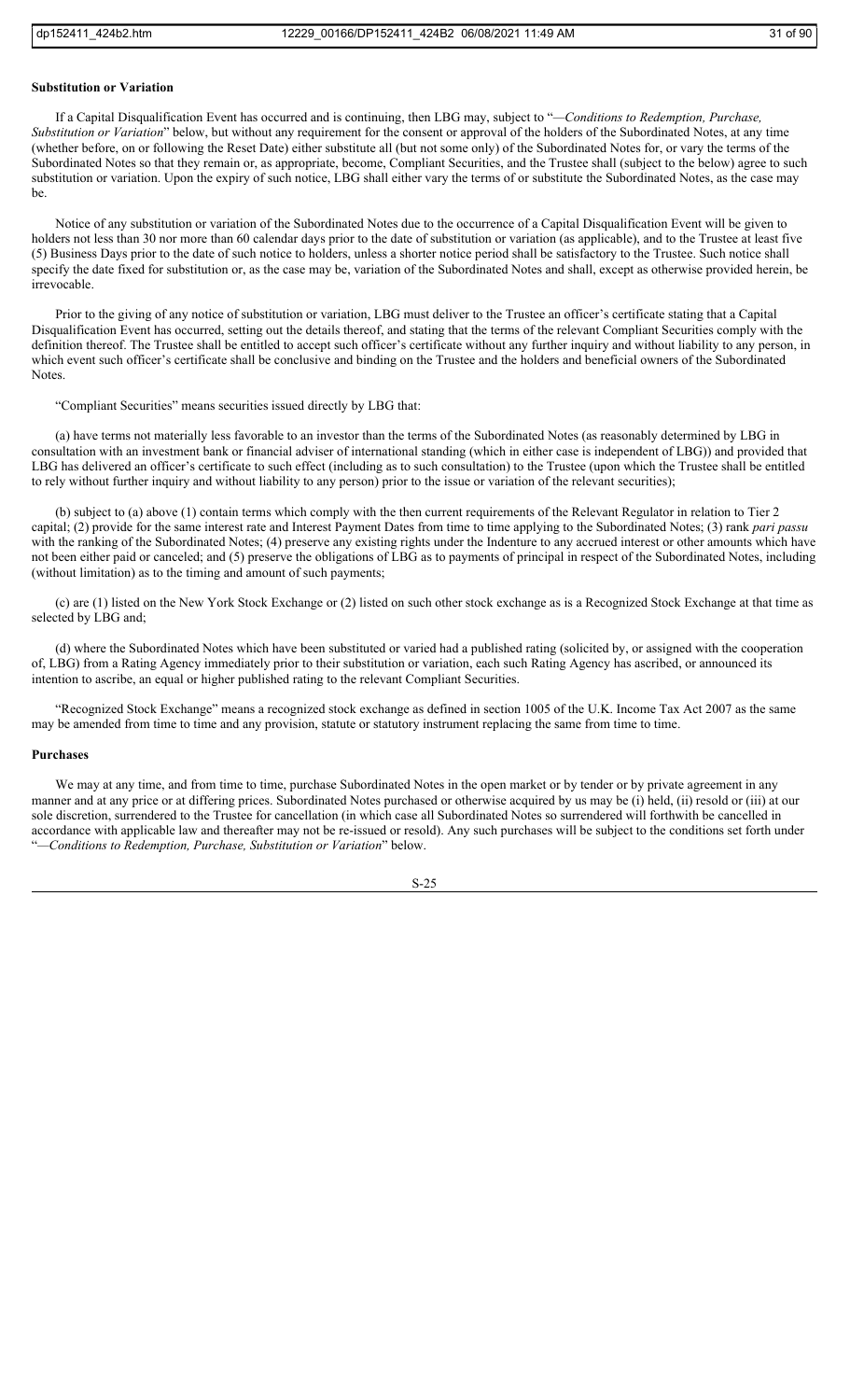#### **Conditions to Redemption, Purchase, Substitution or Variation**

Any redemption, purchase, substitution or variation of the Subordinated Notes prior to the maturity date is subject to:

(a) LBG giving notice to the Relevant Regulator and the Relevant Regulator granting permission to LBG to redeem, purchase, substitute or vary the Subordinated Notes, as the case may be (in each case to the extent, and in the manner, required by the relevant Applicable Regulations); and

(b) in respect of any redemption of the Subordinated Notes proposed to be made prior to the fifth anniversary of the date of issuance of the Subordinated Notes, if and to the extent then required under the Applicable Regulations: (A) in the case of an optional redemption due to a Tax Event, LBG having demonstrated to the satisfaction of the Relevant Regulator that the relevant change or event is material and was not reasonably foreseeable by LBG as at the Issue Date; or (B) in the case of redemption following the occurrence of a Capital Disqualification Event, LBG having demonstrated to the satisfaction of the Relevant Regulator that the relevant change was not reasonably foreseeable by LBG as at the Issue Date;

(c) if and to the extent then required under the Applicable Regulations, either: (A) LBG having replaced the Subordinated Notes with instruments qualifying as own funds of equal or higher quality on terms that are sustainable for the income capacity of LBG; or (B) (save in the case of sub-paragraph (d)(A) below) LBG demonstrating to the satisfaction of the Relevant Regulator that the own funds and eligible liabilities of LBG would, following such redemption, purchase, substitution or variation exceed its minimum applicable capital requirements (including any applicable buffer requirements) by a margin that the Relevant Regulator considers necessary at such time; and

(d) in the case of any purchase prior to the fifth anniversary of the date of issuance of the Subordinated Notes, in addition to satisfying either of the conditions specified in paragraph (c) above, either: (A) LBG having, before or at the same time as such purchase, replaced the Subordinated Notes with own funds instruments of equal or higher quality at terms that are sustainable for the income capacity of LBG, and the Relevant Regulator having permitted such action on the basis of the determination that it would be beneficial from a prudential point of view and justified by exceptional circumstances; or (B) the relevant Subordinated Notes being purchased for market-making purposes in accordance with the Applicable Regulations.

Notwithstanding the above conditions, if, at the time of any redemption, purchase, substitution or variation, the then-prevailing Applicable Regulations permit the repayment or purchase only after compliance with one or more alternative or additional preconditions to those set out above, LBG shall comply with such other and/or, as appropriate, additional pre-condition(s).

#### **Modification and Waiver**

The modification and waiver provisions which apply to the Subordinated Notes are described in the accompanying prospectus under "*Description of Debt Securities—Modification and Waiver*".

#### **Payment of Additional Amounts**

The payment of additional amounts provisions which apply to the Subordinated Notes (and exceptions thereto) are described in the accompanying prospectus under "*Description of Debt Securities—Additional Amounts*". Holders and beneficial owners should note that we will not be required to pay any additional amounts to the extent that any withholding or deduction applied to payments of principal.

## **Waiver of Right to Set-Off**

Subject to applicable law, no holder or beneficial owner of the Subordinated Notes may exercise or claim any right of set-off, counterclaim, combination of accounts, compensation or retention in respect of any amount owed to it by LBG arising under, or in respect of, or in connection with the Subordinated Notes and each holder and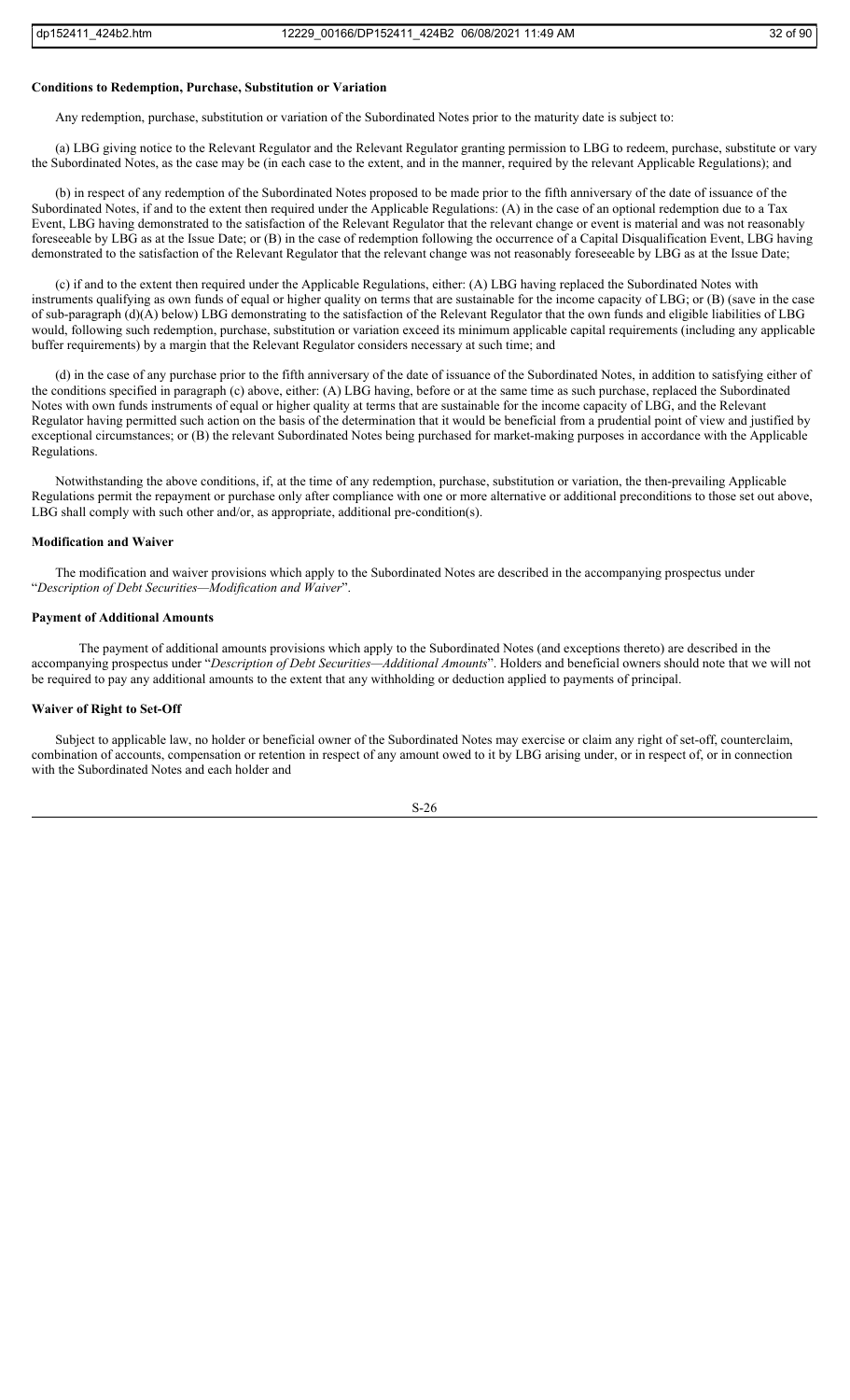beneficial owner of the Subordinated Notes shall, by virtue of its holding of any Subordinated Notes, be deemed to have waived any right of set-off, counterclaim, or combination of accounts, compensation and retention with respect to such Subordinated Note or the Indenture (or between our obligations under or in respect of any Subordinated Note and any liability owed by a holder or the Trustee to us) that they might otherwise have against us, whether before or during our winding up. Notwithstanding the provisions of the foregoing sentence, if any of the said rights and claims of any holder of any Subordinated Note against LBG is discharged by set-off, compensation or retention, such holder will immediately pay an amount equal to the amount of such discharge to LBG (or, in the event of winding-up or administration of LBG, the liquidator or, as applicable, the administrator of LBG) and accordingly such discharge will be deemed not to have taken place.

#### **Trustee; Direction of Trustee**

LBG's obligations to reimburse and indemnify the Trustee in accordance with Section 6.07 of the Subordinated Indenture (as amended by the Eighth Supplemental Indenture) shall survive the exercise of the U.K. bail-in power by the relevant U.K. resolution authority with respect to the Subordinated Notes and the Indenture.

By purchasing and acquiring the Subordinated Notes, each holder (including each beneficial owner) of the Subordinated Notes acknowledges and agrees that, upon the exercise of any U.K. bail-in power by the relevant U.K. resolution authority, (a) the Trustee shall not be required to take any further directions from holders of the Subordinated Notes under Section 5.12 (Control by Holders) of the Subordinated Indenture, and (b) neither the Subordinated Indenture nor the Eighth Supplemental Indenture shall impose any duties upon the Trustee whatsoever with respect to the exercise of any U.K. bail-in power by the relevant U.K. resolution authority. Notwithstanding the foregoing, if, following the completion of the exercise of the U.K. bail-in power by the relevant U.K. resolution authority, any of the Subordinated Notes remain outstanding (for example, if the exercise of the U.K. bail-in power results in only a partial write-down of the principal of such Subordinated Notes), then the Trustee's duties under the Indenture shall remain applicable with respect to the Subordinated Notes following such completion to the extent that LBG and the Trustee shall agree pursuant to a supplemental indenture or an amendment to the Indenture.

In addition to the foregoing, the Trustee may decline to act or accept direction from holders unless it receives written direction from holders representing a majority in aggregate principal amount of the Subordinated Notes and security and/or indemnity satisfactory to the Trustee in its sole discretion. The Indenture shall not be deemed to require the Trustee to take any action which may conflict with applicable law, or which may be unjustly prejudicial to the holders not taking part in the direction, or which could subject the Trustee to risk or for which it is not indemnified to its satisfaction in its sole discretion.

The Trustee makes no representations regarding, and shall not be liable with respect to, the information set forth in this prospectus supplement.

## **Subsequent Holders' Agreement**

Holders and beneficial owners of the Subordinated Notes that acquire the Subordinated Notes in the secondary market shall be deemed to acknowledge, agree to be bound by and consent to the same provisions specified herein to the same extent as the holders and beneficial owners of the Subordinated Notes that acquire the Subordinated Notes upon their initial issuance, including, without limitation, with respect to the acknowledgement and agreement to be bound by and consent to the terms of the Subordinated Notes related to the U.K. bail-in power.

#### **Listing**

We intend to apply for the listing of the Subordinated Notes on the New York Stock Exchange in accordance with its rules.

#### **Governing Law**

The Subordinated Indenture, the Eighth Supplemental Indenture and the Subordinated Notes are governed by, and construed in accordance with, the laws of the State of New York, except for the subordination and waiver of set-off provisions relating to the Subordinated Notes, which are governed by, and construed in accordance with, the laws of Scotland.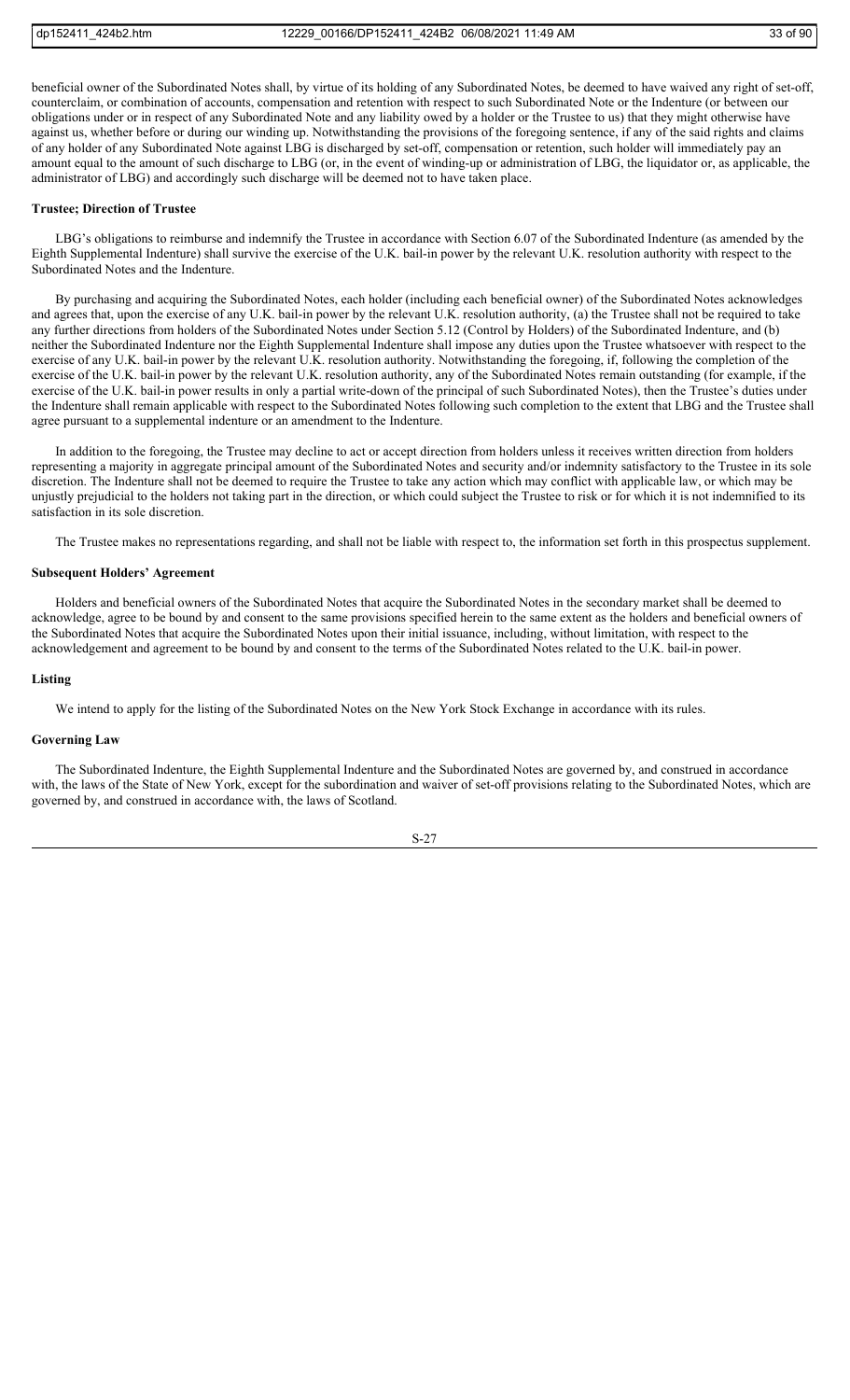## **CERTAIN U.K. AND U.S. FEDERAL TAX CONSEQUENCES**

The following is a summary of the material U.K. and U.S. federal tax consequences of the ownership and disposition of the Subordinated Notes by a "U.S. holder" described below that is not connected with us for relevant tax purposes, that holds the Subordinated Notes as capital assets and that purchases them as part of the initial offering of the Subordinated Notes at their "issue price", which will be equal to the first price to the public (not including bondhouses, brokers or similar persons or organizations acting in the capacity of underwriters, placement agents or wholesalers) at which a substantial amount of the Subordinated Notes is sold for money. For the purposes of this discussion, a "U.S. holder" is a beneficial owner of a Subordinated Note that is for U.S. federal income tax purposes (i) a citizen or individual resident of the United States, (ii) a corporation, or other entity taxable as a corporation for U.S. federal income tax purposes, created or organized in or under the laws of the United States or of any state thereof or the District of Columbia, or (iii) an estate or trust the income of which is subject to U.S. federal income taxation regardless of its source.

This discussion does not describe all of the tax consequences that may be relevant to U.S. holders in light of their particular circumstances or to U.S. holders subject to special rules, such as:

- persons who are resident in the United Kingdom for U.K. tax purposes or who are domiciled or deemed to be domiciled in the United Kingdom;
- certain financial institutions;
- insurance companies;
- dealers or traders in securities that use the mark-to-market method of tax accounting;
- persons holding Subordinated Notes as part of an integrated transaction;
- persons whose functional currency is not the U.S. dollar;
- partnerships or other entities classified as partnerships for U.S. federal income tax purposes;
- certain persons connected with us; or
- persons carrying on a trade in the United Kingdom through a permanent establishment in the United Kingdom or carrying on a trade, profession or vocation in the United Kingdom through a branch or agency in the United Kingdom or otherwise holding Subordinated Notes in connection with a trade or business outside the United States.

If you are a partnership for U.S. federal income tax purposes, the U.S. federal income tax treatment of your partners will generally depend on the status of the partners and your activities. If you are a partnership holding Subordinated Notes or a partner therein, you should consult your tax advisor as to your particular U.S. federal income tax consequences of holding and disposing of the Subordinated Notes.

The statements regarding U.K. and U.S. tax laws and practices set out below, including those regarding the U.K./U.S. double taxation convention relating to income and capital gains (the "Treaty"), are based on those laws, practices and the Treaty as of the date hereof. They are subject to changes in those laws, practices and the Treaty, and any relevant judicial decision, after the date hereof, which may apply with retrospective effect. This summary is not exhaustive of all possible tax considerations that may be relevant in the particular circumstances of each U.S. holder, including special tax accounting rules under Section 451of the U.S. Internal Revenue Code of 1986, as amended and any alternative minimum tax or Medicare contribution tax consequences. Furthermore, this summary does not deal with the tax treatment of the Subordinated Notes following an exercise of U.K. bail-in power, nor does it address any U.S. state or local tax consequences or any federal tax considerations other than U.S. federal income tax considerations. You should satisfy yourself as to the tax consequences of the acquisition, ownership and disposition of the Subordinated Notes.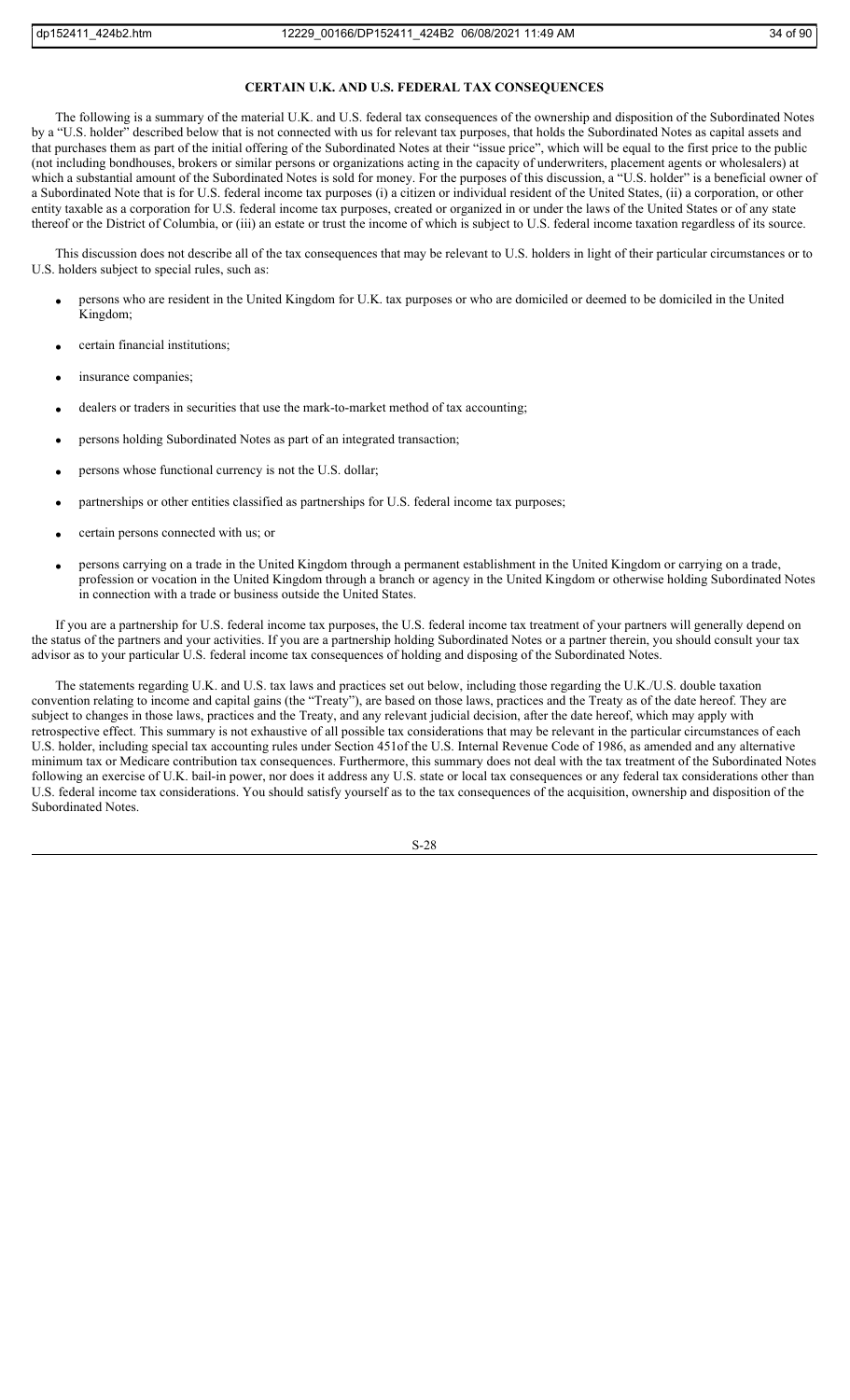#### **United Kingdom**

*Payments*. Interest that we pay on the Subordinated Notes will be made without withholding for or deduction of U.K. income tax, provided that the Subordinated Notes carry a right to interest and are and remain listed on a "recognised stock exchange" within the meaning of Section 1005 of the Income Tax Act 2007 (the "Act"). The New York Stock Exchange is currently a recognised stock exchange for these purposes. The Subordinated Notes will be treated as listed on the New York Stock Exchange if they are officially listed in the United States in accordance with provisions corresponding to those generally applicable in EEA states and are admitted to trading on the New York Stock Exchange.

In all other cases, an amount on account of U.K. income tax must generally be withheld at the basic rate (currently 20%), unless one of certain exceptions relating to the status of the holder applies. In particular, certain U.S. holders will be entitled to receive payments free of withholding of U.K. income tax under the Treaty and will under current HM Revenue & Customs ("HMRC") administrative procedures be able to make a claim for the issuance of a direction by HMRC to this effect. However, such directions will be issued only on prior application to the relevant tax authorities by the holder in question. If the Subordinated Notes are not listed on a recognised stock exchange, and such a direction is not given, we will be required to withhold tax, although a U.S. holder entitled to relief under the Treaty may subsequently claim the amount withheld from HMRC.

Interest on the Subordinated Notes constitutes U.K. source income for U.K. tax purposes and, as such, may be subject to U.K. income tax by direct assessment irrespective of the residence of the holder. However, where the payments are made without withholding or deduction on account of U.K. tax, the payments will not be assessed to U.K. income tax (other than in the hands of certain trustees) if you are not resident in the U.K. for tax purposes, except if you carry on a trade, profession or vocation in the U.K. through a U.K. branch or agency in connection with which the payments are received or to which the Subordinated Notes are attributable (or in the case of a corporate U.S. holder, if you carry on a trade in the U.K. through a permanent establishment in the U.K. in connection with which the payments are received or to which the Subordinated Notes are attributable), in which case (subject to exemptions for payments received by certain categories of agent) tax may be levied on the U.K. branch or agency (or permanent establishment).

Information relating to securities may be required to be provided to HMRC in certain circumstances. This may include the value of the Subordinated Notes, details of the holders or beneficial owners of the Subordinated Notes (or the persons for whom the Subordinated Notes are held), details of the persons to whom payments derived from the Subordinated Notes are or may be paid and information and documents in connection with transactions relating to the Subordinated Notes. Information may be required to be provided by, amongst others, the holders of the Subordinated Notes, persons by (or via) whom payments derived from the Subordinated Notes are made or who receive (or would be entitled to receive) such payments, persons who effect or are a party to transactions relating to the Subordinated Notes on behalf of others and certain registrars or administrators. In certain circumstances, the information obtained by HMRC may be provided to tax authorities in other countries.

*Disposal (including Redemption)*. Subject to the provisions set out in the next paragraph in relation to temporary non-residents, a U.S. holder will not, upon disposal (including redemption) of a Subordinated Note, be liable for U.K. taxation on gains realized, unless at the relevant time the U.S. holder is resident for tax purposes in the U.K., carries on a trade, profession or vocation in the U.K. through a branch or agency in the U.K. to which the Subordinated Notes are attributable or, in the case of a corporate U.S. holder, if the U.S. holder carries on a trade in the U.K. through a permanent establishment in the U.K. to which the Subordinated Notes are attributable.

A U.S. holder who is an individual and who has ceased to be resident for tax purposes in the U.K. for a period of five years or less before again becoming resident for tax purposes in the U.K. and who disposes of a Subordinated Note during that period may be liable to U.K. tax on chargeable gains arising during the period of absence in respect of the disposal (including redemption), subject to any available exemption or relief.

A U.S. holder who is an individual or other non-corporation taxpayer will not, upon transfer or redemption of a Subordinated Note, be subject to any U.K. income tax charge on accrued but unpaid payments of interest, unless the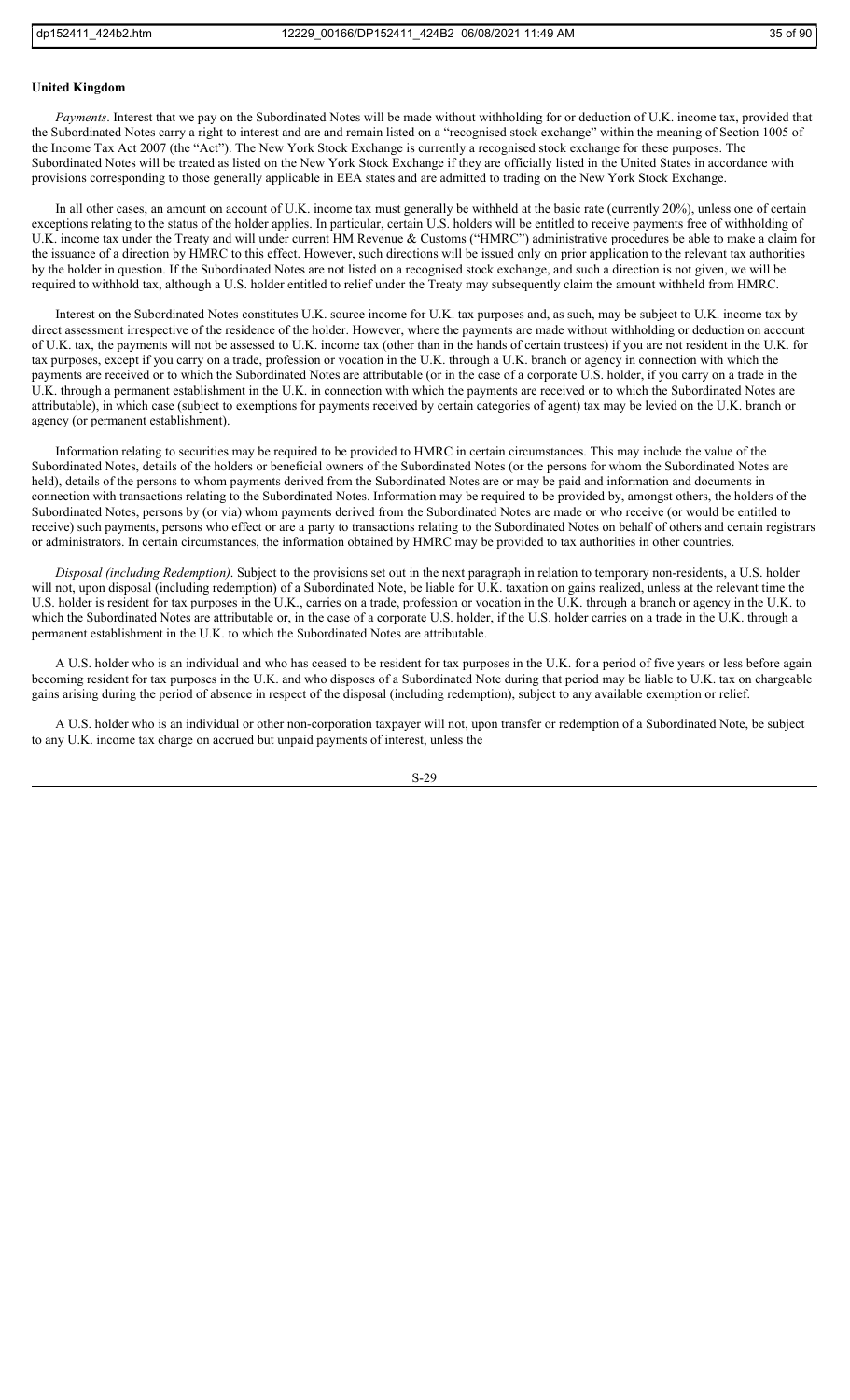U.S. holder at any time in the relevant tax year was resident in the United Kingdom or carried on a trade, profession or vocation in the U.K. through a branch or agency to which the Subordinated Note is attributable.

*Annual Tax Charges*. Corporate U.S. holders who are not resident in the U.K. and do not carry on a trade in the U.K. through a permanent establishment in the U.K. to which the Subordinated Notes are attributable will not be liable to U.K. tax charges or relief by reference to fluctuations in exchange rates or in respect of profits, gains and losses arising from the Subordinated Notes.

*Stamp Duty and Stamp Duty Reserve Tax* ("SDRT"). The following paragraphs are drafted on the basis, as expected to be the case, that the Subordinated Notes are "exempt loan capital" (that is, that section 79(4) of the Finance Act 1986 applies to the Subordinated Notes). No U.K. stamp duty or SDRT should be payable on the issue, transfer or redemption of the Subordinated Notes.

# **United States**

*Characterization of the Subordinated Notes*. There is no direct legal authority as to the proper U.S. federal income tax treatment of an instrument such as the Subordinated Notes that is denominated as a debt instrument and has significant debt features, but is subject to statutory bailin powers such as the U.K. bail-in power. Therefore, prospective investors should consult their tax advisers as to the proper characterization of the Subordinated Notes for U.S. federal income tax purposes. We believe the Subordinated Notes should be treated as debt for U.S. federal income tax purposes and the remainder of this discussion so assumes. If the Subordinated Notes are so treated, although the matter is not entirely clear they should be treated as "variable rate debt instruments" that provide for stated interest at a single fixed rate followed by a qualified floating rate ("QFR") for U.S. federal income tax purposes.

For U.S. federal income tax purposes if the "stated redemption price at maturity" of a debt instrument exceeds its issue price, and the excess equals or exceeds a prescribed *de minimis* threshold, the debt instrument will be treated as having been issued with original issue discount ("OID" The stated redemption price at maturity is the sum of all payments required to be made under the debt instrument, other than payments of "qualified stated interest" ("QSI"). QSI is generally stated interest unconditionally payable at least annually during the entire term of the debt instrument. Under Treasury regulations applicable to variable rate debt instruments, in order to determine the amount of OID, if any, and QSI in respect of the Subordinated Notes, an equivalent fixed rate debt instrument must be constructed. The equivalent fixed rate debt instrument is constructed in the following manner: (i) first, the initial fixed rate is converted to a QFR that would preserve the fair market value of such Subordinated Notes, and (ii) second, each QFR (including the QFR determined under clause (i) above) is converted to a fixed rate substitute (which generally will be the value of that QFR as of the issue date of the Subordinated Notes). Under applicable Treasury Regulations, the Subordinated Notes generally will be treated as providing for QSI at the lowest rate of interest in effect at any time under the equivalent fixed rate debt instrument, and any interest in excess of that rate generally will be treated as part of the stated redemption price at maturity and, therefore, as possibly giving rise to OID.

Based on the application of these rules to the Subordinated Notes, the expected issue price of the Subordinated Notes and current market conditions, we do not expect the Subordinated Notes to be treated as issued with OID. However, a determination as to whether the Subordinated Notes will have OID will depend on the pricing terms and thus can be made only at the time of pricing. If the Subordinated Notes are issued with OID, only the portion of interest payments treated as QSI will be includible in income in the manner described under "—*Interest*" below, and a U.S. holder would be required to include OID (including any portion of an interest payment that is not treated as QSI) in income as it accrues, in accordance with a constant-yield method based on compounding of interest. The remainder of this discussion assumes that the Subordinated Notes will not be issued with OID.

*Interest*. Interest on the Subordinated Notes (including U.K. tax withheld, if any) will be includable in income by a U.S. holder as ordinary interest income at the time it accrues or is received in accordance with the U.S. holder's method of accounting for U.S. federal income tax purposes.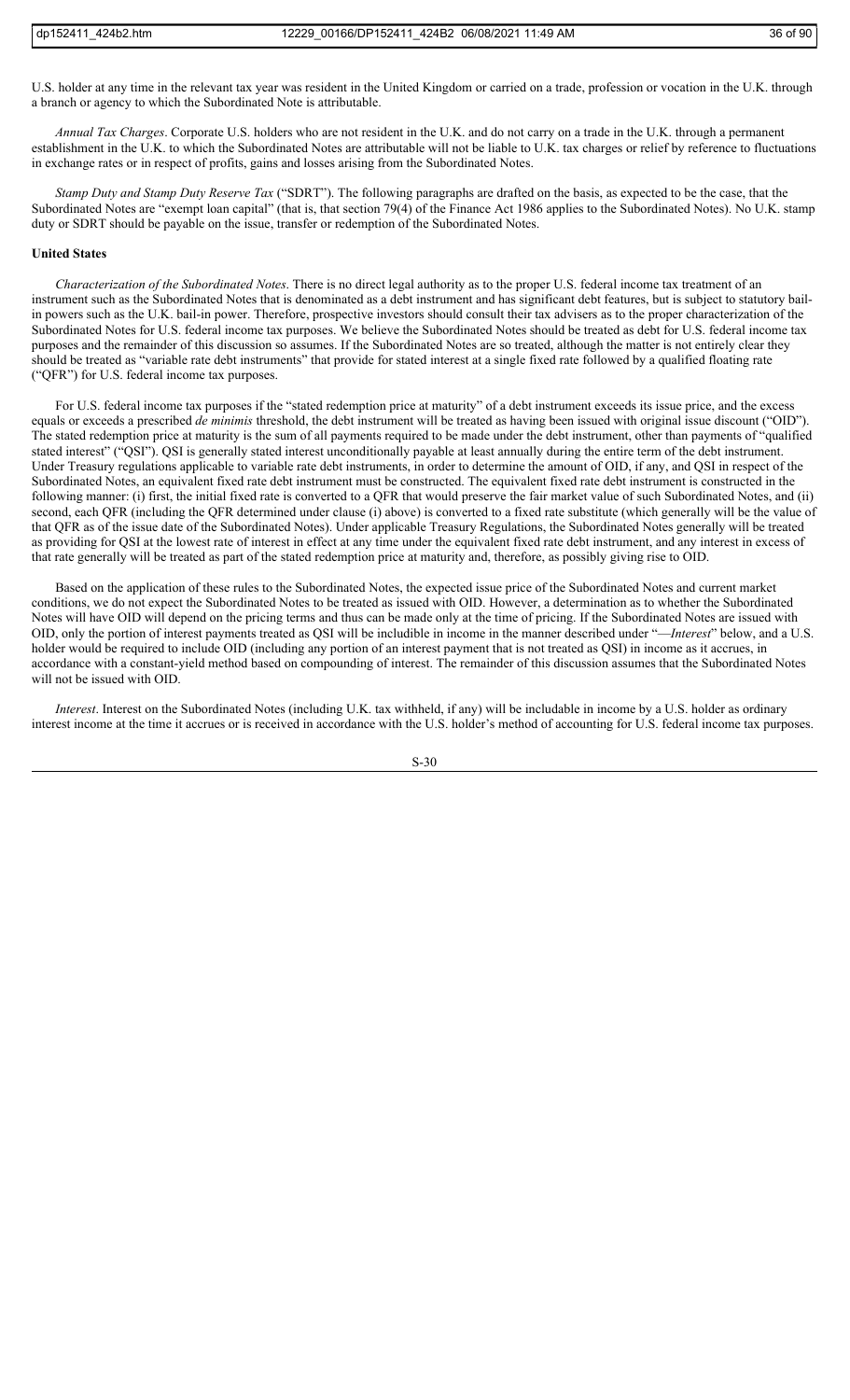U.S. holders that use the cash method of tax accounting will be required to include in income the U.S. dollar value of a pounds sterling interest payment as determined based on the spot exchange rate on the date the payment is received, regardless of whether the payment is in fact converted into U.S. dollars at that time.

U.S. holders that use the accrual method of tax accounting will accrue interest income on the Subordinated Notes in pounds sterling and translate that amount into U.S. dollars at the average spot exchange rate in effect during the interest accrual period (or with respect to an accrual period that spans two taxable years, at the average rate for the partial period within the relevant taxable year). Alternatively, accrual method U.S. holders may make an election (which must be applied consistently to all debt instruments from year to year and cannot be changed without the consent of the Internal Revenue Service) to translate accrued interest income at the spot exchange rate on the last day of the accrual period (or the last day of the relevant taxable year in the case of an accrual period that spans over two taxable years), or at the spot exchange rate on the date the payment is received, if that date is within five business days from the last day of the accrual period. Accrual method U.S. holders will recognize foreign currency exchange gain or loss in an amount equal to the difference between the U.S. dollar value of a pounds sterling interest payment received in respect of an accrual period (determined based on the spot exchange rate on the date of receipt) and the U.S. dollar value of interest income that has accrued during that period (as determined above).

Interest will constitute foreign source income for purposes of computing a U.S. holder's foreign tax credit limitation (which limitation is calculated separately with respect to specific classes of income). Any foreign currency exchange gain or loss will be treated as U.S.-source ordinary income or loss.

*Sale, Exchange or Redemption*. Upon a sale, exchange, redemption or other taxable disposition of a Subordinated Note a U.S. holder will generally recognize taxable gain or loss in an amount equal to the difference between the amount realized (excluding amounts attributable to accrued interest, which will be treated as ordinary interest income as described in "—*Interest*" above) and the U.S. holder's tax basis in the Subordinated Note, each as determined in U.S. dollars. A U.S. holder's tax basis in a Subordinated Note will generally equal the U.S. dollar value of the purchase price, determined at the spot exchange rate on the date of purchase and the U.S. dollar value of the amount realized will generally be determined by translating that amount at the spot exchange rate on the date of the sale or other disposition. However, if the Subordinated Notes are traded on an established securities market, and the U.S. holder is a cash-method taxpayer or an electing accrual-method taxpayer, the U.S. holder will determine the U.S. dollar value of the purchase price of the note and the amount realized on a sale of the note at the spot exchange rate on the settlement date of the purchase or sale. An electing accrual-method U.S. holder must apply this election consistently to all debt instruments from year to year and cannot change the election without the consent of the Internal Revenue Service. Upon the sale or other taxable disposition of a Subordinated Note, a U.S. holder will recognize foreign currency exchange gain or loss, which will not be treated as interest income or expense and which will generally constitute U.S.-source ordinary income or loss, in an amount equal to the difference between the U.S. dollar value of the U.S. holder's purchase price determined at the spot exchange rate (i) on the date principal is received or the Subordinated Note is disposed of and (ii) on the date the U.S. holder acquired the note. However, a U.S. holder will recognize foreign currency exchange gain or loss with respect to the sale, exchange, redemption or other taxable disposition (including with respect to a payment of any accrued interest received on the sale, exchange, redemption or other taxable disposition) only to the extent of the total gain or loss realized on the sale or other disposition. Any gain or loss realized on the sale, exchange, redemption or other taxable disposition of a Subordinated Note in excess of the foreign currency gain or loss will generally be treated capital gain or loss and will be long-term capital gain or loss if at the time of the sale, exchange, redemption or other taxable disposition the U.S. holder held the Subordinated Note for more than one year. Long-term capital gains recognized by non-corporate U.S. holders are generally subject to reduced tax rates. The deductibility of capital losses may be subject to limitations. Gain or loss will generally be U.S.-source for purposes of computing a U.S. holder's foreign tax credit limitation.

*Potential Loss Reporting Requirement.* If a U.S. holder recognizes a loss upon the sale or disposition of Subordinated Notes in excess of certain thresholds, the U.S. holder may be required to file a reportable transaction disclosure statement on IRS Form 8886. U.S. holders that recognize loss with respect to the Subordinated Notes should consult their tax advisers regarding this reporting obligation.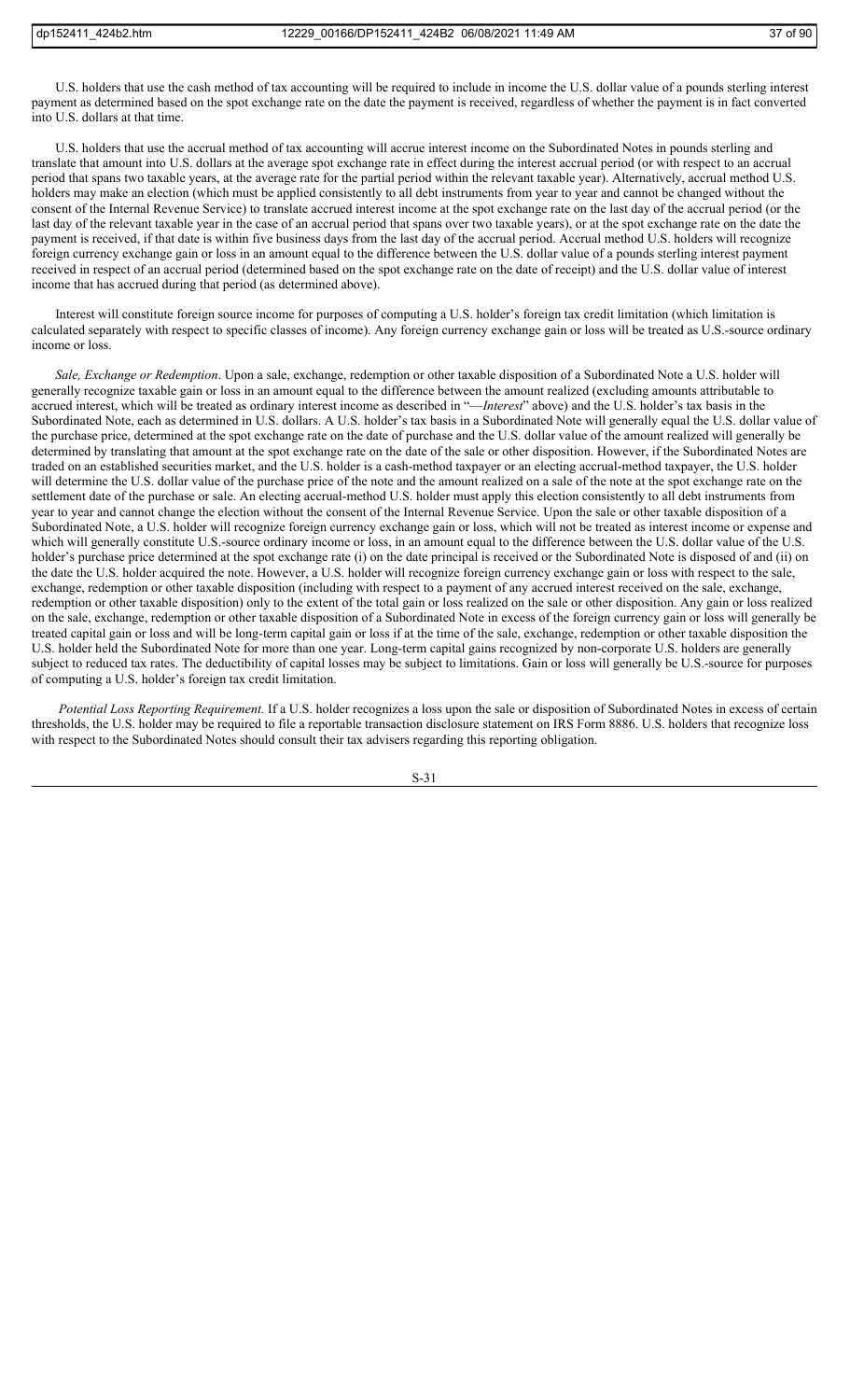*Backup Withholding and Information Reporting*. Information returns may be filed with the Internal Revenue Service in connection with payments on the Subordinated Notes and the proceeds from a sale or other disposition of the Subordinated Notes. A U.S. holder may be subject to backup withholding on these payments and proceeds if the U.S. holder fails to provide its taxpayer identification number and comply with certain certification procedures or otherwise establish an exemption from backup withholding. The amount of any backup withholding from a payment to a U.S. holder will be allowed as a credit against the U.S. holder's U.S. federal income tax liability and may entitle the U.S. holder to a refund, provided that the required information is timely furnished to the Internal Revenue Service.

Certain U.S. holders who are individuals and certain specified entities may be required to report information relating to non-U.S. accounts through which the U.S. holders hold their Subordinated Notes (or information regarding the Subordinated Notes if the Subordinated Notes are not held through any financial institution). U.S. holders should consult their tax advisers regarding their reporting obligations with respect to the Subordinated Notes.

# **Proposed Financial Transactions Tax ("FTT")**

The European Commission published a proposal (the "Commission's Proposal") for a Directive for a common FTT in Belgium, Estonia, Germany, Greece, Spain, France, Italy, Austria, Portugal, Slovenia and Slovakia (excluding Estonia, the "participating Member States"). However, Estonia has since stated that it will not participate. The Commission's Proposal has very broad scope and could, if introduced, apply to certain dealings in the Subordinated Notes (including secondary market transactions) in certain circumstances.

Under the Commission's Proposal, the FTT could apply in certain circumstances to persons both within and outside of the participating Member States. Generally, it would apply to certain dealings in the Subordinated Notes where at least one party is a financial institution, and at least one party is established in a participating Member State. A financial institution may be, or be deemed to be, "established" in a participating Member State in a broad range of circumstances, including (a) by transacting with a person established in a participating Member State or (b) where the financial instrument which is subject to the dealings is issued in a participating Member State.

The FTT proposal remains subject to negotiation between the participating Member States and the scope and timing of any such tax is uncertain. Based on recent public statements, the participating Member States are considering a proposal that would reduce the scope of the FTT and would only concern certain listed shares. This proposal remains subject to change until final approval. Additional EU Member States may decide to participate. Prospective holders of the Subordinated Notes are advised to seek their own professional advice in relation to the FTT.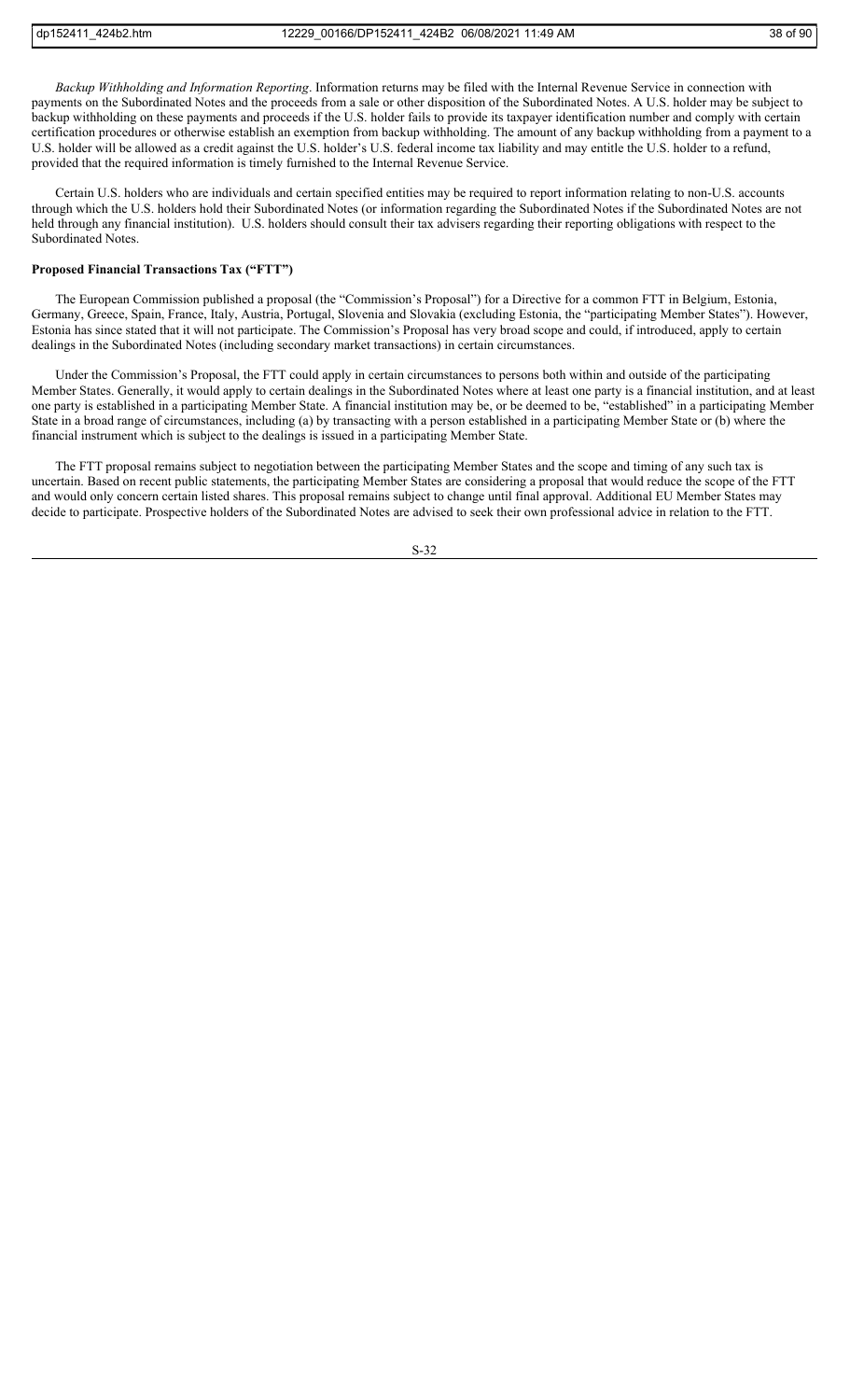# **UNDERWRITING**

We and the underwriters for the offering named below (the "Underwriters") have entered into an underwriting agreement and a pricing agreement with respect to the Subordinated Notes. Subject to certain conditions, we have agreed to sell to the Underwriters and each Underwriter has severally and not jointly agreed to purchase the principal amount of the Subordinated Notes indicated opposite such Underwriter's name in the following table.

|                                   | <b>Principal Amount</b><br>of Subordinated |              |
|-----------------------------------|--------------------------------------------|--------------|
| Underwriters                      |                                            | <b>Notes</b> |
| Lloyds Bank Corporate Markets plc | ىل                                         | 350,000,000  |
| Barclays Bank plc                 | t                                          | 75,000,000   |
| Goldman Sachs International       | t                                          | 75,000,000   |
| <b>Total</b>                      | ىم                                         | 500,000,000  |

The Underwriters propose to offer the Subordinated Notes directly to the public at the initial public offering prices set forth on the cover page of this prospectus supplement. The underwriting agreement and the pricing agreement provides that the obligations of the Underwriters are subject to certain conditions precedent and that the Underwriters have undertaken to purchase all of the Subordinated Notes offered by this prospectus supplement if any are purchased. The offering of the Subordinated Notes by the Underwriters is subject to receipt and acceptance and the Underwriters have the right to reject any order in whole or in part.

# **Conflicts of Interest**

Lloyds Bank Corporate Markets plc, one of the Underwriters, is an affiliate of LBG. Lloyds Bank Corporate Markets plc will only offer and sell the Subordinated Notes outside the United States, and any offers and sales of the Subordinated Notes in the United States will be made by its selling agent, Lloyds Securities Inc. Lloyds Securities Inc. is also an affiliate of LBG. Any distribution of the Subordinated Notes offered hereby in the United States will be made in compliance with applicable provisions of Rule 5121 of the Financial Industry Regulatory Authority, Inc. ("FINRA"), which requires that, among other things, Lloyds Securities Inc. will not participate in the distribution of an offering of Subordinated Notes unless the Subordinated Notes are investment grade rated (within the meaning of Rule 5121) or are Subordinated Notes in the same series that have equal rights and obligations as investment grade rated securities or unless another exemption provided by Rule 5121 is applicable.

# **Matters Relating to the Initial Offering and Market-Making Resales**

We intend to apply for the listing of the Subordinated Notes on the New York Stock Exchange in accordance with its rules. The Subordinated Notes are a new issue of securities with no established trading market. We have been advised by the Underwriters that the Underwriters intend to make a market in the Subordinated Notes, but they are not obligated to do so and may discontinue market-making at any time without notice. No assurance can be given as to the liquidity of the trading market for the Subordinated Notes.

In this prospectus supplement, the term "the offering" means the initial offering of the Subordinated Notes made in connection with their original issuance and not any subsequent resales of Subordinated Notes in market-making transactions.

The Subordinated Notes will settle through the facilities of Euroclear and/or Clearstream Luxembourg. The ISIN for the Subordinated Notes is XS2351166421 and the Common Code is 235116642.

We have agreed to indemnify the several Underwriters against certain liabilities, including liabilities under the Securities Act of 1933, as amended.

It is expected that delivery of the Subordinated Notes will be made against payment on or about the date specified in the last paragraph of the cover page of this prospectus supplement, which will be the fifth business day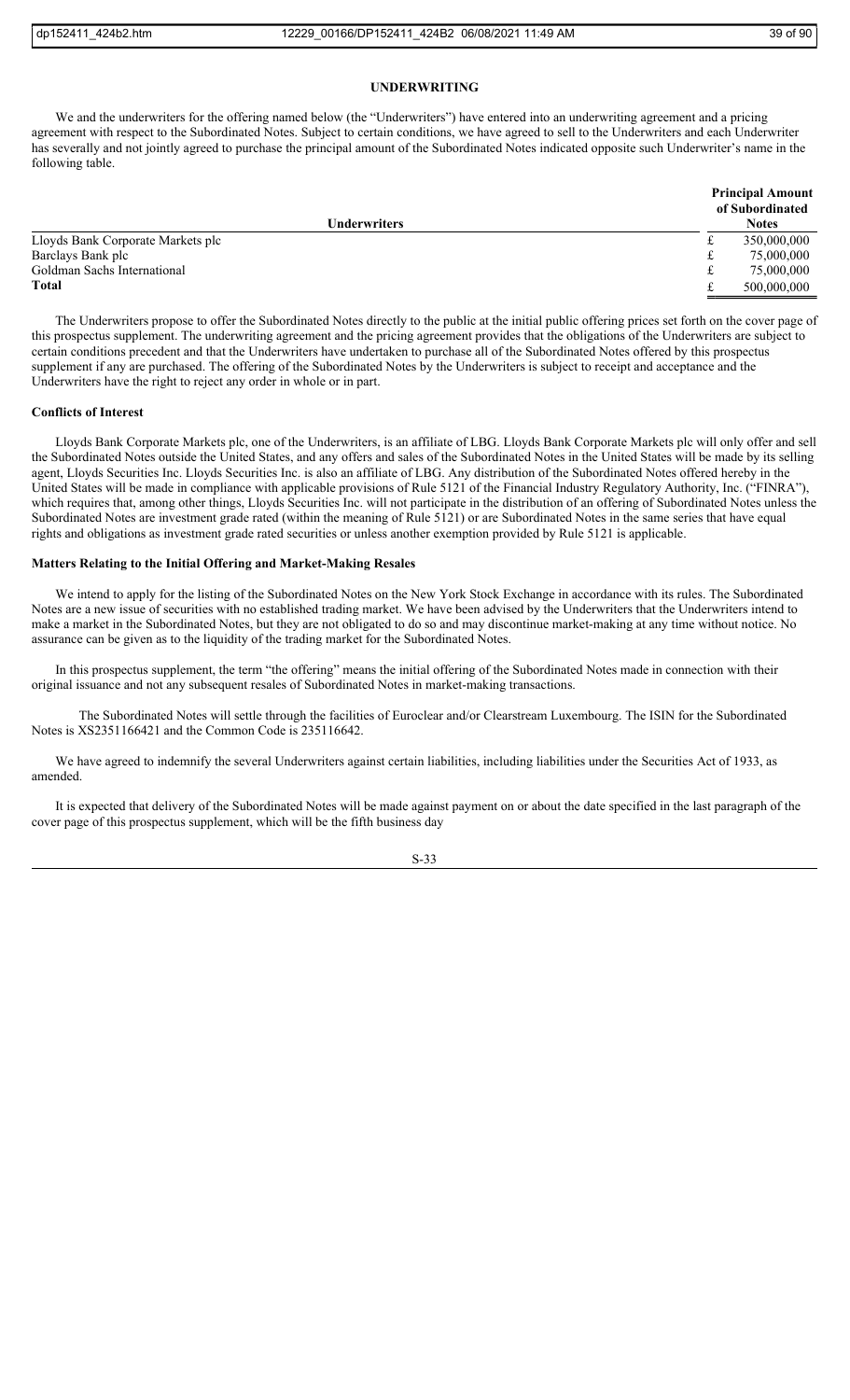following the date of pricing of the Subordinated Notes (such settlement cycle being referred to as "T+6"). Under Rule 15c6-1 of the Exchange Act, trades in the secondary market generally are required to settle in two business days, unless the parties to any such trade expressly agree otherwise. Accordingly, purchasers who wish to trade Subordinated Notes on the date of pricing or the next two succeeding business days will be required, by virtue of the fact that the Subordinated Notes initially will settle in T+6, to specify an alternate settlement cycle at the time of any such trade to prevent a failed settlement. Purchasers of Subordinated Notes who wish to trade Subordinated Notes on the date of pricing or the next two succeeding business days should consult their own advisors.

#### **Market-Making Resales by Affiliates**

This prospectus supplement may be used by Lloyds Securities Inc. in connection with offers and sales of the Subordinated Notes in marketmaking transactions. In a market-making transaction, Lloyds Securities Inc. may resell a Subordinated Note it acquires from other holders, after the original offering and sale of the Subordinated Note. Resales of this kind may occur in the open market or may be privately negotiated, at prevailing market prices at the time of resale or at related or negotiated prices. In these transactions, Lloyds Securities Inc. may act as principal, or agent, including as agent for the counterparty in a transaction in which Lloyds Securities Inc. acts as principal, or as agent for both counterparties in a transaction in which Lloyds Securities Inc. does not act as principal. Lloyds Securities Inc. may receive compensation in the form of discounts and commissions, including from both counterparties in some cases. Other affiliates of LBG may also engage in transaction of this kind and may use this prospectus for this purpose.

The aggregate initial offering price specified on the cover of this prospectus supplement relates to the initial offering of the Subordinated Notes described in this prospectus supplement. This amount does not include Subordinated Notes sold in market-making transactions. The latter include Subordinated Notes to be issued after the date of this prospectus supplement, as well as Subordinated Notes previously issued.

We do not expect to receive any direct proceeds from market-making transactions. We do not expect that Lloyds Securities Inc. or any other affiliate that engages in these transactions will pay any direct proceeds from its market-making resales to us.

Information about the trade and settlement dates, as well as the purchase price, for a market-making transaction will be provided to the purchaser in a separate confirmation of sale.

*Unless we or any agent inform you in your confirmation of sale that your Subordinated Note is being purchased in its original offering and sale, you may assume that you are purchasing your Subordinated Note in a market-making transaction.*

# **Stabilization Transactions and Short Sales**

In connection with the offering, the Underwriters may purchase and sell Subordinated Notes in the open market. These transactions may include short sales, stabilizing transactions and purchases to cover positions created by short sales. Short sales involve the sale by the Underwriters of a greater aggregate principal amount of Subordinated Notes than they are required to purchase from us in the offering. Stabilizing transactions consist of certain bids or purchases made for the purpose of preventing or retarding a decline in the market price of the Subordinated Notes while the offering is in progress.

The Underwriters may also impose a penalty bid. This occurs when a particular Underwriter repays to the Underwriters a portion of the underwriting discount received by it because the Underwriters have repurchased Subordinated Notes sold by or for the account of such Underwriter in stabilizing or short-covering transactions.

These activities by the Underwriters may stabilize, maintain or otherwise affect the market price of the Subordinated Notes. As a result, the price of the Subordinated Notes may be higher than the price that otherwise might exist in the open market. If these activities are commenced, they may be discontinued by the Underwriters at any time.

The Underwriters and their respective affiliates are full service financial institutions engaged in various activities, which may include securities trading, commercial and investment banking, financial advisory, investment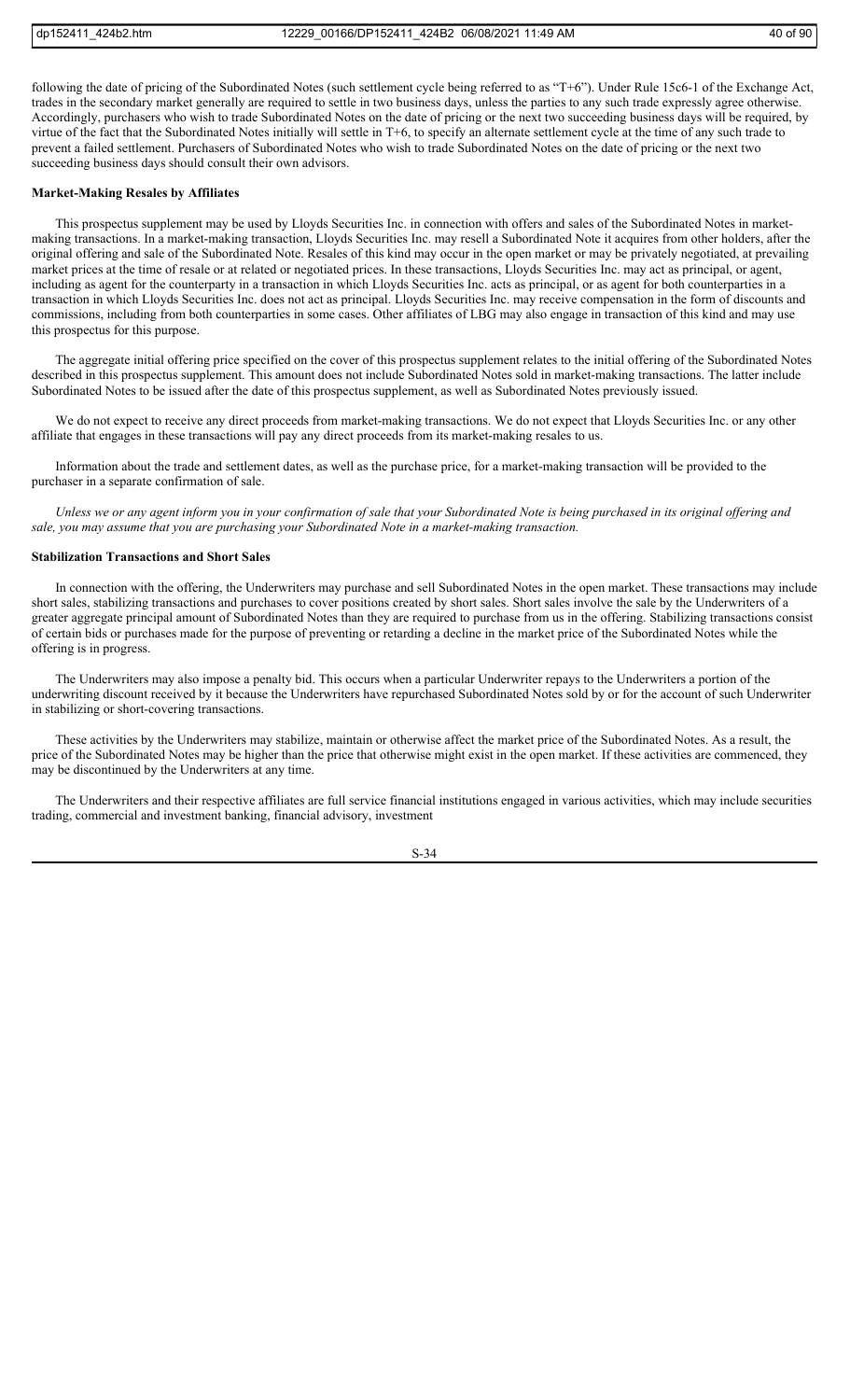management, investment research, principal investment, hedging, financing and brokerage activities. In the ordinary course of business, the Underwriters and their affiliates may have engaged in and may in the future engage in investment, financial, banking and advisory services with us or our affiliates, for which customary fees may apply.

In the ordinary course of their various business activities, the Underwriters and their respective affiliates may make or hold a broad array of investments and actively trade debt and equity securities (or related derivative securities) and financial instruments (including bank loans) for their own account and for the accounts of their customers, and such investment and securities activities may involve securities and/or instruments of LBG. Certain of the Underwriters or their affiliates that have a lending relationship with us routinely hedge their credit exposure to us consistent with their customary risk management policies. Typically, such Underwriters and their affiliates would hedge such exposure by entering into transactions which consist of either the purchase of credit default swaps or the creation of short positions in our securities, including potentially the Subordinated Notes offered hereby. Any such short positions could adversely affect future trading prices of the Subordinated Notes offered hereby. The Underwriters and their respective affiliates may also make investment recommendations and/or publish or express independent research views in respect of such securities or instruments and may at any time hold, or recommend to clients that they acquire, long and/or short positions in such securities and instruments.

Certain of the Underwriters may resell notes outside of the United States to or through one or more of their affiliates.

#### **Selling Restrictions**

#### *EU PRIIPs Regulation / Prohibition of sales to EEA retail investors*

Each Underwriter has represented and agreed that it has not offered, sold or otherwise made available and will not offer, sell or otherwise make available any Subordinated Notes to any retail investor in the EEA. For the purposes of this provision the expression "retail investor" means a person who is one (or both) of the following:

- (i) a retail client as defined in point (11) of Article 4(1) of MiFID II; or
- (ii) a customer within the meaning of the Insurance Distribution Directive, where that customer would not qualify as a professional client as defined in point (10) of Article 4(1) of MiFID II.

Consequently, no key information document required by the EU PRIIPs Regulation for offering or selling the Subordinated Notes or otherwise making them available to retail investors in the EEA has been prepared and therefore offering or selling the Subordinated Notes or otherwise making them available to any retail investor in the EEA may be unlawful under the EU PRIIPs Regulation.

#### *Canada*

The Subordinated Notes may be sold in Canada only to purchasers purchasing or deemed to be purchasing, as principal that are accredited investors, as defined in National Instrument 45-106 Prospectus Exemptions or subsection 73.3(1) of the Securities Act (Ontario), and are permitted clients, as defined in National Instrument 31-103 Registration Requirements, Exemptions and Ongoing Registrant Obligations. Any resale of the Subordinated Notes must be made in accordance with an exemption from, or in a transaction not subject to, the prospectus requirements of applicable securities laws.

Securities legislation in certain provinces or territories of Canada may provide a purchaser with remedies for rescission or damages if this prospectus supplement or the accompanying prospectus (including any amendment thereto) contains a misrepresentation, provided that the remedies for rescission or damages are exercised by the purchaser within the time limit prescribed by the securities legislation of the purchaser's province or territory. The purchaser should refer to any applicable provisions of the securities legislation of the purchaser's province or territory for particulars of these rights or consult with a legal advisor.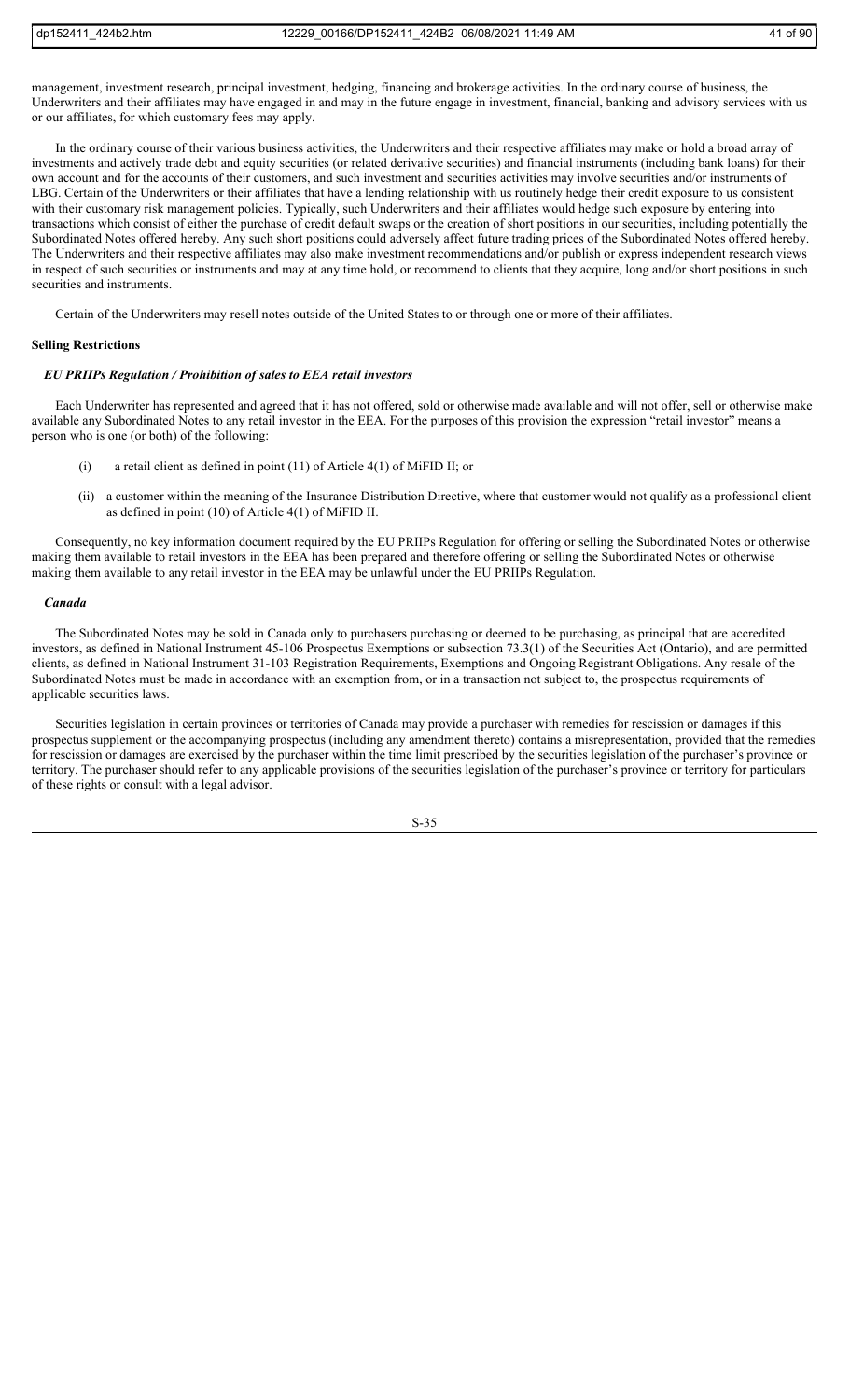Pursuant to section 3A.3 of National Instrument 33-105 Underwriting Conflicts (NI 33-105), the Underwriters are not required to comply with the disclosure requirements of NI 33-105 regarding underwriter conflicts of interest in connection with this offering.

#### *U.K. PRIIPs Regulation / Prohibition of sales to U.K. retail investors*

Each Underwriter has represented and agreed that it has not offered, sold or otherwise made available and will not offer, sell or otherwise make available any Subordinated Notes to any retail investor in the U.K. For the purposes of this provision, the expression "retail investor" means a person who is one (or both) of the following:

(i) a retail client, as defined in point (8) of Article 2 of the U.K. Prospectus Regulation; or

(ii) a customer within the meaning of the provisions of the FSMA and any rules or regulations made under the FSMA to implement the Insurance Distribution Directive, where that customer would not qualify as a professional client, as defined in point (8) of Article 2(1) of Regulation (EU) No 600/2014 as it forms part of domestic law by virtue of the EUWA.

Consequently, no key information document required by the U.K. PRIIPs Regulation for offering or selling the Subordinated Notes or otherwise making them available to retail investors in the U.K. has been prepared and therefore offering or selling the Subordinated Notes or otherwise making them available to any retail investor in the U.K. may be unlawful under the U.K. PRIIPs Regulation.

#### *United Kingdom*

Each Underwriter has represented and agreed that, in connection with the distribution of the Subordinated Notes, it has only communicated or caused to be communicated and will only communicate or cause to be communicated an invitation or inducement to engage in investment activity (within the meaning of section 21 of the United Kingdom's Financial Services and Markets Act 2000, as amended (the "FSMA")) received by it in connection with the issue or sale of such Subordinated Notes in circumstances in which section 21(1) of the FSMA does not apply to LBG and that it has complied and will comply with all the applicable provisions of the FSMA with respect to anything done by it in relation to the Subordinated Notes in, from or otherwise involving the United Kingdom.

#### *Switzerland*

Each Underwriter has represented and agreed that:

it will not make a public offer of the Subordinated Notes, directly or indirectly, in Switzerland, as such terms are defined or interpreted under the Swiss Financial Services Act ("FinSA");

(ii) the Subordinated Notes will not be admitted to trading on a trading venue (exchange or multilateral trading facility) in Switzerland;

(iii) it will not offer, sell, advertise or distribute the Subordinated Notes, directly or indirectly, in Switzerland, as such terms are defined or interpreted under the FinSA, except to professional clients as such term is defined or interpreted under the FinSA (the "Professional Investors"); and

(iv) no key information document pursuant to article 58(1) FinSA (or any equivalent document under the FinSA) has been or will be prepared in relation to any Subordinated Notes and, therefore, any Subordinated Notes with a derivative character within the meaning of article 86(2) of the Swiss Financial Services Ordinance may not be offered or recommended to private clients within the meaning of the FinSA in Switzerland.

The Subordinated Notes may not be publicly offered, directly or indirectly, in Switzerland, except to Professional Investors. Offering or marketing material relating to Subordinated Notes may not be distributed or otherwise made available in Switzerland, except to Professional Investors.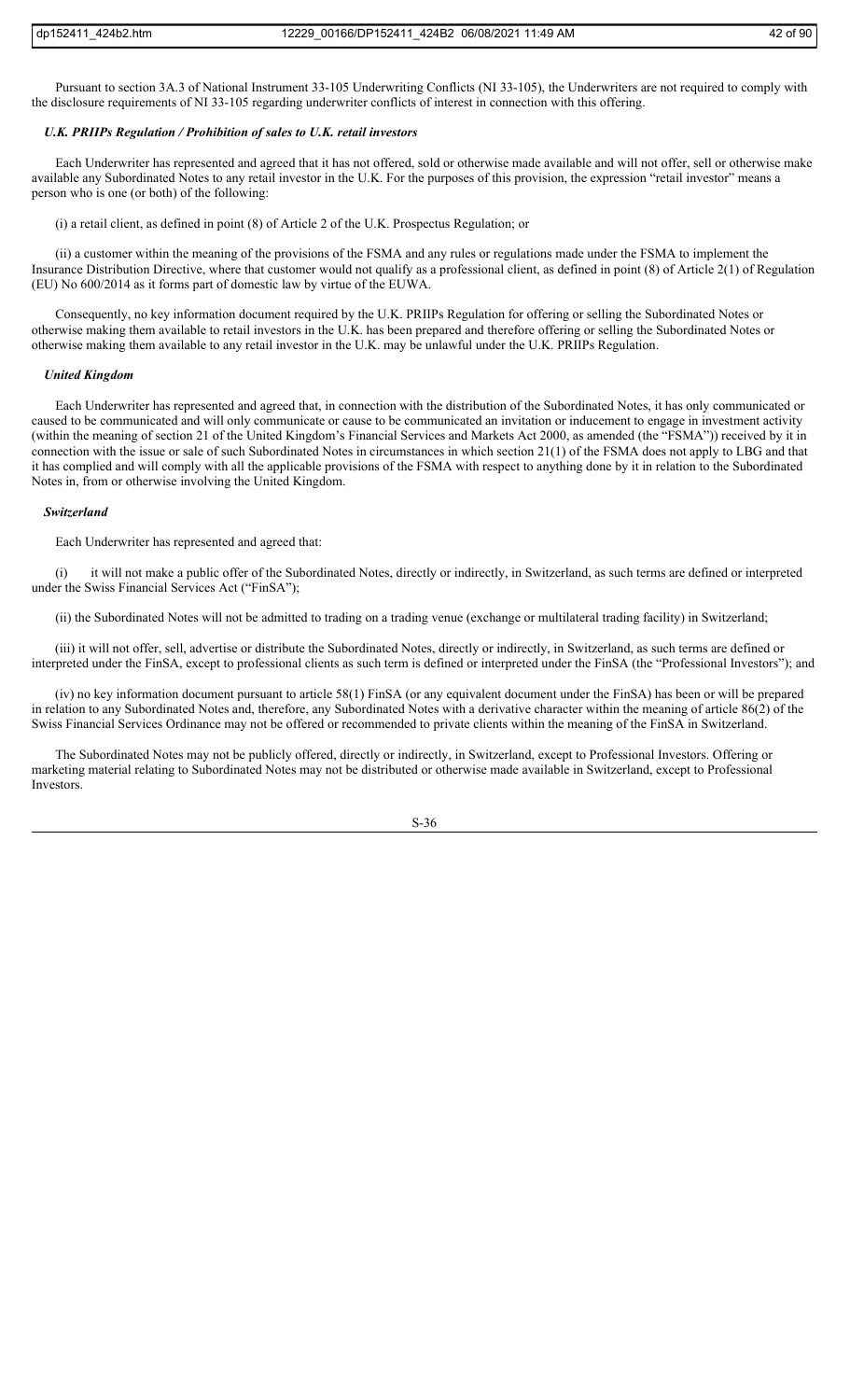The Subordinated Notes do not constitute participations in a collective investment scheme within the meaning of the Swiss Collective Investment Schemes Act ("CISA"). Therefore, the Subordinated Notes are not subject to the approval of, or supervision by, the Swiss Financial Market Supervisory Authority ("FINMA"), and investors in the Subordinated Notes will not benefit from protection under the CISA or supervision by FINMA.

# *Republic of Italy*

The offering of the Subordinated Notes has not been registered pursuant to Italian securities legislation and, accordingly, no Subordinated Notes may be offered, sold or delivered, nor may copies of this prospectus supplement or of any other document relating to the Subordinated Notes be distributed in the Republic of Italy, except:

(i) to qualified investors (*investitori qualificati*), as defined pursuant to Article 2 of the Prospectus Regulation and any applicable provisions of Legislative Decree No. 58 of February 24, 1998, as amended (the "Financial Services Act") and Italian CONSOB regulations; or

(ii) in other circumstances which are exempted from the rules on public offerings pursuant to Article 1 of the Prospectus Regulation, Article 34- ter of Regulation No. 11971, as amended from time to time, and applicable Italian laws.

Any offer, sale or delivery of the Subordinated Notes or distribution of copies of this Prospectus Supplement or any other document relating to the Subordinated Notes in the Republic of Italy under (i) or (ii) above must:

(a) be made by an investment firm, bank or financial intermediary permitted to conduct such activities in the Republic of Italy in accordance with the Financial Services Act, CONSOB Regulation No. 20307 of February 15, 2018, as amended from time to time, and Legislative Decree No. 385 of September 1, 1993, as amended (the "Banking Act"); and

(b) comply with any other applicable laws and regulations or requirement imposed by CONSOB, the Bank of Italy (including the reporting requirements, where applicable, pursuant to Article 129 of the Banking Act and the implementing guidelines of the Bank of Italy, as amended from time to time) and/or any other Italian authority.

#### *Hong Kong*

Each Underwriter has represented and agreed that:

(a) it has not offered or sold and will not offer or sell in Hong Kong, by means of any document, any Subordinated Notes other than (a) to "professional investors" as defined in the Securities and Futures Ordinance (Cap. 571) of Hong Kong (the "SFO") and any rules made thereunder; or (b) in other circumstances which do not result in the document being a "prospectus" as defined in the Companies (Winding Up and Miscellaneous Provisions) Ordinance (Cap. 32) of Hong Kong or which do not constitute an offer to the public within the meaning of that Ordinance; and

(b) it has not issued or had in its possession for the purposes of issue, and will not issue or have in its possession for the purposes of issue, any advertisement, invitation or document relating to the Subordinated Notes, which is directed at, or the contents of which are likely to be accessed or read by, the public of Hong Kong (except if permitted to do so under the securities laws of Hong Kong) other than with respect to Subordinated Notes which are or are intended to be disposed of only to persons outside Hong Kong or only to "professional investors" as defined in the SFO and any rules made thereunder.

#### *Japan*

The Subordinated Notes have not been and will not be registered under the Financial Instruments and Exchange Act of Japan (Act No. 25 of 1948, as amended) (the "FIEA"). Accordingly, each Underwriter has represented and agreed that it has not offered or sold and will not offer or sell any Subordinated Notes, directly or indirectly, in Japan or to, or for the benefit of, any resident of Japan (as defined under Item 5, Paragraph 1, Article 6 of the Foreign Exchange and Foreign Trade Control Act (Act No. 228 of 1949, as amended)), or to others for re-offering or resale, directly or indirectly, in Japan or to, or for the benefit of, a resident of Japan, except pursuant to an exemption from the registration requirements of, and otherwise in compliance with, the FIEA and any other applicable laws, regulations and ministerial guidelines of Japan.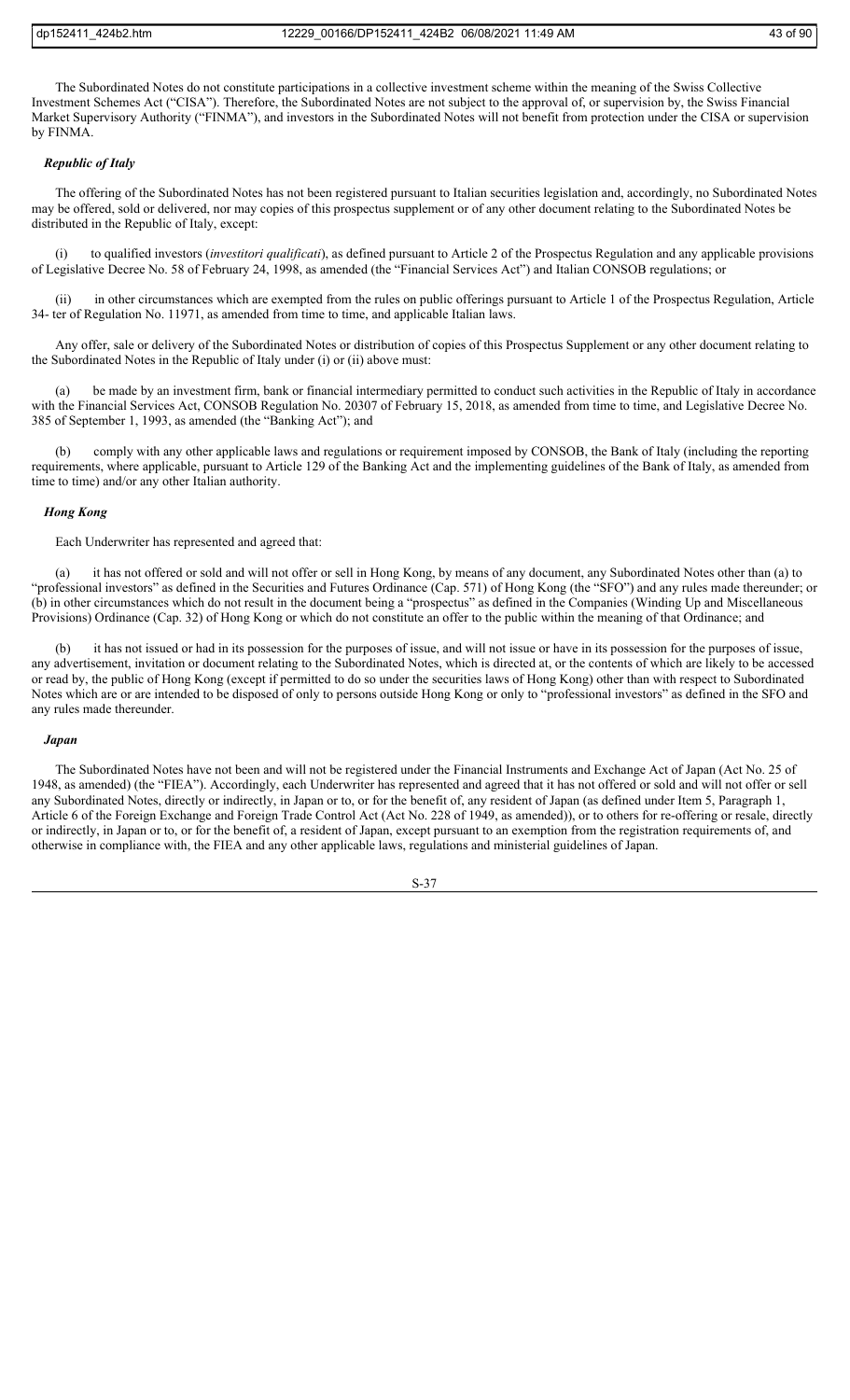#### *Singapore*

Each Underwriter has acknowledged that this Prospectus Supplement (together with the accompanying prospectus) has not been registered as a prospectus with the Monetary Authority of Singapore, and the Subordinated Notes will be offered pursuant to exemptions under the Securities and Futures Act, Chapter 289 of Singapore (the "SFA"). Accordingly, each Underwriter has represented and agreed that it has not offered or sold any Subordinated Notes or caused such Subordinated Notes to be made the subject of an invitation for subscription or purchase and will not offer or sell such Subordinated Notes or cause such Subordinated Notes to be made the subject of an invitation for subscription or purchase, and has not circulated or distributed, nor will it circulate or distribute, the prospectus or any other document or material in connection with the offer or sale, or invitation for subscription or purchase, of such Subordinated Notes, whether directly or indirectly, to persons in Singapore other than (i) to an institutional investor (as defined in Section 4A of the SFA) pursuant to Section 274 of the SFA, (ii) to a relevant person (as defined in Section 275 (2) of the SFA) pursuant to Section 275(1), or any person pursuant to Section 275(1A), and in accordance with the conditions specified in Section 275 of the SFA, or (iii) otherwise pursuant to, and in accordance with the conditions of, any other applicable provision of the SFA.

Where the Subordinated Notes are subscribed or purchased under Section 275 of the SFA by a relevant person which is:

(a) a corporation (which is not an accredited investor (as defined in Section 4A of the SFA)) the sole business of which is to hold investments and the entire share capital of which is owned by one or more individuals, each of whom is an accredited investor; or

(b) a trust (where the trustee is not an accredited investor) whose sole purpose is to hold investments and each beneficiary of the trust is an individual who is an accredited investor,

securities or securities-based derivatives contracts (each term as defined in Section 2(1) of the SFA) of that corporation or the beneficiaries' rights and interest (howsoever described) in that trust shall not be transferable within six months after that corporation or that trust has acquired the Subordinated Notes pursuant to an offer made under Section 275 of the SFA except:

(1) to an institutional investor or to a relevant person defined in Section 275(2) of the SFA, or to any person arising from an offer referred to in Section 275(1A) or Section 276(4)(i)(B) of the SFA;

- (2) where no consideration is or will be given for the transfer;
- (3) where the transfer is by operation of law;
- (4) as specified in Section 276(7) of the SFA; or

(5) as specified in Regulation 37A of the Securities and Futures (Offers of Investments) (Securities and Securities-based Derivatives Contracts) Regulations 2018 of Singapore.

Any reference to any term as defined in the SFA or any provision in the SFA is a reference to that term as modified or amended from time to time including by such of its subsidiary legislation as may be applicable at the relevant time.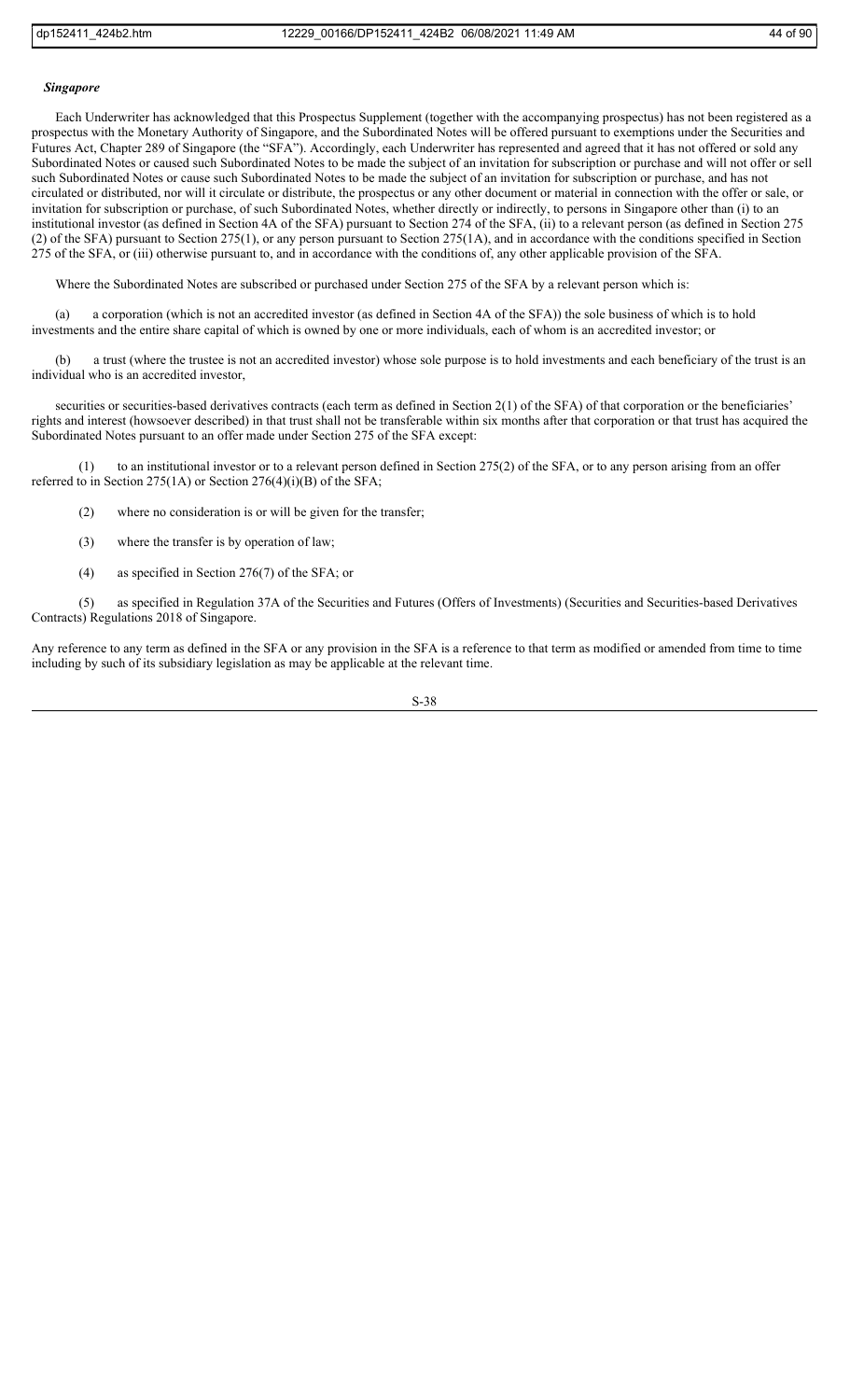#### **Expenses of the Offering**

We estimate that our total expenses for the offering, excluding the underwriting discounts, will be approximately \$264,324.63, as follows:

| Fees                          | Amount       |
|-------------------------------|--------------|
| SEC registration fee          | \$77,324.63  |
| Trustee and Paying Agent fees | \$15,000.00  |
| Legal fees and expenses       | \$172,000.00 |
| <b>Total</b>                  | \$264,324.63 |

All amounts are estimated except the SEC registration fee.

# **LEGAL OPINIONS**

Our U.S. counsel, Davis Polk & Wardwell London LLP, will pass upon certain United States legal matters relating to the validity of the Subordinated Notes. Our Scottish solicitors, CMS Cameron McKenna Nabarro Olswang LLP, will pass upon certain matters relating to Scots law. Allen & Overy LLP, U.S. counsel for the Underwriters, will pass upon certain United States legal matters for the Underwriters.

# **EXPERTS**

The financial statements and management's assessment of the effectiveness of internal control over financial reporting (which is included in Management's Report on Internal Control over Financial Reporting) incorporated in this prospectus supplement by reference to the Annual Report of Lloyds Banking Group plc on Form 20-F for the year ended December 31, 2020 have been so incorporated in reliance on the report of PricewaterhouseCoopers LLP, an independent registered public accounting firm, given on the authority of said firm as experts in auditing and accounting.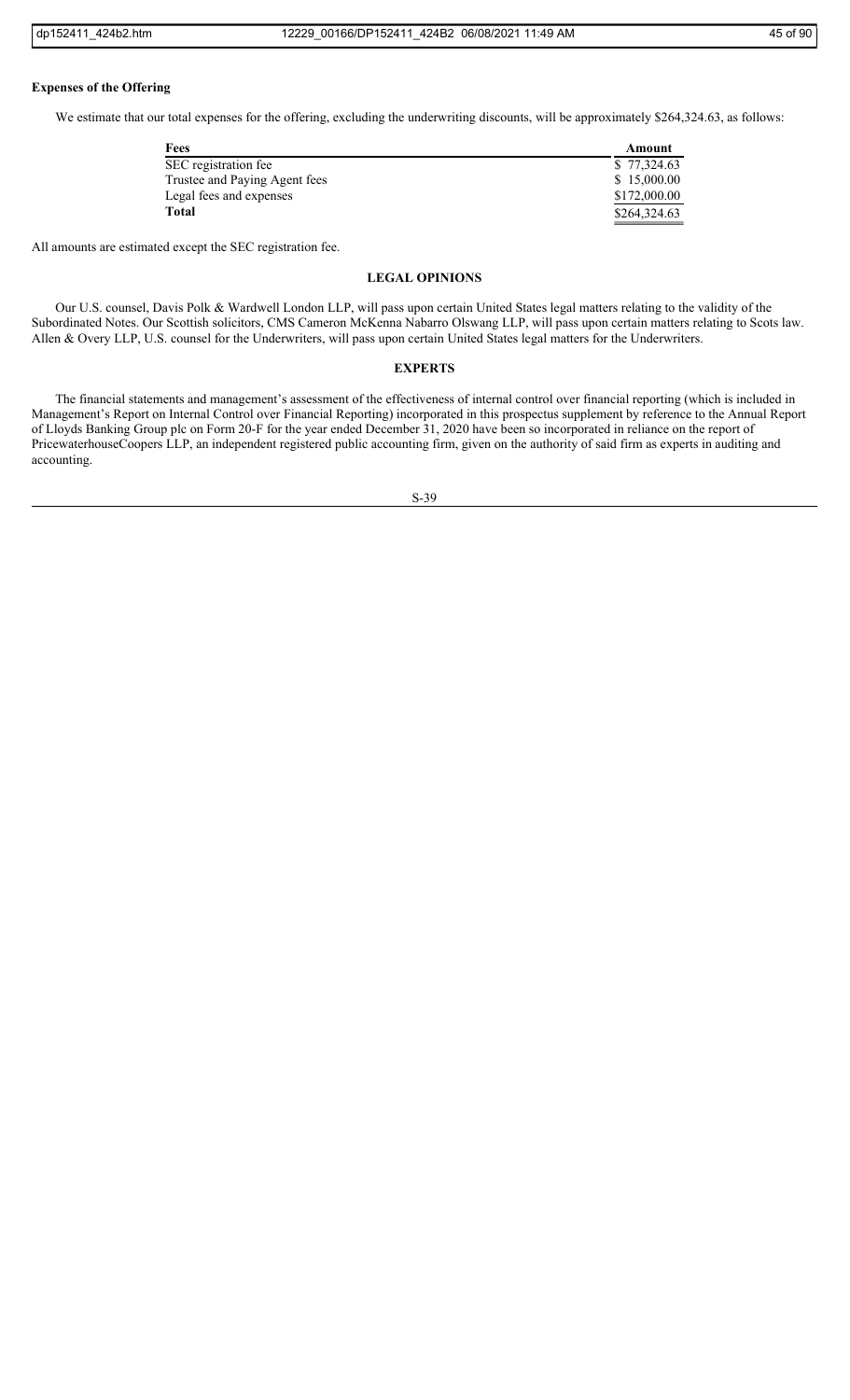

# **Lloyds Banking Group plc**

# **£500,000,000 1.985% Fixed Rate Reset Subordinated Debt Securities due 2031**

**PROSPECTUS SUPPLEMENT**

(to prospectus dated June 3, 2019)

*Sole Bookrunner*

**Lloyds Bank Corporate Markets**

*Joint Lead Managers*

**Barclays Goldman Sachs International**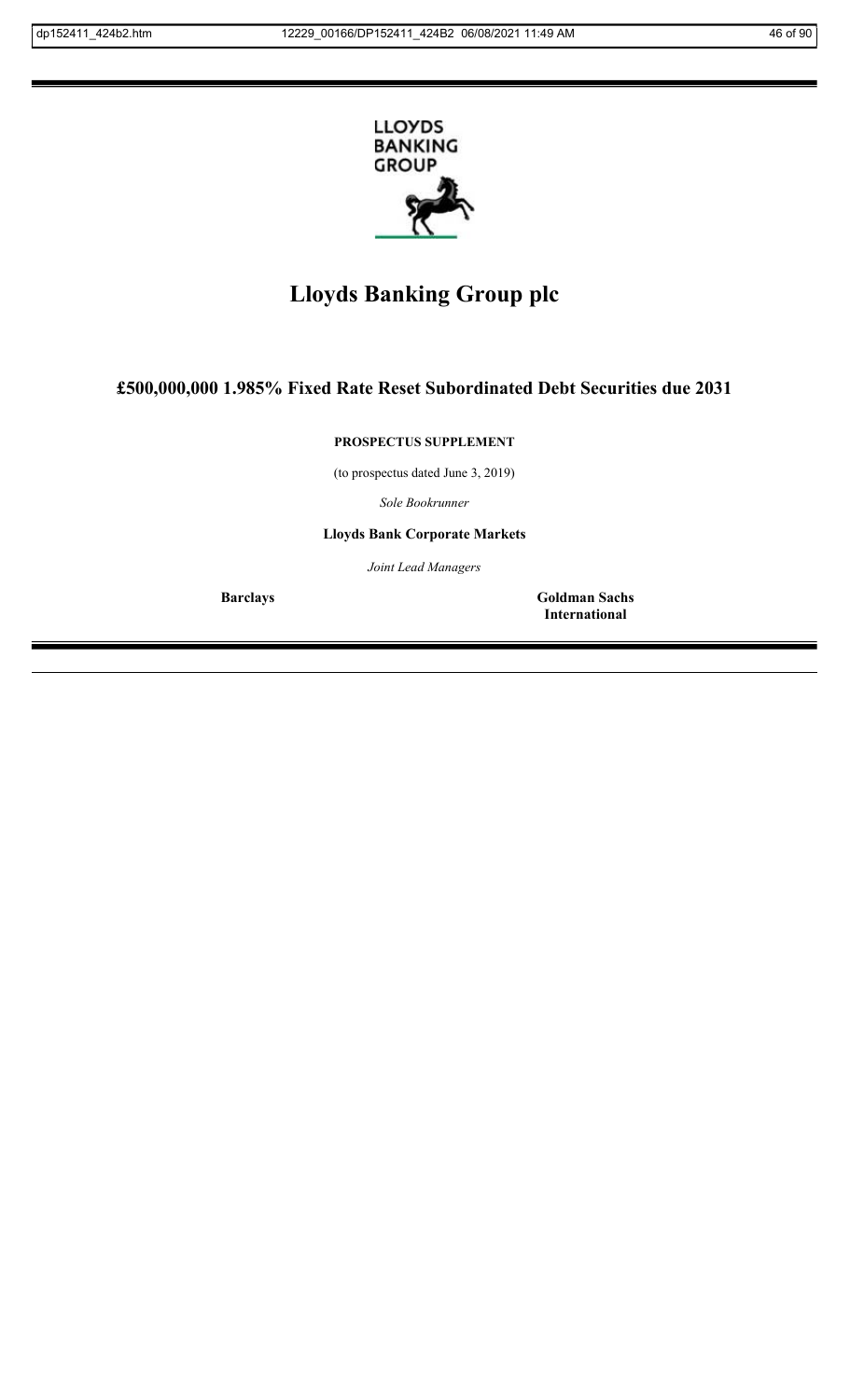# **PROSPECTUS**

# **LLOYDS BANKING GROUP plc DEBT SECURITIES CAPITAL SECURITIES ORDINARY SHARES AMERICAN DEPOSITARY SHARES**

We will provide the specific terms of these securities, and the manner in which they will be offered, in one or more prospectus supplements to this prospectus. Any prospectus supplement may also add, update or change information contained, or incorporated by reference, in this prospectus. You should read this prospectus and the applicable prospectus supplement carefully before you invest.

You should read both this prospectus and any prospectus supplement, together with the additional information described under the headings "Where You Can Find More Information" and "Incorporation of Documents by Reference", before investing in our securities. The amount and price of the offered securities will be determined at the time of the offering.

**The debt securities and capital securities may be subject to the exercise of the U.K. bail-in power by the relevant U.K. resolution authority as described herein and in the applicable prospectus supplement for such debt securities or capital securities.**

**Investing in our securities involves risks that are described in the "Risk Factors" section of our annual and interim reports filed with the U.S. Securities and Exchange Commission or in the applicable prospectus supplement.**

**Neither the U.S. Securities and Exchange Commission nor any state securities commission has approved or disapproved of these securities or determined that this prospectus is truthful or complete. Any representation to the contrary is a criminal offense.**

**This prospectus may not be used to sell securities unless it is accompanied by a prospectus supplement.**

The date of this prospectus is June 3, 2019.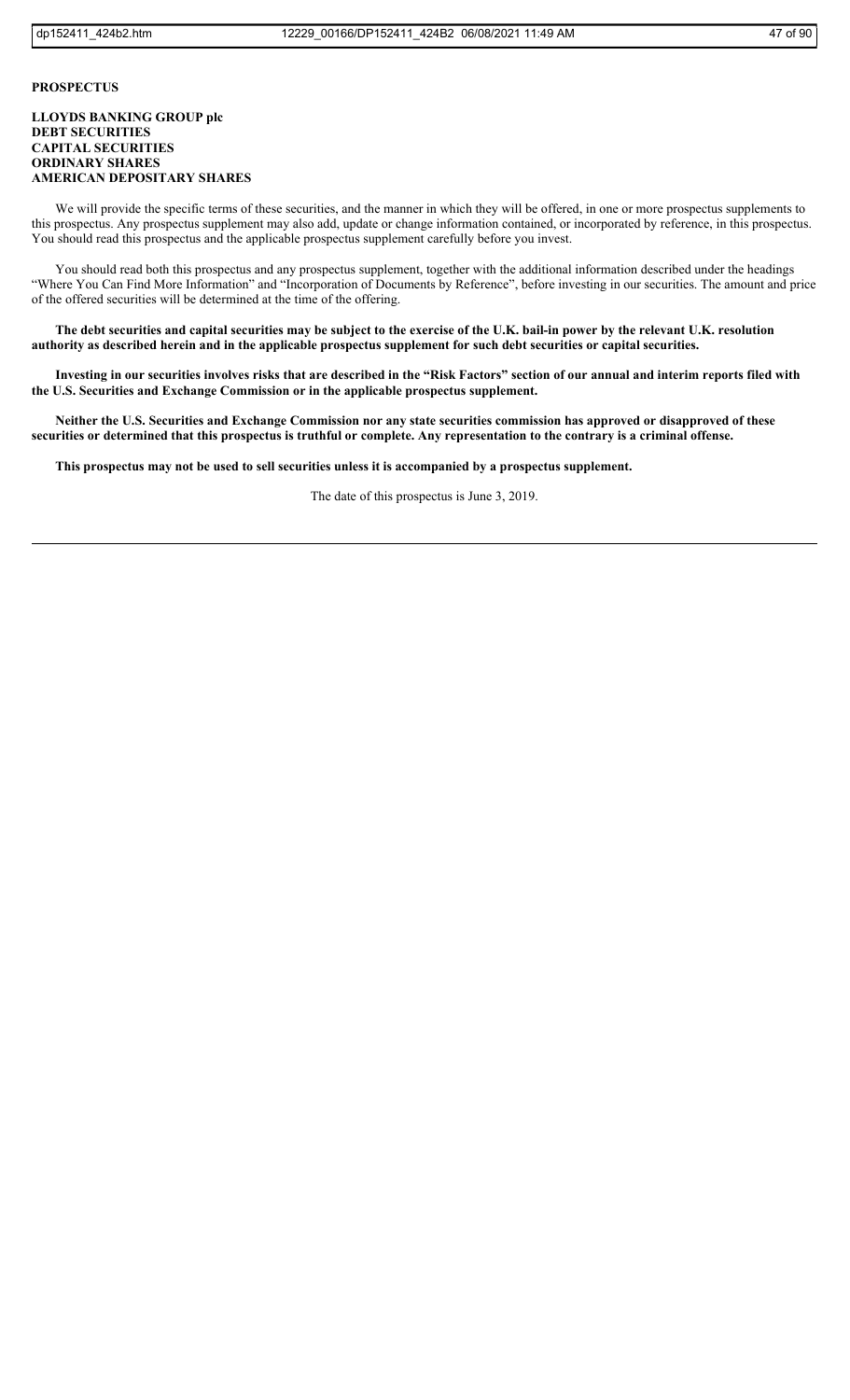#### **TABLE OF CONTENTS**

About This Prospectus 1<br>Use of Proceeds 2 Use of Proceeds Lloyds Banking Group plc 2<br>Description of Debt Securities 2 Description of Debt Securities Description of Capital Securities 14 Description of Certain Provisions Relating to Debt Securities and Capital Securities 20<br>Description of Ordinary Shares 26 Description of Ordinary Shares Description of American Depositary Shares 31 Plan of Distribution 38 Legal Opinions (40)<br>Experts (40) Experts 40 Enforcement of Civil Liabilities 40 Where You Can Find More Information 41 Incorporation of Documents by Reference 41 Cautionary Statement on Forward-Looking Statements 42

# **ABOUT THIS PROSPECTUS**

This prospectus is part of a registration statement on Form F-3 that we filed with the U.S. Securities and Exchange Commission (the "SEC") using a "shelf" registration or continuous offering process. Under this shelf process, we may, from time to time, sell the securities described in this prospectus in one or more offerings of an unspecified amount in one or more foreign currencies or currency units.

This prospectus provides you with a general description of the debt securities, capital securities, ordinary shares and American Depositary Shares we may offer, which we will refer to collectively as the "securities". Each time we sell securities, a prospectus supplement that contains specific information about the terms of that offering will be provided. The prospectus supplement will provide information regarding certain tax consequences of the purchase, ownership and disposition of the offered securities. The prospectus supplement may also add to, update or change information contained in this prospectus. If there is any inconsistency between the information in this prospectus and any prospectus supplement, you should rely on the information in that prospectus supplement. Each prospectus supplement will be filed with the SEC. You should read both this prospectus and the applicable prospectus supplement, together with the additional information described under the headings "Where You Can Find More Information" and "Incorporation of Documents by Reference", before purchasing any securities.

The registration statement containing this prospectus, including exhibits to the registration statement, provides additional information about Lloyds Banking Group plc and the securities offered under this prospectus. The registration statement can be read at the SEC's offices or obtained from the SEC's website mentioned under the heading "Where You Can Find More Information".

#### **Certain Terms**

In this prospectus, the terms "the Company" and "LBG" refer to Lloyds Banking Group plc; the term "Group" means Lloyds Banking Group plc, together with its subsidiaries and associated undertakings from time to time; the terms "we", "our" and "us" refer to Lloyds Banking Group plc as issuer of the relevant securities.

LBG publishes its consolidated financial statements in pounds sterling ("£" or "sterling"), the lawful currency of the United Kingdom. In this prospectus and any prospectus supplement, references to "dollars" and "\$" are to United States dollars.

1

Page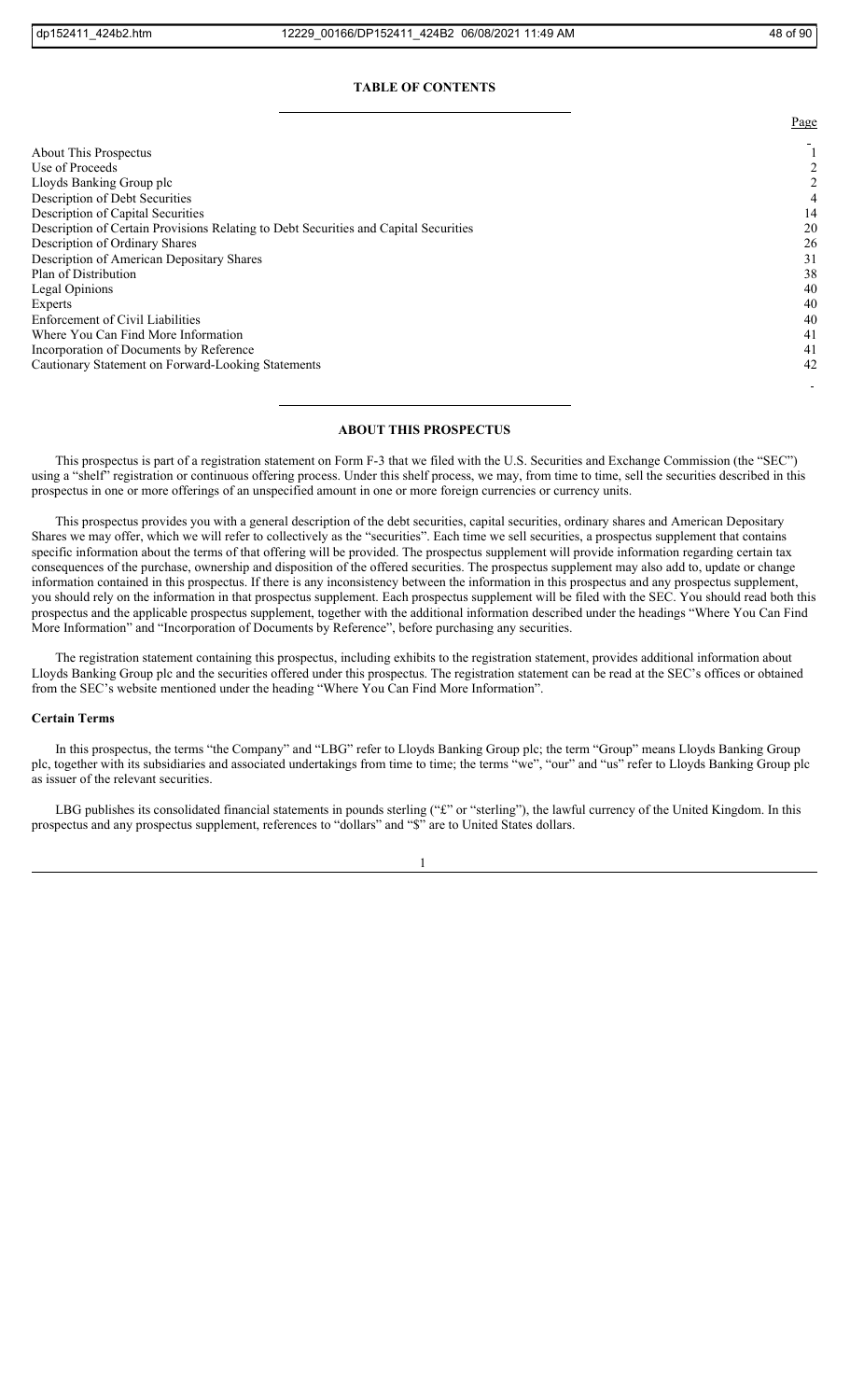#### **USE OF PROCEEDS**

Unless a specific plan in the accompanying prospectus supplement is disclosed, the net proceeds from the sale of the securities offered by this prospectus will be used for the general corporate purposes of the Group. The Group has raised capital in various markets from time to time and we expect to continue to raise capital in appropriate markets as and when required.

# **LLOYDS BANKING GROUP PLC**

Lloyds Banking Group plc was incorporated as a public limited company and registered in Scotland under the U.K. Companies Act 1985 on October 21, 1985 (registration number 95000). Lloyds Banking Group plc's registered office is at The Mound, Edinburgh EH1 1YZ, Scotland, and its principal executive offices are located at 25 Gresham Street, London EC2V 7HN, United Kingdom, telephone number + 44 (0) 20 7626 1500.

The history of the Group can be traced back to the 18th century when the banking partnership of Taylors and Lloyds was established in Birmingham, England. Lloyds Bank Plc was incorporated in 1865 and during the late 19th and early 20th centuries entered into a number of acquisitions and mergers, significantly increasing the number of banking offices in the U.K. In 1995, it continued to expand with the acquisition of the Cheltenham and Gloucester Building Society.

TSB Group plc became operational in 1986 when, following U.K. Government legislation, the operations of four Trustee Savings Banks and other related companies were transferred to TSB Group plc and its new banking subsidiaries. By 1995, the TSB Group had, either through organic growth or acquisition, developed life and general insurance operations, investment management activities, and a motor vehicle hire purchase and leasing operation to supplement its retail banking activities.

In 1995, TSB Group plc merged with Lloyds Bank Plc. Under the terms of the merger, the TSB and Lloyds Bank groups were combined under TSB Group plc, which was re-named Lloyds TSB Group plc, with Lloyds Bank Plc, which was subsequently re-named Lloyds TSB Bank plc, the principal subsidiary. In 1999, the businesses, assets and liabilities of TSB Bank plc, the principal banking subsidiary of the TSB Group prior to the merger, and its subsidiary Hill Samuel Bank Limited were vested in Lloyds TSB Bank plc, and in 2000, Lloyds TSB Group acquired Scottish Widows. In addition to already being one of the leading providers of banking services in the U.K., the acquisition of Scottish Widows also positioned Lloyds TSB Group as one of the leading suppliers of long-term savings and protection products in the U.K.

The HBOS Group had been formed in September 2001 by the merger of Halifax plc and Bank of Scotland. The Halifax business began with the establishment of the Halifax Permanent Benefit Building Society in 1852; the society grew through a number of mergers and acquisitions including the merger with Leeds Permanent Building Society in 1995 and the acquisition of Clerical Medical in 1996. In 1997 the Halifax converted to plc status and floated on the London stock market. Bank of Scotland was founded in July 1695, making it Scotland's first and oldest bank.

On September 18, 2008, with the support of the U.K. Government, the boards of Lloyds TSB Group plc and HBOS plc announced that they had reached agreement on the terms of a recommended acquisition by Lloyds TSB Group plc of HBOS plc. The shareholders of Lloyds TSB Group plc approved the acquisition at the Company's general meeting on November 19, 2008. On January 16, 2009, the acquisition was completed and Lloyds TSB Group plc changed its name to Lloyds Banking Group plc.

Pursuant to two placing and open offers which were completed by LBG in January and June 2009 and the Rights Issue completed in December 2009, the U.K. Government acquired 43.4 per cent of the Company's issued ordinary share capital. Following sales of shares in September 2013 and March 2014 and the completion of trading plans with Morgan Stanley & Co. International plc, the U.K. Government completed the sale of its shares in May 2017, returning LBG to full private ownership.

Pursuant to its decision approving state aid to LBG, the European Commission required LBG to dispose of a retail banking business meeting minimum requirements for the number of branches, share of the U.K. personal

 $\overline{2}$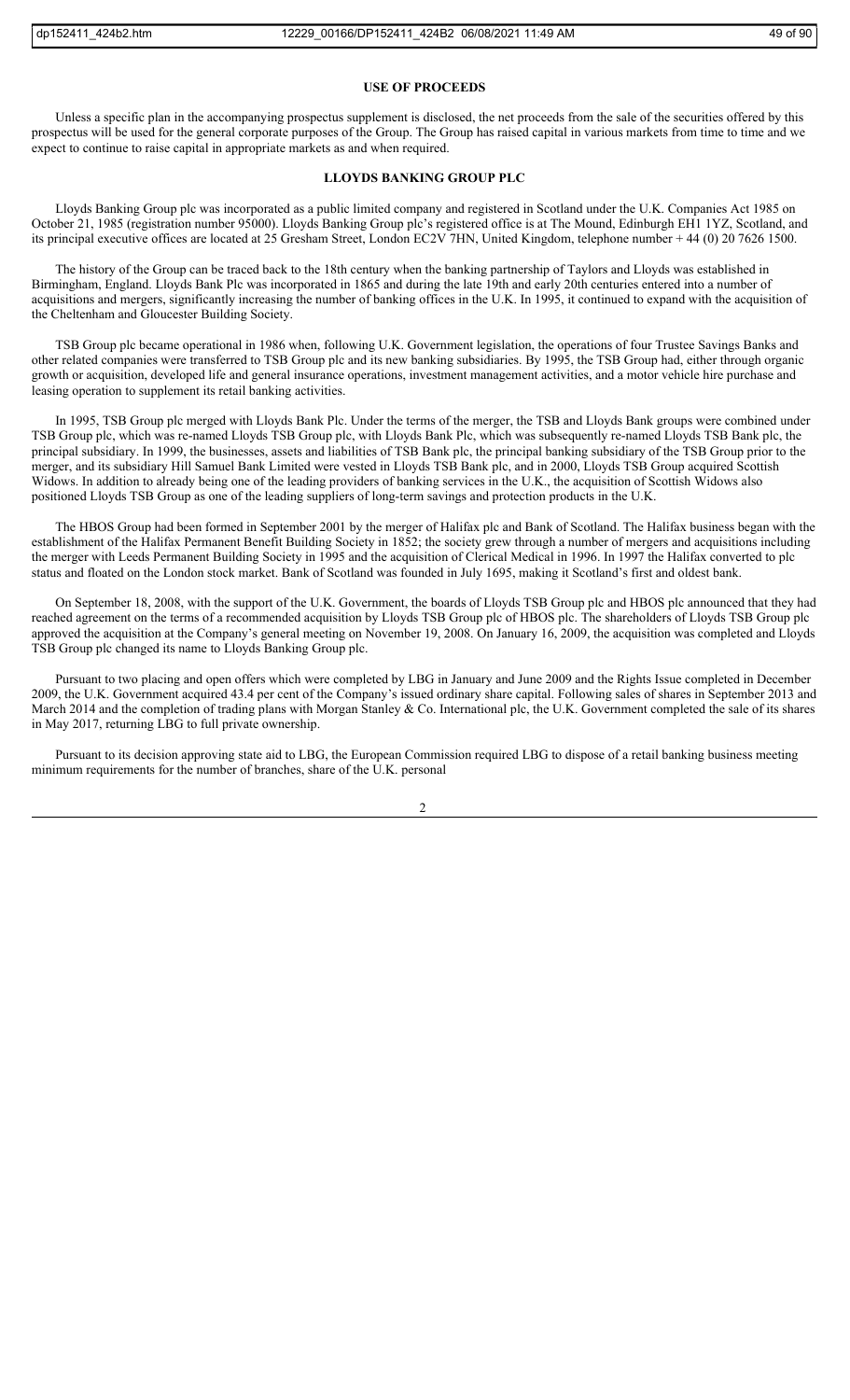current accounts market and proportion of LBG's mortgage assets. Following disposals in 2014, LBG sold its remaining interest in TSB to Banco de Sabadell in 2015, and all European Commission state aid requirements were met by June 30, 2017.

On June 1, 2017, following the receipt of competition and regulatory approval, LBG acquired 100 per cent of the ordinary share capital of MBNA Limited, which together with its subsidiaries operates a U.K. consumer credit card business, from FIA Jersey Holdings Limited, a whollyowned subsidiary of Bank of America.

LBG successfully launched its new non ring-fenced bank, Lloyds Bank Corporate Markets plc in 2018, transferring in the non ring-fenced business from the rest of LBG, thereby meeting its legal requirements under ring-fencing legislation.

On October 23, 2018, LBG announced a strategic partnership with Schroders plc to create a new wealth management proposition. The three key components of the partnership are: (i) the establishment of a new financial planning joint venture; (ii) LBG taking a 19.9 per cent stake in Schroders' high net worth U.K. wealth management business; and (iii) the appointment of Schroders as the active investment manager of approximately £80 billion of the Scottish Widows and LBG insurance and wealth related assets.

The Group maintains a website at www.lloydsbankinggroup.com.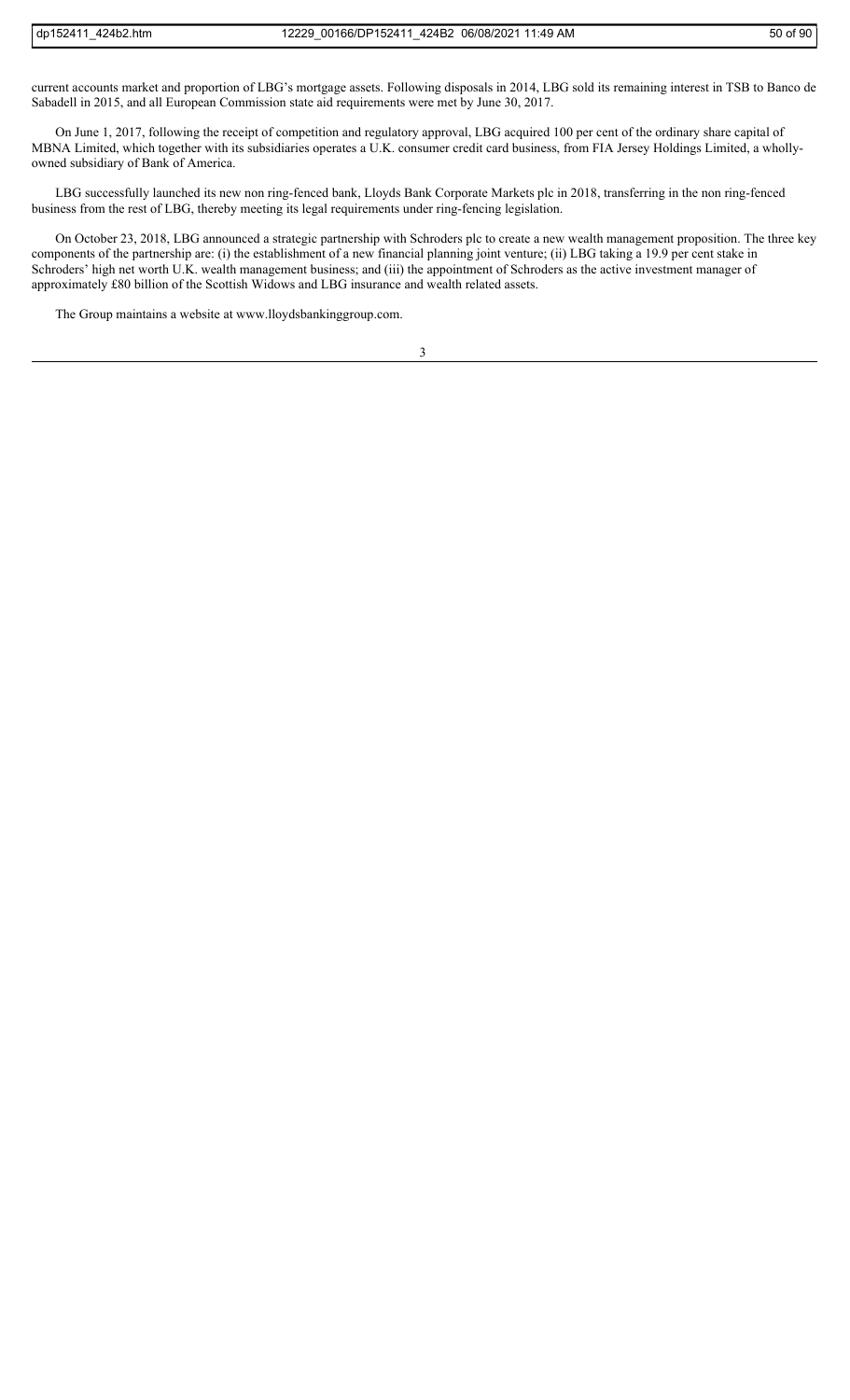# **DESCRIPTION OF DEBT SECURITIES**

*The following is a summary of the general terms of the debt securities issued by LBG. Each time that debt securities are issued, a prospectus supplement will be filed with the SEC, which you should read carefully. The prospectus supplement will summarize specific financial terms of your security and may contain additional terms of those debt securities. The terms presented here, together with the terms contained in the prospectus supplement, will be a description of the material terms of the debt securities, but if there is any inconsistency between the terms presented here and those in the prospectus supplement, those in the prospectus supplement will apply and will replace those presented here. Therefore, the statements*  we make below in this section may not apply to your debt security. You should also read the indentures and any related supplemental indentures establishing such debt securities under which we will respectively issue the debt securities, which have been filed with the SEC as exhibits to the *registration statement of which this prospectus is a part.*

*References to "debt securities" in this prospectus, mean the senior debt securities and subordinated debt securities that may be issued by LBG. The term "debt securities" does not include the "capital securities" described under "Description of Capital Securities".*

*Senior debt securities will be issued under a senior debt indenture. Subordinated debt securities will be issued under a subordinated debt indenture. The subordinated debt securities of any series will be subordinated obligations. Each indenture for debt securities issued by LBG is a contract between LBG and The Bank of New York Mellon, which will initially act as trustee. None of the indentures limit our ability to incur additional indebtedness, including additional senior indebtedness.*

#### **General**

The debt securities are not deposits and are not insured or guaranteed by the U.S. Federal Deposit Insurance Corporation or any other government agency of the United States or the United Kingdom.

The indentures do not limit the amount of debt securities that we may issue. We may issue debt securities in one or more series. The relevant prospectus supplement for any particular series of debt securities will contain, where applicable, the following terms of, and other information relating to, any of the offered debt securities:

- whether they are senior debt securities or subordinated debt securities;
- their title (which will distinguish the debt securities of the series from all other debt securities), authorized denomination and aggregate principal amount;
- the price or prices at which they will be issued;
- their maturity date;
- the annual interest rate or rates, or how to calculate the interest rate or rates;
- the date or dates from which interest, if any, will accrue or the method, if any, by which such date or dates will be determined;
- whether the payment of interest can be deferred;
- whether payments are conditional on our ability to make such payments and remain able to pay our debts as they fall due and that our assets continue to exceed our liabilities (other than subordinated liabilities);
- the times and places for payment of the principal of and premium, if any, and any interest, if any, on the debt securities;
- the terms of any mandatory or optional redemption, including the amount of any premium;
- any repurchase or sinking fund provisions;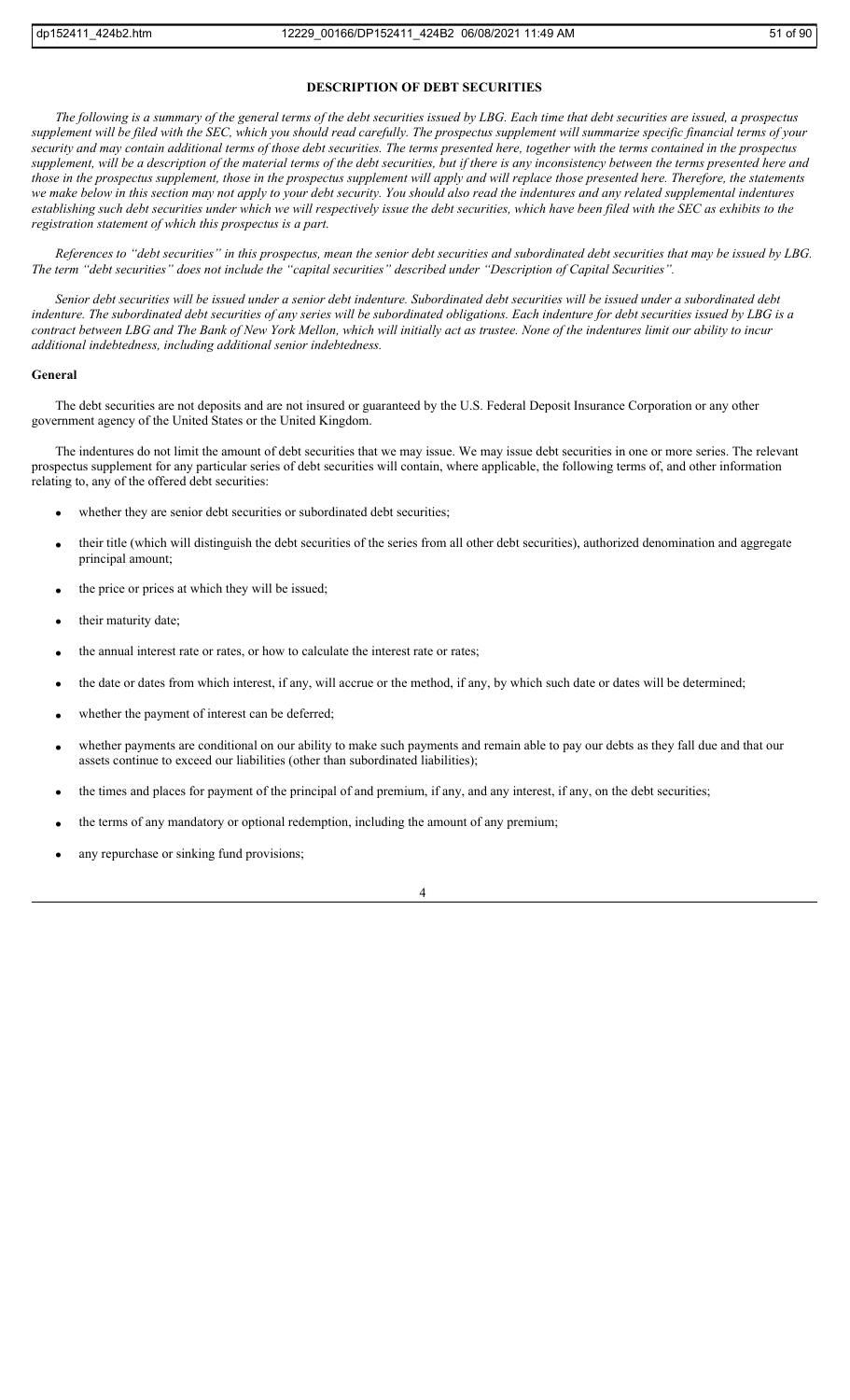- if other than the principal amount thereof, the portion of the principal amount of the debt securities payable upon acceleration or redemption;
- the currency or currencies in which they are denominated and in which we will make any payments;
- whether the debt securities will be issued in whole or in part in the form of one or more global securities;
- provisions, if any, for the exchange, modification or conversion of such debt securities, including, but not limited to, with respect to senior debt securities, the terms, if any, on which such senior debt securities may or will be converted into or exchanged at our option or otherwise for our stock or other securities or for stock or other securities of another entity or other entities, into a basket or baskets of such securities, into an index or indices of such securities, into the cash value therefor or into any combination of the foregoing, any specific terms relating to the adjustment thereof and the period during which such senior debt securities may or shall be so converted or exchanged;
- whether the amounts of payment of principal of and premium, if any, or interest, if any, on the debt securities may be determined with reference to an index or are otherwise not fixed on the original issue date thereof, the manner in which such amounts shall be determined and the calculation agent, if any, who will be appointed and authorized to calculate such amounts;
- any modifications or additions to the events of default with respect to the debt securities offered;
- any additional subordination terms with respect to the subordinated debt securities offered;
- whether and under what circumstances, if other than those described in this prospectus, we will pay additional amounts on the debt securities and whether, and on what terms, if other than those described in this prospectus, we may redeem the debt securities following certain developments with respect to tax laws;
- provisions relating to the exercise of the U.K. bail-in power by the relevant U.K. resolution authority;
- any listing on a securities exchange; and
- any other terms of the debt securities.

In addition, the prospectus supplement will describe the material U.S. federal and U.K. tax considerations that apply to any particular series of debt securities.

Debt securities may bear interest at a fixed rate or a floating rate. We may sell any debt securities that bear no interest, or that bear interest at a rate that at the time of issuance is below the prevailing market rate, at a discount to their stated principal amount.

Holders of debt securities shall have no voting rights except those described under the heading "-Modification and Waiver" below.

*If we issue subordinated debt securities that, in each case, qualify as Tier 2 capital or other capital for regulatory purposes, the payment, subordination, redemption, events of default and other terms may vary from those described in this prospectus and will be set forth in the relevant prospectus supplement.*

#### **Payments**

We will make any payments of interest and principal on any particular series of debt securities on the dates and, in the case of payments of interest, at the rate or rates, that are set out in, or that are determined by the method of calculation described in, the relevant prospectus supplement.

#### *Subordinated Debt Securities*

Unless the relevant prospectus supplement provides otherwise, if we do not make a payment on a series of subordinated debt securities on any payment date, the obligation to make that payment shall be deferred, if it is an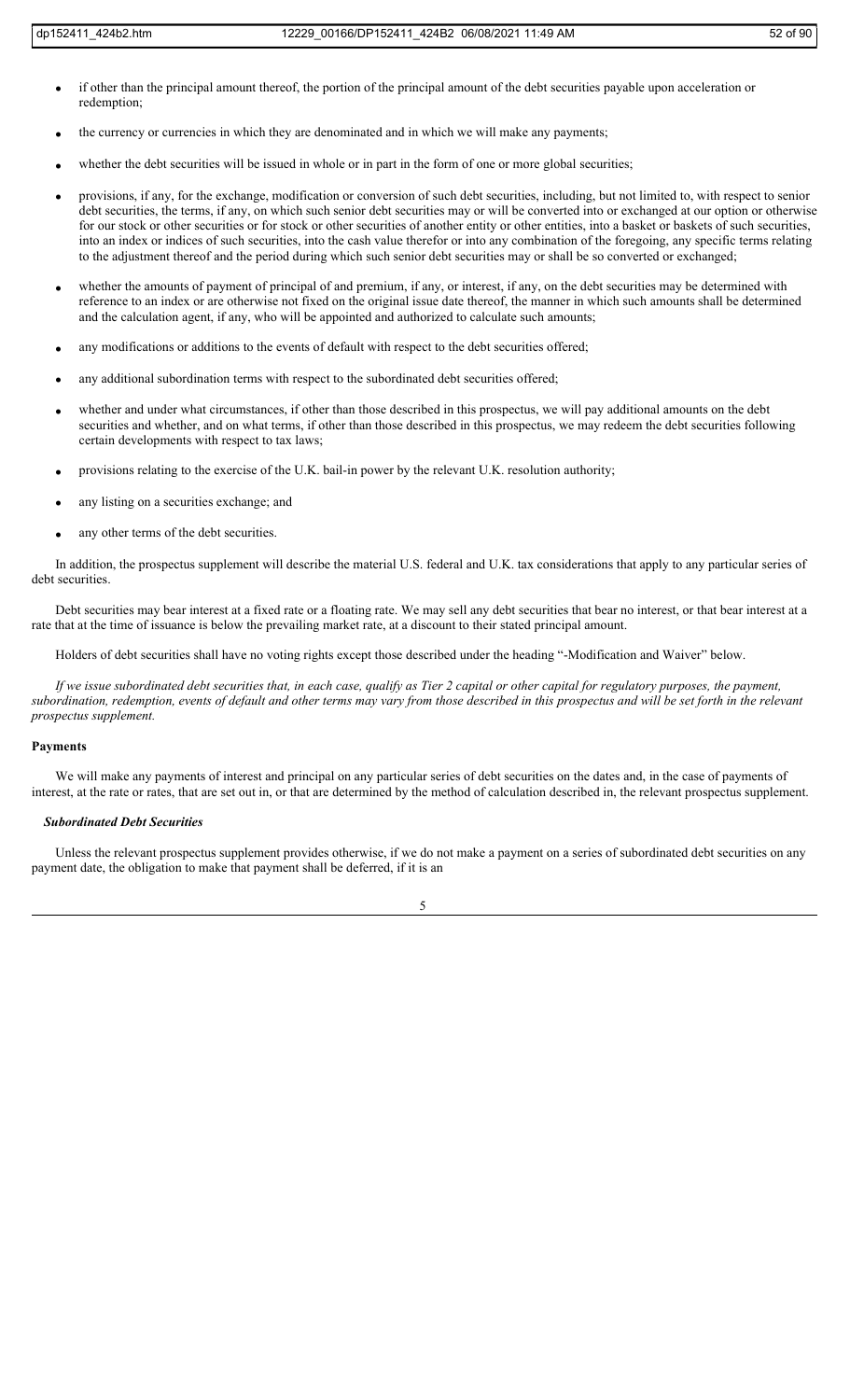interest payment, until the date upon which we pay a dividend on any class of our share capital and, if it is a principal payment, until the first business day after the date that falls six months after the original payment date (a "Deferred Payment Date"). If we fail to make a payment before the Deferred Payment Date, that failure shall not create a default or otherwise allow any holder to sue us for the payment or take any other action. The relevant prospectus supplement will set forth the terms on which the payment of interest and principal on the subordinated debt securities can be deferred and any other terms relating to payments on subordinated debt securities.

# **Subordination**

#### *Senior Debt Securities*

Unless the relevant prospectus supplement provides otherwise, senior debt securities and coupons (if any) appertaining thereto constitute direct, unconditional, unsecured and unsubordinated obligations ranking pari passu, without any preference among themselves, with all of our other outstanding unsecured and unsubordinated obligations, present and future, except such obligations as are preferred by operation of law.

#### *Subordinated Debt Securities*

Unless the relevant prospectus supplement provides otherwise, in a winding-up, all payments on any series of subordinated debt securities will be subordinate to, and subject in right of payment to the prior payment in full of, all claims of all creditors other than claims in respect of any liability that is, or is expressed to be, subordinated, whether only in the event of a winding up or otherwise, to the claims of all or any creditors, in the manner provided in the relevant subordinated debt indenture.

#### *General*

As a consequence of these subordination provisions, if winding-up proceedings should occur, each holder of subordinated debt securities may recover less ratably than the holders of unsubordinated liabilities. If, in any winding-up, the amount payable on any series of debt securities and any claims ranking equally with that series are not paid in full, those debt securities and other claims ranking equally will share ratably in any distribution of assets in a winding-up in proportion to the respective amounts to which they are entitled. If any holder is entitled to any recovery with respect to the debt securities in any winding-up or liquidation, the holder might not be entitled in those proceedings to a recovery in U.S. dollars and might be entitled only to a recovery in pounds respective amounts to which they are entitled. If any holder is entitled to any recovery with respect to the debt securities in any winding-up or liquidation, the holder might not be entitled in those proceedings to a recovery in U.S. dollars and might be entitled only to a recovery in pounds sterling or any other lawful currency of the United Kingdom.

#### **Agreement with Respect to the Exercise of U.K. Bail-in Power**

The debt securities may be subject to the exercise of the U.K. bail-in power by the relevant U.K. resolution authority. As more fully set out in the relevant prospectus supplement, if the U.K. bail-in power applies to the debt securities of a series, by its acquisition of the debt securities, each holder of such debt securities will be bound by (a) the effect of the exercise of any U.K. bail-in power by the relevant U.K. resolution authority and (b) the variation of the terms of debt securities or the relevant indenture, if necessary, to give effect to the exercise of any U.K. bail-in power by the relevant U.K. resolution authority.

#### **Additional Amounts**

Unless the relevant prospectus supplement provides otherwise, amounts to be paid on any series of debt securities will be made without deduction or withholding for, or on account of, any and all present and future income, stamp and other taxes, levies, imposts, duties, charges or fees imposed, levied, collected, withheld or assessed by or on behalf of the United Kingdom or any political subdivision thereof or authority thereof that has the power to tax (a "U.K. taxing jurisdiction"), unless such deduction or withholding is required by law. If at any time a U.K. taxing jurisdiction requires us to make such deduction or withholding, we will pay additional amounts with respect to the (in the case of senior debt securities) principal of, and (in the case of all debt securities) interest on, the debt securities ("Additional Amounts") that are necessary in order that the net amounts paid to the holders of those debt securities, after the deduction or withholding, shall equal the amounts which would have been payable on that series of debt securities if the deduction or withholding had not been required. However, this will not apply to any such tax, levy, impost, duty, charge or fee which would not have been deducted or withheld but for the fact that:

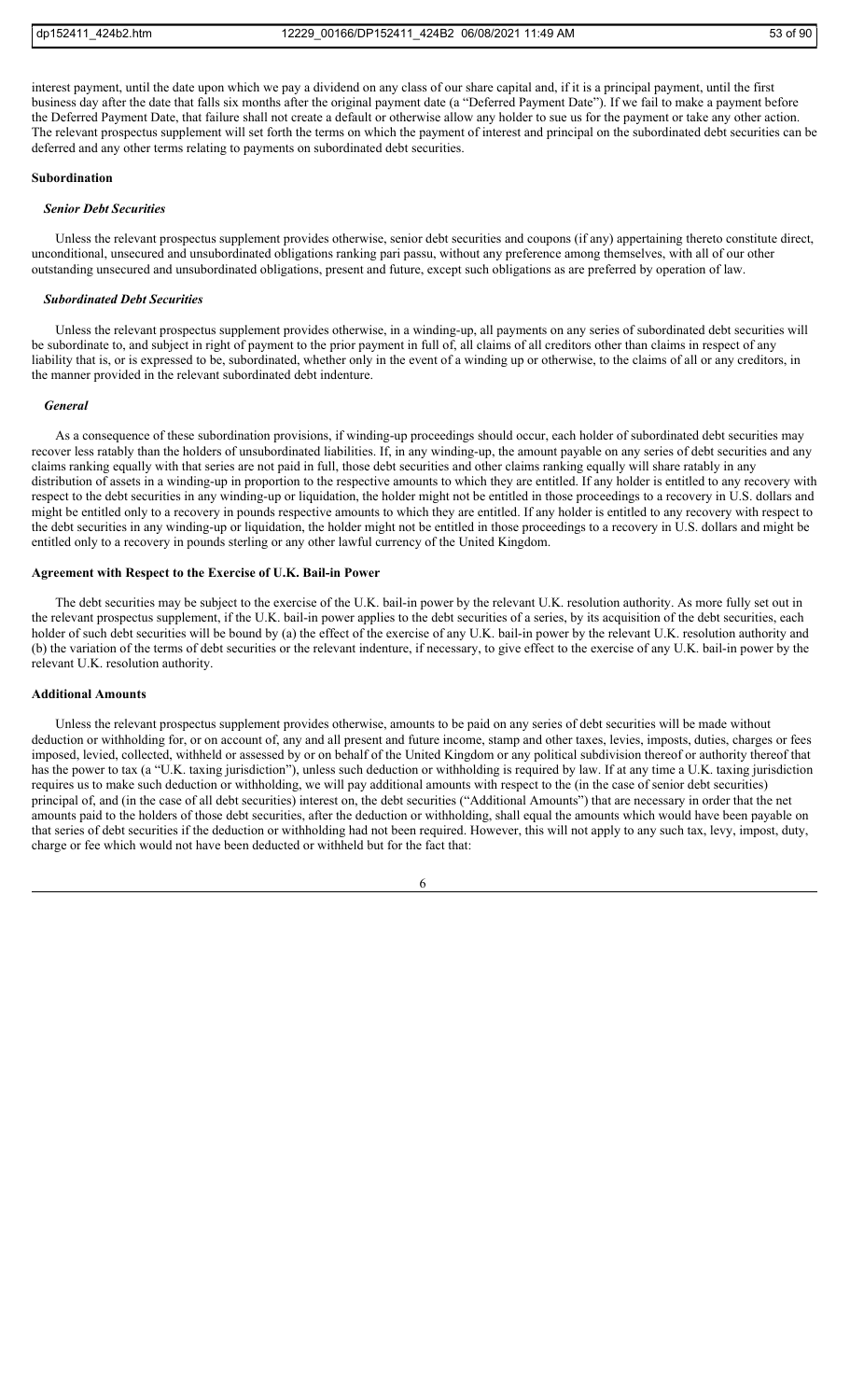- the holder or the beneficial owner of the debt securities is a domiciliary, national or resident of, or engaging in business or maintaining a permanent establishment or physically present in, a U.K. taxing jurisdiction or otherwise having some connection with the U.K. taxing jurisdiction other than the holding or ownership of a debt security, or the collection of any payment of, or in respect of, principal of, or any interest or other payment on, any debt security of the relevant series;
- except in the case of a winding-up in the United Kingdom, the relevant debt security is presented (where presentation is required) for payment in the United Kingdom;
- the relevant debt security is presented (where presentation is required) for payment more than 30 days after the date payment became due or was provided for, whichever is later, except to the extent that the holder would have been entitled to the Additional Amounts on presenting the debt security for payment at the close of that 30 day period;
- the holder or the beneficial owner of the relevant debt security or the beneficial owner of any payment of or in respect of principal of, or any interest or other payment on, the debt security failed to comply with a request by us or our liquidator or other authorized person addressed to the holder to provide information concerning the nationality, residence or identity of the holder or the beneficial owner or to make any declaration or other similar claim to satisfy any requirement, which is required or imposed by a statute, treaty, regulation or administrative practice of a U.K. taxing jurisdiction as a precondition to exemption from all or part of the tax, levy, impost, duty, charge or fee;
- the deduction or withholding is imposed by reason of any agreement with the U.S. Internal Revenue Service in connection with Sections 1471-1474 of the U.S. Internal Revenue Code and the U.S. Treasury regulations thereunder ("FATCA"), any intergovernmental agreement between the United States and the United Kingdom or any other jurisdiction with respect to FATCA, or any law, regulation or other official guidance enacted in any jurisdiction implementing, or relating to, FATCA or any intergovernmental agreement; or
- any combination of the above items,

nor shall Additional Amounts be paid with respect to the principal of, or any interest or other payment on, the debt securities to any holder who is a fiduciary or partnership or settlor with respect to such fiduciary or a member of such partnership other than the sole beneficial owner of such payment to the extent such payment would be required by the laws of any taxing jurisdiction to be included in the income for tax purposes of a beneficiary or partner or settlor with respect to such fiduciary or a member of such partnership or a beneficial owner who would not have been entitled to such Additional Amounts, had it been the holder.

Whenever we refer in this prospectus and any prospectus supplement, in any context, to the payment of the principal of or any interest or other payments on, or in respect of, any debt security of any series, we mean to include the payment of Additional Amounts to the extent that, in the context, Additional Amounts are, were or would be payable.

# **Redemption of Senior Debt Securities**

## *Tax Redemption of Senior Debt Securities*

Unless the relevant prospectus supplement provides otherwise, we will have the option to redeem the senior debt securities of any series, as a whole but not in part, upon not less than 30 nor more than 60 days' notice to each holder of senior debt securities, on any interest payment date, at a redemption price equal to 100% of their principal amount together with any accrued but unpaid interest, to the redemption date, or, in the case of discount securities, their accreted face amount, together with any accrued interest, if, at any time, we determine that as a result of a change in or amendment to the laws or regulations of a U.K. taxing jurisdiction, including any treaty to which it is a party, or any change in the application or interpretation of those laws or regulations, including a decision of any court or tribunal which change or amendment becomes effective or applicable on or after a date included in the terms of such senior debt securities: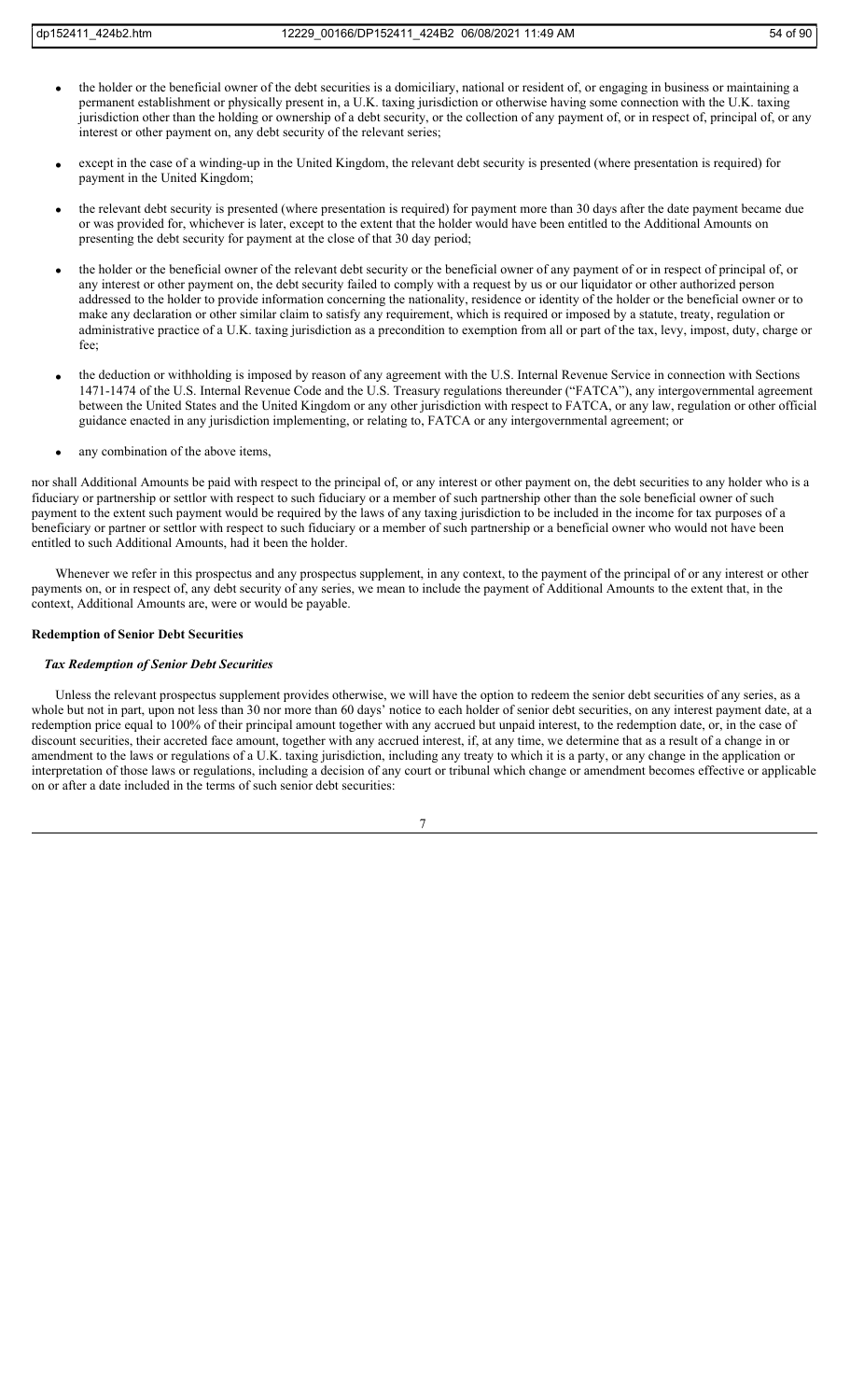- in making any payments on the particular series of senior debt securities, we have paid or will or would on the next interest payment date be required to pay Additional Amounts;
- the payment of interest on the next interest payment date in respect of any of the series of senior debt securities would be treated as "a distribution" within the meaning of Chapter 2, Part 23 of the Corporation Tax Act 2010 of the United Kingdom, or any statutory modification or reenactment of such Act; or
- on the next interest payment date we would not be entitled to claim a deduction in respect of the payment of interest in computing our U.K. taxation liabilities, or the value of such deduction to us would be materially reduced.

Prior to the giving of any notice of redemption, we must deliver to the trustee (i) a written legal opinion of independent United Kingdom counsel of recognized standing selected by us in a form satisfactory to the trustee confirming that the relevant change or amendment has occurred and that we are entitled to exercise its right of redemption; and (ii) an officer's certificate, evidencing compliance with such provisions and stating that we are entitled to redeem the senior debt securities pursuant to the terms of such senior debt securities.

#### *Optional Redemption of Senior Debt Securities*

The relevant prospectus supplement will specify whether or not the relevant issuer may redeem the senior debt securities of any series, in whole or in part, at its option, including any conditions to its right to exercise such option, in any other circumstances and, if so, the prices and any premium at which and the dates on which it may do so. Any notice of redemption of senior debt securities of any series will state, among other items:

- the redemption date;
- the relevant regular record date or special record date;
- the amount of senior debt securities to be redeemed if less than all of the outstanding senior debt securities of any series is to be redeemed;
- the redemption price;
- that, the redemption price will become due and payable on the redemption date and, if applicable, that interest will cease to accrue on such date;
- the place or places at which such senior debt securities are to be surrendered for payment of the redemption price; and
- the CUSIP, Common Code and/or ISIN number or numbers, if any, with respect to the senior debt securities being redeemed.

In the case of a partial redemption, the trustee shall select the senior debt securities to be redeemed in any manner which it deems fair and appropriate, and consistent with the rules and regulations of the applicable clearing system.

We or any of our respective subsidiaries may at any time and from time to time purchase senior debt securities of any series in the open market or by tender (available to each holder of senior debt securities of the relevant series) or by private agreement, if applicable law permits. Any senior debt securities of any series that we purchase beneficially for our account, other than in connection with dealing in securities, will be treated as cancelled and will no longer be issued and outstanding.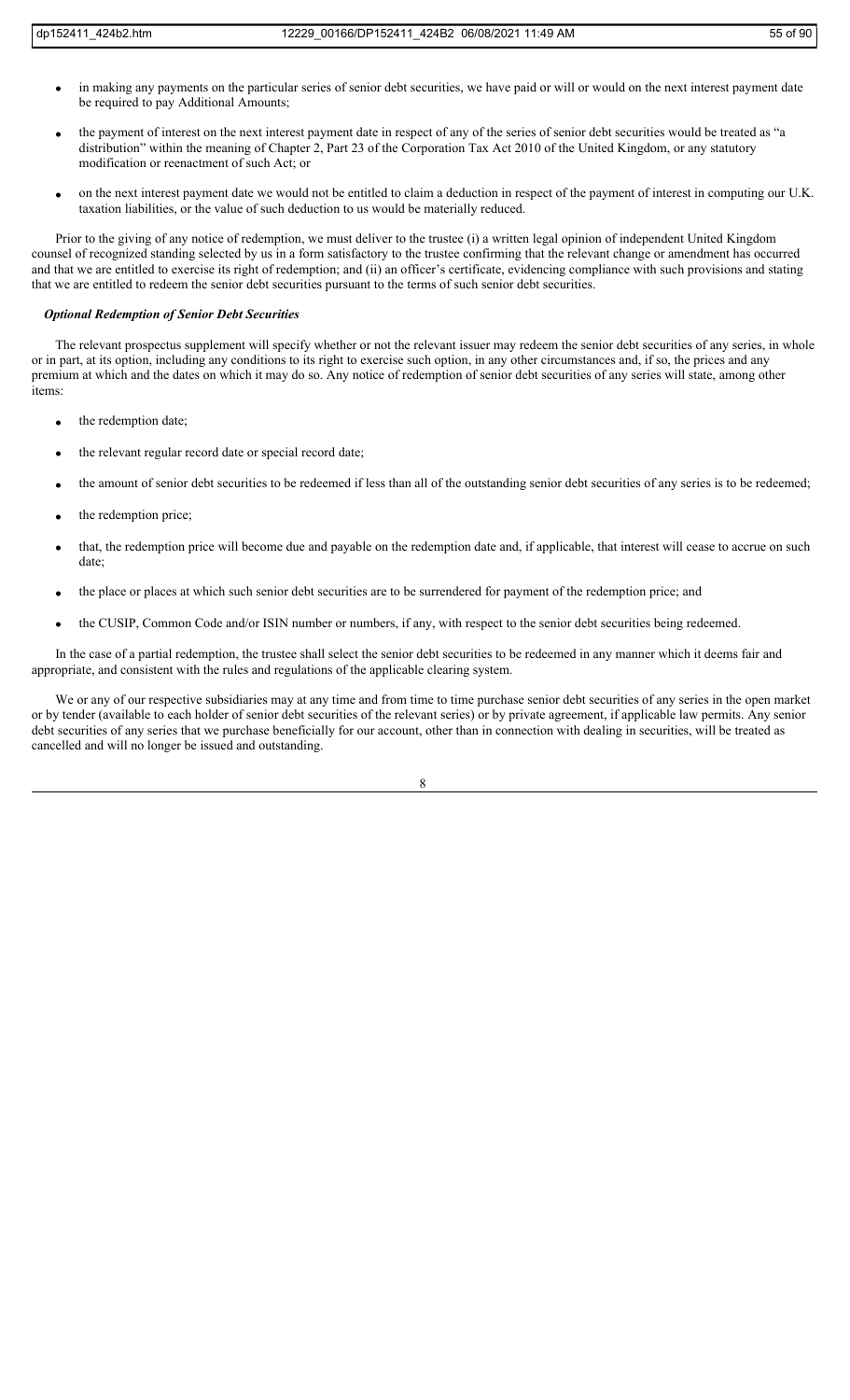#### **Redemption of Subordinated Debt Securities**

Any terms of the redemption of any series of subordinated debt securities, whether at our option or upon the occurrence of certain events (including, but not be limited to, the occurrence of certain tax or regulatory events), will be set forth in the relevant prospectus supplement.

Under existing PRA requirements, we may not make any redemption or repurchase of certain debt securities beneficially for our own account, other than a repurchase in connection with dealing in securities, unless, among other things, prior notice to the PRA is given and, in certain circumstances, the PRA has consented or has not objected in advance. The PRA (or any successor thereto) may impose conditions on any redemption or repurchase, all of which will be set out in the accompanying prospectus supplement with respect to any series of debt securities.

#### **Modification and Waiver**

We and the trustee may make certain modifications and amendments to the applicable indenture with respect to any series of debt securities without the consent of the holders of the debt securities. Other modifications and amendments may be made to the indenture with the consent of the holder or holders of not less than a majority, or in the case of subordinated debt securities, two-thirds, in aggregate outstanding principal amount of the debt securities of the series outstanding under the indenture that are affected by the modification or amendment, voting as one class. However, no modifications or amendments may be made without the consent of the holder of each debt security affected that would:

- change the stated maturity of the principal amount of any debt security;
- reduce the principal amount of, the interest rates on, or any premium payable upon the redemption of, with respect to, any debt security;
- reduce the amount of principal of discount securities that would be due and payable upon an acceleration of their maturity date;
- change any obligation to pay Additional Amounts;
- change the currency of payment;
- impair the right to institute suit for the enforcement of any payment due and payable;
- reduce the percentage in aggregate principal amount of outstanding debt securities of any series necessary to modify or amend the relevant indenture or to waive compliance with certain provisions of the relevant indenture and any Senior Debt Security Event of Default, Subordinated Debt Security Event of Default or Subordinated Debt Security Default (as such terms are defined below);
- modify the subordination provisions or change the terms of our obligations in respect of the due and punctual payment of the amounts due and payable on the debt securities in a manner adverse to the holders; or
- modify any of the above requirements.

In addition, variations in the terms and conditions of our subordinated debt securities of any series, including modifications relating to subordination, redemption, a Subordinated Debt Security Event of Default, or Subordinated Debt Security Default (as such terms are defined below) as described in the relevant prospectus supplement, may require the permission of, or consent from, the PRA.

#### **Events of Default; Default; Limitation of Remedies**

#### *Senior Debt Security Event of Default*

Unless the relevant prospectus supplement provides otherwise, a "Senior Debt Security Event of Default" with respect to any series of senior debt securities shall result if:

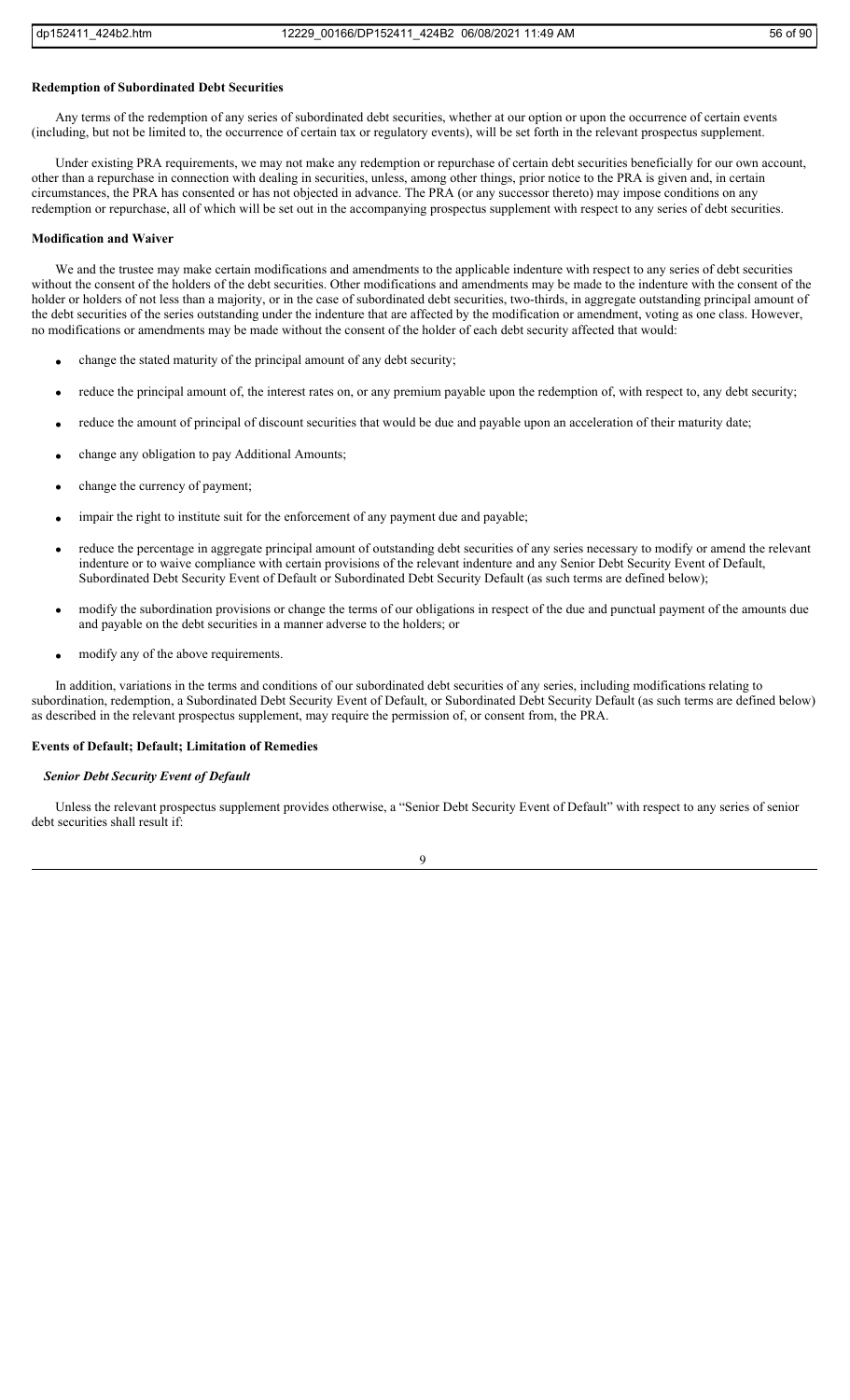- LBG does not pay any principal or interest on any senior debt securities of that series within 14 days from the due date for payment and the principal or interest has not been duly paid within 14 days following written notice from the trustee or from holders of 25% in aggregate principal amount of the outstanding senior debt securities of that series to LBG requiring the payment to be made. It shall not, however, be a Senior Debt Security Event of Default if during the 14 days after the notice, LBG delivers a written opinion of legal advisors, who may be an employee of, or legal advisors for, LBG or other legal advisors, to the trustee, such opinion to be acceptable to the trustee ("Opinion of Counsel"), concluding that such sums were not paid in order to comply with a law, regulation or order of any court of competent jurisdiction; provided however, that the trustee may by notice to LBG require LBG to take such action (including but not limited to proceedings for a declaration by a court of competent jurisdiction) as the trustee may be advised in an Opinion of Counsel, upon which opinion the trustee may conclusively rely, is appropriate and reasonable in the circumstances to resolve such doubt, in which case LBG will forthwith take and expeditiously proceed with such action and will be bound by any final resolution of the doubt resulting therefrom. If any such action results in a determination that the relevant payment can be made without violating any applicable law, regulation or order, then such payment will become due and payable on the expiration of 14 days after the trustee gives written notice to LBG informing it of such resolution. The foregoing shall not otherwise be deemed to impair the right of any holder to receive payment of the principal of and interest on any such security or to institute suit for the enforcement of any such payment; or
- LBG defaults in the performance or breaches, any covenant or warranty of the senior debt indenture (other than as stated above with respect to payments when due) and that breach has not been remedied within 60 days of receipt of a written notice from (i) the trustee certifying that in its opinion the breach is materially prejudicial to the interests of the holders of the senior debt securities of that series and requiring the breach to be remedied or (ii) holders of at least 25% in outstanding principal amount of the senior debt securities of that series requiring the breach to be remedied; or
- either a court of competent jurisdiction issues an order which is not successfully appealed within 30 days, or an effective shareholders' resolution is validly adopted, for the winding-up of LBG (other than under or in connection with a scheme of reconstruction, merger or amalgamation not involving bankruptcy or insolvency).

If a Senior Debt Security Event of Default occurs and is continuing, the trustee or the holders of at least 25% in aggregate principal amount of the senior outstanding debt securities of that series may at their discretion declare the outstanding senior debt securities of that series to be due and repayable immediately (and the senior debt securities of that series shall thereby become due and repayable) at their principal amount (or at such other repayment amount as may be specified in or determined in accordance with the relevant prospectus supplement and in the case of original issue discount securities, the accreted face amount) together with accrued interest, if any, as provided in the prospectus supplement. However, after such declaration but before the trustee obtains a judgment or decree for payment of money due, the holder or holders of a majority in aggregate principal amount of the outstanding senior debt securities of the series may rescind or annul the declaration of acceleration and its consequences, but only if all Senior Debt Security Events of Default have been cured or waived and all payments due, other than those due as a result of acceleration, have been made. The trustee may at its discretion and without further notice institute such proceedings as it may think suitable, against LBG to enforce payment. Notwithstanding any contrary provisions, nothing shall impair the right of a holder, absent the holder's consent, to sue for any payments due but unpaid with respect to the senior debt securities.

Unless the relevant prospectus supplement provides otherwise, by accepting a senior debt security, each holder will be deemed to have waived any right of set-off, counterclaim or combination of accounts with respect to the senior debt securities or the applicable indenture that they might otherwise have against LBG whether before or during the winding-up of LBG.

# *Subordinated Debt Security Events of Default*

Unless the relevant prospectus supplement provides otherwise, a "Subordinated Debt Security Event of Default" with respect to any series of subordinated debt securities of LBG shall result if either: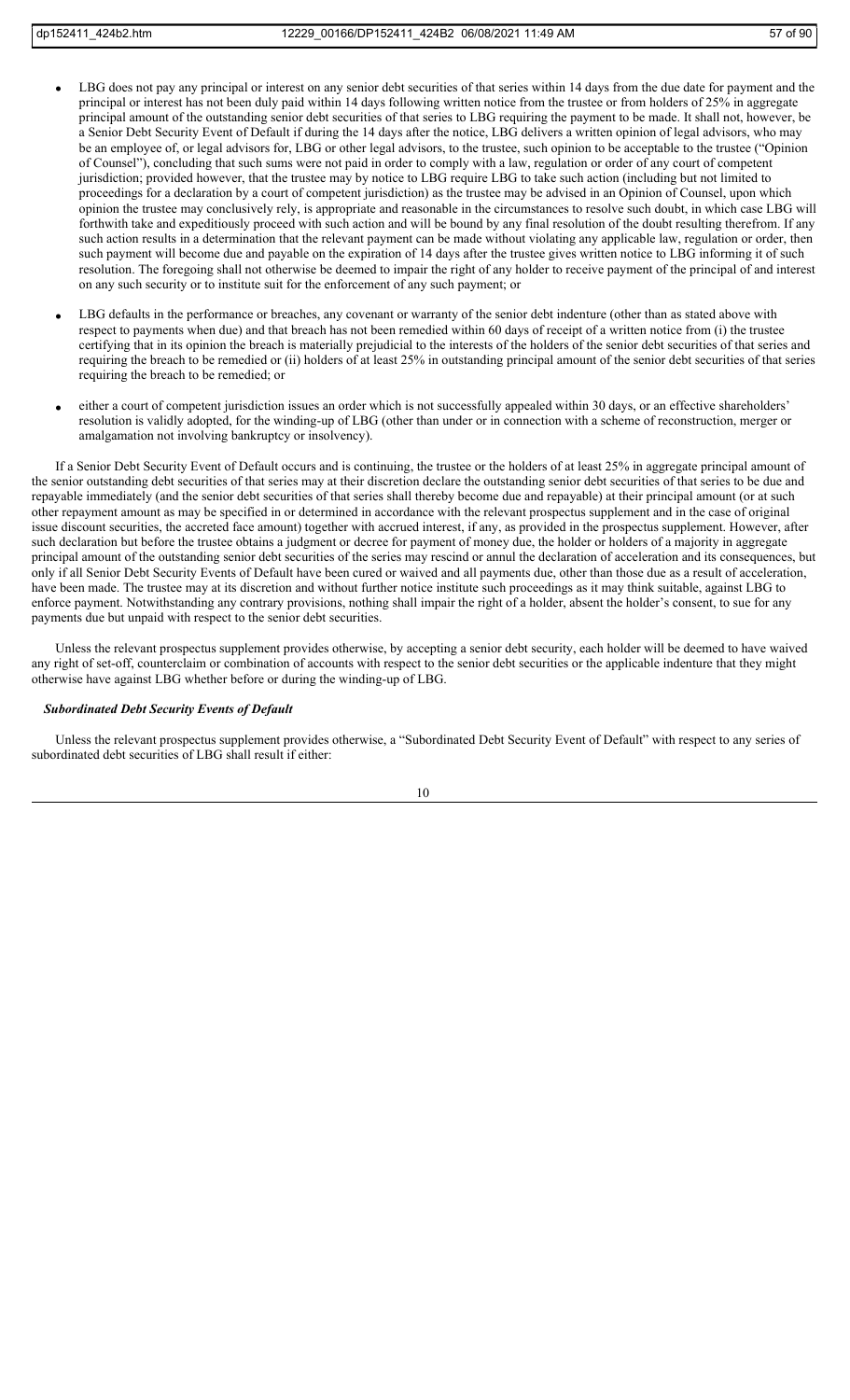- a court of competent jurisdiction makes an order which is not successfully appealed within 30 days; or
- an effective shareholders' resolution is validly adopted for the winding-up of LBG other than under or in connection with a scheme of amalgamation or reconstruction not involving a bankruptcy or insolvency.
- The exercise of any U.K. bail-in power by the relevant U.K. resolution authority shall not constitute a Subordinated Debt Security Event of Default.

If a Subordinated Debt Security Event of Default occurs and is continuing, the trustee or the holder or holders of at least 25% in aggregate principal amount of the outstanding subordinated debt securities of each series may declare to be due and payable immediately in accordance with the terms of the indenture the principal amount of, any accrued but unpaid payments (or, in the case of original issue discount securities, the accreted face amount, together with any accrued interest), including any deferred interest on the subordinated debt securities of the series. However, after such declaration but before the trustee obtains a judgment or decree for payment of money due, the holder or holders of a majority in aggregate principal amount of the outstanding subordinated debt securities of the series may rescind or annul the declaration of acceleration and its consequences, but only if all Subordinated Debt Security Events of Default have been cured or waived and all payments due, other than those due as a result of acceleration, have been made.

# *Subordinated Debt Security Defaults*

In addition to Subordinated Debt Security Events of Default, the subordinated debt indentures also separately provide for Subordinated Debt Security Defaults. Unless the relevant prospectus supplement provides otherwise, it shall be a "Subordinated Debt Security Default" with respect to any series of subordinated debt securities if:

- any installment of interest upon any subordinated debt security of that series is not paid on or before its deferred payment date or such other date specified for its payment in the subordinated debt indentures and such failure continues for 14 days; or
- all or any part of the principal of any subordinated debt security of that series is not paid on its deferred payment date, or when it otherwise becomes due and payable, whether upon redemption or otherwise, and such failure continues for seven days.

If a Subordinated Debt Security Default occurs and is continuing, the trustee may commence a proceeding in Scotland (but not elsewhere) for the winding-up of LBG.

However, a failure to make any payment on a series of subordinated debt securities shall not be a Subordinated Debt Security Default if it is withheld or refused in order to comply with any applicable fiscal or other law or regulation or order of any court of competent jurisdiction and LBG delivers an Opinion of Counsel to the trustee with that conclusion, at any time before the expiry of the applicable 14 day or seven day period by independent legal advisers.

Notwithstanding any contrary provisions, nothing shall impair the right of a holder, absent the holder's consent, to sue for any payments due but unpaid with respect to the subordinated debt securities.

Unless the relevant prospectus supplement provides otherwise, by accepting a subordinated debt security, each holder and the trustee will be deemed to have waived any right of set-off, counterclaim or combination of accounts with respect to the subordinated debt security or the applicable indenture (or between obligations which LBG may have under or in respect of any subordinated debt security and any liability owed by a holder or the trustee to LBG) that they might otherwise have against LBG, whether before or during the winding-up or liquidation of LBG.

# *Events of Default and Defaults-General*

Subject to certain exceptions, such as in the case of a default in the payment of the principal (or premium, if any) or interest on a senior debt security, the trustee may, without the consent of the holders, waive or authorize a Senior Debt Security Event of Default, provided that in the opinion of the trustee, the interests of the holders shall not be materially prejudiced thereby and provided further that the trustee shall not exercise any powers conferred on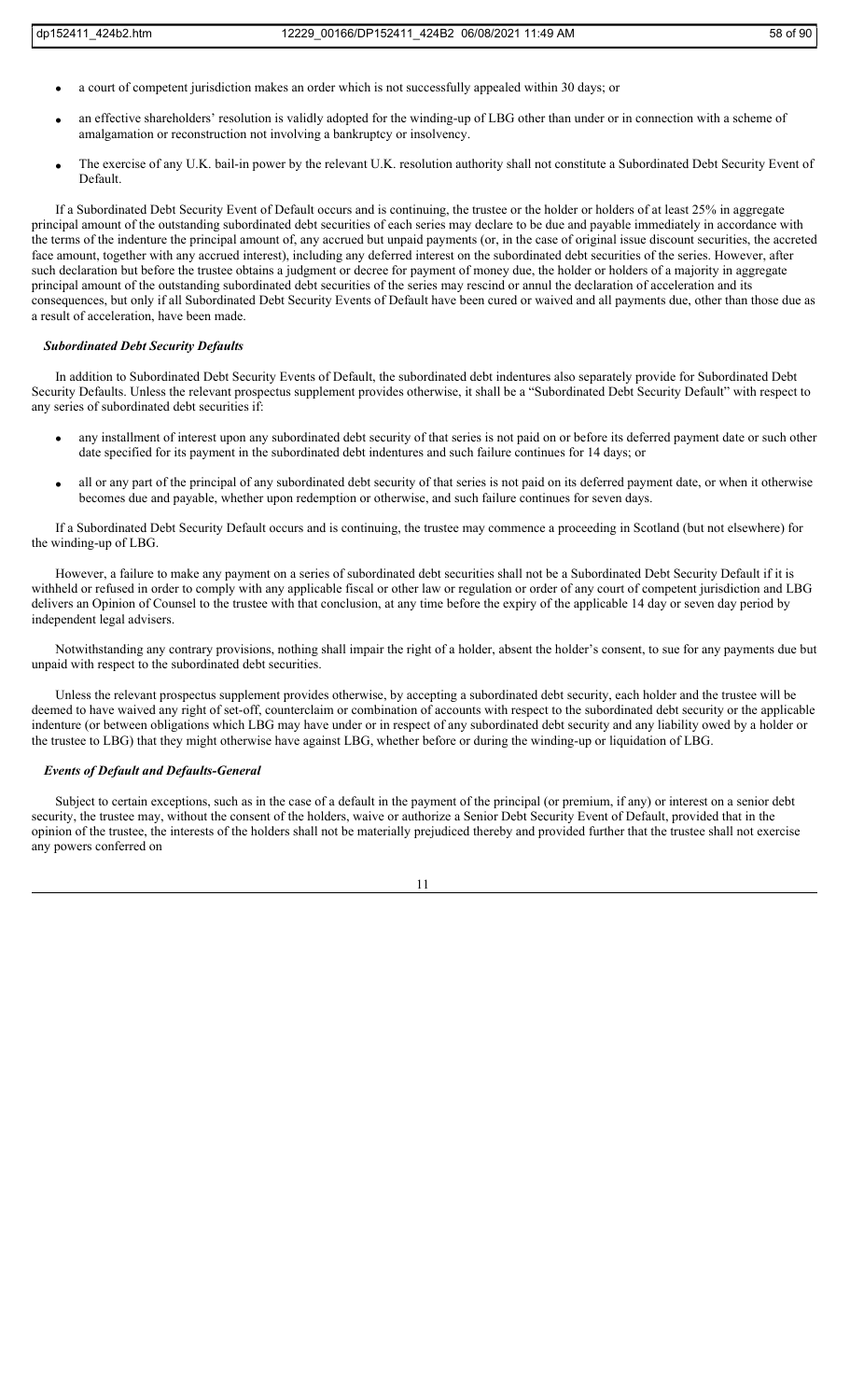it in contravention of any notice in writing to LBG and the trustee of a declaration described in "-Senior Debt Security Event of Default" above but so that no such notice shall affect any waiver or authorization previously given or made.

The holder or holders of not less than a majority in aggregate principal amount of the outstanding debt securities of any series may waive any past Senior Debt Security Event of Default, Subordinated Debt Security Event of Default or Subordinated Debt Security Default with respect to the series, except a Senior Debt Security Event of Default, Subordinated Debt Security Event of Default or Subordinated Debt Security Default, in respect of the payment of interest, if any, or principal of (or premium, if any) or payments on any debt security or a covenant or provision of the indenture which cannot be modified or amended without the consent of each holder of debt securities of such affected series.

Subject to the provisions of the applicable indenture relating to the duties of the trustee, if a Senior Debt Security Event of Default, Subordinated Debt Security Event of Default or Subordinated Debt Security Default occurs and is continuing with respect to the debt securities of any series, the trustee will be under no obligation to any holder or holders of the debt securities of the series, unless they have offered reasonable indemnity to the trustee. Subject to the indenture provisions for the indemnification of the trustee, the holder or holders of a majority in aggregate principal amount of the outstanding debt securities of any series shall have the right to direct the time, method and place of conducting any proceeding for any remedy available to the trustee, or exercising any trust or power conferred on the trustee with respect to the series, if the direction is not in conflict with any rule of law or with the applicable indenture and does not expose the trustee to undue risk and the action would not be unjustly prejudicial to the holder or holders of any debt securities of any series not taking part in that direction. The trustee may take any other action that it deems proper which is not inconsistent with that direction.

The indentures provide that the trustee will, within 90 days after the occurrence of a Senior Debt Security Event of Default, Subordinated Debt Security Event of Default or Subordinated Debt Security Default with respect to the debt securities of any series, give to each holder of the debt securities of the affected series notice of the Senior Debt Security Event of Default, Subordinated Debt Security Event of Default or Subordinated Debt Security Default known to it, unless the Senior Debt Security Event of Default, Subordinated Debt Security Event of Default or Subordinated Debt Security Default, has been cured or waived; provided that the trustee shall be protected in withholding notice (except for a payment default) if it determines in good faith that withholding notice is in the interest of the holders of the debt securities of the affected series.

We are required to furnish to the trustee a statement as to our compliance with all conditions and covenants under the indenture (i) annually, and (ii) within five Business Days of a written request from the trustee.

# **Consolidation, Merger and Sale of Assets; Assumption**

We may, without the consent of the holders of any of the debt securities, consolidate or amalgamate with, merge into or transfer or lease our assets substantially as an entirety to any person, provided that any successor corporation formed by any consolidation or amalgamation or into which we are merged, or any transferee or lessee of our assets, is a company organized under the laws of any part of the United Kingdom that assumes, by a supplemental indenture, our obligations on the debt securities, and under the applicable indenture, immediately after giving effect to such transaction, no event of default or default shall have occurred and be continuing, and we procure the delivery of a customary officer's certificate and legal opinion providing that the conditions precedent to the transaction have been complied with.

## **Governing Law**

The debt securities and the indentures will be governed by and construed in accordance with the laws of the State of New York, except that, as the indentures specify, the subordination provisions relating to each series of debt securities issued by LBG in the relevant indenture will be governed and construed in accordance with the laws of Scotland.

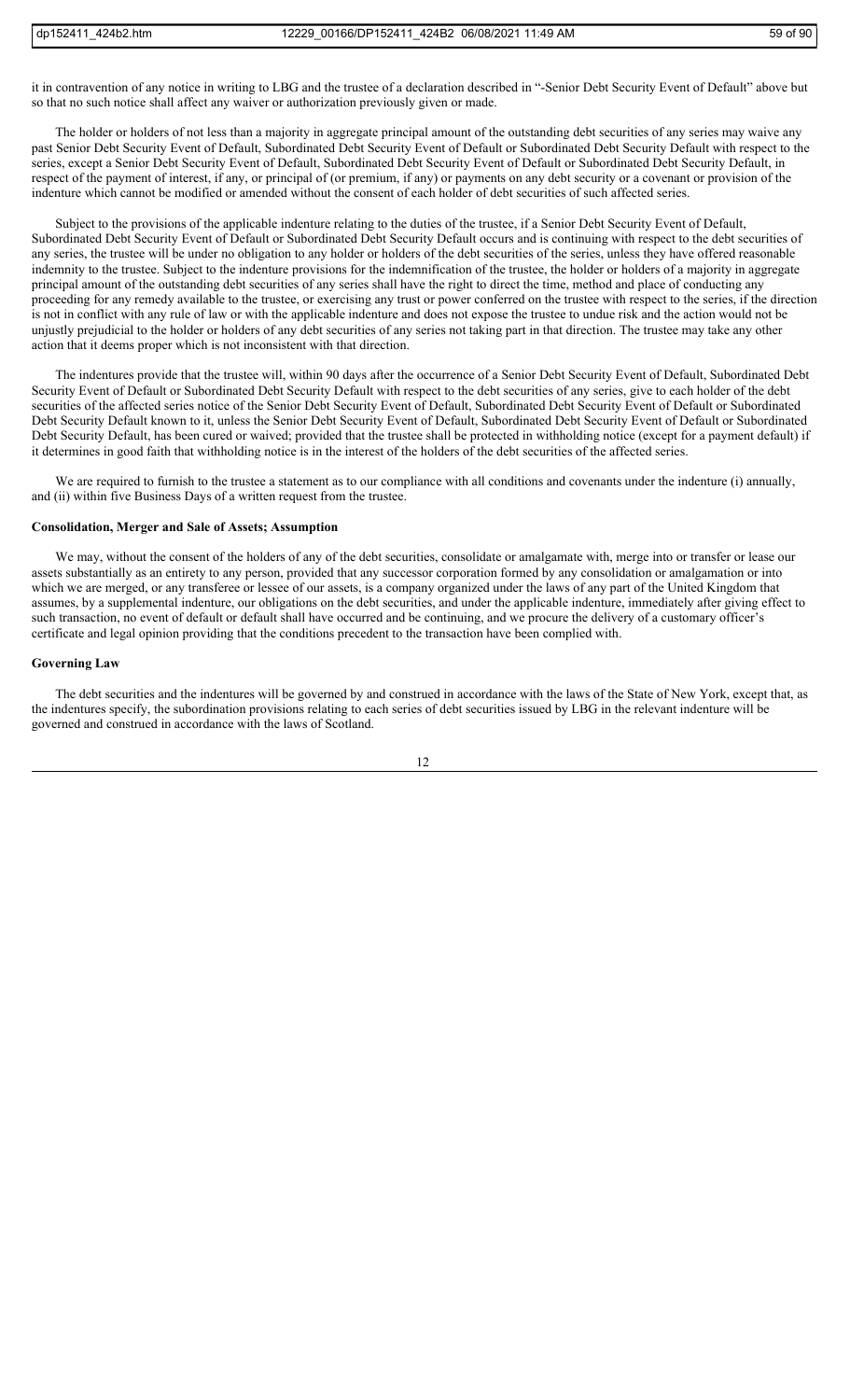# **Notices**

All notices to holders of registered debt securities shall be validly given if in writing and mailed, first-class postage prepaid, to them at their respective addresses in the registers maintained by the trustee.

#### **The Trustee**

The Bank of New York Mellon, acting through its London Branch, One Canada Square, London E14 5AL, is the trustee under the indentures. The trustee shall have and be subject to all the duties and responsibilities specified with respect to an indenture trustee under the Trust Indenture Act of 1939, as amended ("TIA"). Subject to the provisions of the TIA, the trustee is under no obligation to exercise any of the powers vested in it by the indentures at the request of any holder of notes, unless offered reasonable indemnity or security deemed satisfactory to the trustee in its sole discretion, by the holder against the costs, expense and liabilities which might be incurred thereby. LBG and certain members of the Group maintain deposit accounts and conduct other banking transactions with The Bank of New York Mellon in the ordinary course of our business. The Bank of New York Mellon under a nominee name is also the book-entry depositary with respect to certain of our debt securities and the depositary with respect to the ADSs representing certain of our ordinary shares.

# **Consent to Service of Process**

Under the indentures, LBG irrevocably designates Stephen J. Dolmatch, Chief Legal Officer, North America, Lloyds Bank Corporate Markets (or any successor thereto), currently of 1095 Avenue of the Americas, New York, NY 10036, as the authorized agent for service of process in any legal action or proceeding arising out of or relating to the indentures or any debt securities brought in any federal or state court in the Borough of Manhattan, in The City of New York, New York and LBG irrevocably submits to the jurisdiction of those courts.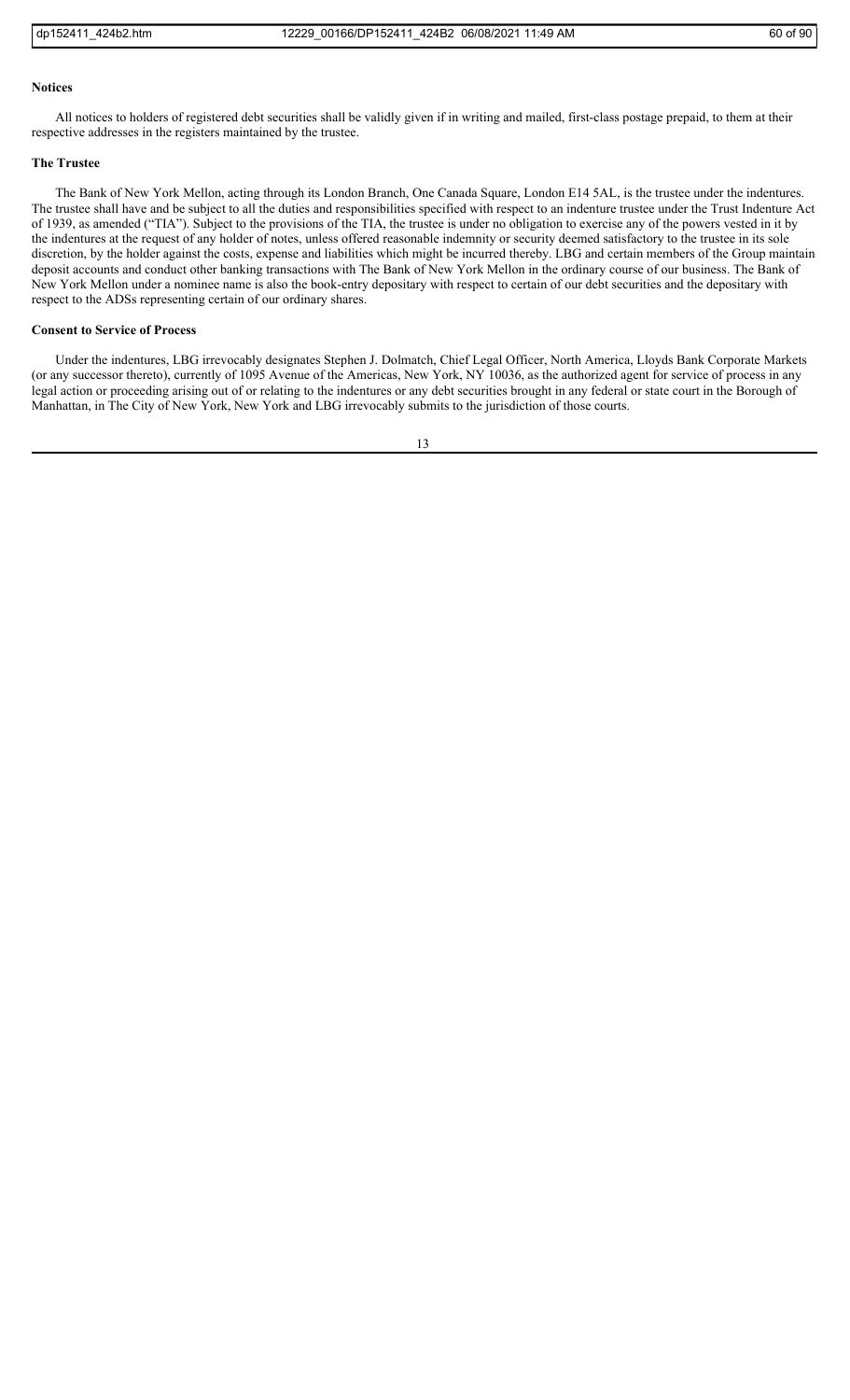# **DESCRIPTION OF CAPITAL SECURITIES**

*The following is a summary of the general terms of the capital securities we may issue under this registration statement. Each time that capital securities are issued, a prospectus supplement will be filed with the SEC, which you should read carefully. The prospectus supplement will summarize specific financial terms of your security and may contain additional terms of those capital securities. The terms presented here, together with the terms contained in the prospectus supplement, will be a description of the material terms of the capital securities, but if there is any*  inconsistency between the terms presented here and those in the prospectus supplement, those in the prospectus supplement will apply and will *replace those presented here. Therefore, the statements we make below in this section may not apply to your capital security. Capital securities will be issued under an indenture. The indenture is a contract between us and The Bank of New York Mellon, as trustee. The indenture does not limit our ability to incur additional indebtedness, including the issuance of further capital securities. You should also read the indenture and any related supplemental indenture establishing such capital securities, which we have filed with the SEC as exhibits to the registration statement of which this prospectus is a part.*

#### **General**

Capital securities mean our subordinated convertible debt securities mandatorily convertible into our ordinary shares on the occurrence of certain events. The capital securities are not deposits and are not insured or guaranteed by the U.S. Federal Deposit Insurance Corporation or any other government agency of the U.S. or the U.K.

We may issue capital securities in one or more series. The relevant prospectus supplement for any particular series of capital securities will describe the terms of the offered capital securities, including some or all of the following terms:

- the specific designation, authorized denomination and aggregate principal amount of the capital securities;
- whether the capital securities are intended to qualify for regulatory capital treatment as additional tier 1 capital or otherwise;
- whether such capital securities will be dated capital securities with a specified maturity date or undated capital securities with no specified maturity date;
- the annual interest rate or rates, or how to calculate the interest rate or rates;
- the date or dates from which interest, if any, will accrue or the method, if any, by which such date or dates will be determined;
- whether the payment of interest can or must be deferred or cancelled in certain circumstances or at our option, whether the payment of principal can be deferred and the subordination terms;
- the price or prices at which they will be issued;
- whether and how the capital securities may or must be converted into our ordinary shares or any other type of securities, or their cash value, or a combination of these, including upon the occurrence of certain events that may give rise to such conversion;
- whether payments are subject to certain conditions that relate to our financial condition, including our capital ratios;
- the times and places for payment of the principal of and any premium, if any, and/or interest, if any, on the capital securities;
- the terms and conditions of any mandatory or optional redemption, including the amount of any premium;
- any modifications or additions to the events of default with respect to the capital securities offered;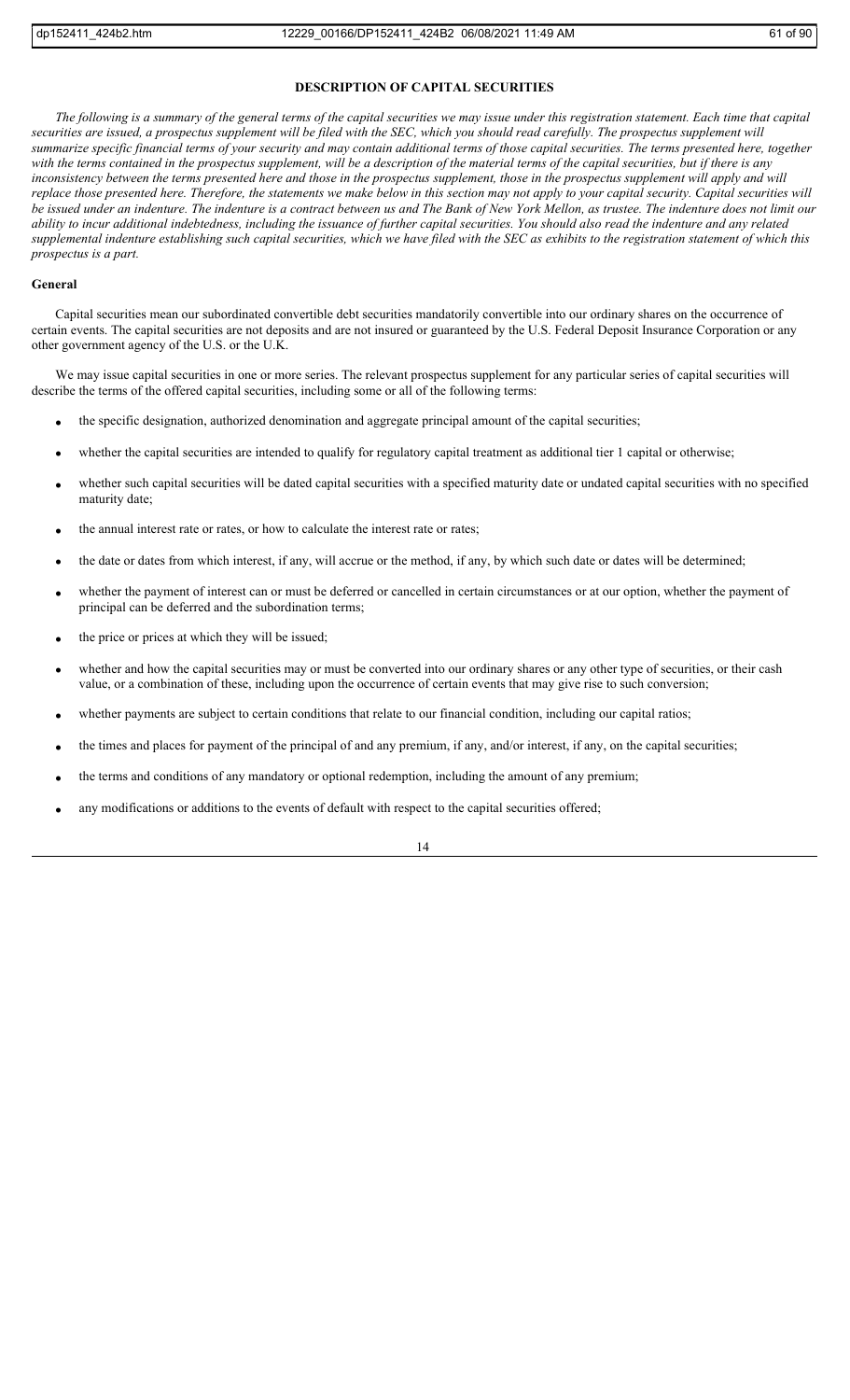- the terms and conditions, if any, under which we may elect to substitute or vary the terms of the capital securities;
- the currency or currencies in which they are denominated and in which we will make any payments;
- any index used to determine the amount of any payments on the capital securities;
- any restrictions that apply to the offer, sale and delivery of the capital securities;
- whether and under what circumstances, if other than those described in this prospectus, we will pay additional amounts on the capital securities following certain developments with respect to withholding tax or information reporting laws and whether, and on what terms, if other than those described in this prospectus, we may redeem the capital securities following those developments;
- any listing on a securities exchange;
- provisions relating to the exercise of the U.K. bail-in power by the relevant U.K. resolution authority; and
- any other or different terms of the capital securities.

In addition, the prospectus supplement will describe the material U.S. federal and U.K. tax considerations that apply to any particular series of capital securities.

Capital securities may bear interest at a fixed rate or a floating rate. We may also sell capital securities that bear no interest, or that bear interest at a rate that at the time of issuance is below the prevailing market rate, at a discount to their stated principal amount.

Holders of capital securities shall have no voting rights except those described under the heading "-Modification and Waiver" below, unless and until such capital securities are converted into our ordinary shares, in which case holders will have the voting rights described under "Description of Ordinary Shares-Voting Rights".

*If we issue subordinated capital securities that qualify as Additional Tier 1 or Tier 2 capital or other capital for regulatory purposes, the payment, subordination, redemption, events of default and other terms may vary from those described in this prospectus and will be set forth in the relevant prospectus supplement.*

# **Agreement with Respect to the Exercise of U.K. Bail-in Power**

The capital securities may be subject to the exercise of the U.K. bail-in power by the relevant U.K. resolution authority. As more fully set out in the relevant prospectus supplement, if the U.K. bail-in power applies to the capital securities of a series, by its acquisition of the capital securities, each holder of such capital securities will be bound by (a) the effect of the exercise of any U.K. bail-in power by the relevant U.K. resolution authority and (b) the variation of the terms of capital securities or the relevant indenture, if necessary, to give effect to the exercise of any U.K. bailin power by the relevant U.K. resolution authority.

#### **Payments**

We will make any payments of interest and principal, on any particular series of capital securities on the dates and, in the case of payments of interest, at the rate or rates, that we set out in, or that are determined by the method of calculation described in, the relevant prospectus supplement. The relevant prospectus supplement may provide that we are not obligated to make payments of principal or interest on any scheduled payment date, that interest payments may or must be cancelled or deemed cancelled, in whole or in part, and that any such cancellation or deemed cancellation will not create a default or an event of default under the capital securities indenture.

# **Subordination**

Each capital security will constitute our direct, unsecured and subordinated obligations, ranking equally without any preference among capital securities of the same series. The rights and claims of the holders of any series of capital securities will be subordinated as described in the relevant prospectus supplement with respect to such series.

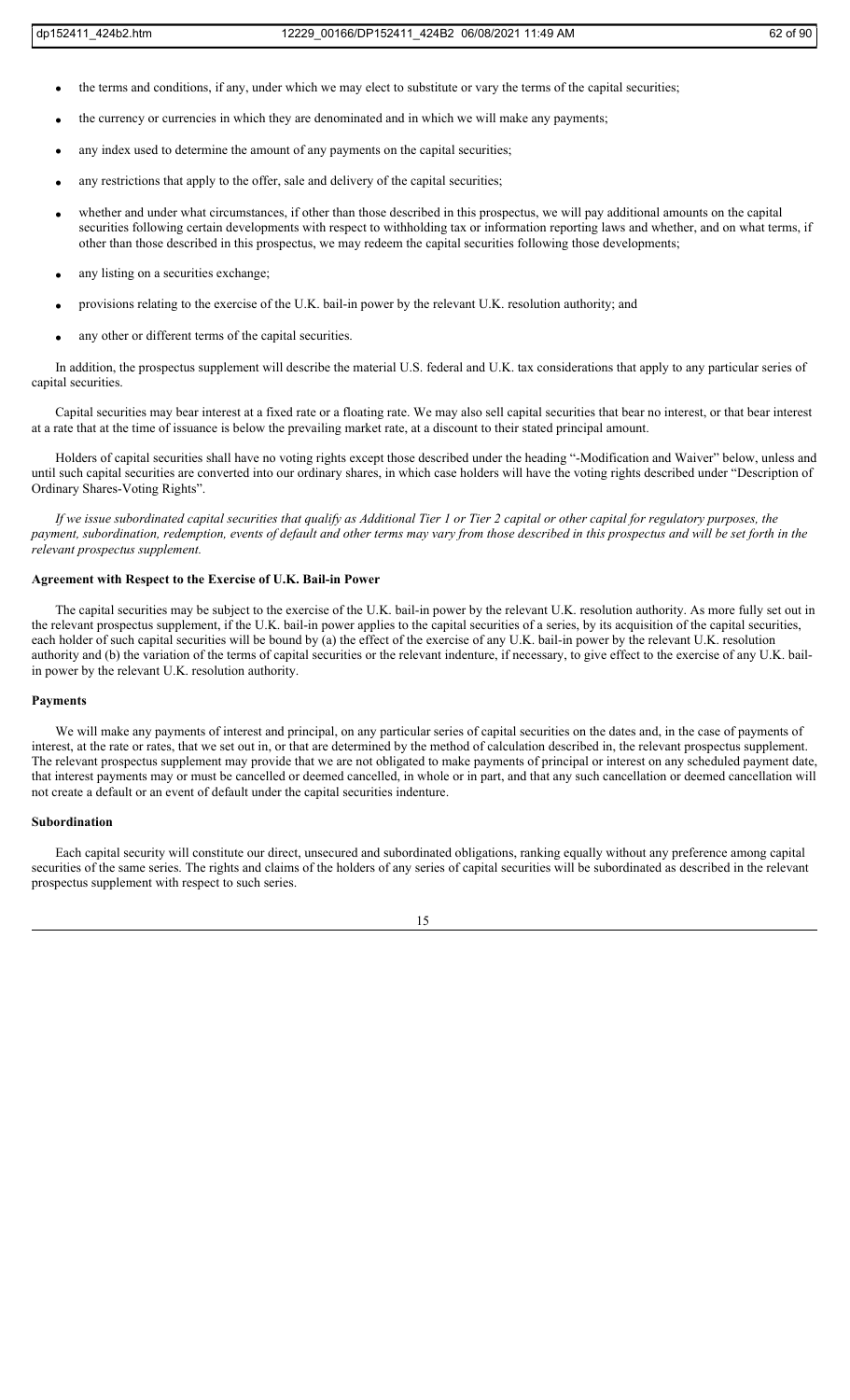The relevant prospectus supplement will set forth the nature of the subordinated ranking of each series of capital securities relative to the debt and equity issued by us, including to what extent the capital securities may rank junior in right of payment to our other obligations or in any other manner.

# **Additional Amounts**

Unless the relevant prospectus supplement provides otherwise, amounts on any series of capital securities will be paid by us without withholding or deduction for or on account of any present or future tax, duty, assessment or governmental charge of whatsoever nature imposed, levied, collected, withheld or assessed by or on behalf of the U.K. taxing jurisdiction, unless such withholding or deduction is required by law. If at any time a U.K. taxing jurisdiction requires us to make such deduction or withholding of any such tax, duty, assessment or governmental charge, unless the relevant prospectus supplement provides otherwise, we will pay such additional amounts in respect of, payments of interest, if any, on any series of capital securities ("Additional Amounts") as may be necessary in order that the net amounts paid to the holders of the capital securities, after such deduction or withholding, shall equal the respective amounts of interest, if any, which would have been payable in respect of such capital securities had no such deduction or withholding been required. However, no such Additional Amounts will be payable with respect to any capital security:

- held by or on behalf of any holder who is liable to such tax, duty, assessment or governmental charge in respect of such capital security by reason of such holder having some connection with the United Kingdom other than the mere holding of such capital security; or
- to, or to a third party on behalf of, a holder if such withholding or deduction may be avoided by complying with any statutory requirement or by making a declaration of non-residence or other similar claim for exemption to any authority of or in the United Kingdom, unless such holder proves that he is not entitled so to comply or to make such declaration or claim; or
- to, or to a third party on behalf of, a holder that is a partnership, or a holder that is not the sole beneficial owner of the capital security, or which holds the capital security in a fiduciary capacity, to the extent that any of the members of the partnership, the beneficial owner or the settlor or beneficiary with respect to the fiduciary would not have been entitled to the payment of an additional amount had each of the members of the partnership, the beneficial owner, settlor or beneficiary (as the case may be) received directly its beneficial or distributive share of the payment; or
- presented or surrendered for payment more than 30 days after the date payment became due or was provided for, except to the extent that the Holder thereof would have been entitled to such Additional Amounts on presenting or surrendering the same for payment at the expiry of such period of 30 days; or
- any combination of the above.

Whenever this prospectus or the relevant prospectus supplement mentions, in any context, the payment of interest on, or in respect of, any capital security of any series such mention shall be deemed to include mention of the payment of Additional Amounts provided for in this "Additional Amounts" section to the extent that, in such context, Additional Amounts are, were or would be payable in respect thereof pursuant to the provisions of this section and as if express mention of the payment of Additional Amounts (if applicable) were made in any provisions hereof where such express mention is not made.

#### **Redemption**

Any terms of the redemption of any series of capital securities, whether at our option or upon the occurrence of certain events (including, but not be limited to, the occurrence of certain tax or regulatory events), will be set forth in the relevant prospectus supplement.

#### **Modification and Waiver**

We and the trustee may make certain modifications and amendments to the applicable indenture with respect to any series of capital securities without the consent of the holders of such capital securities. Other modifications and

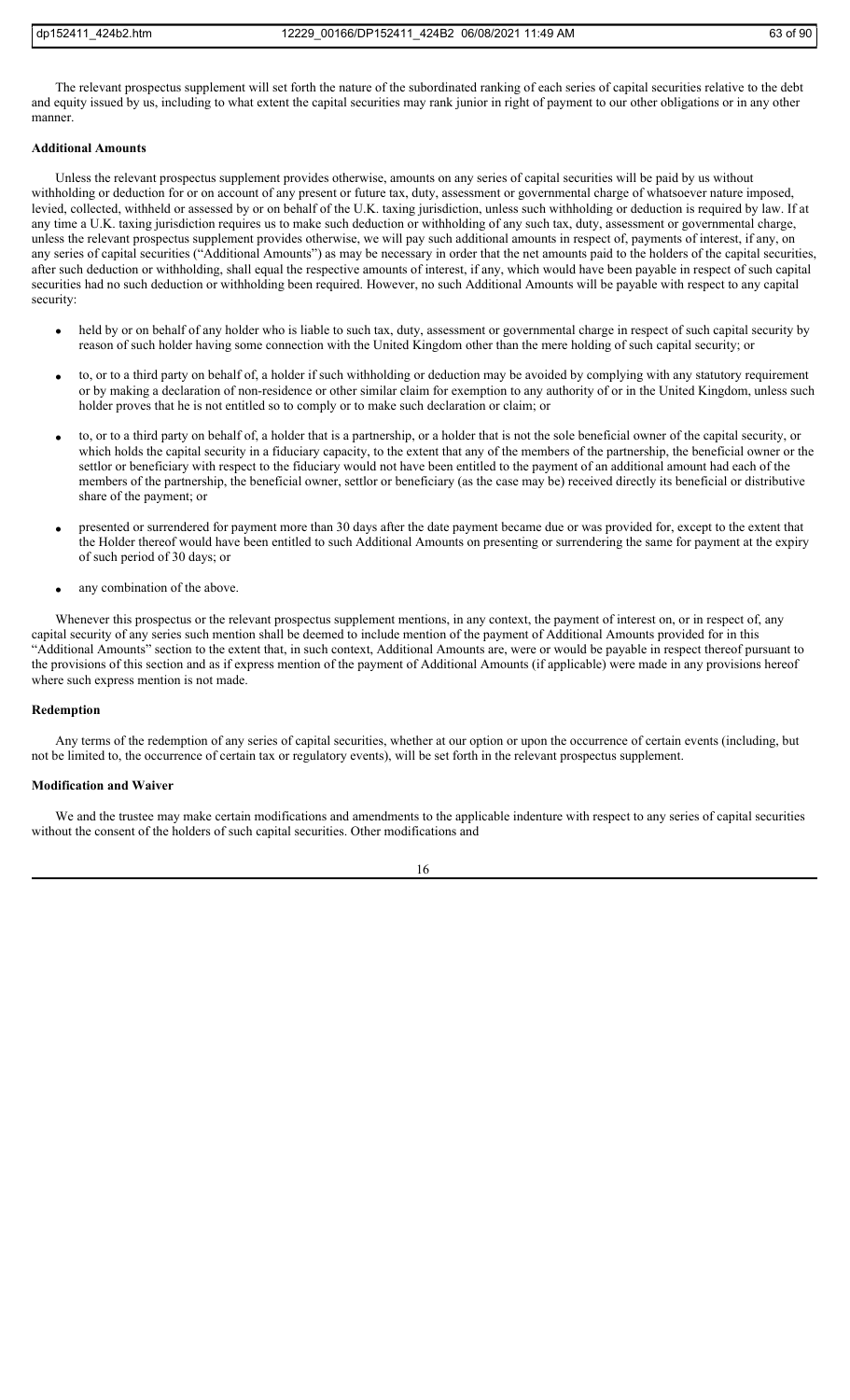amendments may be made to the applicable indenture with the consent of not less than 2/3 (two thirds) in aggregate outstanding principal amount of the capital securities of the series outstanding under the indenture that are affected by the modification or amendment, voting as one class. However, no modifications or amendments may be made without the consent of the holder of each capital security affected that would:

- change the stated maturity, if any, of any principal amount or any interest amounts of any capital security;
- change the terms of any capital security to include a stated maturity date;
- reduce the principal amount of, the interest rates of, any premium payable upon the redemption of or the amount of principal of an original issue discount security that would be due and payable upon an acceleration of the maturity of any capital security, other than as permitted under the applicable indenture;
- change our (or any successor's) obligation to pay Additional Amounts;
- change the currency of payment;
- impair the right to institute suit for the enforcement of any payment due and payable (or, in the case of a redemption or exchange, on or after the redemption date or the exchange date, as the case may be);
- reduce the percentage in aggregate principal amount of outstanding capital securities of the series necessary to modify or amend the applicable indenture or to waive compliance with certain provisions of the applicable indenture;
- modify the subordination provisions or the terms and conditions of our obligations in respect of the due and punctual payment of amounts due and payable on the capital securities in a manner adverse to the holders; or
- modify any of the above requirements.

In addition, unless the relevant prospectus supplement provides otherwise, any variations in the terms and conditions of the capital securities of any series, including modifications relating to the subordination or redemption provisions of such capital securities, may require the permission of, or consent from, the PRA.

# **Events of Default; Limitation of Remedies**

# *Events of Default*

Unless the relevant prospectus supplement provides otherwise, an "Event of Default" with respect to any series of capital securities shall result if either:

- a court of competent jurisdiction makes an order which is not successfully appealed within 30 days, or
- an effective shareholders' resolution is validly adopted, for our winding-up, other than under or in connection with a scheme of amalgamation or reconstruction not involving a bankruptcy or insolvency.

If an Event of Default provided for in a supplemental indenture for any series of capital securities, occurs and is continuing, the trustee or the holders of at least 25% in aggregate principal amount of the outstanding capital securities of each series may declare the principal amount, together with accrued interest (if any) and Additional Amounts (if any), payable on such capital securities, of all the capital securities of that series to be due and payable immediately, by a notice in writing to us, and upon such declaration such amount shall become immediately due and payable. However, after such declaration but before the trustee obtains a judgment or decree for payment of money due, the holder or holders of a majority in aggregate principal amount of the outstanding capital securities of the series may rescind or annul such declaration of acceleration and its consequences, but only if all Events of Default have been cured or waived and all payments due, other than those due as a result of acceleration, have been made.

By accepting a capital security, each holder and the trustee will be deemed to have waived any right of set-off, counterclaim or combination of accounts with respect to the capital security or the indenture (or between obligations which LBG may have under or in respect of any capital security and any liability owed by a holder or the trustee to us) that they might otherwise have against us, whether before or during our winding-up.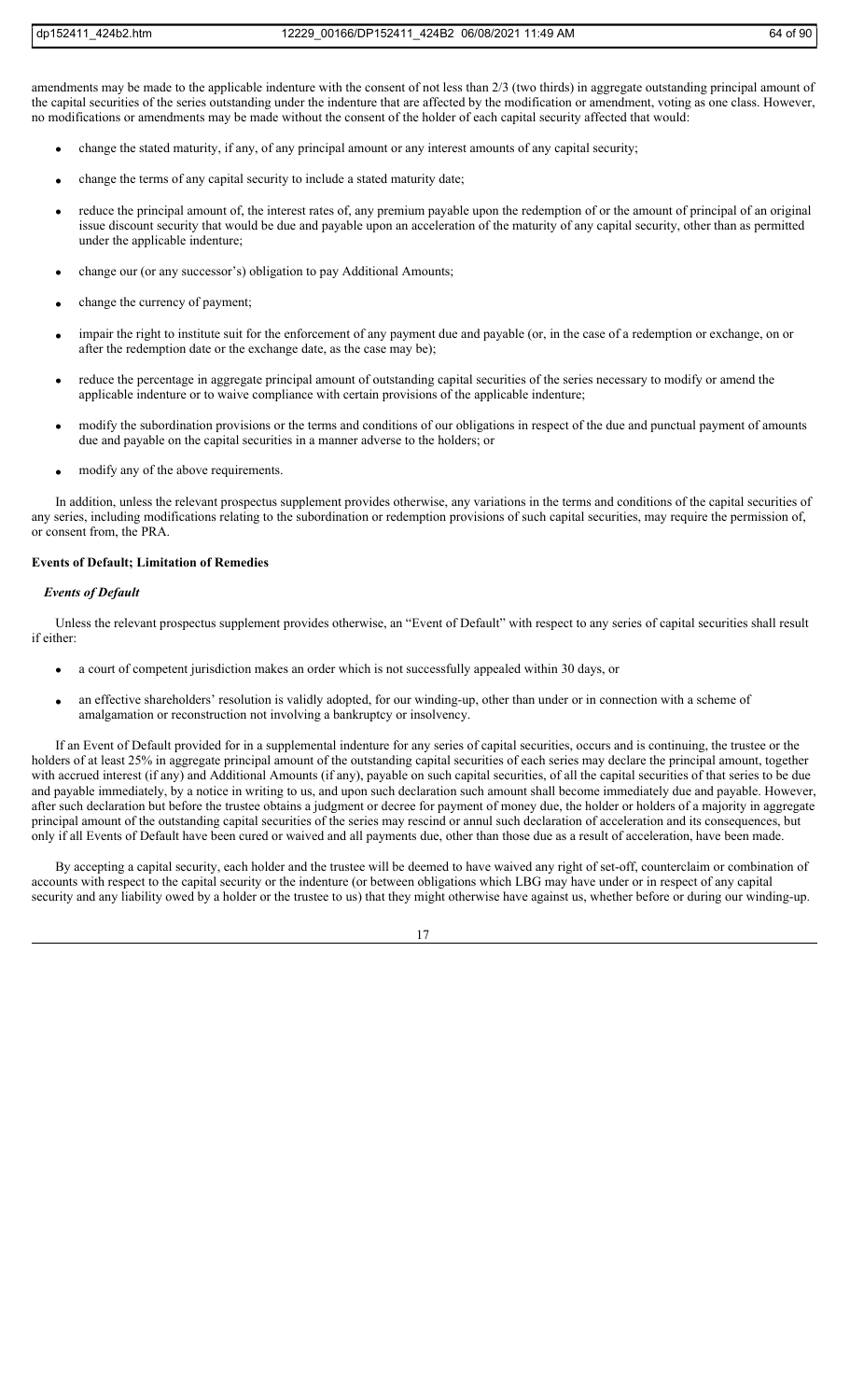# *Events of Default-General*

Except as otherwise specified in the relevant supplemental indenture with respect to a series of capital securities, the holder or holders of not less than a majority in aggregate principal amount of the outstanding capital securities of any series may waive any past Event of Default with respect to the series, except an Event of Default in respect of the payment of principal of any capital security or in respect of a Winding-Up or Administration Event (as defined below). A Winding-Up or Administration event means (i) an order is made, or an effective resolution is passed, for the winding-up of LBG (except in any such case, a solvent winding-up solely for the purposes of a reorganization, reconstruction or amalgamation of LBG or the substitution in place of LBG of a successor in the business of LBG, the terms of which (i) have previously been approved in writing by holders of not less than 2/3 (two thirds) in aggregate principal amount of the capital securities and (ii) do not provide that the capital securities shall thereby become redeemable or repayable in accordance with their terms); or (ii) the appointment of an administrator of LBG and such administrator gives notice that it intends to declare and distribute a dividend.

Upon any such waiver, such Event of Default will cease to exist, and any such Event of Default with respect to any series arising therefrom will be deemed to have been cured and not to have occurred; provided that no such waiver will extend to any subsequent or other Event of Default or impair any right consequent thereon.

Subject to the indenture provisions for the indemnification of the trustee and the provisions of any supplemental indenture establishing any series of capital securities, the holder or holders of a majority in aggregate principal amount of the outstanding capital securities of any series shall have the right to direct the time, method and place of conducting any proceeding for any remedy available to the trustee or exercising any trust or power conferred on the trustee with respect to the series, if the direction is not in conflict with any rule of law or with the indenture and the trustee does not determine that the action would be unjustly prejudicial to the holder or holders of any capital securities of any series not taking part in that direction. The trustee may take any other action that it deems proper which is not inconsistent with that direction.

The indenture provides that the trustee will, within 90 days after the occurrence of an Event of Default with respect to the capital securities of any series, give to each holder of the capital securities of the affected series notice of the Event of Default known to it, unless the Event of Default has been cured or waived. However, the trustee shall be protected in withholding notice if it determines in good faith that withholding notice is in the interest of the holders.

We are required to furnish to the trustee annually and within five business days of a written request from the trustee, a statement as to our compliance with all conditions and covenants under the indenture.

#### **Limitation on Suits**

No holder of capital securities will be entitled to proceed directly against us, except as described below.

Subject to any further limitations provided in the relevant prospectus supplement and supplemental indenture establishing any series of capital securities, before a holder of the capital securities may bypass the trustee and bring its own lawsuit or other formal legal action or take other steps to enforce its rights or protect its interests relating to the capital securities, the following must occur:

- The holder must give the trustee written notice that a continuing Event of Default has occurred and remains uncured.
- The holders of not less than 25% in aggregate principal amount of outstanding capital securities of the relevant series must make a written request that the trustee institute proceedings because of the Event of Default, and the holder must offer indemnity satisfactory to the trustee against the costs, expenses and liabilities to be incurred in compliance with such request.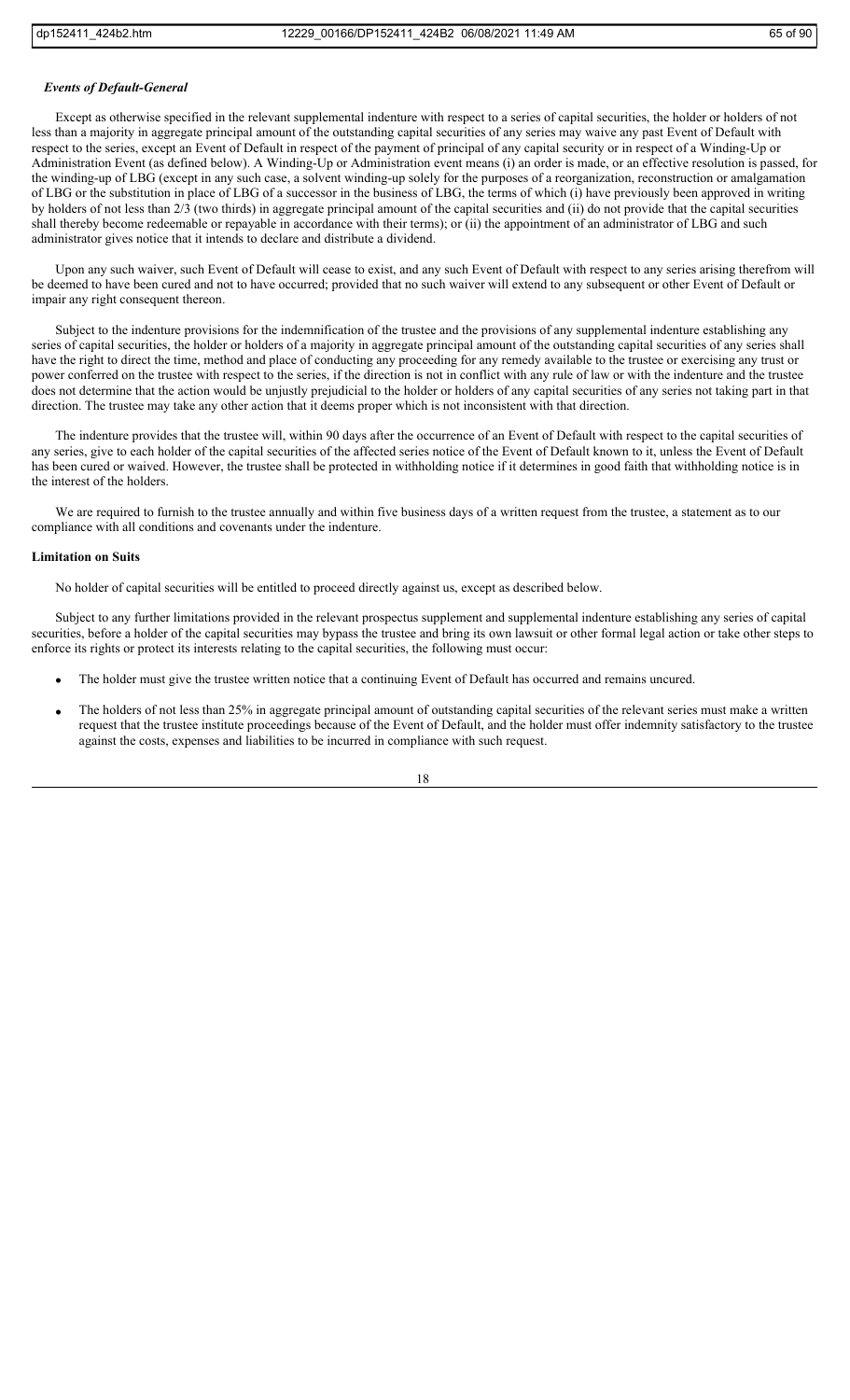The trustee must not have taken action for 60 days after receipt of the above notice and offer of security or indemnity, and the trustee must not have received an inconsistent direction from the majority in principal amount of all outstanding capital securities of the relevant series during that period.

Notwithstanding any other provision of the capital securities indenture or the capital securities, the right of any holder of capital securities to receive payment of the principal of (and premium, if any, on), and interest on, the capital securities, on or after the due dates thereof or to institute suit for the enforcement of any such payment on or after such respective dates, will not be impaired or affected without the consent of such holder.

# **Consolidation, Merger and Sale of Assets; Assumption**

We may, without the consent of the holders of any of the capital securities, consolidate or amalgamate with, merge into or transfer or lease our assets substantially as an entirety to any person, provided that any successor corporation formed by any consolidation or amalgamation or into which we are merged, or any transferee or lessee of our assets, is a company organized under the laws of any part of the United Kingdom that assumes, by a supplemental indenture, our obligations on the capital securities and under the applicable indenture, immediately after giving effect to such transaction no event of default and no event which, after notice or lapse of time or both, would become an event of default, shall have occurred and be continuing, and we procure the delivery of a customary officer's certificate and legal opinion providing that the conditions precedent to the transaction have been complied with.

# **Governing Law**

The capital securities and the indenture will be governed by and construed in accordance with the laws of the State of New York, except that, as the indentures specify, the subordination provisions of each series of capital securities and the indenture will be governed by and construed in accordance with the laws of Scotland.

# **Notices**

All notices to holders of registered capital securities shall be validly given if in writing and mailed, first-class postage prepaid, to them at their respective addresses in the register maintained by the trustee.

#### **The Trustee**

The Bank of New York Mellon, acting through its London Branch, One Canada Square, London E14 5AL, is the trustee under the indentures with respect to the capital securities. The trustee shall have and be subject to all the duties and responsibilities specified with respect to an indenture trustee under the TIA. Subject to the provisions of the TIA, the trustee is under no obligation to exercise any of the powers vested in it by the indenture at the request of any holder of capital securities, unless offered indemnity satisfactory to the Trustee in its sole discretion by the holder against the costs, expense and liabilities which might be incurred thereby. We and certain of our subsidiaries maintain deposit accounts and conduct other banking transactions with The Bank of New York Mellon in the ordinary course of our business. The Bank of New York Mellon is also the book-entry depositary and paying agent with respect to our capital securities. The Bank of New York Mellon is the depositary with respect to the American Depositary Shares representing our ordinary shares.

#### **Consent to Service of Process**

Under the indenture, LBG irrevocably designates Stephen J. Dolmatch, Chief Legal Officer, North America, Lloyds Bank Corporate Markets (or any successor thereto), currently of 1095 Avenue of the Americas, New York, NY 10036, as the authorized agent for service of process in any legal action or proceeding arising out of or relating to the indenture or any capital securities brought in any federal or state court in the Borough of Manhattan, in The City of New York, New York and LBG irrevocably submits to the jurisdiction of those courts.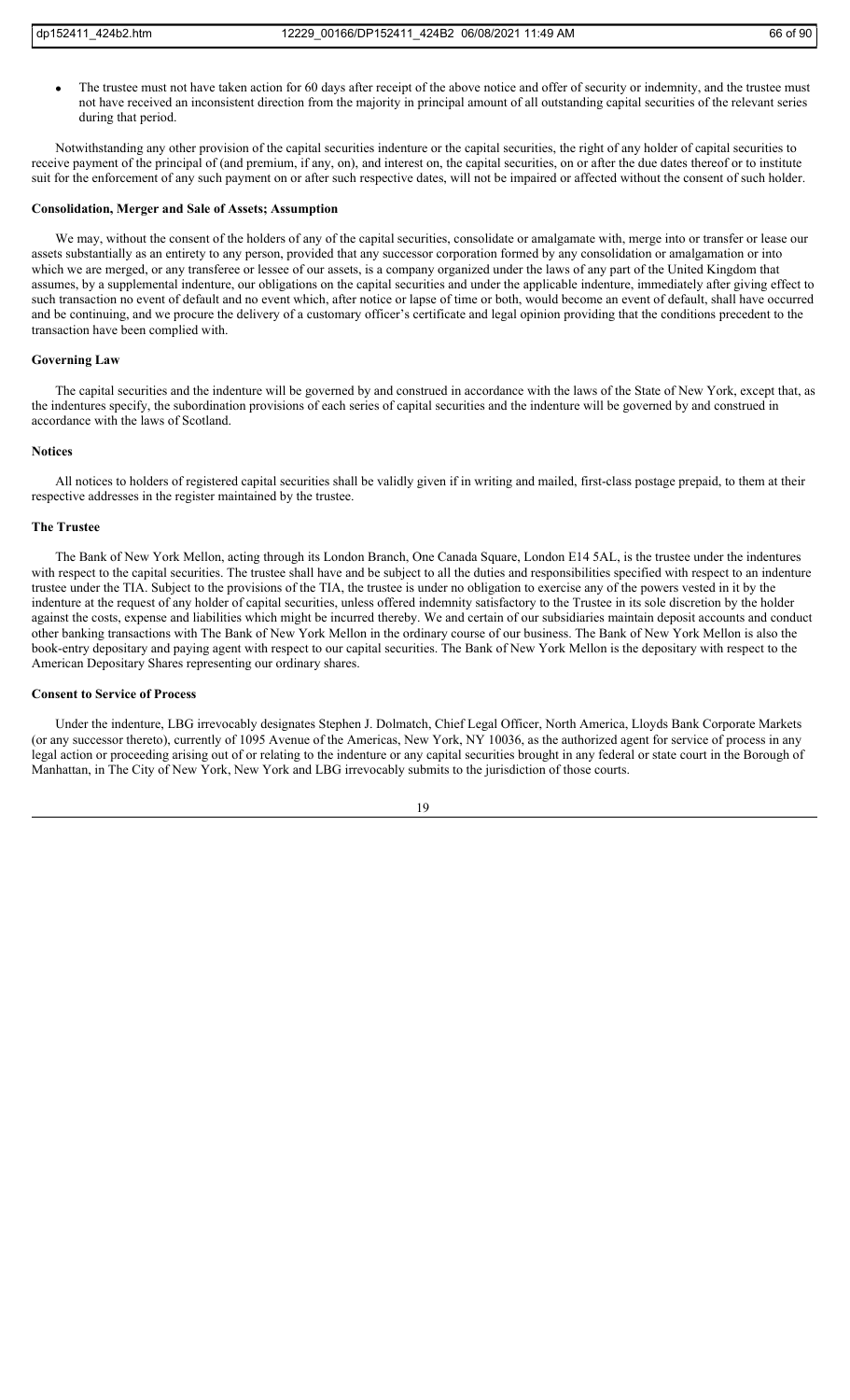# **DESCRIPTION OF CERTAIN PROVISIONS RELATING TO DEBT SECURITIES AND CAPITAL SECURITIES**

# **Form of Debt Securities and Capital Securities; Book-Entry System**

# *General*

Unless the relevant prospectus supplement states otherwise, the debt securities and capital securities shall initially be represented by one or more global securities in registered form, without coupons attached, and will be deposited with or on behalf of one or more depositaries, including, without limitation, The Depository Trust Company ("DTC"), Euroclear Bank SA/NV ("Euroclear") and/or Clearstream Banking, S.A. ("Clearstream Luxembourg"), and will be registered in the name of such depositary or its nominee. Unless and until the debt securities or capital securities, as applicable, are exchanged in whole or in part for other securities under the terms of the applicable indenture or the global securities are exchanged for definitive securities, the global securities may not be transferred except as a whole by the depositary to a nominee or a successor of the depositary.

Special procedures to facilitate clearance and settlement have been established among these clearing systems to trade securities across borders in the secondary market. Where payments for securities we issue in global form will be made in U.S. dollars, these procedures can be used for crossmarket transfers and the securities will be cleared and settled on a delivery against payment basis. Cross-market transfers of securities that are not in global form may be cleared and settled in accordance with other procedures that may be established among the clearing systems for these securities.

The debt securities and capital securities may be accepted for clearance by DTC, Euroclear and Clearstream Luxembourg.

Neither we nor the trustee nor any of our or their agents has any responsibility for any aspect of the actions of DTC, Euroclear or Clearstream Luxembourg or any of their direct or indirect participants. Neither we nor the trustee nor any of our or their agents has any responsibility for any aspect of the records kept by DTC, Euroclear or Clearstream Luxembourg or any of their direct or indirect participants. Neither we nor the trustee nor any of our or their agents supervise these systems in any way. This is also true for any other clearing system indicated in a prospectus supplement.

DTC, Euroclear or Clearstream Luxembourg and their participants perform these clearance and settlement functions under agreements they have made with one another or with their customers. Investors should be aware that DTC, Euroclear or Clearstream Luxembourg and their participants are not obligated to perform these procedures and may modify them or discontinue them at any time.

The description of the clearing systems in this section reflects our understanding of the rules and procedures of DTC, Euroclear or Clearstream Luxembourg as they are currently in effect. Those systems could change their rules and procedures at any time.

So long as the depositary, or its nominee, is the holder of a global security, the depositary or its nominee will be considered the sole holder of such global security for all purposes under the indentures. Except as described below under the heading "-Issuance of Definitive Securities", no participant, indirect participant or other person will be entitled to have debt securities or capital securities, as applicable, registered in its name, receive or be entitled to receive physical delivery of debt securities or capital securities, as applicable, in definitive form or be considered the owner or holder of the debt securities or capital securities, as applicable, under the indentures. Each person having an ownership or other interest in debt securities or capital securities, as applicable, must rely on the procedures of the depositary, and, if a person is not a participant in the depositary, must rely on the procedures of the participant or other securities intermediary through which that person owns its interest to exercise any rights and obligations of a holder under the indentures, the debt securities or capital securities, as applicable.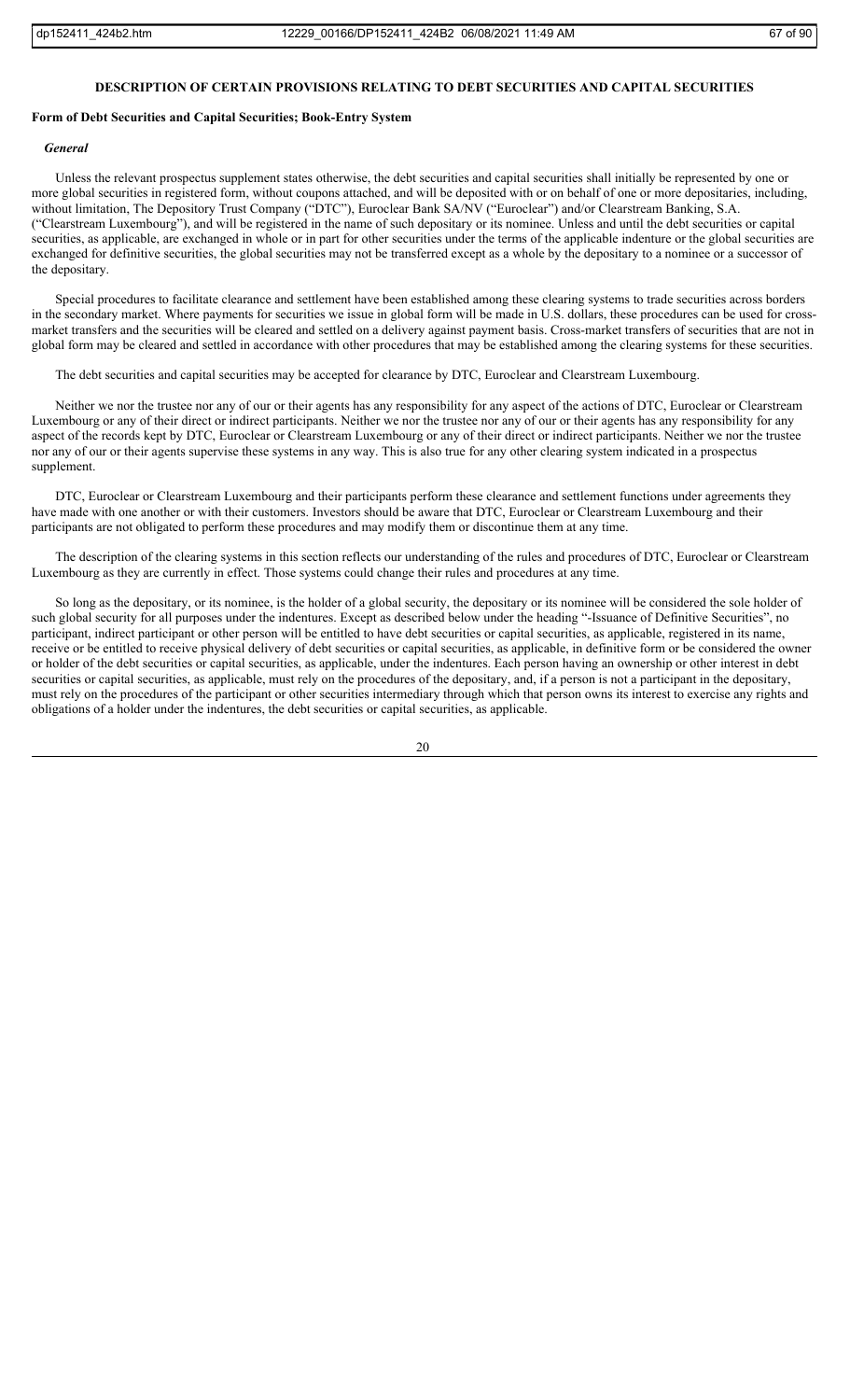#### **Payments on Global Securities**

Payments of any amounts in respect of any global securities will be made by the trustee to the depositary. Payments will be made to beneficial owners of debt securities or capital securities, as applicable, in accordance with the rules and procedures of the depositary or its direct and indirect participants, as applicable. We, the trustee and any of our and their agents will not have any responsibility or liability for any aspect of the records of any securities intermediary in the chain of intermediaries between the depositary and any beneficial owner of an interest in a global security, or the failure of the depositary or any intermediary to pass through to any beneficial owner any payments that we make to the depositary.

# **The Clearing Systems**

DTC, Euroclear and Clearstream Luxembourg have advised us as follows:

#### *DTC*

DTC, the world's largest securities depository, is a limited-purpose trust company organized under the New York Banking Law, a "banking organization" within the meaning of the New York Banking Law, a member of the Federal Reserve System, a "clearing corporation" within the meaning of the New York Uniform Commercial Code, and a "clearing agency" registered pursuant to the provisions of Section 17A of the Securities Exchange Act of 1934, as amended (the "Exchange Act"). DTC holds and provides asset servicing for over 3.5 million issues of U.S. and non-U.S. equity issues, corporate and municipal debt issues, and money market instruments (from over 100 countries) that DTC's participants ("Direct Participants") deposit with DTC. DTC also facilitates the post-trade settlement among Direct Participants of sales and other securities transactions in deposited securities, through electronic computerized book-entry transfers and pledges between Direct Participants' accounts. This eliminates the need for physical movement of securities certificates. Direct Participants include both U.S. and non-U.S. securities brokers and dealers, banks, trust companies, clearing corporations, and certain other organizations. DTC is a wholly-owned subsidiary of The Depository Trust & Clearing Corporation ("DTCC"). DTCC is the holding company for DTC, National Securities Clearing Corporation and Fixed Income Clearing Corporation, all of which are registered clearing agencies. DTCC is owned by the users of its regulated subsidiaries. Access to the DTC system is also available to others such as both U.S. and non-U.S. securities brokers and dealers, banks, trust companies, and clearing corporations that clear through or maintain a custodial relationship with a Direct Participant, either directly or indirectly. The DTC rules applicable to its participants are on file with the SEC.

#### *Euroclear*

Euroclear holds securities for its participants and clears and settles transactions between its participants through simultaneous electronic bookentry delivery against payment. Euroclear provides various other services, including safekeeping, administration, clearance and settlement and securities lending and borrowing, and interfaces with domestic markets in several countries. Euroclear is operated by Euroclear Bank, under contract with Euroclear plc, a U.K. corporation. Euroclear Bank conducts all operations, and all Euroclear securities clearance accounts and Euroclear cash accounts are accounts with Euroclear Bank, not Euroclear plc. Euroclear plc establishes policy for Euroclear on behalf of Euroclear participants. Euroclear participants include banks (including central banks), securities brokers and dealers and other professional financial intermediaries and may include any underwriters for the debt securities or capital securities, as applicable. Indirect access to Euroclear is also available to other firms that clear through or maintain a custodial relationship with a Euroclear participant, either directly or indirectly. Euroclear is an indirect participant in DTC. Securities clearance accounts and cash accounts with Euroclear are governed by the Terms and Conditions Governing Use of Euroclear and the related Operating Procedures of the Euroclear System (collectively, the "Euroclear Terms and Conditions"), and applicable law. The Euroclear Terms and Conditions govern transfers of securities and cash within Euroclear, withdrawals of securities and cash from Euroclear, and receipts of payments with respect to securities in Euroclear.

# *Clearstream Luxembourg*

Clearstream Luxembourg is incorporated under the laws of The Grand Duchy of Luxembourg as a *société anonyme* and is subject to regulation by the Luxembourg Commission for the Supervision of the Financial Sector (*Commission de Surveillance du Secteur Financier*). Clearstream Luxembourg is owned by Deutsche Börse AG, a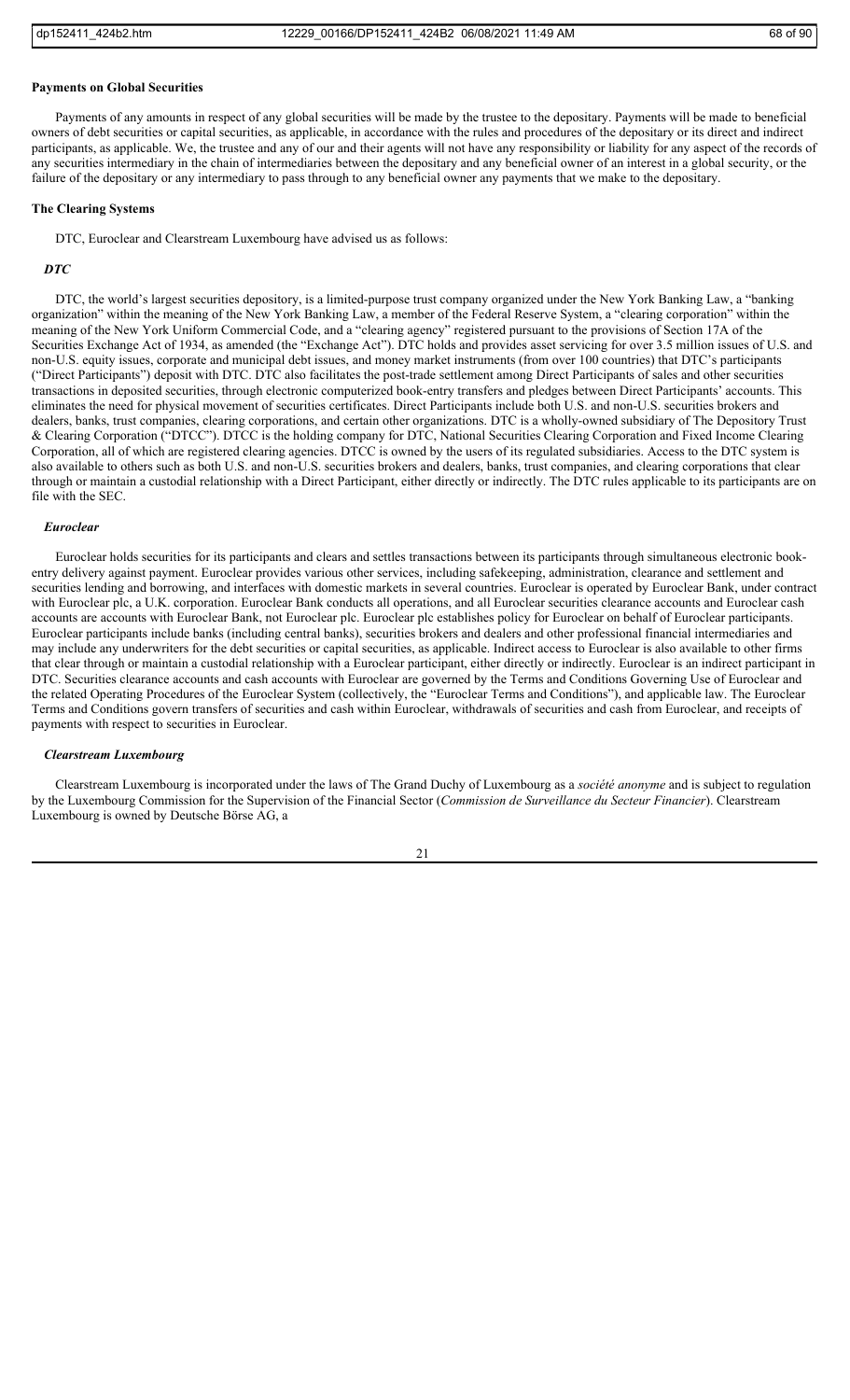publicly traded company. Clearstream Luxembourg holds securities for its participants and facilitates the clearance and settlement of securities transactions between its participants through electronic book-entry changes in accounts of its participants, thereby eliminating the need for physical movement of certificates. Clearstream Luxembourg provides to its participants, among other things, services for safekeeping, administration, clearance and settlement of internationally traded securities and securities lending and borrowing. Clearstream Luxembourg interfaces with domestic markets in several countries.

Clearstream Luxembourg's customers include worldwide securities brokers and dealers, banks, trust companies and clearing corporations and may include professional financial intermediaries. Its U.S. customers are limited to securities brokers, dealers and banks. Indirect access to the Clearstream Luxembourg system is also available to others that clear through Clearstream Luxembourg customers or that have custodial relationships with its customers, such as banks, brokers, dealers and trust companies. Clearstream Luxembourg is an indirect participant in DTC. Clearstream Luxembourg has established an electronic bridge with Euroclear to facilitate settlement of trades between Clearstream Luxembourg and Euroclear. Distributions with respect to the securities held beneficially through Clearstream Luxembourg are credited to cash accounts of Clearstream Luxembourg customers in accordance with its rules and procedures, to the extent received by Clearstream Luxembourg.

#### *Other Clearing Systems*

We may choose any other clearing system for a particular series of securities. The clearance and settlement procedures for the clearing system we choose will be described in the applicable prospectus supplement.

#### **Primary Distribution**

The distribution of debt securities and capital securities will be cleared through one or more of the clearing systems that we have described above or any other clearing system that is specified in the applicable prospectus supplement. Payment for debt securities and capital securities will be made on a delivery versus payment or free delivery basis. These payment procedures will be more fully described in the applicable prospectus supplement.

Clearance and settlement procedures may vary from one series of debt securities and capital securities, as applicable, to another according to the currency that is chosen for the specific series of debt securities or capital securities. Customary clearance and settlement procedures are described below.

We will submit applications to the relevant system or systems for the debt securities and capital securities to be accepted for clearance. The clearance numbers that are applicable to each clearance system will be specified in the applicable prospectus supplement.

#### **Clearance and Settlement Procedures**

## *DTC*

DTC participants that hold debt securities or capital securities, as applicable, through DTC on behalf of investors will follow the settlement practices applicable to United States corporate debt obligations in DTC's Same-Day Funds Settlement System.

Debt securities and capital securities, as applicable, will be credited to the securities custody accounts of these DTC participants against payment in same-day funds, for payments in U.S. dollars, on the settlement date. For payments in a currency other than U.S. dollars, debt securities or capital securities, as applicable, will be credited free of payment on the settlement date. If payment is made other than in U.S. dollars, separate payment arrangements outside of the DTC system must be made between the DTC Participants involved.

# *Euroclear and Clearstream Luxembourg*

We understand that investors that hold debt securities or capital securities, as applicable, through Euroclear or Clearstream Luxembourg accounts will follow the settlement procedures that are applicable to conventional Eurobonds in registered form for securities.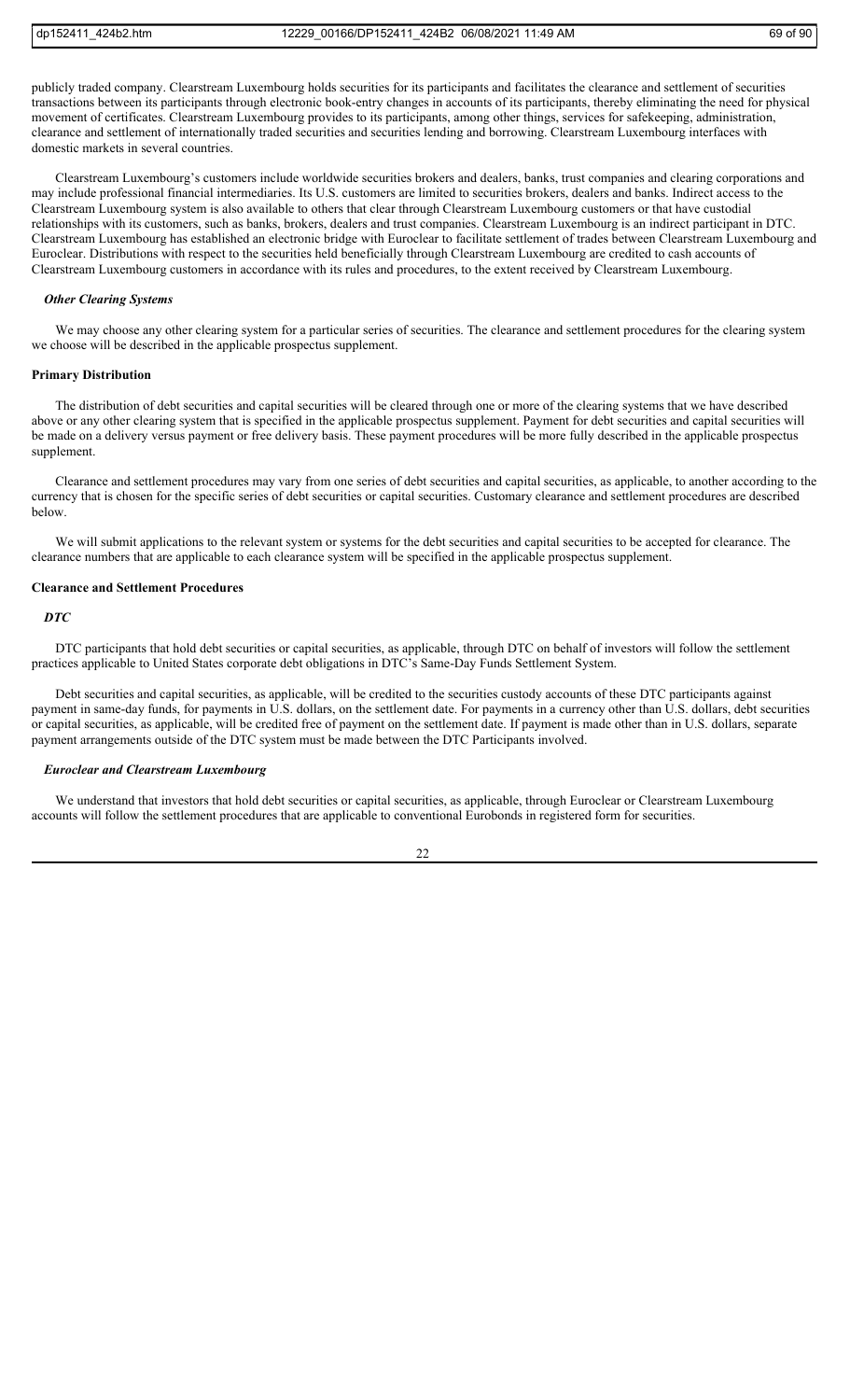Debt securities or capital securities, as applicable, will be credited to the securities custody accounts of Euroclear and Clearstream Luxembourg participants on the business day following the settlement date, for value on the settlement date. They will be credited either free of payment or against payment for value on the settlement date.

## **Secondary Market Trading**

# *Trading Between DTC Participants*

Secondary market trading between DTC participants will occur in the ordinary way in accordance with DTC's rules. Secondary market trading will be settled using procedures applicable to United States corporate debt obligations in DTC's Same-Day Funds Settlement System for securities.

If payment is made in U.S. dollars, settlement will be in same-day funds. If payment is made in a currency other than U.S. dollars, settlement will be free of payment. If payment is made other than in U.S. dollars, separate payment arrangements outside of the DTC system must be made between the DTC participants involved.

#### *Trading Between Euroclear and/or Clearstream Luxembourg Participants*

We understand that secondary market trading between Euroclear and/or Clearstream Luxembourg participants will occur in the ordinary way following the applicable rules and operating procedures of Euroclear and Clearstream Luxembourg. Secondary market trading will be settled using procedures applicable to conventional Eurobonds in registered form for securities.

#### *Trading Between a DTC Seller and a Euroclear or Clearstream Luxembourg Purchaser*

A purchaser of debt securities or capital securities, as applicable, that are held in the account of a DTC participant must send instructions to Euroclear or Clearstream Luxembourg at least one business day prior to settlement. The instructions will provide for the transfer of the debt securities or capital securities, as applicable, from the selling DTC participant's account to the account of the purchasing Euroclear or Clearstream Luxembourg participant. Euroclear or Clearstream Luxembourg, as the case may be, will then instruct the common depositary for Euroclear and Clearstream Luxembourg to receive the debt securities or capital securities, as applicable, either against payment or free of payment.

The interests in the debt securities or capital securities, as applicable, will be credited to the respective clearing system. The clearing system will then credit the account of the participant, following its usual procedures. Credit for the debt securities or capital securities, as applicable, will appear on the next day, European time. Cash debit will be back-valued to, and the interest on the debt securities or capital securities, as applicable, will accrue from, the value date, which would be the preceding day, when settlement occurs in New York. If the trade fails and settlement is not completed on the intended date, the Euroclear or Clearstream Luxembourg cash debit will be valued as of the actual settlement date instead.

Euroclear participants or Clearstream Luxembourg participants will need the funds necessary to process same-day funds settlement. The most direct means of doing this is to pre-position funds for settlement, either from cash or from existing lines of credit, as for any settlement occurring within Euroclear or Clearstream Luxembourg. Under this approach, participants may take on credit exposure to Euroclear or Clearstream Luxembourg until the debt securities or capital securities, as applicable, are credited to their accounts one business day later.

As an alternative, if Euroclear or Clearstream Luxembourg has extended a line of credit to them, participants can choose not to pre-position funds and will instead allow that credit line to be drawn upon to finance settlement. Under this procedure, Euroclear participants or Clearstream Luxembourg participants purchasing debt securities or capital securities, as applicable, would incur overdraft charges for one business day (assuming they cleared the overdraft as soon as the securities were credited to their accounts). However, any interest on the debt securities or capital securities, as applicable, would accrue from the value date. Therefore, in many cases, the investment income on debt securities or capital securities, as applicable, that is earned during that one-business day period may substantially reduce or offset the amount of the overdraft charges. This result will, however, depend on each participant's particular cost of funds.

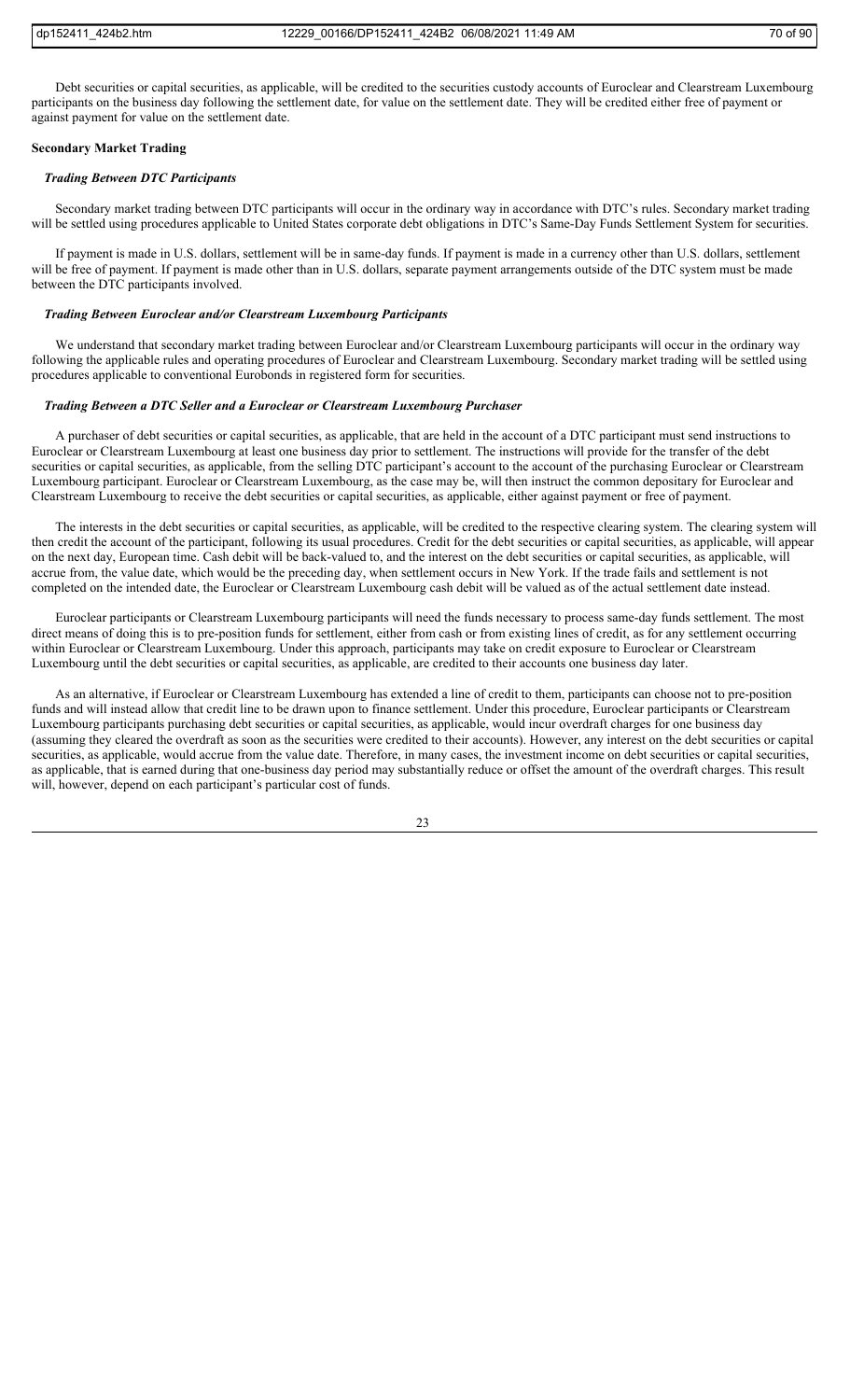Because the settlement will take place during New York business hours, DTC participants will use their usual procedures to deliver debt securities or capital securities, as applicable, to the depositary on behalf of Euroclear participants or Clearstream Luxembourg participants. The sale proceeds will be available to the DTC seller on the settlement date. For DTC participants, then, a cross-market transaction will settle no differently than a trade between two DTC participants.

#### **Special Timing Considerations**

Investors should be aware that they will only be able to make and receive deliveries, payments and other communications involving the debt securities or capital securities, as applicable, through Clearstream Luxembourg and Euroclear on days when those systems are open for business. Those systems may not be open for business on days when banks, brokers and other institutions are open for business in the United States.

In addition, because of time-zone differences, there may be problems with completing transactions involving Clearstream Luxembourg and Euroclear on the same business day as in the United States. U.S. investors who wish to transfer their interests in the debt securities or capital securities, as applicable, or to receive or make a payment or delivery of the debt securities or capital securities, as applicable, on a particular day, may find that the transactions will not be performed until the next business day in Luxembourg or Brussels, depending on whether Clearstream Luxembourg or Euroclear is used.

## **Issuance of Definitive Securities**

So long as the depositary holds the global securities of a particular series of debt securities or capital securities, as applicable, such global securities will not be exchangeable for definitive securities of that series unless:

- the depositary notifies the trustee that it is unwilling or unable to continue to act as depositary for the debt securities or capital securities, as applicable, or the depositary ceases to be a clearing agency registered under the Exchange Act;
- we are wound up and we fail to make a payment on the debt securities or capital securities, as applicable, when due; or
- at any time we determine at our option and in our sole discretion that the global securities of a particular series of debt securities or capital securities should be exchanged for definitive debt securities or capital securities, as applicable, of that series in registered form.

Each person having an ownership or other interest in a debt security or capital security, as applicable, must rely exclusively on the rules or procedures of the depositary as the case may be, and any agreement with any direct or indirect participant of the depositary, including Euroclear or Clearstream Luxembourg and their participants, as applicable, or any other securities intermediary through which that person holds its interest, to receive or direct the delivery of possession of any definitive security. The indentures permit us to determine at any time and in our sole discretion that debt securities or capital securities, as applicable, shall no longer be represented by global securities. DTC has advised us that, under its current practices, it would notify its participants of our request, but will only withdraw beneficial interests from the global securities at the request of each DTC participant. We would issue definitive certificates in exchange for any such beneficial interests withdrawn.

Unless otherwise specified in the relevant prospectus supplement, definitive debt securities and definitive capital securities will be issued in registered form only. To the extent permitted by law, we, the trustee and any paying agent shall be entitled to treat the person in whose name any definitive security is registered as its absolute owner.

Payments in respect of each series of definitive securities and definitive capital securities will be made to the person in whose name such definitive securities are registered as it appears in the register for that series of debt securities or capital securities, as applicable. Payments will be made in respect of the debt securities or capital securities, as applicable, by check drawn on a bank in New York or, if the holder requests, by transfer to the holder's account in New York. Definitive securities should be presented to the paying agent for redemption.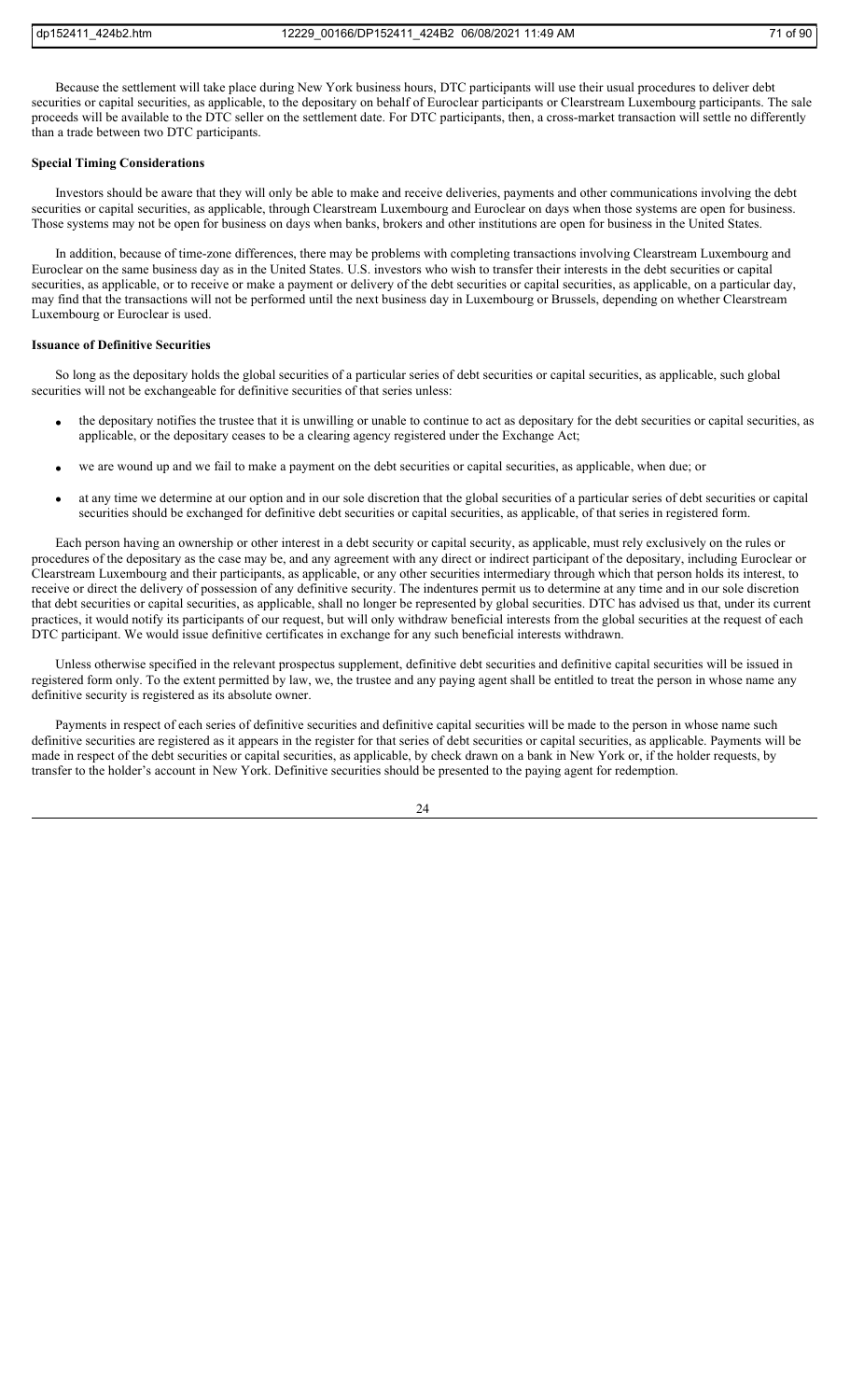If we issue definitive debt securities or capital securities, as applicable, of a particular series in exchange for a particular global security, the depositary, as holder of that global security, will surrender it against receipt of the definitive debt securities or capital securities, as applicable, cancel the book-entry debt securities or capital securities, as applicable, of that series, and distribute the definitive debt securities or capital securities, as applicable, of that series to the persons and in the amounts that the depositary specifies pursuant to the internal procedures of such depositary.

If definitive securities are issued in the limited circumstances described above, those securities (i) will be transferable only on the register for that series of debt securities or capital securities, and (ii) may be transferred in whole or in part in denominations of any whole number of securities upon surrender of the definitive securities certificates together with the form of transfer endorsed on it, duly completed and executed at the specified office of a paying agent. If only part of a securities certificate is transferred, a new securities certificate representing the balance not transferred will be issued to the transferor within three business days after the paying agent receives the certificate. The new certificate representing the balance will be delivered to the transferor by uninsured post at the risk of the transferor, to the address of the transferor appearing in the records of the paying agent. The new certificate representing the securities that were transferred will be sent to the transferee within three business days after the paying agent receives the certificate transferred, by uninsured post at the risk of the holder entitled to the securities represented by the certificate, to the address specified in the form of transfer.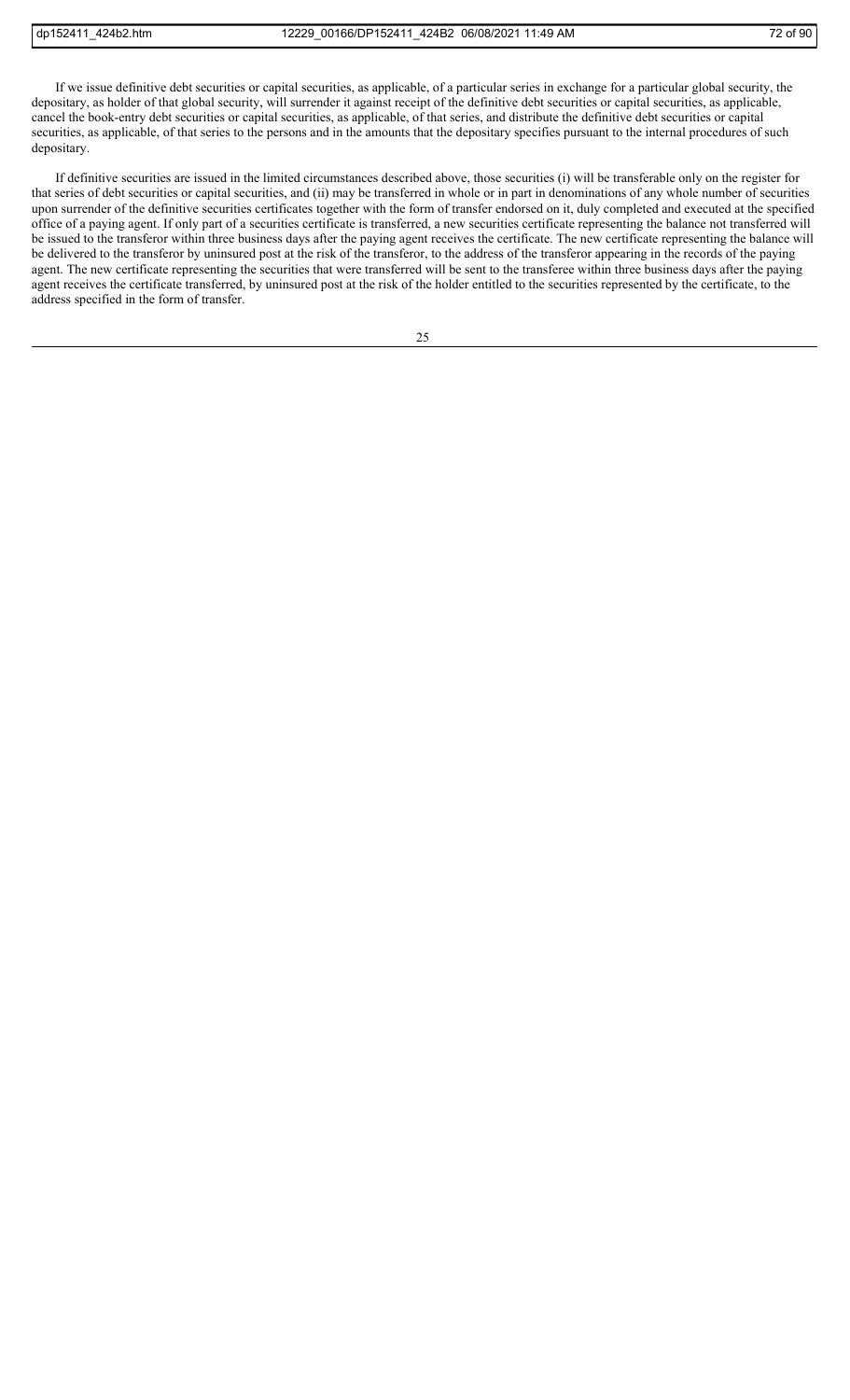### **DESCRIPTION OF ORDINARY SHARES**

*The following is a summary of the material terms of the ordinary shares of nominal value of £0.10, as set forth in our Articles of Association and the material provisions of U.K. law. This description is a summary and does not purport to be complete. You are encouraged to read our Articles of Association, which are filed as an exhibit to the Group's Annual Report on Form 20-F for the fiscal year ended December 31, 2018, incorporated by reference into this document.*

### **Share Capital**

As at December 31, 2018, the number of shares outstanding was as follows:

|                                                        | <b>Number</b>  | Amount  |
|--------------------------------------------------------|----------------|---------|
| <b>Class of Share</b>                                  | (in thousands) | (in fm) |
| Ordinary shares, nominal value of 10 pence each        | 71,163,592     | 7,116   |
| Preference shares, nominal value of 25 pence each      | 412,204        | 103     |
| Preference shares, nominal value of 25 cents each      | 809            | 0.2     |
| Preference shares, nominal value of 25 euro cents each |                |         |

## **Objects of LBG**

The objects of LBG are unrestricted.

### **Rights Attaching to Ordinary Shares**

Any ordinary share in LBG may be issued with any preferred, deferred or other special rights (including being denominated in another currency), or subject to such restrictions (whether as regards dividend, returns of capital, voting or otherwise) as LBG may from time to time determine by ordinary resolution or as otherwise provided in the Articles of Association.

Subject to statute, LBG may issue any ordinary shares which are, or at LBG's option are, liable to be redeemed. The directors may determine the terms and conditions and manner of such redemption.

# **Voting Rights**

For the purposes of determining which persons are entitled to attend or vote at a meeting and how many votes such persons may cast, LBG may specify in the notice of the meeting a time, not more than 48 hours before the time fixed for the meeting, by which a person must be entered on the register in order to have the right to attend or vote at the meeting. Every holder of ordinary shares who is entitled to be and is present in person (including any corporation by its duly authorized representative) at a general meeting of LBG and is entitled to vote will have one vote on a show of hands and, on a poll, if present in person or by proxy, will have one vote for every such share held by him, save that a member will not be entitled to exercise the right to vote carried by such shares if he or any person appearing to be interested in the shares held by him has been duly served with a notice under the Companies Act 2006 (requiring disclosure of interests in shares) and is in default in supplying LBG with information required by such notice.

#### **General Meetings**

Annual general meetings of LBG are to be held, in each period of six months beginning with the day following LBG's accounting reference date, in Edinburgh or such other place in Scotland as the directors shall appoint and at a date and time as may be determined by the directors. All other general meetings may be convened whenever the directors think fit and shall be requisitioned in accordance with the requirements of the Articles of Association.

LBG must prepare a notice of meeting in respect of a general meeting in accordance with the requirements of the Articles of Association and the Companies Act 2006. LBG must give at least 21 days' notice in writing of an annual general meeting. All other general meetings may be called by at least 14 days' notice in writing.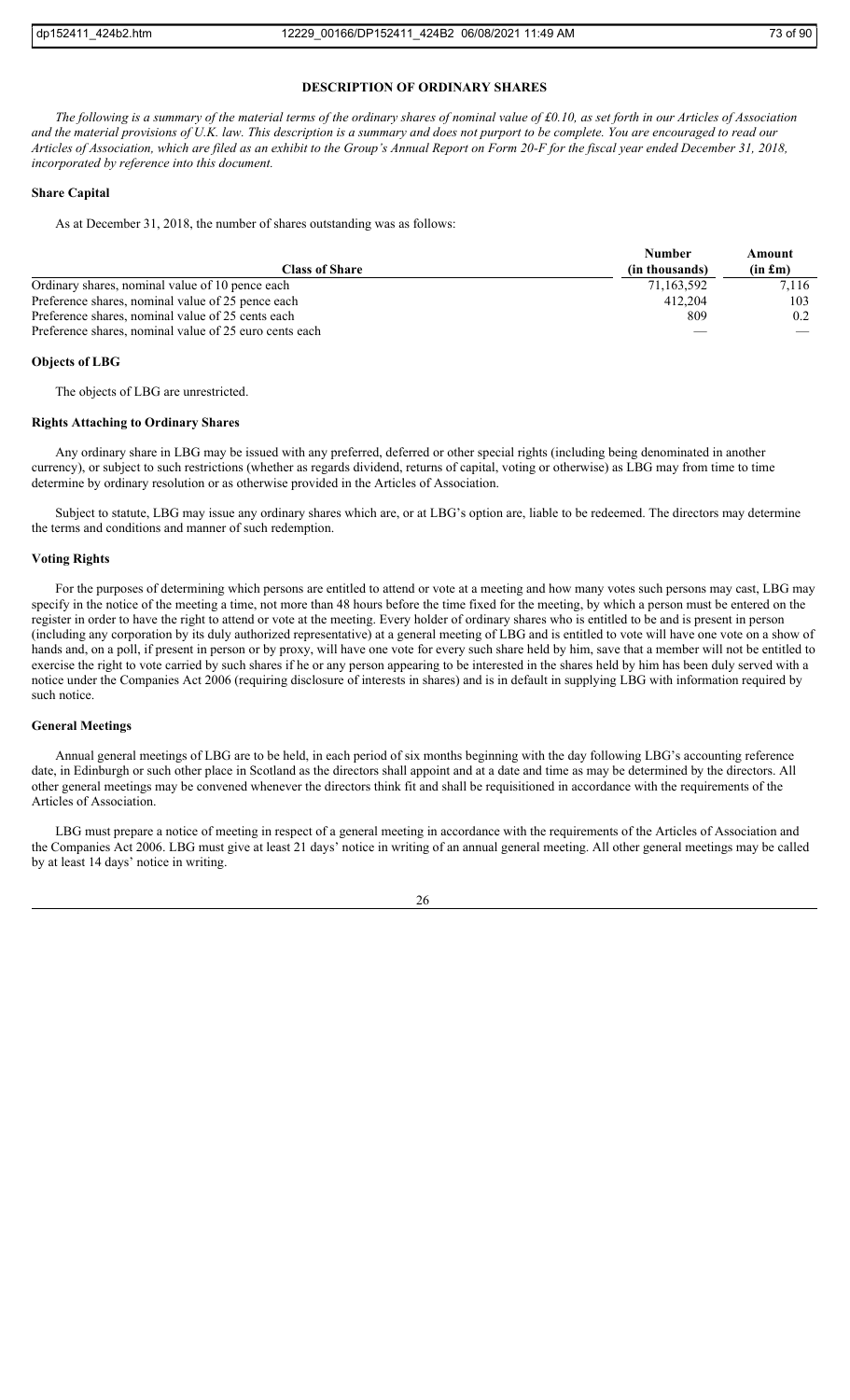The directors may make arrangements to enable attendance or regulate the level of attendance at any place specified in the notice of meeting for the holding of a general meeting and, in any such case, shall direct that the meeting be held at a specified place, where the chairman of the meeting shall preside, and make arrangements for simultaneous attendance and participation by members and proxies at other locations. The chairman of a general meeting has express authority to adjourn the meeting if, in his opinion, it appears impracticable to hold or continue the meeting because of crowding or unruly conduct or because an adjournment is otherwise necessary for the proper conduct of the meeting.

The processes and procedures for the conduct of a general meeting (including adjourning meetings, voting, amending resolutions and appointing proxies) is established under the Articles of Association and the Companies Act 2006. The chairman of a general meeting shall be entitled to take any action he considers appropriate for properly and orderly conduct before and during a general meeting. The directors shall be entitled to ask persons wanting to attend to submit to searches or other security arrangements as such directors consider appropriate.

The quorum necessary for the transaction of business at a general meeting is three members present in person or by proxy and entitled to vote.

### **Dividends and other Distributions and Return of Capital**

Under the Companies Act 2006, before LBG can lawfully make a distribution, it must ensure that it has sufficient distributable reserves (accumulated, realized profits, so far as not previously utilized by distribution or capitalization, less accumulated, realized losses, so far as not previously written off in a reduction or reorganization of capital duly made). Under the Articles of Association (and subject to statute) the directors are entitled to set aside out of the profits of LBG any sums as they think proper which, at their discretion, shall be applicable for any purpose to which the profits of LBG may be applied.

The shareholders in general meeting may, by ordinary resolution, declare dividends to be paid to members of LBG, but no dividends shall be declared in excess of the amount recommended by the directors. The directors may pay fixed dividends on any class of shares carrying a fixed dividend and may also from time to time pay dividends, interim or otherwise, on shares of any class as they think fit. Except in so far as the rights attaching to any shares otherwise provide, all dividends shall be apportioned and paid pro rata according to the amounts paid up thereon. Subject to the rights attaching to any shares, any dividend or other monies payable in respect of a share may be paid in such currency or currencies as the directors may determine using such exchange rates as the directors may select.

The opportunity to elect to receive new shares instead of any cash dividend recommended by the directors, may be offered to shareholders provided that the directors shall have obtained in advance the shareholders' approval to do so as required by the Articles of Association and the procedures under the Articles of Association is followed for allotting such shares.

In addition, LBG may by ordinary resolution direct the payment of a dividend in whole or in part by the distribution of specific assets (a distribution in specie).

On any distribution by way of capitalization, the amount to be distributed will be appropriated amongst the holders of ordinary shares in proportion to their holdings of ordinary shares (pro rata to the amount paid up thereon). If the amount to be distributed is applied in paying up in full unissued ordinary shares of LBG, a shareholder will be entitled to receive bonus shares of the same class as the shares giving rise to his entitlement to participate in the capitalization.

Any dividend or other moneys payable to a member that has not been cashed or claimed after a period of 12 years from the date of declaration of such dividend or other moneys payable to a member will be forfeited and revert to LBG. LBG shall be entitled to use such unclaimed or unclaimed dividend or other moneys payable to a member for its benefit for its general corporate purposes. LBG shall not be a trustee of dividends or other moneys payable that have not been cashed or claimed and it shall not be liable to pay interest on such dividends or other moneys.

On a return of capital, whether in a winding-up or otherwise, the ordinary shares will rank equally in all respects.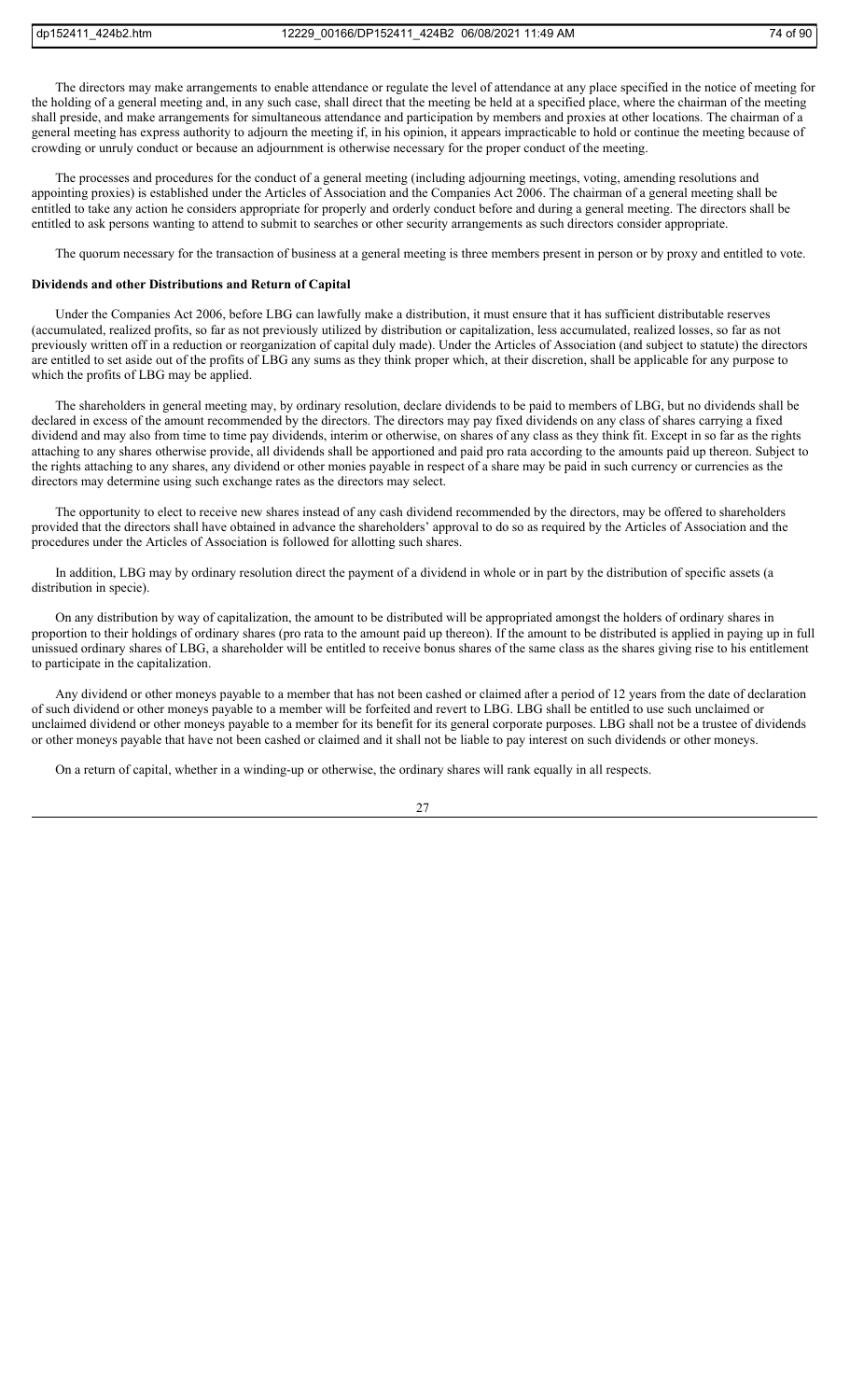LBG's ordinary shares do not confer any rights of redemption.

LBG may, subject to applicable law and to the Articles of Association, issue redeemable shares and redeem the same. LBG has issued certain preference shares which are redeemable. In general, subject to applicable law (if and to the extent required under applicable law and regulation) and the receipt of permission from the U.K. Prudential Regulation Authority, some of these shares are redeemable by LBG on a specified date and in some cases, thereafter on relevant dividend payment dates. Others are redeemable at any time during a specified period and following the occurrence of specified regulatory events.

Under the Articles of Association and the Companies Act 2006, the liability of shareholders is limited to the amount (if any) for the time being unpaid on the shares held by that shareholder.

### **Variation of Rights and Alteration of Capital**

Subject to the provisions of the Companies Act 2006, the CREST Regulations and every other statute for the time being in force or any judgment or order of any court of competent jurisdiction concerning companies and affecting LBG (the statutes), the rights attached to any class of shares for the time being in issue may be varied or abrogated with the consent in writing of the holders of not less than three-quarters in nominal value of the issued shares of that class or with the sanction of a special resolution passed at a separate meeting of the holders of shares of that class. At any such separate meeting, the provisions of the Articles of Association relating to general meetings will apply, but the necessary quorum at any such meeting will be two persons holding or representing by proxy at least one-third in nominal value of the issued shares of that class (except at an adjourned meeting, at which the quorum shall be any holder of shares of the class, present in person or by proxy) and any such person may demand a poll and every such holder shall on a poll have one vote for every share of the class held by such holder.

As a matter of U.K. law, LBG may, by ordinary resolution, increase its share capital, consolidate and divide all or any of its shares into shares of larger amount, sub-divide all or any of its shares into shares of smaller amount and cancel any shares not taken or agreed to be taken by any person. Where a consolidation or subdivision of shares would result in fractions of a share, the directors may sell the shares representing the fractions for the best price reasonably obtainable, and distribute the net proceeds of such sale to the relevant members entitled to such proceeds. Where a member's entitlement to a portion of the proceeds of sale amounts to less than a minimum figure (as determined by the directors), such portion may be distributed to a charitable organization at the directors' discretion.

Subject to the provisions of the statutes, LBG may, by special resolution, reduce its share capital, any capital redemption reserve, share premium account or other undistributable reserve in any way.

#### **Transfer of Shares**

All transfers of shares which are in certificated form may be effected by transfer in writing in any usual or common form or in any other form acceptable to the directors and must be executed by or on behalf of the transferor and, except in the case of fully paid shares, by or on behalf of the transferee. The transferor will be deemed to remain the holder of the shares transferred until the name of the transferee is entered in the register of members of LBG in respect thereof. All transfers of shares which are in uncertificated form may be effected by means of a relevant system, unless the CREST Regulations provide otherwise.

The directors may, in the case of shares in certificated form, in their absolute discretion and without assigning any reason therefor, refuse to register any transfer of shares (not being fully paid shares) provided that, where any such shares are admitted to the Official List of the U.K. Financial Conduct Authority, such discretion may not be exercised in such a way as to prevent dealings in the shares of that class from taking place on an open and proper basis. The directors may also decline to register a transfer unless either:

- the instrument of transfer and the lodging of such instrument complies with the requirements of the Articles of Association and the transfer is in respect of only one class of shares; or
- the transfer is in favor of not more than four persons as the transferee.

The directors shall refuse to register the transfer of any share on which LBG has a lien.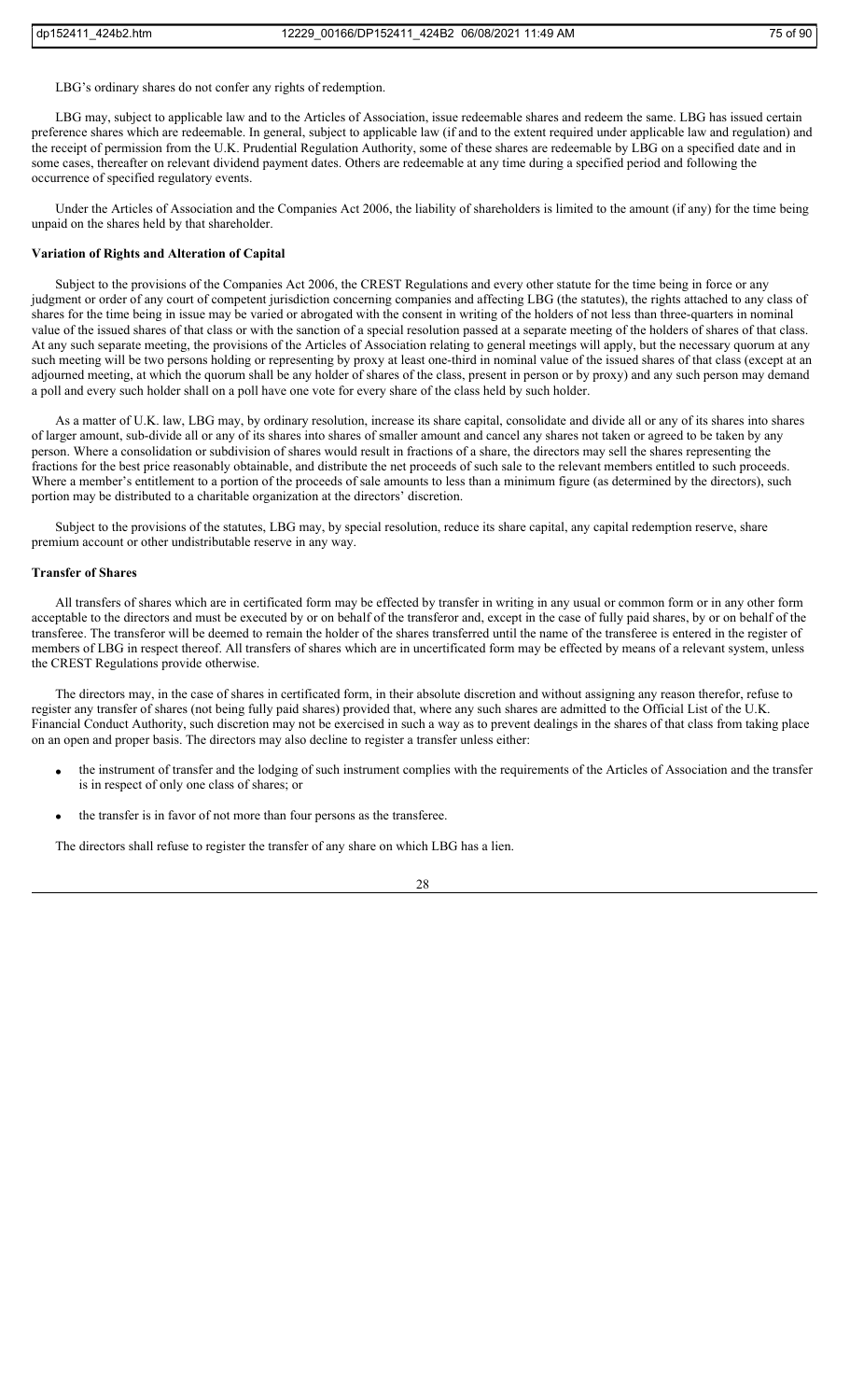The Articles of Association otherwise contain no restrictions on the free transferability of fully paid shares.

LBG's shares are in registered form and the Articles of Association and UK company law do not provide for bearer shares or bearer share warrants.

Subject to the statutes and the rules (as defined in the CREST Regulations), and apart from any class of wholly dematerialized security, the directors may determine that any class of shares may be held in uncertificated form and that title to such shares may be transferred by means of an electronic trading system or that shares of any class should cease to be so held and so transferred.

#### **Disclosure of Holdings Exceeding Certain Percentages**

The Disclosure and Transparency Rules of the U.K. Financial Conduct Authority require LBG shareholders to notify LBG if the voting rights held by such LBG shareholders (including by way of a certain financial instrument) reach, exceed or fall below 3 per cent and each 1 per cent threshold thereafter up to 100 per cent. Under the Disclosure and Transparency Rules, certain voting rights in LBG may be disregarded.

Pursuant to the Companies Act 2006, LBG may also send a notice to any person whom LBG knows is interested in LBG's shares or any person whom LBG has reasonable cause to believe is, or at any time during the three years immediately preceding the date on which such notice is issued, has been interested in LBG's shares, requiring that person to confirm whether he has or had such an interest and if so provide details of that interest as required by the notice.

Under the Articles of Association and U.K. law, if a person fails to comply with such a notice or provides information that is false in a material particular in respect of any shares (the default shares), the LBG directors may serve a restriction notice on such a person. Such a restriction notice will state that the default shares and, if the LBG directors determine, any other shares held by that person, shall not confer any right to attend or vote at any general meeting of LBG.

In respect of a person with a 0.25 per cent or more interest in the issued shares of the class in question, the LBG directors may direct by notice to such member that, subject to certain exceptions, no transfers of shares held by such person shall be registered and/or that any dividends or other payments on the default shares shall be retained by LBG pending receipt by LBG of the information requested by the LBG directors.

#### **Mandatory Takeover-Bids, Squeeze-Out and Sell-Out Rules**

Other than as provided by the Companies Act 2006 and The City Code on Takeovers and Mergers, there are no rules or provisions relating to mandatory bids and/or squeeze-out and sell-out rules in relation to the ordinary shares.

### **Untraced Members**

LBG is entitled to sell, as the agent of a member, at the best price reasonably obtainable, any share registered in the name of a member (or any other person entitled to such shares at law) provided that: (i) such shares remaining untraced for 12 years and during that period at least three dividends in respect of such shares have become payable and no dividend in respect of those shares has been cashed or claimed by the relevant member; (ii) LBG uses reasonable efforts to trace the relevant member and, following the expiry of the 12 year period, sends a notice to the last known physical or email address of such member stating LBG's intention to sell the shares; and (iii) during the three months following sending such notice, LBG does not receive any communication from such member. LBG can also sell, at the best price reasonably obtainable, any additional shares held by the same member that were issued during such 12 year period provided that no dividend on such additional shares has been cashed or claimed by such member during such period.

The proceeds from the sale of untraced shares shall be forfeited by the relevant member and shall belong to LBG. LBG shall not be liable or be required to account to the member for the proceeds of such sale. LBG is entitled to use or invest the proceeds from such sale in any manner that the directors think fit.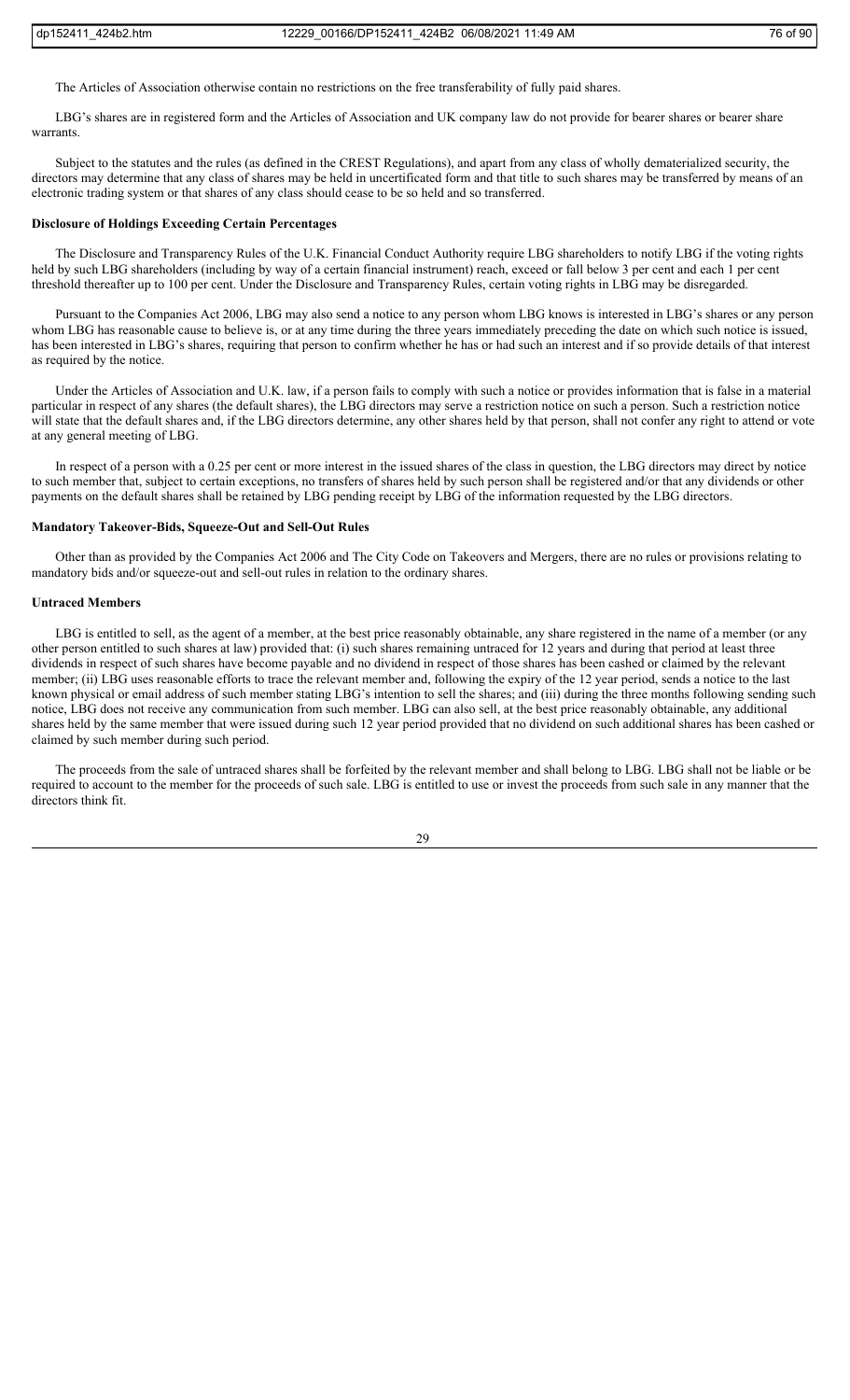#### **Forfeiture and Lien**

The directors may by resolution make calls upon members in respect of any moneys unpaid on their shares (but subject to the terms of allotment of such shares) in the manner required by the Articles of Association

If a member fails to pay in full any call or installment of a call on or before the due date for payment, then, following notice by the directors requiring payment of the unpaid amount with any accrued interest and any expenses incurred, such share may be forfeited by a resolution of the directors to that effect (including all dividends declared in respect of the forfeited share and not actually paid before such forfeiture). A member whose shares have been forfeited will cease to be a member in respect of the shares, but will, notwithstanding the forfeiture, remain liable to pay to LBG all monies which at the date of forfeiture were presently payable together with interest. The directors may at their absolute discretion enforce payment without any allowance for the value of the shares at the time of forfeiture or for any consideration received on their disposal or waive payment in whole or part.

LBG has a first and paramount lien on every share (not being a fully paid share) for all monies (whether presently payable or not) called or payable at a fixed time in respect of such share, and the directors may waive any lien which has arisen and may resolve that any share shall for some limited period be exempt from such a lien, either wholly or partially.

A forfeited share becomes the property of LBG, and it may be sold, re-allotted, otherwise disposed of or cancelled as the directors see fit. Any share on which LBG has a lien may be sold on the terms set out in the Articles of Association. The proceeds of sale shall first be applied towards payment of the amount in respect of the lien insofar as it is still payable and then on surrender of the share certificate for cancellation (in the case of shares in certificated form), to the person entitled to the shares at the time of sale.

### **Winding-Up**

The directors have the power, in the name and on behalf of LBG, to present a petition to the court for LBG to be wound up.

If LBG is wound up, the liquidator may, with the authority of an ordinary resolution, divide amongst the members in specie or kind the whole or any part of the assets of LBG. The liquidator may for such purpose set such value as he deems fair upon any one or more class or classes of property and may determine how such division shall be carried out as between the members or different classes of members. The liquidator may vest any part of the assets in trustees upon such trusts for the benefit of members as the liquidator thinks fit, and the liquidation may be closed and LBG dissolved, but so that no contributory shall be compelled to accept any shares or other property in respect of which there is a liability.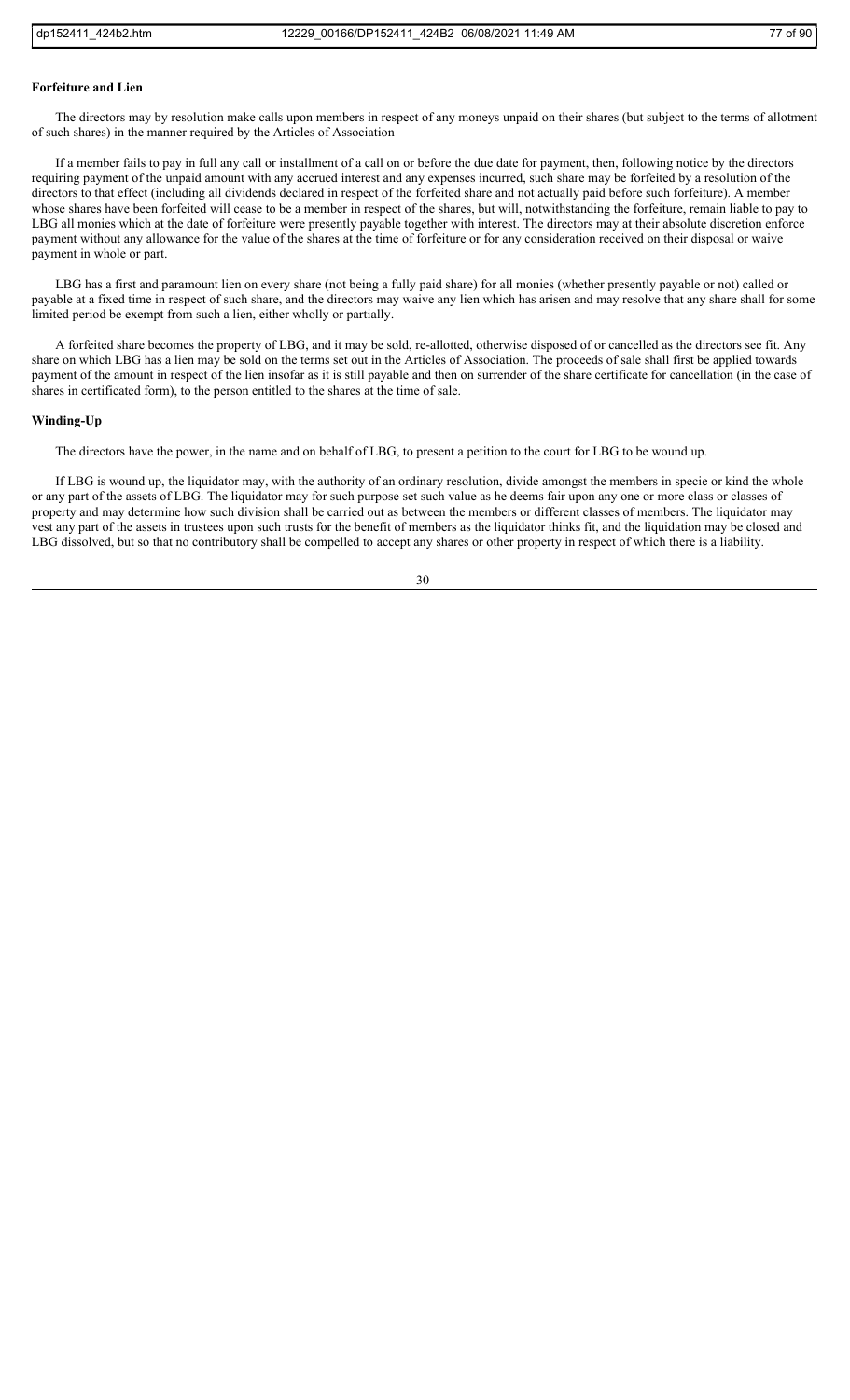### **DESCRIPTION OF AMERICAN DEPOSITARY SHARES**

*The following is a summary of the general terms and provisions of the deposit agreement under which the Depositary will deliver the American Depositary Shares ("ADSs"). The deposit agreement is among us, The Bank of New York Mellon, as Depositary, and all registered holders and beneficial owners from time to time of ADSs issued under it. This summary does not purport to be complete. You should read the deposit agreement, which we have filed with the SEC as an exhibit to the registration statement of which this prospectus is a part. You may also read the deposit agreement at the corporate trust offices of The Bank of New York Mellon in The City of New York and the offices of the Custodian in London. The principal executive office of the Depositary and its corporate trust office is currently located at 240 Greenwich Street, New York, NY 10286. The Depositary was incorporated pursuant to a special act of the New York State legislature passed on April 19, 1871. The Depositary now operates as a banking corporation under the New York State Banking Law.*

### **American Depositary Shares**

The Bank of New York Mellon, as Depositary, will register and deliver ADSs pursuant to the deposit agreement. Each ADS will represent four ordinary shares, or evidence of the right to receive four ordinary shares, deposited with the Custodian and registered in the name of the Depositary or its nominee (such ordinary shares, together with any additional ordinary shares at any time deposited or deemed deposited under the deposit agreement and any other securities, cash or other property received by the Depositary or the Custodian in respect of such ordinary shares, the "Deposited Securities").

ADSs can be held either (A) directly (i) by having an American Depositary Receipt ("**ADR**"), which is a certificate evidencing a specific number of ADSs, registered in the holder's name, or (ii) by having ADSs registered in the owner's name in the Direct Registration System ("**DRS**"), or (B) indirectly by holding a security entitlement in ADSs through a broker or other financial institution. A direct holder of an ADS is an ADS registered holder. This description assumes that each holder is an ADS registered holder. Indirect holders of ADSs must rely on the procedures of a broker or other financial institution to assert the rights of ADS registered holders described in this section, and such holders should consult with their broker or financial institution to find out what those procedures are.

The DRS is a system administered by DTC pursuant to which the depositary may register the ownership of uncertificated ADSs, which ownership shall be evidenced by periodic statements sent by the depositary to the registered holders of uncertificated ADSs. See "-Direct Registration System" below.

Holders of ADSs will not have shareholder rights. Scottish law governs shareholder rights. The Depositary will be the holder of the ordinary shares represented by each investor's ADSs. As a registered holder of ADSs, each investor will have ADS registered holder rights as set forth in the deposit agreement. The deposit agreement also sets forth the rights and obligations of us and of the Depositary. New York law governs the deposit agreement and the ADSs.

In this section, the term "deliver", or its noun form, when used with respect to ADSs, shall mean (A) book-entry transfer of ADSs to an account at The Depository Trust Company, or its successor, designated by the person entitled to such delivery, (B) registration of ADSs not evidenced by an ADR on the books of the Depositary in the name requested by the person entitled to such delivery and mailing to that person of a statement confirming that registration or (C) if requested by the person entitled to such delivery, delivery at the corporate trust office of the Depositary to the person entitled to such delivery of one or more ADRs evidencing ADSs registered in the name requested by that person. The term "surrender", when used with respect to ADSs, shall mean (A) one or more book-entry transfers of ADSs to the DTC account of the Depositary, (B) delivery to the Depositary at its corporate trust office of an instruction to surrender ADSs not evidenced by an ADR or (C) surrender to the Depositary at its corporate trust office of one or more ADRs evidencing ADSs.

### **Deposit and Withdrawal**

The Depositary has agreed, subject to the terms and conditions of the deposit agreement, that upon delivery to the Custodian of ordinary shares (or evidence of rights to receive ordinary shares) in a form satisfactory to the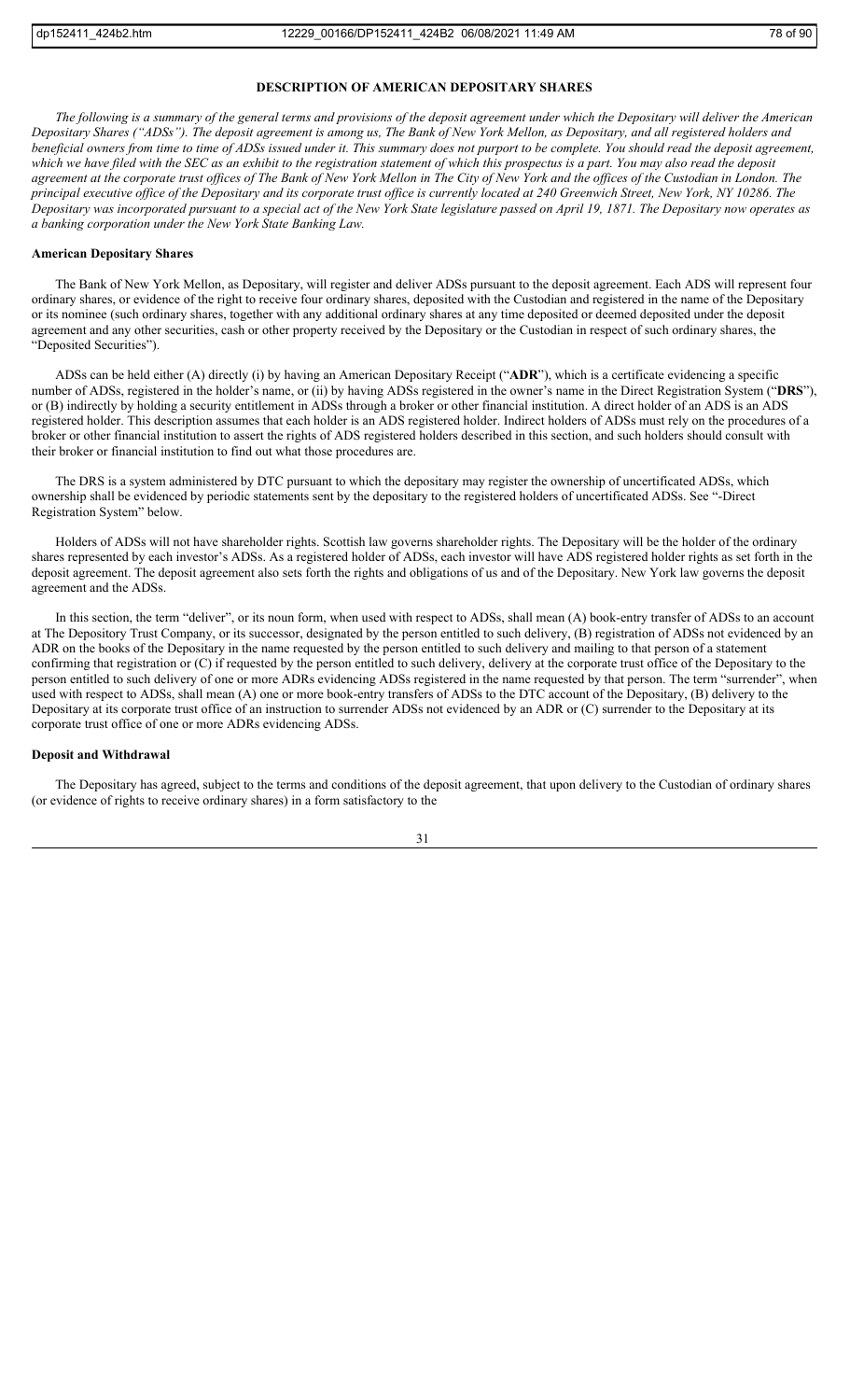Custodian, the Depositary will, upon payment of the fees, charges and taxes provided in the deposit agreement, deliver to, or upon the written order of, the person or persons named in the notice of the Custodian delivered to the Depositary or requested by the person depositing such shares with the Depositary, the number of ADSs issuable in respect of such deposit.

Upon surrender at the corporate trust office of the Depositary of ADSs for the purpose of withdrawal of the Deposited Securities represented thereby, and upon payment of the fees, governmental charges and taxes provided in the deposit agreement, and subject to the terms and conditions of the deposit agreement, our Articles of Association and the Deposited Securities, the holder of such ADSs will be entitled to delivery, to him or upon his order, as permitted by applicable law, of the amount of Deposited Securities at the time represented by such ADSs. The forwarding of share certificates, other securities, property, cash and other documents of title for such delivery will be at the risk and expense of the holder.

An ADR holder may surrender its ADR to the Depositary for the purpose of exchanging its ADR for uncertificated ADSs. The Depositary will cancel that ADR and will send the ADS registered holder a statement confirming that the ADS registered holder is the registered holder of uncertificated ADSs. Alternatively, upon receipt of the Depositary of a proper instruction from a registered holder of uncertificated ADSs requesting the exchange of uncertificated ADSs for certificated ADSs, the Depositary will execute and deliver to the ADS registered holder an ADR evidencing those ADSs.

Ordinary shares that the Depositary believes have been withdrawn from a restricted depositary receipt facility established or maintained by a depositary bank (including any such other facility maintained by the Depositary) may be accepted for deposit only if those ordinary shares are not "restricted securities" within the meaning of Rule 144(a)(3) under the Securities Act, and the Depositary may, as a condition of accepting those ordinary shares for deposit, require the person depositing those ordinary shares to provide the Depositary with a certificate to the foregoing effect.

#### **Dividends and Other Distributions**

The Depositary will distribute all cash dividends or other cash distributions that it receives in respect of deposited ordinary shares to the holders of the ADSs, after payment of any charges and fees provided for in the deposit agreement in proportion to their holdings of ADSs. The cash amount distributed will be reduced by any amounts that the Depositary must withhold on account of taxes.

If we make a non-cash distribution in respect of any deposited ordinary shares, the Depositary will distribute the property it receives to holders of the ADSs, after deduction or upon payment of any taxes, charges and fees provided for in the deposit agreement, in proportion to their holdings of ADSs. If a distribution that we make in respect of deposited ordinary shares consists of a dividend in, or free distribution of, ordinary shares, the Depositary may, and will, if we request, distribute to holders of the ADSs, in proportion to their holdings of ADSs, additional ADSs representing the amount of ordinary shares received as such dividend or free distribution. If the Depositary does not distribute additional ADSs, each ADS will from then forward also represent its proportional share of the additional ordinary shares distributed in respect of the deposited ordinary shares before the dividend or free distribution.

If the Depositary determines that any distribution of property, other than cash or ordinary shares, cannot be made proportionately among ADS holders or if for any other reason, including any requirement that we or the Depositary withhold an amount on account of taxes or other governmental charges, the Depositary deems that such a distribution is not feasible, the Depositary may dispose of all or part of the property in any manner, including by public or private sale, that it deems equitable and practicable. The Depositary will then distribute the net proceeds of any such sale (net of any fees and expenses of the Depositary provided for in the deposit agreement) to ADS holders as in the case of a distribution received in cash.

# **Redemption**

If the Depositary receives notice of redemption of Deposited Securities, it will surrender those Deposited Securities on the redemption date and call for surrender of a corresponding number of ADSs. Upon surrenders of the ADSs called for surrender, the Depositary will deliver the proceeds of the redeemed Deposited Securities as described above under "-Deposit and Withdrawal".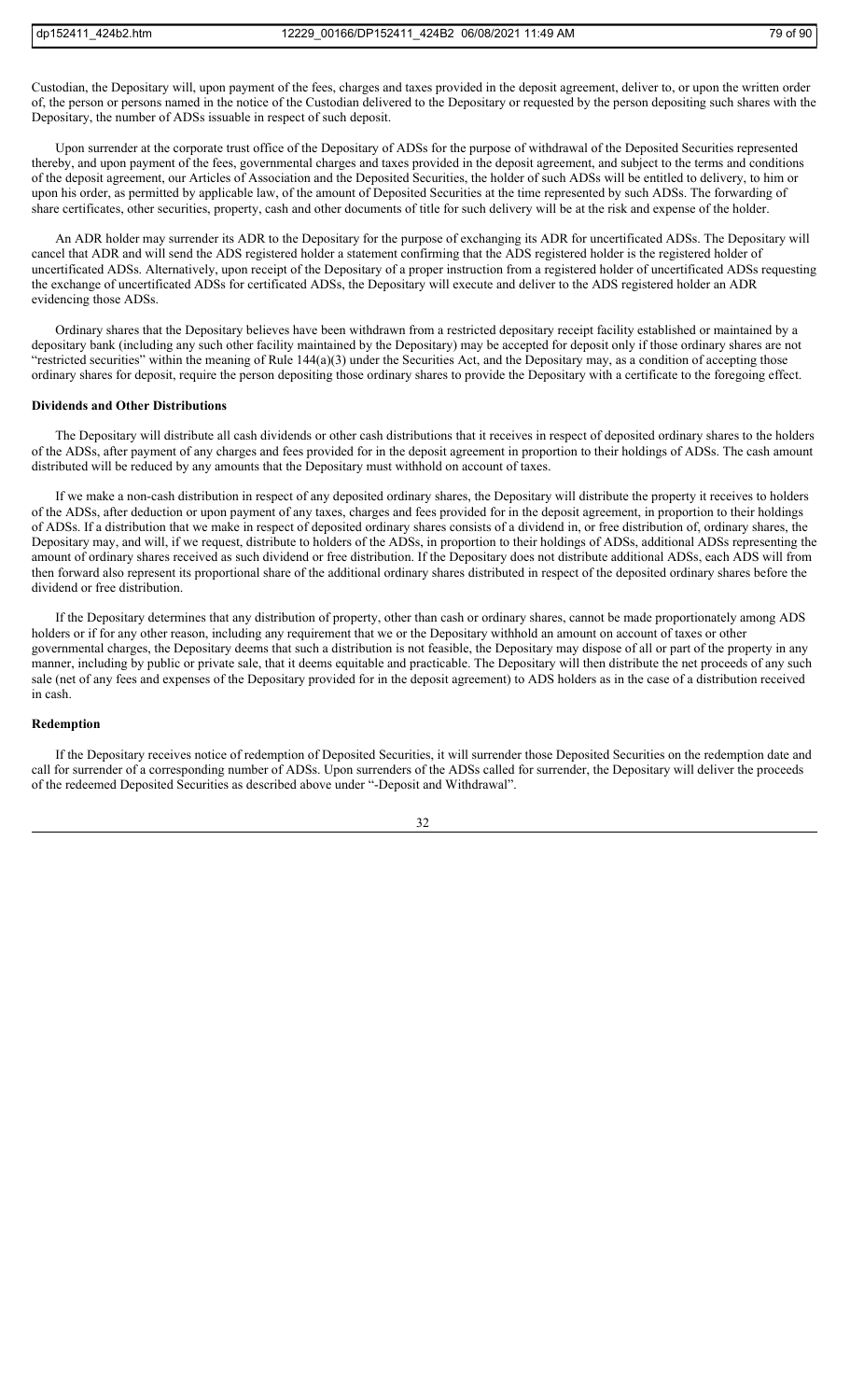#### Record Date

Whenever any cash dividend or other cash distribution becomes payable or any distribution other than cash shall be made, or whenever rights shall be issued with respect to the deposited ordinary shares, or whenever the Depositary causes a change in the number of ordinary shares represented by each ADS or receives notice of any meeting of holders of ordinary shares, the Depositary will fix a record date, which shall be as close as possible to the corresponding record date set by us, for the determination of the ADS holders who are entitled to receive the dividend distribution, distribution of rights or the net proceeds of the sale of ordinary shares as the case may be, or to give instructions for the exercise of voting rights at the meeting, subject to the provisions of the deposit agreement.

#### **Voting of the Underlying Deposited Securities**

When the Depositary receives notice of any meeting or solicitation of consents or proxies of holders of ordinary shares, it will, if we request, as soon as practicable thereafter, mail to the record holders of ADSs a notice including:

- the information contained in the notice of meeting;
- a statement that the record holders of ADSs at the close of business on a specified record date will be entitled, subject to any applicable provision of Scottish law and the Articles of Association or any similar document of ours, to instruct the Depositary as to the exercise of any voting rights pertaining to the ordinary shares represented by their ADSs; and
- a brief explanation of how they may give instructions, including an express indication that they may be deemed to have instructed the Depositary to give a discretionary proxy to designated member or members of our board of directors if no such instruction is received.

The Depositary has agreed that it will endeavor, in so far as practical, to vote or cause to be voted the ordinary shares in accordance with any written non-discretionary instructions of record holders of ADRs that it receives on or before the date set by the Depositary for that purpose. However, holders of ADRs may not receive notice or otherwise learn of a meeting of holders of ordinary shares in time to instruct the Depositary prior to a cut-off date the Depositary will set. The Depositary will not vote the ordinary shares except in accordance with such instructions or deemed instructions.

If the Depositary does not receive instructions from an ADS holder on or before the date the Depositary establishes for this purpose, the Depositary may deem such holder to have directed the Depositary to give a discretionary proxy to a designated member or members of our board of directors. However, the Depositary will not give a discretionary proxy to a designated member or the Directors with respect to any matter as to which we inform the Depositary that:

- we do not wish the proxy to be given;
- substantial opposition exists; or
- the rights of holders of the ordinary shares may be materially affected.
- Holders of ADSs will not be entitled to vote ordinary shares directly.

## **Inspection of Transfer Books**

The Depositary will, at its office in New York City, keep books for the registration and transfer of ADSs. These books will be open for inspection by ADS holders at all reasonable times. However, this inspection may not be for the purpose of communicating with ADS holders in the interest of a business or object other than our business or a matter related to the deposit agreement or the ADSs.

## **Reports and Notices**

We will furnish the Depositary with our annual and interim reports as described under "Incorporation of Documents by Reference". The Depositary will make available at its office in New York City, for any ADS holder

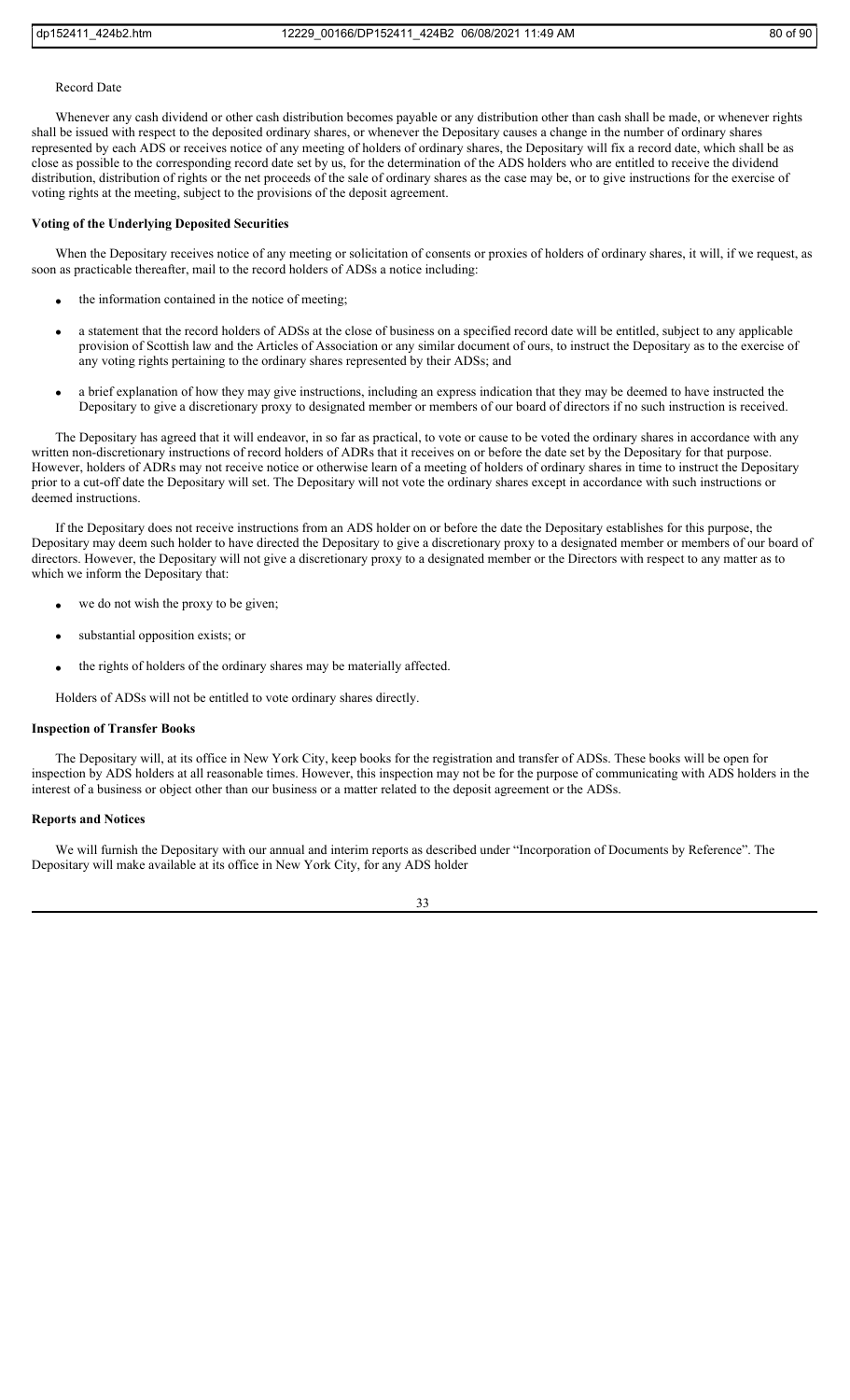to inspect, any reports and communications received from us that are both received by the Depositary as holder of ordinary shares and made generally available by us to the holders of those ordinary shares, including our annual report and accounts and interim report and accounts. Upon our written request, the Depositary will mail copies of those reports to ADS holders as provided in the deposit agreement.

On or before the first date on which we give notice, by publication or otherwise, of:

- any meeting of holders of the ordinary shares;
- any adjourned meeting of holders of the ordinary shares; or
- the taking of any action in respect of any cash or other distributions or the offering of any rights in respect of the ordinary shares,

we have agreed to transmit to the Depositary and the custodian a copy of the notice in the form given or to be given to holders of the ordinary shares. If requested in writing by us, the Depositary will, at our expense, arrange for the prompt transmittal or mailing of such notices, and any other reports or communications made generally available to holders of the ordinary shares, to all holders of ADSs.

### **Amendment and Termination of the Deposit Agreement**

The form of the ADRs and any provisions of the deposit agreement may at any time and from time to time be amended by agreement between us and the Depositary, without the consent of holders of ADSs, in any respect which we and the Depositary may deem necessary or advisable. Any amendment that imposes or increases any fees or charges, other than taxes and other governmental charges, registration fees, transmission costs, delivery costs or other such expenses, or that otherwise prejudices any substantial existing right of holders of outstanding ADSs, will not take effect as to outstanding ADSs until thirty (30) days after notice of the amendment has been given to the record holders of those ADRs. Every holder of ADSs at the time an amendment becomes effective will be deemed by continuing to hold the ADSs to consent and agree to the amendment and to be bound by the deposit agreement or the ADR as amended. No amendment may impair the right of any holder of ADSs to surrender ADSs and receive in return the ordinary shares represented by those ADSs.

Whenever we direct, the Depositary has agreed to terminate the deposit agreement by mailing a termination notice to the record holders of all ADSs then outstanding at least thirty (30) days before the date fixed in the notice of termination. The Depositary may likewise terminate the deposit agreement by mailing a termination notice to us and the record holders of all ADSs then outstanding if at any time sixty (60) days shall have expired since the Depositary delivered a written notice to us of its election to resign and a successor depositary shall not have been appointed and accepted its appointment.

If any ADSs remain outstanding after the date of any termination, the Depositary will then:

- discontinue the registration of transfers of ADSs;
- suspend the distribution of dividends to holders of ADSs; and
- not give any further notices or perform any further acts under the deposit agreement, except those listed below, with respect to those ADSs.

The Depositary will, however, continue to collect dividends and other distributions pertaining to the ordinary shares. It will also continue to sell rights and other property as provided in the deposit agreement and deliver ordinary shares, together with any dividends or other distributions received with respect to them and the net proceeds of the sale of any rights or other property, in exchange for ADSs surrendered to it.

At any time after the expiration of one year from the date of termination of the deposit agreement, the Depositary may sell the ordinary shares then held. The Depositary will then hold uninvested the net proceeds of any such sales, together with any other cash then held by it under the deposit agreement, unsegregated and without liability for interest, for the pro rata benefit of the holders of ADSs that have not previously been surrendered.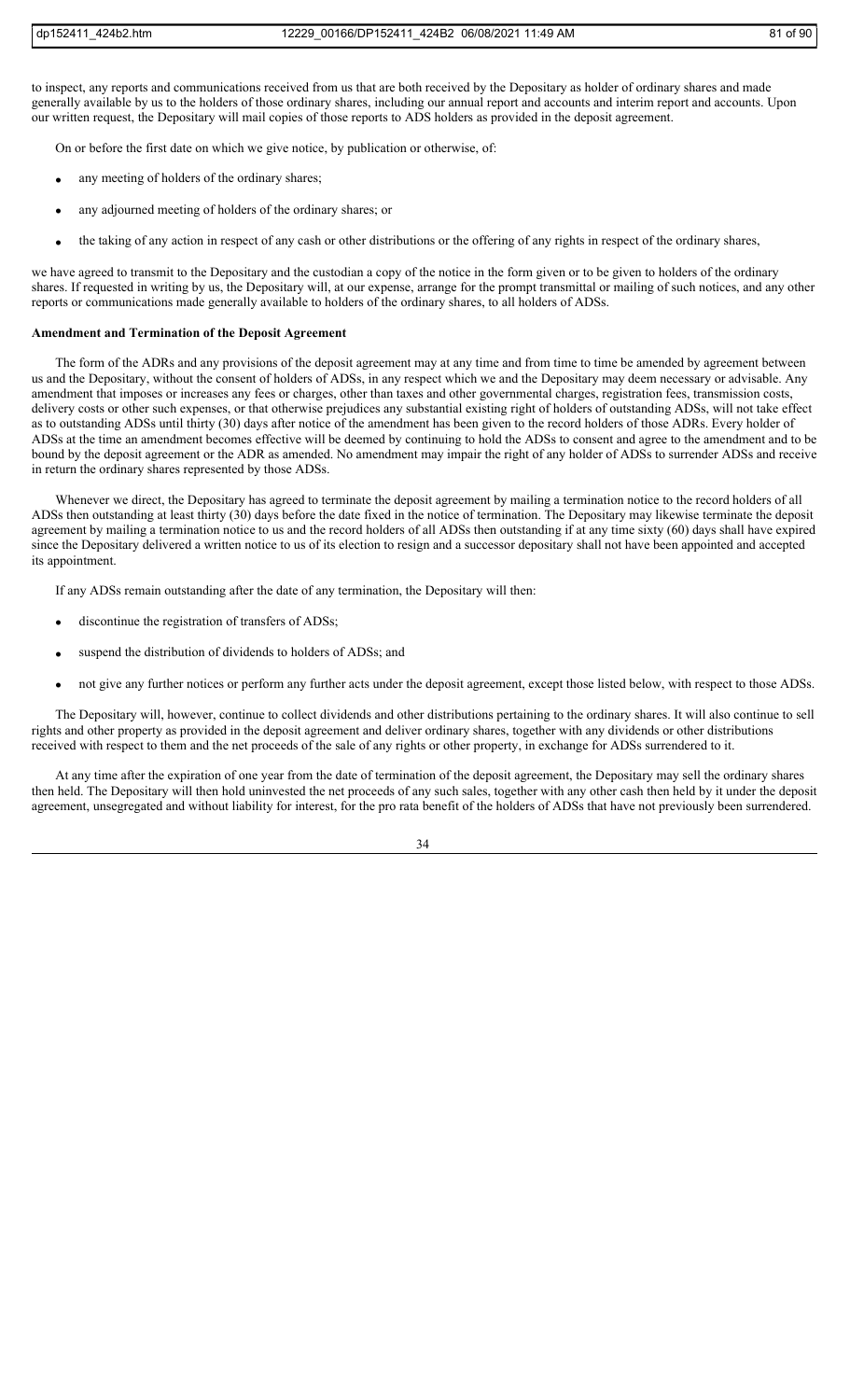#### **Charges of the Depositary**

The following charges shall be incurred by any party depositing or withdrawing ordinary shares, or by any party surrendering ADSs or to whom ADSs are issued:

- any applicable taxes or other governmental charges the Depositary or custodian have to pay on any ADS or ordinary share underlying an ADS;
- any applicable registration or transfer fees on deposits or withdrawals of ordinary shares;
- cable, telex, facsimile transmission and delivery charges which the deposit agreement provides are at the expense of the holders of ADSs or persons depositing or withdrawing ordinary shares;
- expenses incurred or paid by the Depositary in any conversion of foreign currency into dollars

\$5.00 (or less per 100 ADSs (or portion of • Issuance of ADSs, including issuances resulting from a distribution of shares or rights or other 100 ADSs)) property

Cancellation of ADSs for the purpose of withdrawal, including if the deposit agreement terminates

- \$.02 (or less) per ADS Any cash distribution to ADS registered holders
	- a fee for the distribution to ADS holders of any securities in an amount equal to the fee for the delivery of ADRs referred to above which would have been charged if the securities distributed to ADS holders had been ordinary shares which were deposited with the custodian; and
	- any charges incurred by the Depositary or its agents for the servicing of ordinary shares.

Under the deposit agreement, the Depositary may charge an annual fee of \$0.02 or less per ADS for depositary services.

The Depositary collects its fees for delivery and surrender of ADSs directly from investors depositing ordinary shares or surrendering ADSs for the purpose of withdrawal or from intermediaries acting for them. The Depositary collects fees for making distributions to investors by deducting those fees from the amounts distributed or by selling a portion of distributable property to pay the fees. The Depositary may collect its annual fee for depositary services by deduction from cash distributions or by directly billing investors or by charging the book-entry system accounts of participants for them. The Depositary may generally refuse to provide fee-attracting services until its fees for those services are paid.

The holders of ADSs will be responsible for any taxes or other governmental charges payable on their ADRs or on the ordinary shares. The Depositary may refuse to transfer ADSs or allow withdrawal of the ordinary shares until such taxes or other charges are paid. The Depositary may apply payments owed to holders of ADSs or sell deposited ordinary shares underlying such ADSs to pay any taxes owed and holders of ADSs will remain liable for any deficiency. If the Depositary sells deposited ordinary shares, it will, if appropriate, reduce the number of ADSs to reflect the sale and pay to holders of ADSs any proceeds, or send to holders of ADSs any property, remaining after it has paid the taxes.

#### **Issuance in a Series**

We may issue ordinary shares in more than one class or series or that otherwise entitle their holders to rights that vary from the rights to which other ordinary shares entitle their holders. "Series", as used in this section and when used with respect to ordinary shares, shall mean all outstanding ordinary shares that entitle their holders to identical rights with respect to those ordinary shares, regardless of the title or any other designation that may be assigned to ordinary shares. The Depositary shall direct the Custodian to hold ordinary shares of a Series deposited under the deposit agreement, and other Deposited Securities it receives in respect of those ordinary shares in a segregated account different from the account in which it holds ordinary shares of any other Series.

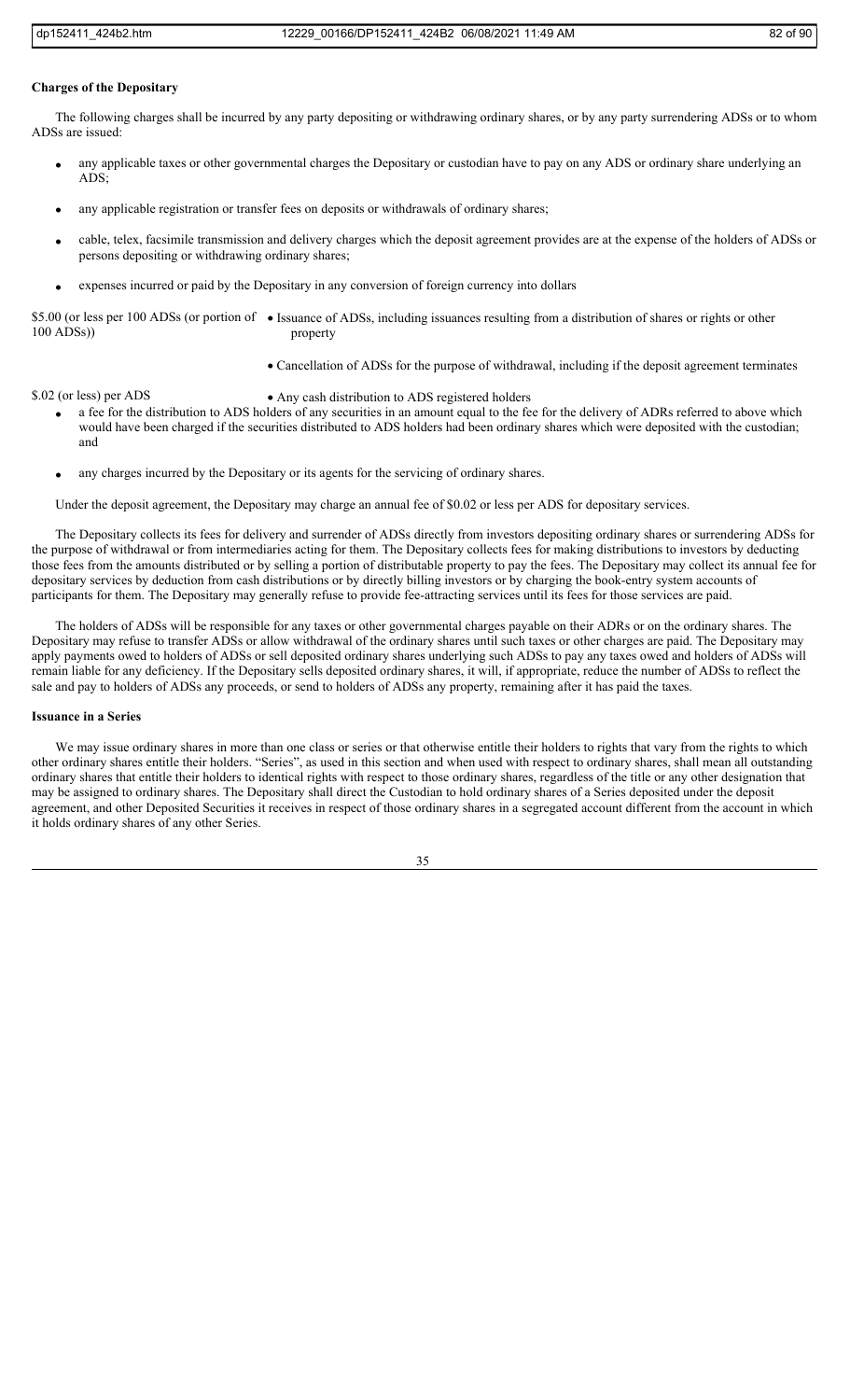Ordinary shares of each Series that are deposited under the deposit agreement shall be represented by a "Series" of ADSs separate from the ADSs representing ordinary shares of any other Series. Each series of ADSs, to the extent certificated, shall be evidenced by a "Series" of ADRs separate from the ADRs evidencing ADSs of any other Series.

If the rights to which deposited ordinary shares of a Series entitle their holders are modified such that those rights become identical to the rights to which deposited ordinary shares of another Series entitle their holders, the Depositary shall cause the Custodian to combine the accounts in which the former separate Series of ordinary shares are held, the Series of ADSs representing those ordinary shares will automatically be combined into one Series of ADSs and the Depositary may take any action necessary or convenient to effect that combination. At any time after that combination, the owners of ADRs affected by that combination will be entitled to surrender their ADRs to the Depositary and receive ADRs reflecting the designation of the ADSs owned by them as a result of that combination.

Holders of ADSs of a Series shall be entitled to rights under the deposit agreement only with respect to deposited ordinary shares of the corresponding Series and other Deposited Securities received in respect of deposited ordinary shares of that Series.

#### **Direct Registration System**

ADSs not evidenced by ADRs shall be transferable as uncertificated registered securities under the laws of the State of New York.

The Direct Registration System ("DRS") and Profile Modification System ("Profile") will apply to uncertificated ADSs upon acceptance thereof to DRS by DTC. DRS is the system administered by DTC pursuant to which the Depositary may register the ownership of uncertificated ADSs, which ownership shall be evidenced by periodic statements sent by the Depositary to the owners entitled thereto. Profile is a required feature of DRS which allows a DTC participant, claiming to act on behalf of a registered holder of ADSs, to direct the Depositary to register a transfer of those ADSs to DTC or its nominee and to deliver those ADSs to the DTC account of that DTC participant without receipt by the Depositary of prior authorization from the ADS registered holder to register such transfer.

In connection with and in accordance with the arrangements and procedures relating to DRS/Profile, the parties to the deposit agreement understand that the Depositary will not verify, determine or otherwise ascertain that the DTC participant which is claiming to be acting on behalf of an ADS registered holder in requesting registration of transfer and delivery described in the paragraph above has the actual authority to act on behalf of the ADS registered holder (notwithstanding any requirements under the Uniform Commercial Code). In the deposit agreement, the parties agree that the Depositary's reliance on and compliance with instructions received by the Depositary through the DRS/Profile System and in accordance with the deposit agreement, shall not constitute negligence or bad faith on the part of the Depositary.

#### **General**

Neither the Depositary nor we will be liable to ADS holders if prevented or forbidden or delayed by any present or future law of any country or by any governmental or regulatory authority or stock exchange, any present or future provision of the Articles of Association, any provision of any securities issued or distributed by us, or any act of God or war or terrorism or other circumstances beyond our or its control in performing our or its obligations under the deposit agreement. The obligations of each of us and the Depositary under the deposit agreement are expressly limited to performing our and its specified duties without negligence or bad faith.

The ADSs are transferable on the books of the Depositary or its agent. However, the Depositary may close the transfer books as to ADSs at any time when it deems it expedient to do so in connection with the performance of its duties or at our request. As a condition precedent to the execution and delivery, registration of transfer, split-up, combination or surrender of any ADSs or withdrawal of any ordinary shares, the Depositary or the Custodian may require the person presenting the ADSs or depositing the ordinary shares to pay a sum sufficient to reimburse it for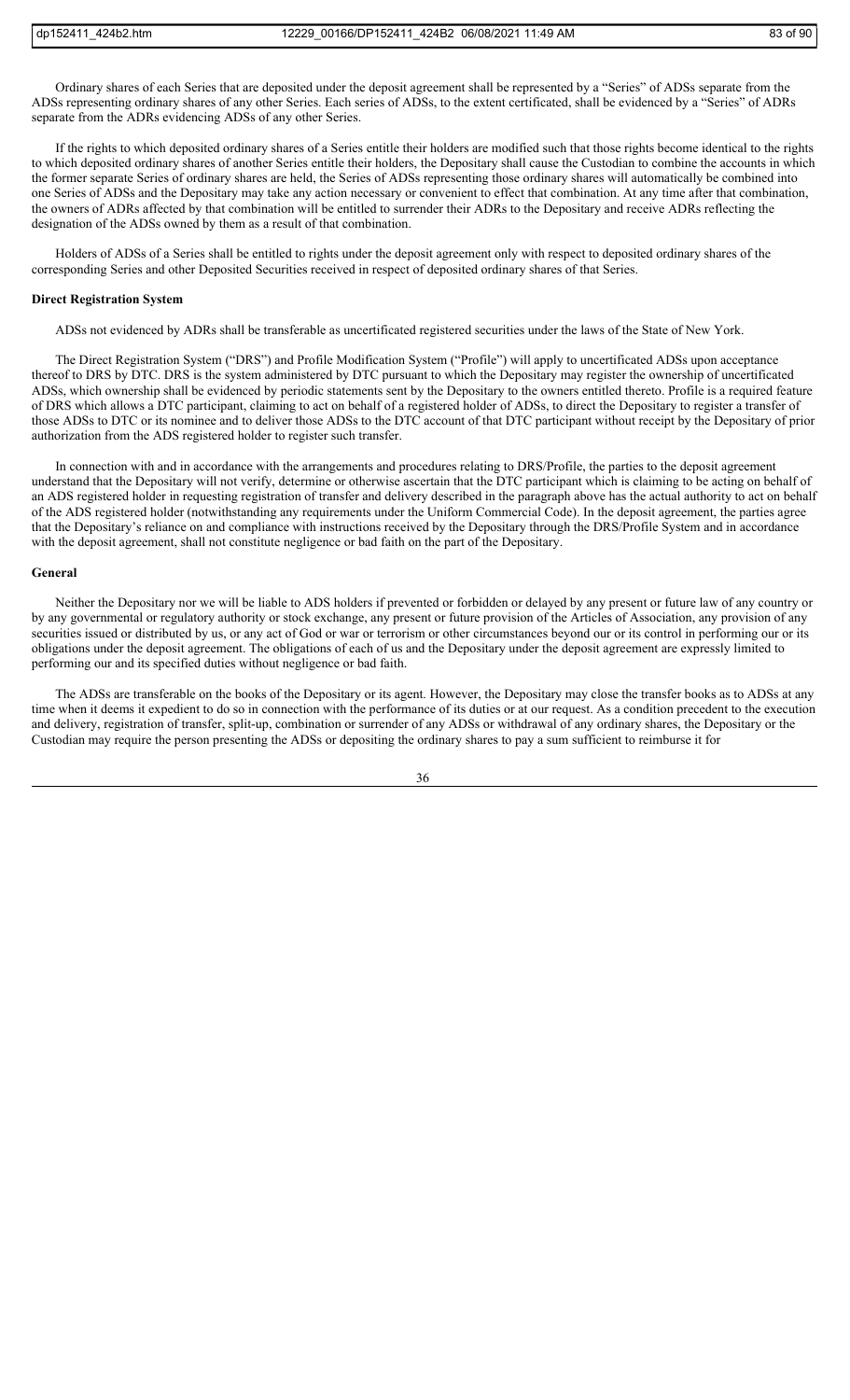any related tax or other governmental charge and any share transfer or registration fee and any applicable fees payable as provided in the deposit agreement. The Depositary may withhold any dividends or other distributions, or may sell for the account of the holder any part or all of the ordinary shares represented by the ADSs, and may apply those dividends or other distributions or the proceeds of any sale in payment of the tax or other governmental charge. The ADS holder will remain liable for any deficiency.

Any ADS holder may be required from time to time to furnish the Depositary or the Custodian with proof satisfactory to the Depositary of citizenship or residence, exchange control approval, information relating to the registration on our books or those that the registrar maintains for us for the ordinary shares in registered form, or other information, to execute certificates and to make representations and warranties that the Depositary deems necessary or proper. Until those requirements have been satisfied, the Depositary may withhold the delivery or registration of transfer of any ADSs or the distribution or sale of any dividend or other distribution or proceeds of any sale or distribution or the delivery of any deposited preference shares or other property related to the ADSs. The delivery or registration of transfer of ADSs may be suspended during any period when the transfer books of the Depositary are closed or if we or the Depositary deems it necessary or advisable. The surrender of outstanding ADSs and the withdrawal of ordinary shares may only be suspended as a result of:

- temporary delays caused by closing the transfer books or those of the Depositary or the deposit of ordinary shares in connection with voting at shareholder meetings, or the payment of dividends;
- the non-payment of fees, taxes and similar charges; and
- non-compliance with any U.S. or foreign laws or governmental regulations relating to the ADSs or to the withdrawal of ordinary shares.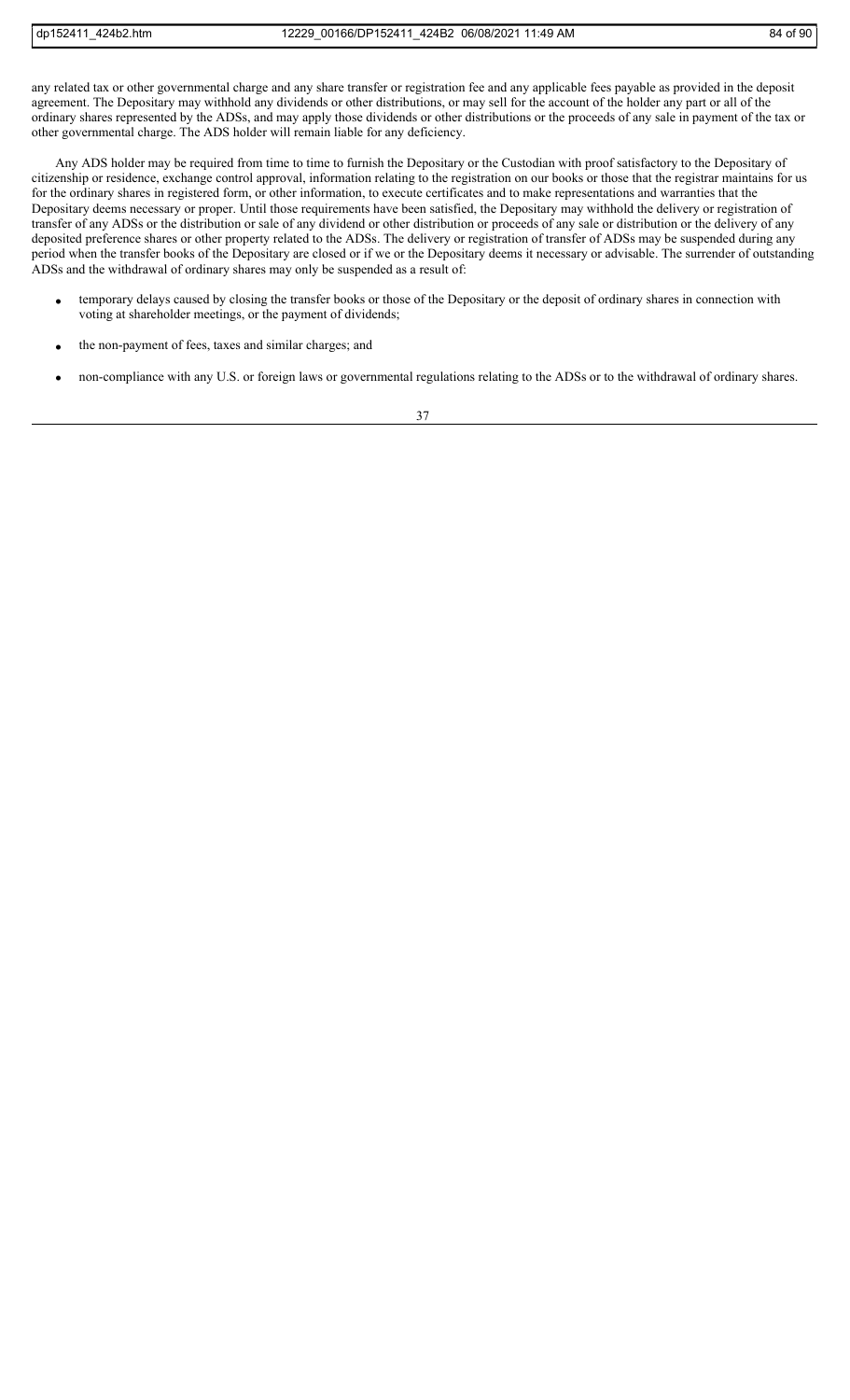#### **PLAN OF DISTRIBUTION**

We may sell relevant securities to or through underwriters or dealers and also may sell all or part of such securities directly to other purchasers or through agents.

The distribution of the securities may be effected from time to time in one or more transactions at a fixed price or prices, which may be changed, or at market prices prevailing at the time of sale, at prices related to such prevailing market prices or at negotiated prices.

In connection with the sale of securities, we may compensate underwriters in the form of discounts, concessions or commissions or in any other way that the applicable prospectus supplement describes. Underwriters may sell securities to or through dealers, and the dealers may receive compensation in the form of discounts, concessions or commissions from the underwriters and/or commissions from the purchasers for whom they may act as agents. Underwriters, dealers and agents that participate in the distribution of securities may be deemed to be underwriters, and any discounts or commissions that we pay them and any profit on the resale of securities by them may be deemed to be underwriting discounts and commissions, under the Securities Act. Any such underwriter or agent will be identified, and any such compensation that we pay will be described, in the prospectus supplement.

Under agreements which we may enter into, we may be required to indemnify underwriters, dealers and agents who participate in the distribution of securities against certain liabilities, including liabilities under the Securities Act.

Unless a prospectus supplement specifies otherwise, we will not offer any securities or any investments representing securities, including ADSs, of any series to the public in the United Kingdom. Unless otherwise specified in any agreement which we may enter into, underwriters, dealers and/or agents in relation to the distribution of securities or any investments representing securities, including ADSs, of any series and subject to the terms of any such agreement, any underwriter, dealer or agent in connection with an offering of securities or any investments representing securities, including ADSs, of any series will represent and agree that:

- it has complied and will comply with all applicable provisions of the Financial Services and Markets Act 2000 (the "FSMA") with respect to anything done by it in relation to the securities or any investments representing securities, including ADSs, of such series in, from or otherwise involving the U.K.; and
- it has only communicated or caused to be communicated and will only communicate or cause to be communicated any invitation or inducement to engage in investment activity (within the meaning of Section 21 of the FSMA) received by it in connection with the issue or sale of the securities or any investments representing the securities (including ADSs) (including without limitation the registration statement, the prospectus, any preliminary prospectus, any ADS registration statement or any ADS prospectus) in circumstances in which Section 21(1) of the FSMA does not apply to LBG as the issuer of the securities.

Each new series of debt securities and capital securities will be a new issue of securities with no established trading market. If securities of a particular series are not listed on a U.S. national securities exchange, certain broker-dealers may make a market in those securities, but will not be obligated to do so and may discontinue any market making at any time without notice. We cannot give any assurance that any broker-dealer will make a market in securities of any series or as to the liquidity of the trading market for those securities.

To the extent an initial offering of the securities will be distributed by an affiliate of ours, each such offering of securities must be conducted in compliance with the requirements of Rule 5121 of the Financial Industry Regulatory Authority, Inc. ("FINRA"), regarding a FINRA member firm's distribution of securities of an affiliate and related conflicts of interest. No underwriter, selling agent or dealer utilized in the initial offering of securities who is an affiliate of ours will confirm sales to accounts over which it exercises discretionary authority without the prior specific written approval of its customer. Following the initial distribution of any of these securities, affiliates of ours may offer and sell these securities in the course of their businesses as broker-dealers. Such affiliates may act as principals or agents in these transactions and may make any sales at varying prices related to prevailing market prices at the time of sale or otherwise. Such affiliates may also use this prospectus in connection with these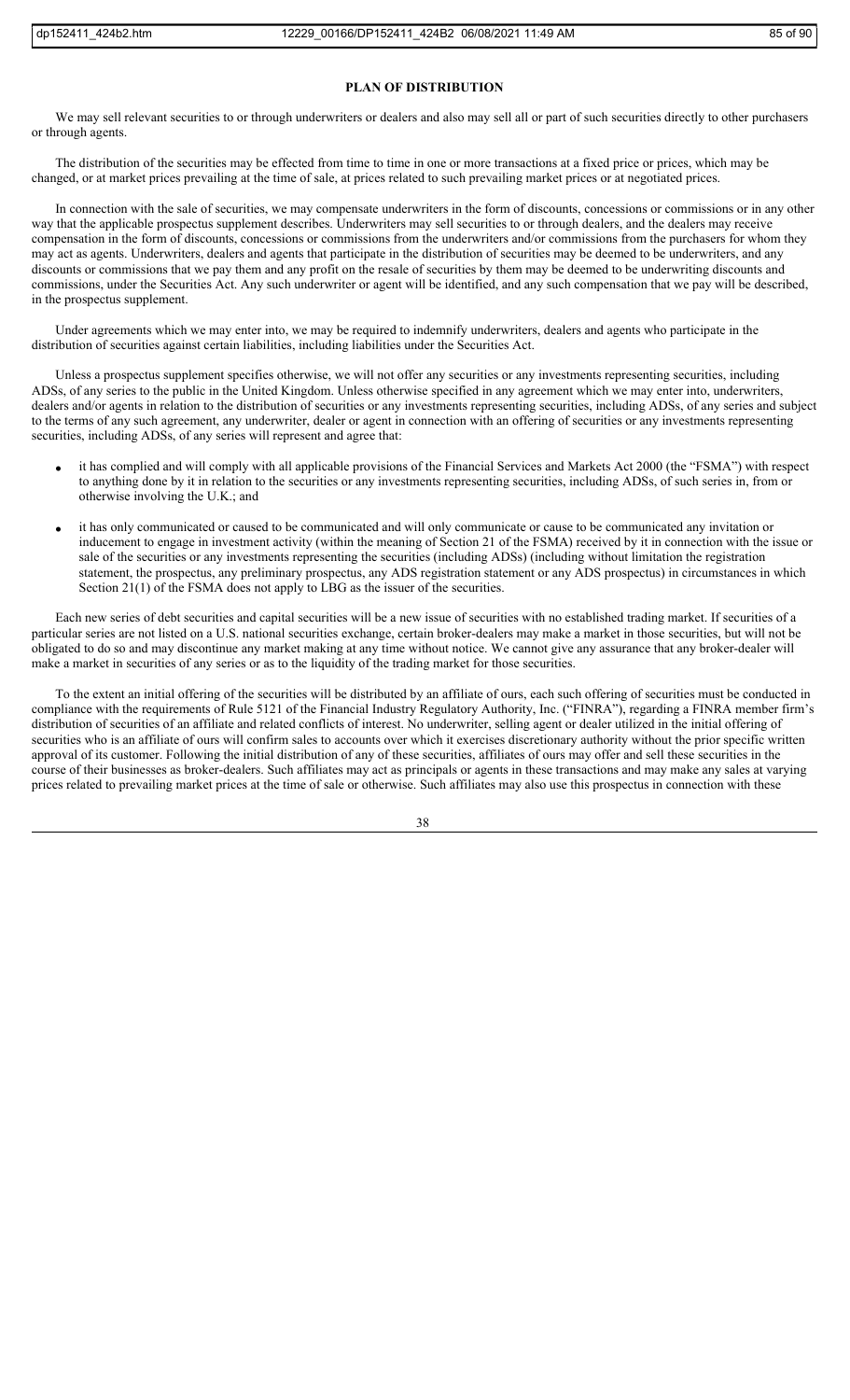transactions. None of our affiliates is obligated to make a market in any of these securities and may discontinue any market-making activities at any time without notice.

Any underwriter, selling agent or dealer utilized in the initial offering of securities will not confirm sales to accounts over which it exercises discretionary authority without the prior specific written approval of its customer.

# **Delayed Delivery Arrangements**

If so indicated in the prospectus supplement, we may authorize underwriters or other persons acting as their agents to solicit offers by certain institutions to purchase debt securities and capital securities from them pursuant to contracts providing for payment and delivery on a future date. Institutions with which such contracts may be made include commercial and savings banks, insurance companies, educational and charitable institutions and others, but in all cases such institutions must be approved by us. The obligations of any purchaser under any such contract will be subject to the condition that the purchase of the offered securities shall not at the time of delivery be prohibited under the laws of the jurisdiction to which such purchaser is subject. The underwriters and such other agents will not have any responsibility in respect of the validity or performance of such contracts.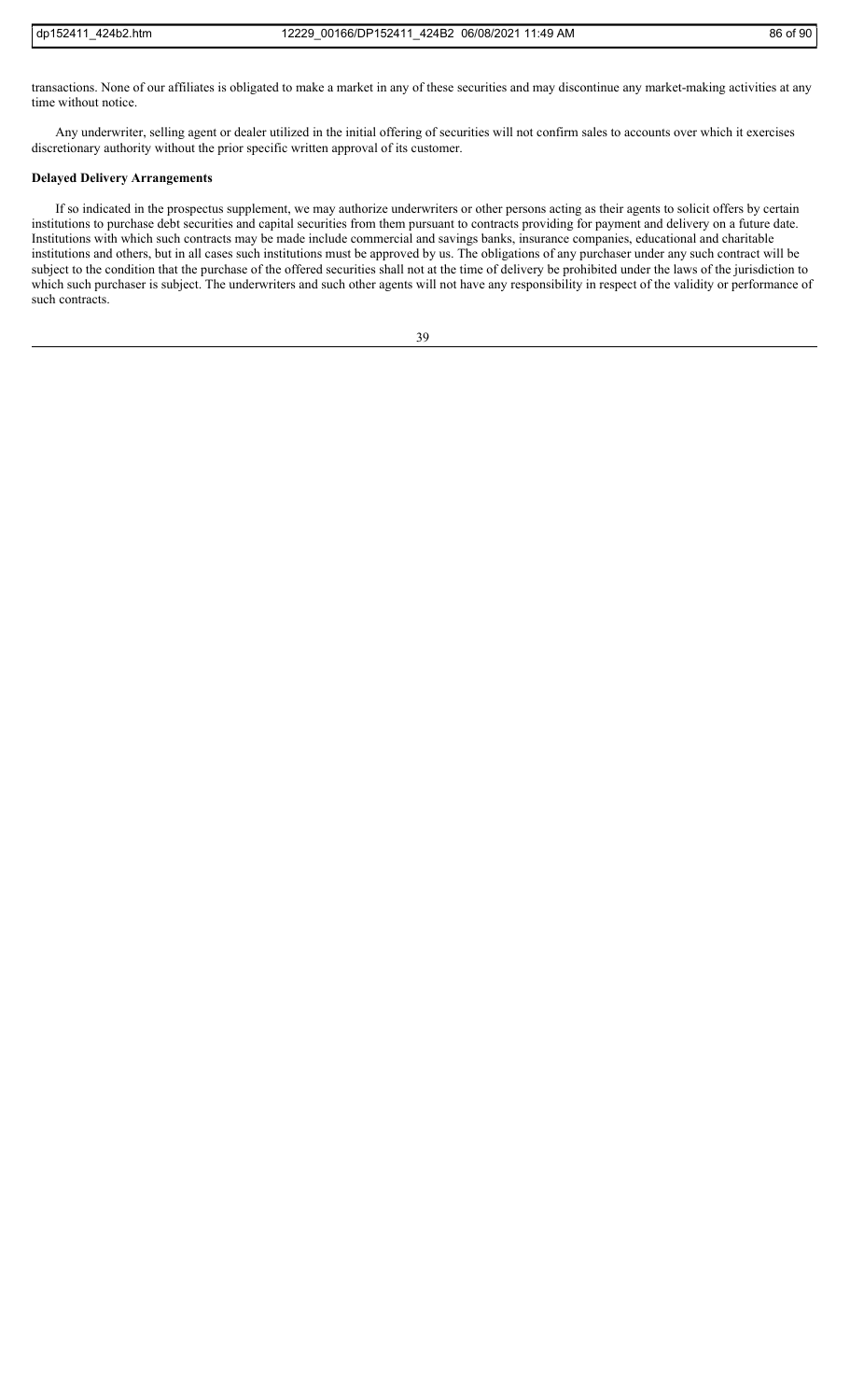#### **LEGAL OPINIONS**

Our United States counsel, Davis Polk & Wardwell London LLP, will pass upon certain legal matters relating to the securities under U.S. federal securities laws and New York law. Our Scottish counsel, CMS Cameron McKenna Nabarro Olswang LLP, will pass upon certain matters of Scots law relating to the validity under Scots law of the debt securities and the capital securities issued by LBG and the subordination provisions of the subordinated debt securities and capital securities issued by LBG.

## **EXPERTS**

The consolidated financial statements and management's assessment of the effectiveness of internal control over financial reporting (which is included in Management's Report on Internal Control over Financial Reporting) incorporated in this prospectus by reference to the Annual Report of LBG on Form 20-F for the year ended December 31, 2018 have been so incorporated in reliance on the report of PricewaterhouseCoopers LLP, an independent registered public accounting firm, given on the authority of said firm as experts in auditing and accounting.

# **ENFORCEMENT OF CIVIL LIABILITIES**

LBG is a public limited company incorporated and registered in Scotland. All of LBG's directors and executive officers, and certain experts named in this prospectus, reside outside the United States. All or a substantial portion of LBG's assets and the assets of those non-resident persons are located outside the United States. As a result, it may not be possible for investors (i) to effect service of process within the United States upon LBG or those persons or (ii) to enforce against LBG or those persons judgments obtained in U.S. courts predicated upon the civil liability provisions of the federal securities laws of the United States. We have been advised by our Scottish counsel, CMS Cameron McKenna Nabarro Olswang LLP (as to Scots law) that, both in original actions and in actions for the enforcement of judgments of U.S. courts, there is doubt as to whether civil liabilities predicated solely upon the U.S. federal securities laws are enforceable in Scotland.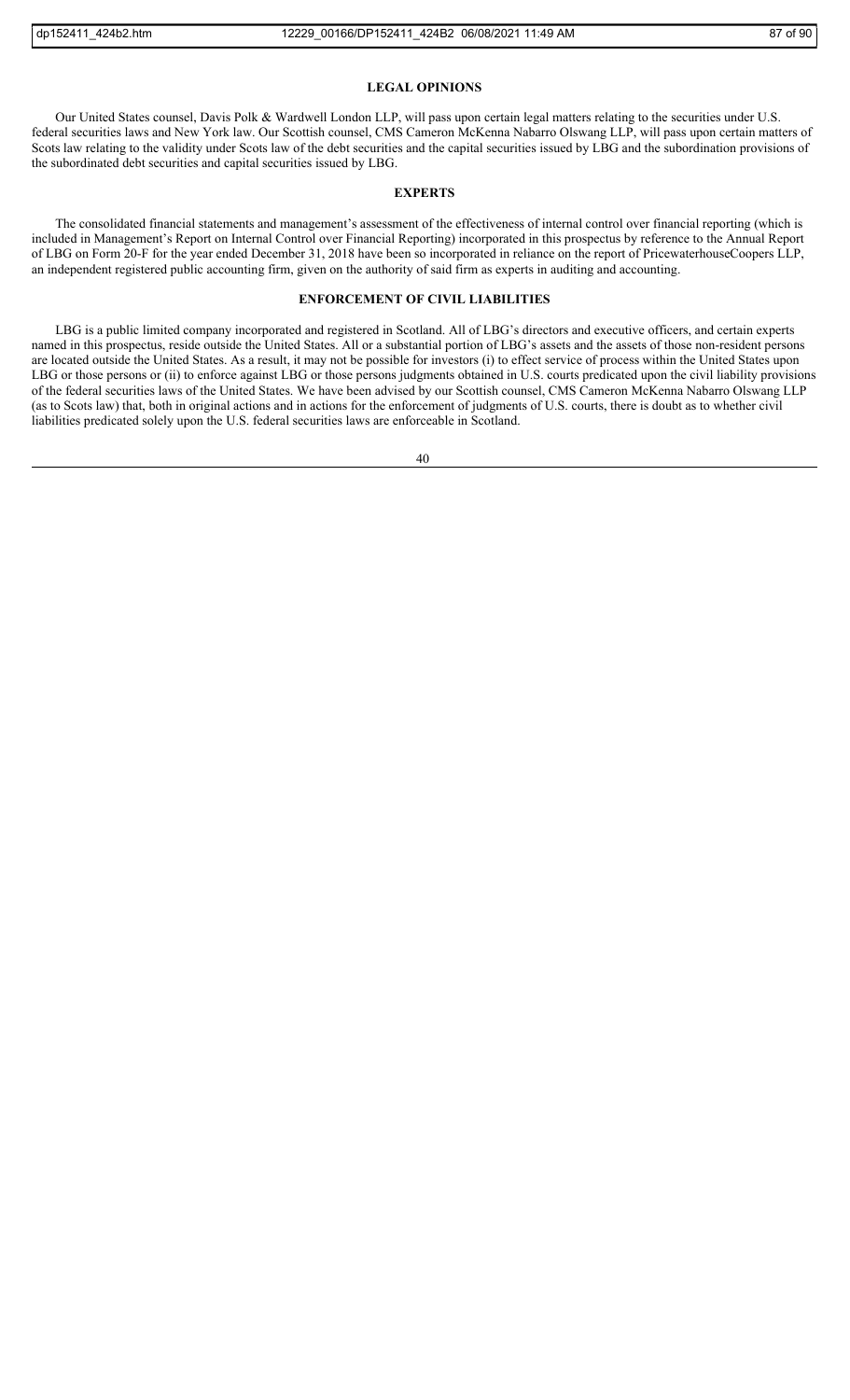### **WHERE YOU CAN FIND MORE INFORMATION**

# **Ongoing Reporting**

LBG is subject to the informational requirements of the Exchange Act and in accordance therewith, LBG files reports and other information with the SEC. The SEC maintains a website at http://www.sec.gov which contains in electronic form each of the reports and other information that we have filed electronically with the SEC. You can also read this material at the offices of The New York Stock Exchange, 20 Broad Street, New York, New York 10005, United States on which certain of LBG's securities are listed.

We will provide the trustee for any debt securities and the capital securities and the ADS depositary for any ordinary shares with our annual reports, which will include a description of operations and our annual audited consolidated financial statements. We will also provide any trustee or ADS depositary with interim reports that will include unaudited interim summary consolidated financial information. Upon receipt, if we so request, the trustee or the ADS depositary will mail the reports to all record holders of the debt securities, capital securities, ordinary shares or ADSs. In addition, we will provide the trustee or the ADS depositary with all notices of meetings at which holders of debt securities, capital securities or ordinary shares are entitled to vote, and all other reports and communications that are made generally available to holders of debt securities, capital securities or ordinary shares.

# **Registration Statement**

This prospectus is part of a registration statement filed with the SEC. As exhibits to the registration statement, we have also filed or incorporated by reference the indentures, the ADS deposit agreement and our Articles of Association have also been filed. Statements contained in this prospectus as to the contents of any contract or other document referred to in this prospectus are not necessarily complete, and in each instance reference is made to the copy of such contract or other document filed as an exhibit to the registration statement, each such statement being qualified in all respects by such reference. For further information, you should refer to the registration statement. You can obtain the full registration statement from the SEC or from us.

# **INCORPORATION OF DOCUMENTS BY REFERENCE**

The SEC allows us to "incorporate by reference" the information that we file with the SEC. This permits us to disclose important information to you by referring to these filed documents. Any information referred to in this way is considered part of this prospectus, and any information that we file with the SEC after the date of this prospectus will automatically be deemed to update and supersede this information.

We incorporate by reference (i) LBG's Annual Report on Form 20-F for the fiscal year ended December 31, 2018 filed with the SEC on February 25, 2019; (ii) LBG's report on Form 6-K filed with the SEC on March 1, 2019 announcing LBG's share buyback program; (iii) LBG's report on Form 6-K filed with the SEC on May 1, 2019 announcing revised guidance following confirmation of systemic risk buffer by the PRA; (iv) LBG's report on Form 6-K filed with the SEC on May 2, 2019 including the interim results for LBG for the three months ended March 31, 2019; (v) LBG's report on Form 6-K filed with the SEC on May 2, 2019 disclosing LBG's capitalization as at March 31, 2019; (vi) LBG's report on Form 6-K filed with the SEC on May 3, 2019 in relation to the issuance of preference shares; and (vii) LBG's report on Form 6-K filed with the SEC on May 16, 2019 in relation to quarterly dividends. We also incorporate by reference all subsequent Annual Reports filed on Form 20-F and any future filings made with the SEC under Sections 13(a), 13(c), 14 or 15(d) of the Exchange Act and certain reports on Form 6-K, if they state that they are incorporated by reference into this prospectus, that we furnish to the SEC after the date of this prospectus and until we or any underwriters sell all of the securities.

Upon written or oral request, we will provide free of charge a copy of any or all of the documents that we incorporate by reference into this prospectus, other than exhibits which are not specifically incorporated by reference into this prospectus. To obtain copies you should contact us at Investor Relations, 25 Gresham Street, London EC2V 7HN, United Kingdom or by telephone at +44 (0) 207 356 1273.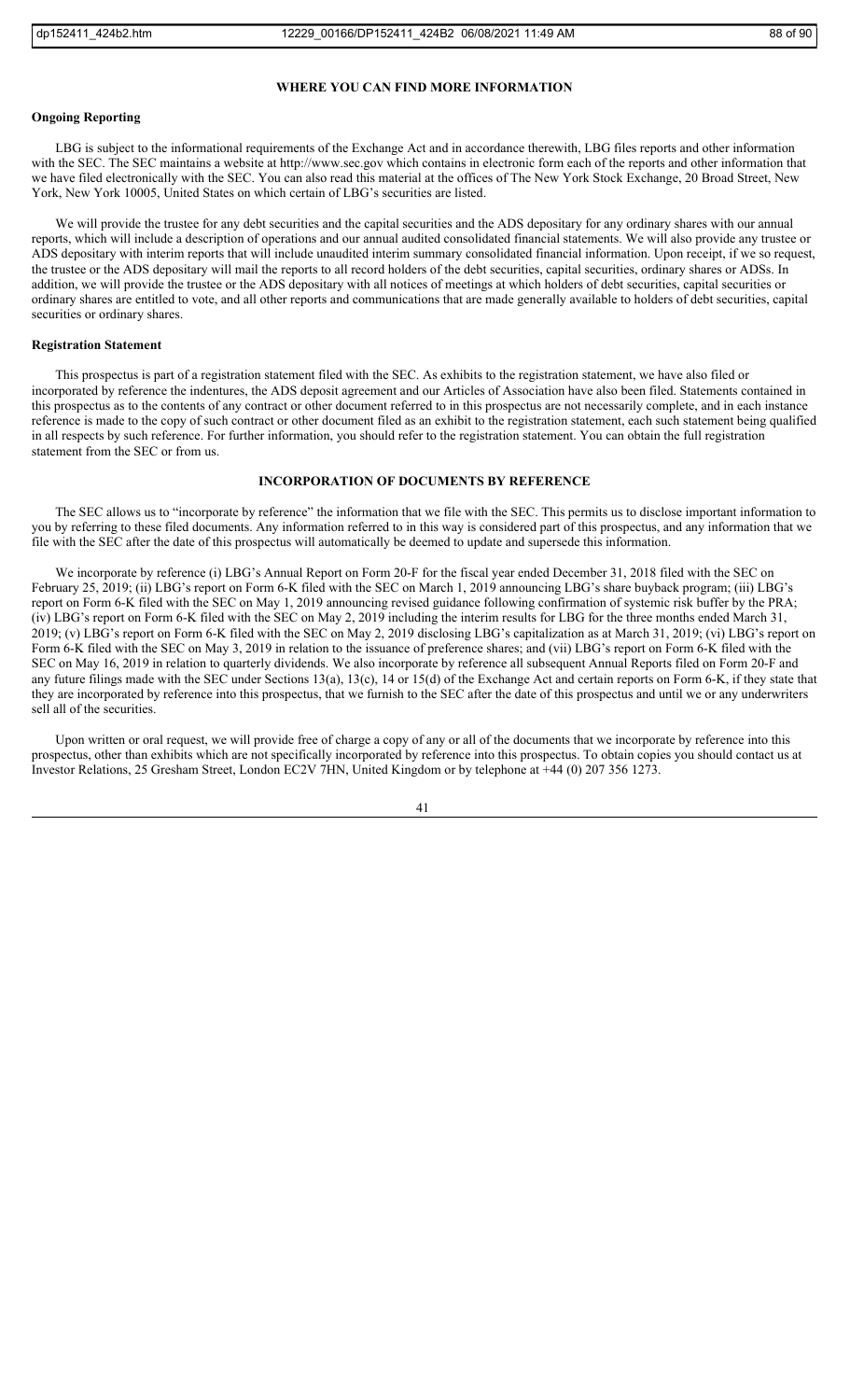### **CAUTIONARY STATEMENT ON FORWARD-LOOKING STATEMENTS**

Certain statements included in this prospectus are forward-looking statements. We may make forward-looking statements in other documents filed with the SEC that are incorporated by reference into this prospectus. Forward-looking statements can be identified by the use of forwardlooking terminology such as words "expect", "estimate", "project", "anticipate", "believes", "should", "could", "intend", "plan", "probability", "risk", "target", "goal", "objective", "may", "endeavor", "outlook", "optimistic", "prospects" or by the use of similar expressions or variations on such expressions, or by the discussion of strategy or objectives. Forward-looking statements are based on current plans, estimates and projections, and are subject to inherent risks, uncertainties and other factors which could cause actual results to differ materially from the future results expressed or implied by such forward-looking statements.

In particular, this prospectus and certain documents incorporated by reference into this prospectus include forward-looking statements relating, but not limited to: projections or expectations of LBG's future financial position including profit attributable to shareholders, provisions, economic profit, dividends, capital structure, portfolios, net interest margin, capital ratios, liquidity, risk-weighted assets ("RWAs"), expenditures or any other financial items or ratios; litigation, regulatory and governmental investigations; LBG's future financial performance; the level and extent of future impairments and write-downs; statements of plans, objectives or goals of LBG or its management including in respect of statements about the future business and economic environments in the U.K. and elsewhere including, but not limited to, future trends in interest rates, foreign exchange rates, credit and equity market levels and demographic developments; statements about competition, regulation, disposals and consolidation or technological developments in the financial services industry; and statements of assumptions underlying such statements.

Factors that could cause actual business, strategy, plans and/or results (including but not limited to the payment of dividends) to differ materially from forward looking statements made by LBG or on its behalf include, but are not limited to: general economic and business conditions in the U.K. and internationally; market related trends and developments; fluctuations in interest rates, inflation, exchange rates, stock markets and currencies; the ability to access sufficient sources of capital, liquidity and funding when required; changes to LBG's credit ratings; the ability to derive cost savings and other benefits including, but without limitation as a result of any acquisitions, disposals and other strategic transactions; the ability to achieve strategic objectives; changing customer behavior including consumer spending, saving and borrowing habits; changes to borrower or counterparty credit quality; concentration of financial exposure; management and monitoring of conduct risk; instability in the global financial markets, including Eurozone instability, instability as a result of uncertainty surrounding the exit by the U.K. from the European Union ("EU") and as a result of such exit and the potential for other countries to exit the EU or the Eurozone and the impact of any sovereign credit rating downgrade or other sovereign financial issues; technological changes and risks to the security of IT and operational infrastructure, systems, data and information resulting from increased threat of cyber and other attacks; natural, pandemic and other disasters, adverse weather and similar contingencies outside LBG's control; inadequate or failed internal or external processes or systems; acts of war, other acts of hostility, terrorist acts and responses to those acts, geopolitical, pandemic or other such events; risks related to climate change; changes in laws, regulations, practices and accounting standards or taxation, including as a result of the exit by the UK from the EU, or a further possible referendum on Scottish independence; changes to regulatory capital or liquidity requirements and similar contingencies outside LBG's control; the policies, decisions and actions of governmental or regulatory authorities or courts in the U.K., the EU, the United States or elsewhere including the implementation and interpretation of key legislation and regulation together with any resulting impact on the future structure of LBG; the transition from IBORs to alternative reference rates; the ability to attract and retain senior management and other employees and meet its diversity objectives; actions or omissions by LBG's directors, management or employees including industrial action; changes to LBG's post-retirement defined benefit scheme obligations; the extent of any future impairment charges or write-downs caused by, but not limited to, depressed asset valuations, market disruptions and illiquid markets; the value and effectiveness of any credit protection purchased by LBG; the inability to hedge certain risks economically; the adequacy of loss reserves; the actions of competitors, including non-bank financial services, lending companies and digital innovators and disruptive technologies; and exposure to regulatory or competition scrutiny, legal, regulatory or competition proceedings, investigations or complaints.